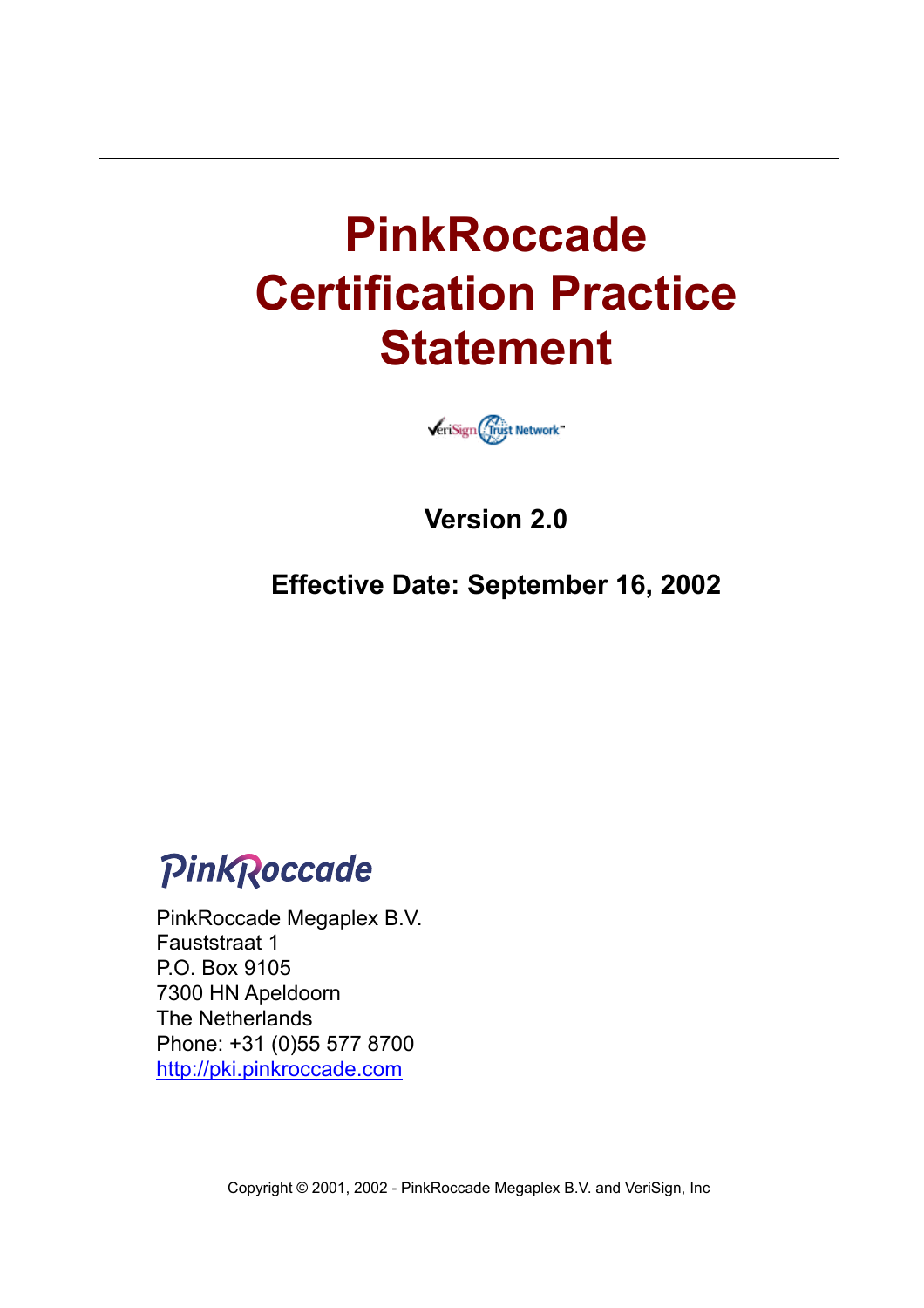#### **PinkRoccade Certification Practice Statement**

Copyright © 2001, 2002 - PinkRoccade Megaplex B.V. and VeriSign, Inc. All rights reserved.

Revision date: August 2002

#### **Trademark and tradename Notices**

PinkRoccade Trusted Services is a Business Unit of PinkRoccade Megaplex B.V., a company of PinkRoccade N.V. PinkRoccade Megaplex is registered under number 08077879 at the "Kamer van Koophandel Veluwe en Twente" in The Netherlands.

The MegaSign brand is used by PinkRoccade Trusted Services for the technical back-end operations. "Managed PKI " is the new name for "OnSite".

VeriSign and VeriSign Managed PKI Service (Managed PKI ) are registered marks of VeriSign, Inc. The VeriSign logo, VeriSign Trust Network, and Go Secure! are trademarks and service marks of VeriSign, Inc. Other trademarks and service marks in this document are the property of their respective owners.

Without limiting the rights reserved above, and except as licensed below, no part of this publication may be reproduced, stored in or introduced into a retrieval system, or transmitted, in any form or by any means (electronic, mechanical, photocopying, recording, or otherwise), without prior written permission of VeriSign, Inc.

Notwithstanding the above, permission is granted to reproduce and distribute this PinkRoccade Certification Practice Statement on a nonexclusive, royalty-free basis, provided that (i) the foregoing copyright notice and the beginning paragraphs are prominently displayed at the beginning of each copy, and (ii) this document is accurately reproduced in full, complete with attribution of the document to VeriSign, Inc.

Requests for any other permission to reproduce this PinkRoccade Certification Practice Statement (as well as requests for copies from PinkRoccade) must be addressed to PinkRoccade Trusted Services Attn: Policy Management Authority (PMA). Tel: +31 (0) 55 577 8700 Fax: +31 (0) 55 577 8686 E-mail: info@pki.pinkroccade.com.

#### **Acknowledgement**

PinkRoccade and VeriSign acknowledges the assistance of many reviewers of the document specializing in diverse areas of business, law, policy, and technology.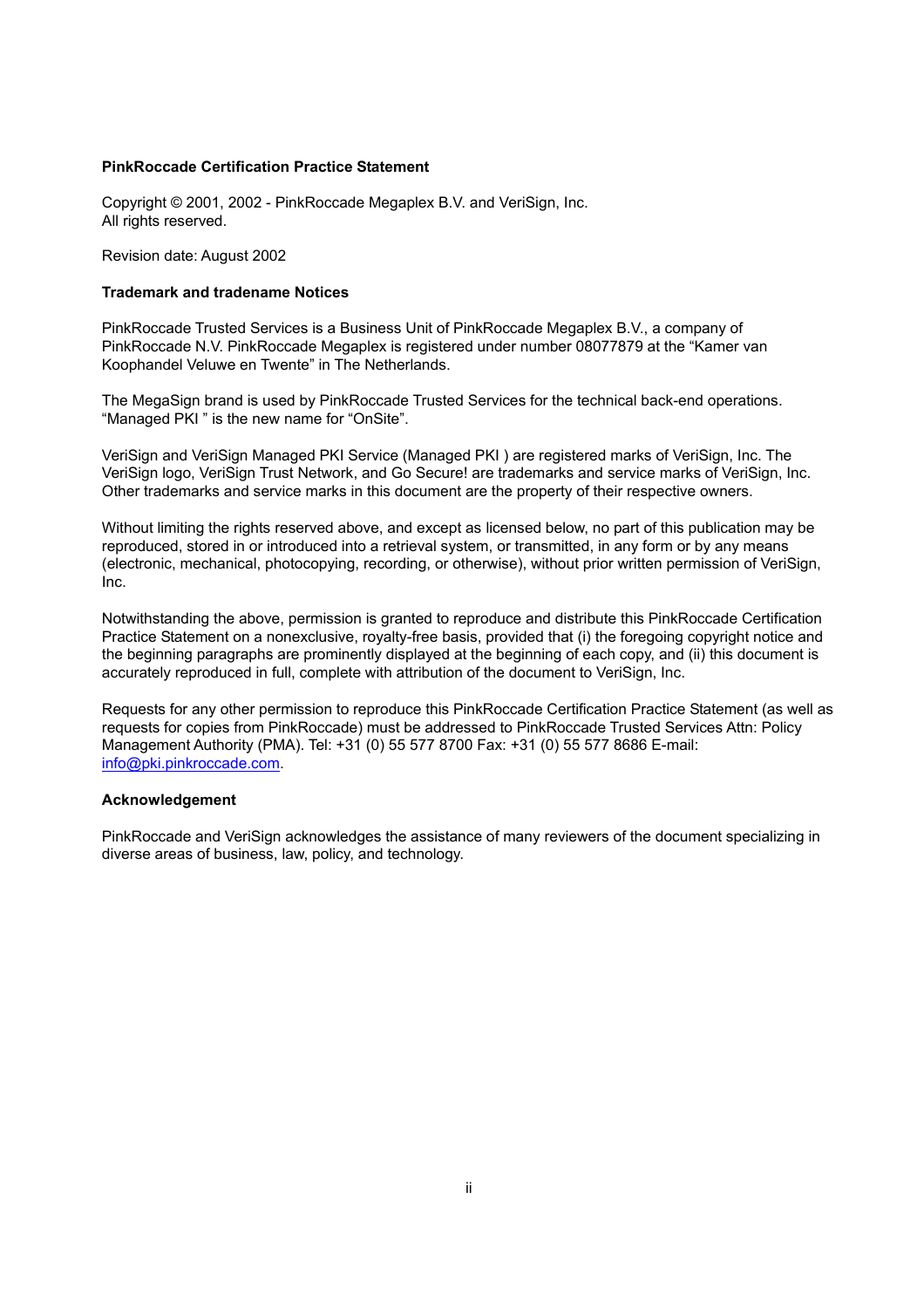# **TABLE OF CONTENTS**

| 1.        |  |
|-----------|--|
| 1.1       |  |
| 1.1.1     |  |
| 1.1.2     |  |
| 1.1.2.1   |  |
|           |  |
|           |  |
|           |  |
|           |  |
|           |  |
|           |  |
|           |  |
|           |  |
|           |  |
| 1.2       |  |
| 1.2.1     |  |
| 1.3       |  |
| 1.3.1     |  |
| 1.3.2     |  |
| 1.3.3     |  |
| 1.3.4     |  |
|           |  |
|           |  |
| 1.3.4.2   |  |
|           |  |
|           |  |
| 1.4       |  |
| 1.4.1     |  |
| 1.4.2     |  |
| 1.4.3     |  |
|           |  |
| 2.        |  |
| 2.1       |  |
| 2.1.1     |  |
| 2.1.1.1   |  |
| 2.1.2     |  |
| 2.1.2.1   |  |
| 2.1.3     |  |
| 2.1.3.1   |  |
|           |  |
| 2.1.5     |  |
| 2.2       |  |
| 2.2.1     |  |
| 2.2.1.1   |  |
| 2.2.1.2   |  |
| 2.2.1.3   |  |
| 2.2.1.3.1 |  |
| 2.2.1.4   |  |
| 2.2.2     |  |
| 2.2.3     |  |
| 2.2.3.1   |  |
| 2.2.3.2   |  |
|           |  |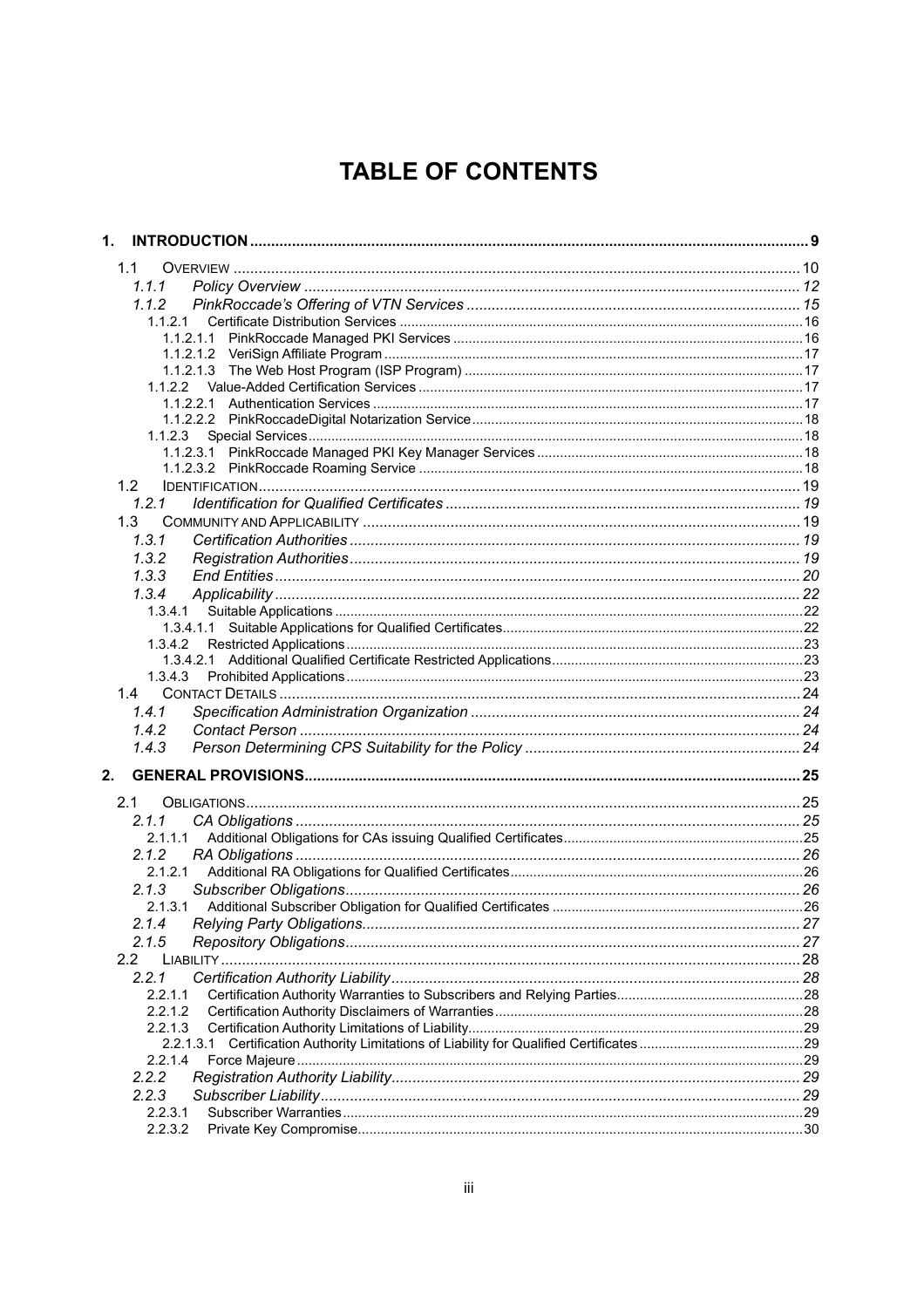| 2.2.4   |  |
|---------|--|
| 2.3     |  |
| 2.3.1   |  |
| 2.3.1.1 |  |
| 2.3.1.2 |  |
| 2.3.2   |  |
| 2.3.3   |  |
| 2.4     |  |
| 2.4.1   |  |
| 2.4.2   |  |
| 2.4.3   |  |
| 2.4.3.1 |  |
| 2.4.3.2 |  |
| 2.5     |  |
| 2.5.1   |  |
| 2.5.2   |  |
| 2.5.3   |  |
| 2.5.4   |  |
| 2.5.5   |  |
|         |  |
| 2.6.1   |  |
| 2.6.2   |  |
| 2.6.3   |  |
| 2.6.4   |  |
| 2.7     |  |
| 2.7.1   |  |
| 2.7.2   |  |
| 2.7.3   |  |
| 2.7.4   |  |
| 2.7.5   |  |
| 2.7.6   |  |
| 2.8     |  |
| 2.8.1   |  |
| 2.8.2   |  |
| 2.8.3   |  |
| 2.8.4   |  |
| 2.8.5   |  |
| 2.8.6   |  |
| 2.8.7   |  |
| 2.9     |  |
| 2.9.1   |  |
| 2.9.2   |  |
| 2.9.3   |  |
| 2.9.4   |  |
|         |  |
| З.      |  |
| 3.1     |  |
| 3.1.1   |  |
| 3.1.2   |  |
| 3.1.3   |  |
| 3.1.4   |  |
| 3.1.5   |  |
| 3.1.6   |  |
| 3.1.7   |  |
| 3.1.8   |  |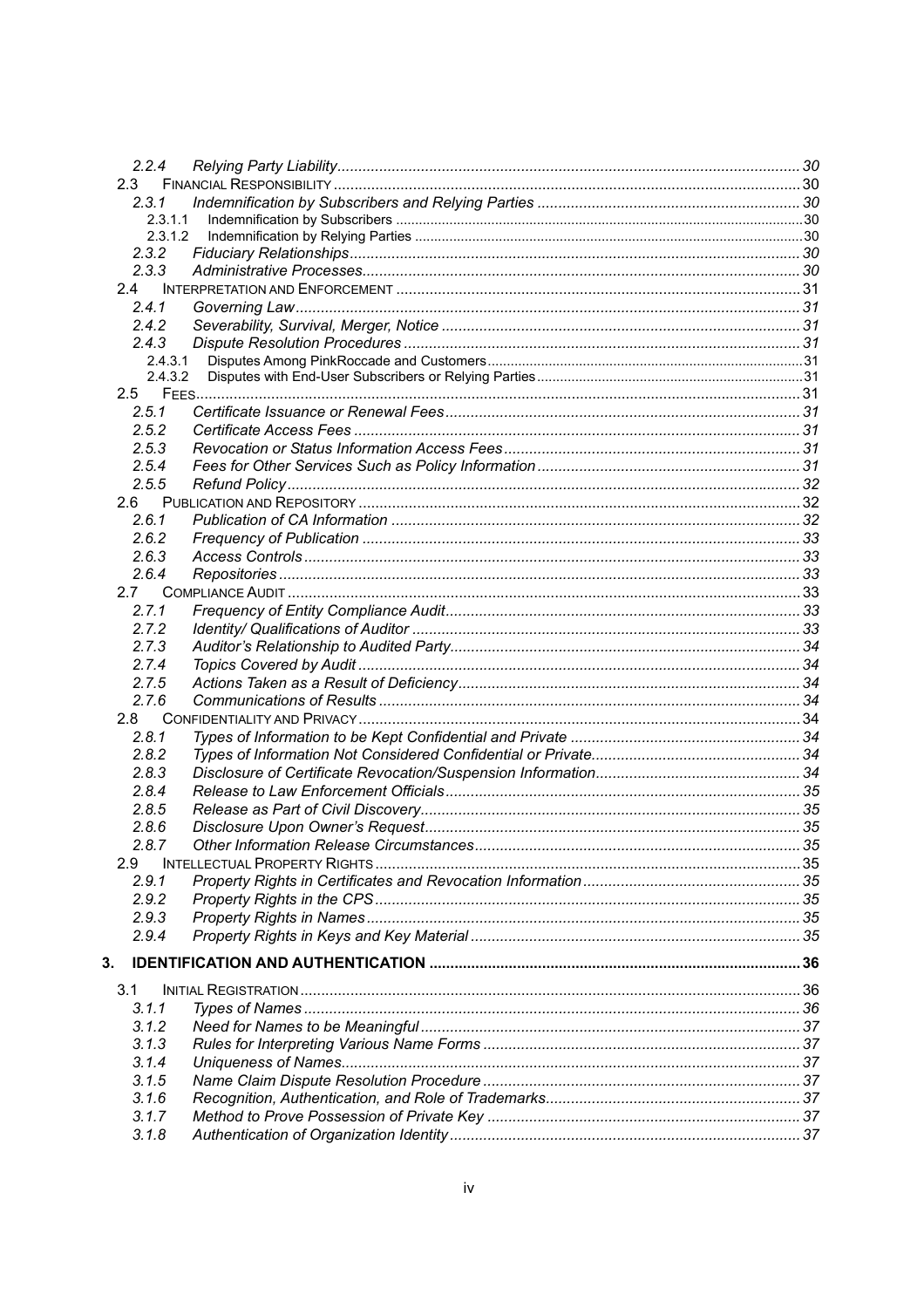| 3.1.8.1.2 Authentication for Managed PKI for SSL or Managed PKI for SSL (Premium Edition) 38    |  |
|-------------------------------------------------------------------------------------------------|--|
|                                                                                                 |  |
|                                                                                                 |  |
| 3.1.9                                                                                           |  |
| 3.1.9.1                                                                                         |  |
| 3.1.9.1.1                                                                                       |  |
|                                                                                                 |  |
| 3.1.9.2                                                                                         |  |
| 3.1.9.3                                                                                         |  |
|                                                                                                 |  |
| 3.2                                                                                             |  |
| 3.2.1                                                                                           |  |
| 3.2.2                                                                                           |  |
| 3.3                                                                                             |  |
| 3.4                                                                                             |  |
| 4.                                                                                              |  |
|                                                                                                 |  |
| 4.1                                                                                             |  |
| 4.1.1                                                                                           |  |
| 4.1.1.1                                                                                         |  |
| Certificate Applications for CA, RA, Infrastructure and Employee Certificates  45<br>4.1.2      |  |
| 4.1.2.1                                                                                         |  |
| 4.1.2.2                                                                                         |  |
| 4.1.2.3                                                                                         |  |
| 4.1.2.4                                                                                         |  |
| 4.2                                                                                             |  |
| 4.2.1                                                                                           |  |
| 4.2.1.1                                                                                         |  |
| 4.2.2                                                                                           |  |
| Additional requirements for CAs and RAs Providing Qualified Certificate Services  46<br>4.2.2.1 |  |
| 4.3                                                                                             |  |
| 4.4                                                                                             |  |
| 4.4.1                                                                                           |  |
| 4.4.1.1                                                                                         |  |
| 4.4.1.2                                                                                         |  |
| 4.4.2                                                                                           |  |
| 4.4.2.1                                                                                         |  |
| 4.4.2.2                                                                                         |  |
| 4.4.3 Procedure for Revocation Request                                                          |  |
| Procedure for Requesting the Revocation of an End-User Subscriber Certificate48<br>4.4.3.1      |  |
| 4.4.3.2                                                                                         |  |
| 4.4.4                                                                                           |  |
| 4.4.5                                                                                           |  |
| 4.4.6                                                                                           |  |
| 4.4.7                                                                                           |  |
| 4.4.8                                                                                           |  |
| 4.4.9                                                                                           |  |
| 4.4.10                                                                                          |  |
| 4.4.11                                                                                          |  |
| 4.4.12                                                                                          |  |
| 4.4.13                                                                                          |  |
| 49. Checking Requirements for Other Forms of Revocation Advertisements 49<br>4.4.14             |  |
| 4.4.15                                                                                          |  |
| 4.5                                                                                             |  |
|                                                                                                 |  |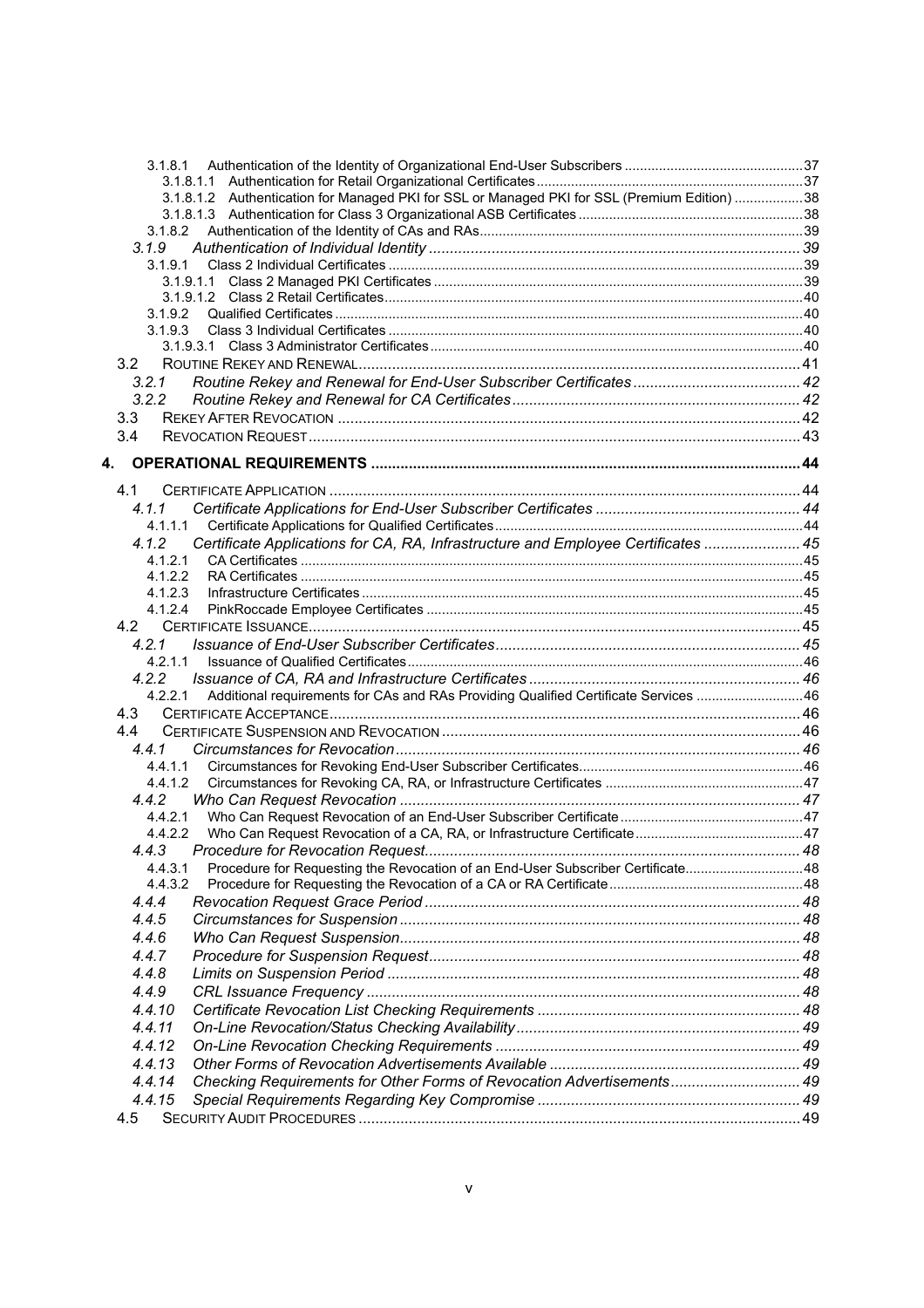|     | 4.5.1   |                                                                      |  |
|-----|---------|----------------------------------------------------------------------|--|
|     | 4.5.2   |                                                                      |  |
|     | 4.5.3   |                                                                      |  |
|     | 4.5.4   |                                                                      |  |
|     | 4.5.5   |                                                                      |  |
|     | 4.5.6   |                                                                      |  |
|     | 4.5.7   |                                                                      |  |
|     | 4.5.8   |                                                                      |  |
|     | 4.6     |                                                                      |  |
|     | 4.6.1   |                                                                      |  |
|     | 4.6.1.1 |                                                                      |  |
|     | 4.6.2   |                                                                      |  |
|     | 4.6.3   |                                                                      |  |
|     | 4.6.4   |                                                                      |  |
|     | 4.6.5   |                                                                      |  |
|     | 4.6.6   |                                                                      |  |
|     | 4.7     |                                                                      |  |
|     | 4.8     |                                                                      |  |
|     | 4.8.1   |                                                                      |  |
|     | 4.8.2   |                                                                      |  |
|     | 4.8.3   |                                                                      |  |
|     | 4.8.4   |                                                                      |  |
|     | 4.9     |                                                                      |  |
|     | 4.9.1   |                                                                      |  |
|     | 4.9.2   |                                                                      |  |
|     |         |                                                                      |  |
| 5.  |         |                                                                      |  |
|     |         |                                                                      |  |
|     |         |                                                                      |  |
|     | 5.1     |                                                                      |  |
|     | 5.1.1   |                                                                      |  |
|     | 5.1.2   |                                                                      |  |
|     | 5.1.3   |                                                                      |  |
|     | 5.1.4   |                                                                      |  |
|     | 5.1.5   |                                                                      |  |
|     | 5.1.6   |                                                                      |  |
|     | 5.1.7   |                                                                      |  |
|     | 5.1.8   |                                                                      |  |
|     |         |                                                                      |  |
|     | 5.2.1   |                                                                      |  |
|     | 5.2.2   |                                                                      |  |
|     | 5.2.3   |                                                                      |  |
|     | 5.3     |                                                                      |  |
|     | 5.3.1   | Background, Qualifications, Experience, and Clearance Requirements57 |  |
|     | 5.3.2   |                                                                      |  |
|     | 5.3.3   |                                                                      |  |
|     | 5.3.4   |                                                                      |  |
|     | 5.3.5   |                                                                      |  |
|     | 5.3.6   |                                                                      |  |
|     | 5.3.7   |                                                                      |  |
|     | 5.3.8   |                                                                      |  |
|     |         |                                                                      |  |
| 6.  |         |                                                                      |  |
| 6.1 |         |                                                                      |  |
|     | 6.1.1   |                                                                      |  |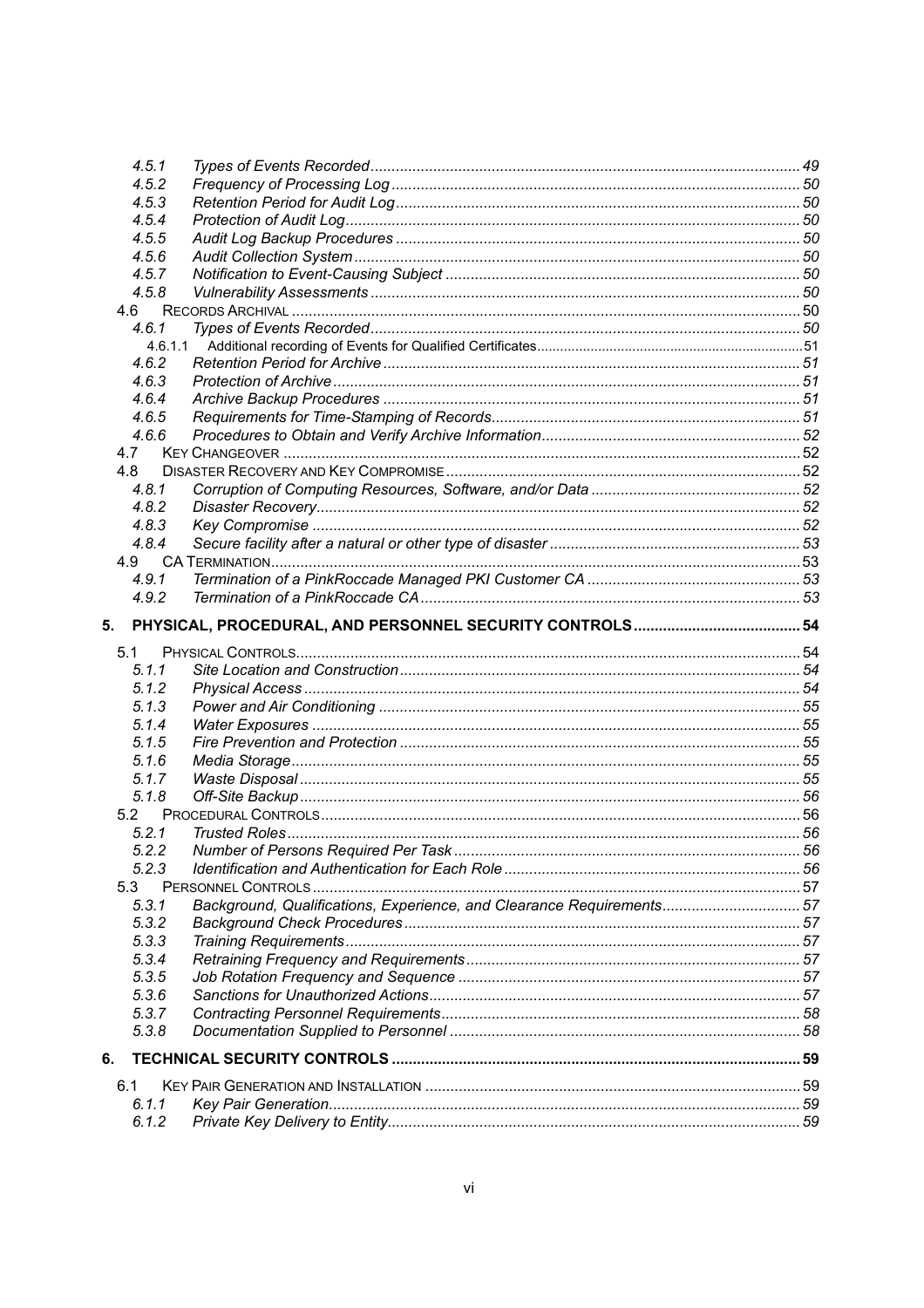|    | 6.1.3              |                                                                                                          |  |
|----|--------------------|----------------------------------------------------------------------------------------------------------|--|
|    | 6.1.4              |                                                                                                          |  |
|    | 6.1.5              |                                                                                                          |  |
|    | 6.1.6              |                                                                                                          |  |
|    | 6.1.7              |                                                                                                          |  |
|    | 6.1.8              |                                                                                                          |  |
|    | 6.1.8.1            |                                                                                                          |  |
|    | 6.1.9              |                                                                                                          |  |
|    | 6.2                |                                                                                                          |  |
|    | 6.2.1              |                                                                                                          |  |
|    | 6.2.1.1            |                                                                                                          |  |
|    | 6.2.2              |                                                                                                          |  |
|    | 6.2.3              |                                                                                                          |  |
|    | 6.2.3.1            |                                                                                                          |  |
|    | 6.2.4              |                                                                                                          |  |
|    | 6.2.5              |                                                                                                          |  |
|    | 6.2.6              |                                                                                                          |  |
|    | 6.2.7              |                                                                                                          |  |
|    | 6.2.7.1            |                                                                                                          |  |
|    |                    |                                                                                                          |  |
|    |                    |                                                                                                          |  |
|    |                    |                                                                                                          |  |
|    |                    |                                                                                                          |  |
|    |                    | 6.2.7.1.5 Managed PKI Administrators using a Cryptographic Module (with Automated Administration or with |  |
|    |                    |                                                                                                          |  |
|    | 6.2.7.2            |                                                                                                          |  |
|    | 6.2.8              |                                                                                                          |  |
|    | 6.2.9              |                                                                                                          |  |
|    | 6.3                |                                                                                                          |  |
|    | 6.3.1              |                                                                                                          |  |
|    | 6.3.2              |                                                                                                          |  |
|    | 6.4                |                                                                                                          |  |
|    | 6.4.1              |                                                                                                          |  |
|    | 6.4.2              |                                                                                                          |  |
|    | 6.4.3              |                                                                                                          |  |
|    | 6.5                |                                                                                                          |  |
|    | 6.5.1              |                                                                                                          |  |
|    | 6.5.2              |                                                                                                          |  |
|    | 6.6                |                                                                                                          |  |
|    | 6.6.1              |                                                                                                          |  |
|    | 6.6.2              |                                                                                                          |  |
|    | 6.6.3              |                                                                                                          |  |
|    | 6.7                |                                                                                                          |  |
|    | 6.8                |                                                                                                          |  |
|    | 6.8.1              | Cryptographic Module Engineering Controls for Qualified Certificates 66                                  |  |
| 7. |                    |                                                                                                          |  |
|    |                    |                                                                                                          |  |
|    | 7.1                |                                                                                                          |  |
|    | 7.1.1              |                                                                                                          |  |
|    | 7.1.2              |                                                                                                          |  |
|    | 7.1.2.1            |                                                                                                          |  |
|    | 7.1.2.2            |                                                                                                          |  |
|    | 7.1.2.3            |                                                                                                          |  |
|    | 7.1.2.4<br>7.1.2.5 |                                                                                                          |  |
|    | 7.1.2.6            |                                                                                                          |  |
|    |                    |                                                                                                          |  |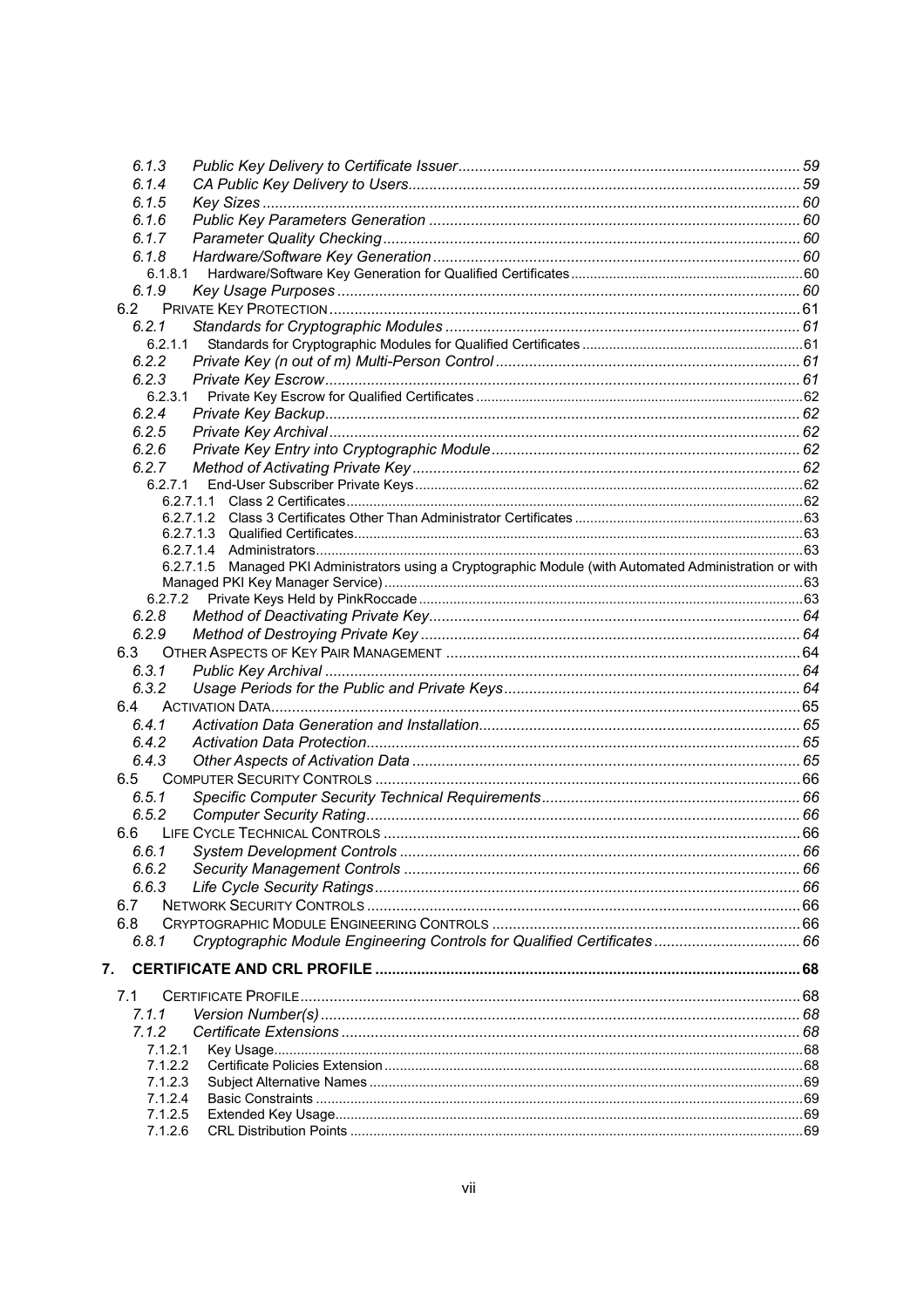| 7.1.2.7                                                                            |  |
|------------------------------------------------------------------------------------|--|
| 7.1.2.8                                                                            |  |
| 7.1.2.9                                                                            |  |
| 7.1.3                                                                              |  |
| 7.1.4                                                                              |  |
| 7.1.5                                                                              |  |
| 7.1.6                                                                              |  |
| 7.1.7                                                                              |  |
| 7.1.8                                                                              |  |
| 7.1.9                                                                              |  |
|                                                                                    |  |
| 7.2.1                                                                              |  |
| 7.2.2                                                                              |  |
| 8.                                                                                 |  |
| 8.1                                                                                |  |
| 8.1.1                                                                              |  |
| 8.1.2                                                                              |  |
| 8.1.2.1                                                                            |  |
| 8.1.2.2                                                                            |  |
| 8.1.2.3                                                                            |  |
| 8.1.2.4                                                                            |  |
| Changes Requiring Changes in the Certificate Policy OID or CPS Pointer 72<br>8.1.3 |  |
| 8.2                                                                                |  |
| 8.2.1                                                                              |  |
| 8.2.2                                                                              |  |
| 9.                                                                                 |  |
| 9.1                                                                                |  |
| 9.2                                                                                |  |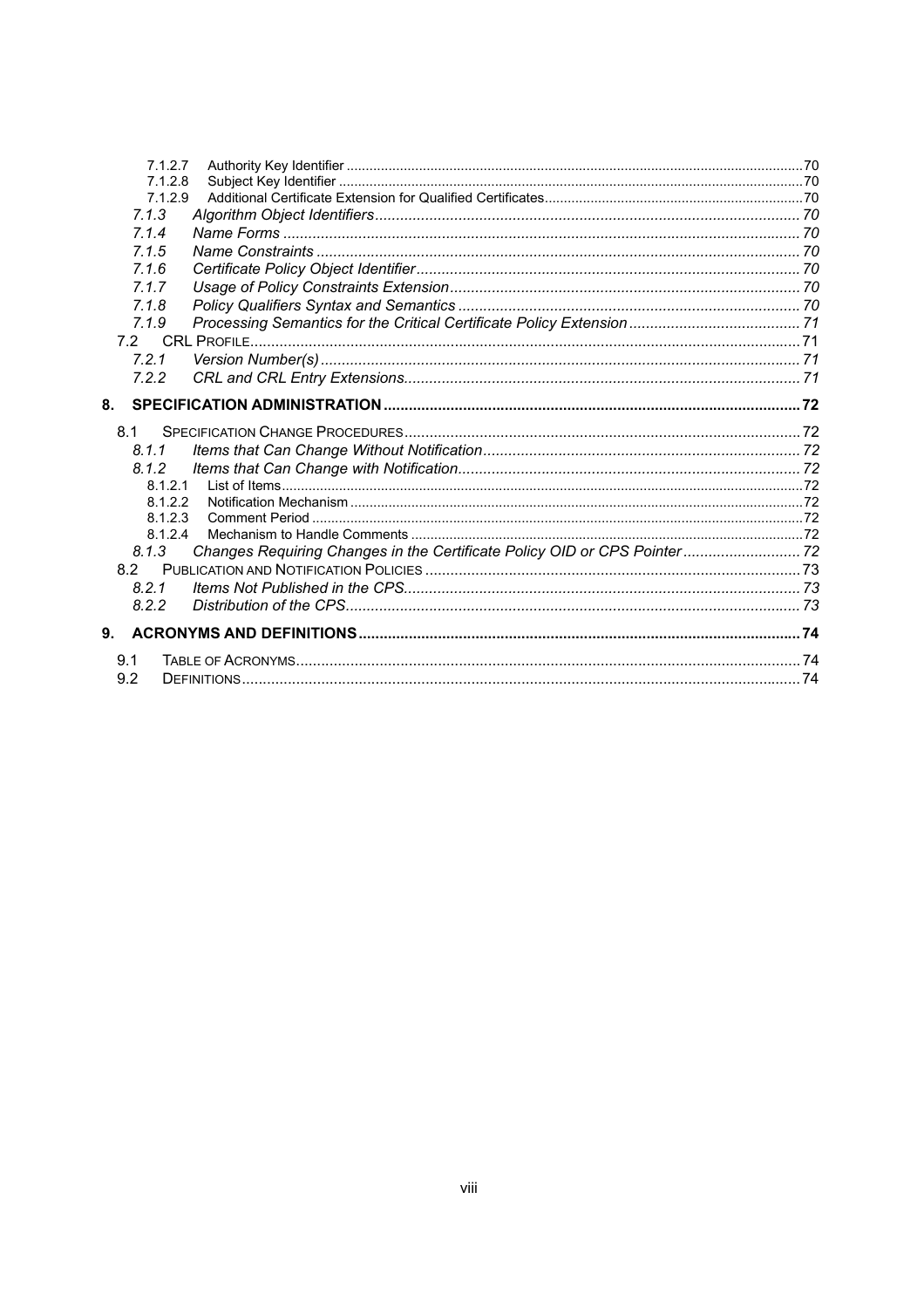## 1. Introduction

l

This document is the PinkRoccade Certification Practice Statement ("CPS").<sup>1</sup> It states the practices that PinkRoccade Certification Authorities ("PinkRoccade CAs") employ in providing Certification services that include, but are not limited to, issuing, managing, revoking, and renewing Certificates in accordance with the specific requirements of the VeriSign Trust Network Certificate Policies ("CP"). VeriSign, Inc. ("VeriSign") is the leading provider of trusted infrastructure services to web sites, enterprises, electronic commerce service providers, and individuals.

.<br>The VeriSign Trust Network<sup>SM</sup> ("VTN") is a global public key infrastructure ("PKI") that provides Digital Certificates ("Certificates") for both wired and wireless applications. The VTN accommodates a large, public, and widely distributed community of users with diverse needs for communications and information security. VeriSign is one of the service providers within the VTN, together with PinkRoccade and a global network of affiliates ("Affiliates") throughout the world.

The CP is the principal statement of policy governing the VTN. It establishes the business, legal, and technical requirements for approving, issuing, managing, using, revoking, and renewing, Digital Certificates within the VTN and providing associated trust services. These requirements, called the "VTN Standards," protect the security and integrity of the VTN, apply to all VTN Participants, and thereby provide assurances of uniform trust throughout the VTN. More information concerning the VTN and VTN Standards is available in the  $CP<sup>2</sup>$ 

In addition the European Directive Supplemental Policies ("EDSP") is a supplement to the "CP". The purpose of the EDSP is to facilitate compliance with the Directive 1999/93/EC of the European Parliament and of the Council of 13 December 1999 on a Community framework for Electronic Signatures (the "Directive"). The Directive is intended to facilitate the use of Electronic Signatures and establishes requirements for "Qualified Certificates" that support certain types of Electronic Signatures. The EDSP also supplements the two certificate policies set forth in the European Telecommunications Standards Institute ("ETSI") Technical Specification 101 456 Policy Requirements for Certification Authorities issuing Qualified Certificates (the "ETSI Policy Document").

The EDSP defines two policies that supplement the CP, referred to in the EDSP and here as "Directive Level 1" ("DL1") and "Directive Level 2" ("DL2"). DL1 and DL2 correspond, respectively, to the "QCP public" certificate policy and "QCP public + SSCD" certificate policy defined in the ETSI Policy Document. Finally, the EDSP supplements the certificate profile developed by ETSI (the "Qualified Certificate Profile"), which defines a technical format for Certificates that meet the requirements of the directive ("Qualified Certificates"). Certification Authorities issuing Qualified Certificates can use the Qualified Certificate Profile to assist them in issuing Certificates that comply with annex I and II of the Directive. A copy of the EDSP can be found at [https://www.verisign.com/repository.](https://www.verisign.com/repository) 

VeriSign and each Affiliate have authority over a portion of the VTN. The portion of the VTN controlled by VeriSign or an Affiliate is called its "Subdomain" of the VTN. An Affiliate's Subdomain includes entities subordinate to it such as its Customers, Subscribers, and Relying Parties (collectively, Affiliate's Subdomain Participants).

PinkRoccade, VeriSign and each of the Affiliates have a CPS that governs its Subdomain within the VTN. While the CP sets forth requirements that VTN Participants must meet, this CPS describes how PinkRoccade meets these requirements within PinkRoccade's Subdomain of the VTN More specifically, this CPS describes the practices that PinkRoccade employs for:

- securely managing the core infrastructure that supports the VTN, and
- issuing, managing, revoking, and renewing VTN Certificates within PinkRoccade's Subdomain of the VTN, in accordance with the requirements of the CP and its VTN Standards. $3$

<sup>1</sup> Internal cross references to CPS sections (i.e., in the form of "CPS §") are references to sections of this document. 2 The CP is published in electronic form within the VeriSign Repository at [https://www.verisign.com/CP.](https://www.verisign.com/CP) VeriSign also makes the CP available in Adobe Acrobat pdf or Word format upon request sent to CP-requests@verisign.com. The CP is available in paper form from the VeriSign Trust Network Policy Management Authority ("PMA") upon requests sent to: VeriSign, Inc., 487 East Middlefield Road, Mountain View, CA 94043 USA, Attn: Practices Development – CP.<br><sup>3</sup> Although VeriSign CAs sertify the VTN CAs of Affiliates, the prestiese relating to an Affiliate are sovered in t

Although VeriSign CAs certify the VTN CAs of Affiliates, the practices relating to an Affiliate are covered in the Affiliate's CPS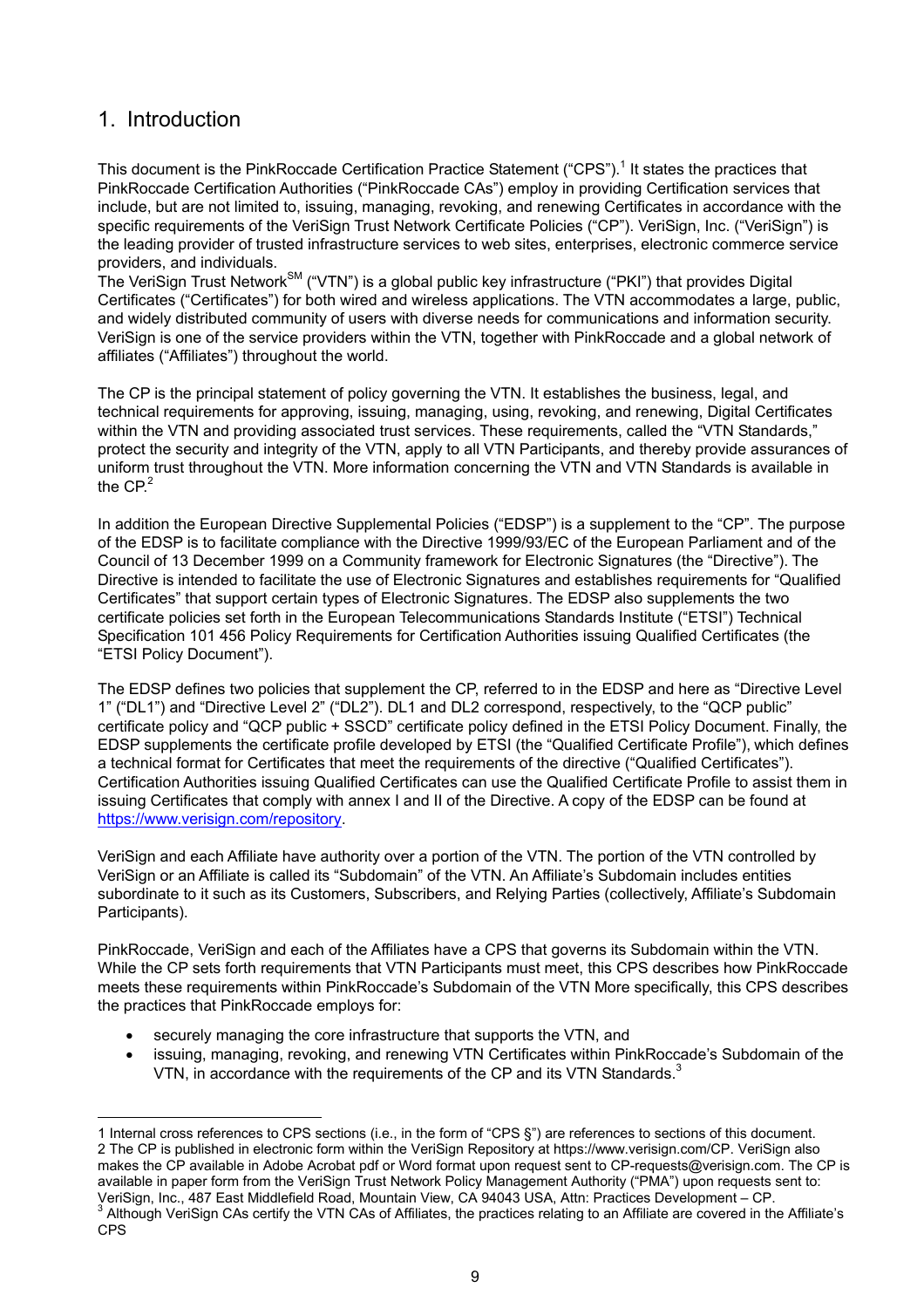Private CAs and hierarchies managed by PinkRoccade are outside the scope of this CPS.

#### **1.1 Overview**

The VTN includes three different classes of Certificates, Class 1, 2 and 3 and two different types of Qualified Certificates, one with and one without a Secure Signature Creation Device (SSCD). The CP describes how these three Classes correspond to specific classes of applications with common security requirements. The EDSP describes the specific policies for Qualified Certificates.

PinkRoccade currently only offers Classes 2 and 3 Certificates and Qualified Certificates with and without SSCD (DL2 and DL1) within its Subdomain of the VTN. This CPS describes how PinkRoccade meets the CP and EDSP requirements for each Class or Qualified Certificate types within its Subdomain. Thus, the CPS, as a single document, covers practices and procedures concerning the issuance and management of all Certificate Classes.

#### **(a) Role of the PinkRoccade CPS and Other Practices Documents**

The CPS describes, among other things:

- Obligations of Certification Authorities, Registration Authorities, Subscribers, and Relying Parties within PinkRoccade's Subdomain of the VTN,
- Legal matters that are covered in Subscriber Agreements and Relying Party Agreements within PinkRoccade's Subdomain,
- Audit and related security and practices reviews that PinkRoccade and PinkRoccade Subdomain Participants undertake,
- Methods used within PinkRoccade's Subdomain to confirm the identity of Certificate Applicants for each Class of Certificate,
- Operational procedures for Certificate lifecycle services undertaken in PinkRoccade's Subdomain: Certificate Applications, issuance, acceptance, revocation, and renewal,
- Operational security procedures for audit logging, records retention, and disaster recovery used within PinkRoccade's Subdomain,
- Physical, personnel, key management, and logical security practices of PinkRoccade Subdomain Participants,
- Certificate and Certificate Revocation List content within PinkRoccade's Subdomain, and
- Administration of the CPS, including methods of amending it.

The CPS, however, is only one of a set of documents relevant to PinkRoccade's Subdomain of the VTN. These other documents include:

- Ancillary security and operational documents that supplement the CP and this CPS by providing more detailed requirements, such as:
	- The PinkRoccade and VeriSign Security Policies, which sets forth security principles governing the VTN infrastructure,
	- The VeriSign Security and Audit Requirements Guide, which describes detailed requirements for PinkRoccade concerning personnel, physical, telecommunications, logical, and cryptographic key management security,
	- The VeriSign Enterprise Security Guide, which describes detailed requirements for Managed PKI Managed PKI Customers concerning personnel, physical, telecommunications, logical, and cryptographic key management security, and
	- VeriSign Key Ceremony Reference Guide, which presents detailed key management operational requirements.
- Ancillary agreements imposed by PinkRoccade, such as the PinkRoccade Master Services Agreement and the PinkRoccade Relying Party and Subscriber agreements. These agreements would bind Customers, Subscribers, and Relying Parties of PinkRoccade. Among other things, the agreements flow down VTN Standards to these VTN Participants and, in some cases, state specific practices for how they must meet VTN Standards.

In many instances, the CPS refers to these ancillary documents for specific, detailed practices implementing VTN Standards where including the specifics in the CPS could compromise the security of PinkRoccade's Subdomain of the VTN.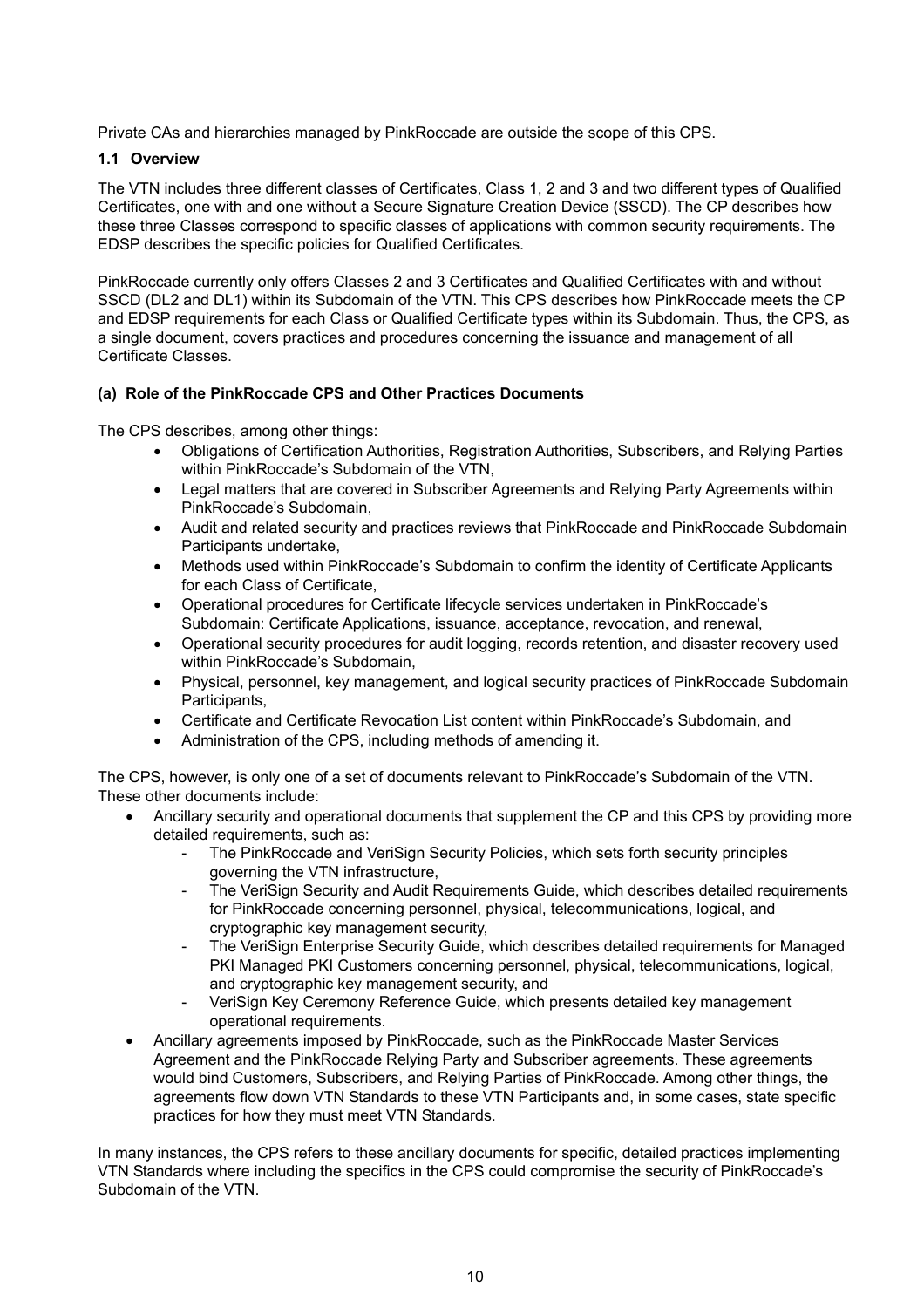Table 1 is a matrix showing various VTN and PinkRoccade practices documents, whether they are publicly available, and their locations. The list in Table 1 is not intended to be exhaustive. Note that documents not expressly made public are confidential to preserve the security of the VTN.

| <b>Documents</b>                                                 | <b>Status</b>       | <b>Where Available to the Public</b>     |  |  |
|------------------------------------------------------------------|---------------------|------------------------------------------|--|--|
| <b>VeriSign VTN Policy Documents</b>                             |                     |                                          |  |  |
| VeriSign Trust Network Certificate Policies                      | <b>Public</b>       | <b>VeriSign Repository. See</b>          |  |  |
|                                                                  |                     | https://www.verisign.com/CP              |  |  |
| <b>European Directive Supplemental Policies</b>                  | <b>Public</b>       | <b>VeriSign Repository. See</b>          |  |  |
|                                                                  |                     | https://www.verisign.com/repository/edsp |  |  |
| <b>VeriSign VTN Ancillary Security and Operational Documents</b> |                     |                                          |  |  |
| <b>VeriSign Security Policy</b>                                  | Confidential        | N/A                                      |  |  |
| <b>Security and Audit Requirements Guide</b>                     | <b>Confidential</b> | N/A                                      |  |  |
| <b>Key Ceremony Reference Guide</b>                              | <b>Confidential</b> | N/A                                      |  |  |
| Managed PKI Administrator's Handbook                             | <b>Public</b>       | https://pki.pinkroccade.com/docs         |  |  |
| <b>Managed PKI Key Management Service</b>                        | <b>Public</b>       | https://pki.pinkroccade.com/docs         |  |  |
| <b>Administrator's Guide</b>                                     |                     |                                          |  |  |
| <b>Enterprise Security Guide</b>                                 | <b>Confidential</b> | N/A                                      |  |  |
| <b>PinkRoccade Specific Documents</b>                            |                     |                                          |  |  |
| <b>PinkRoccade Certification Practice</b>                        | <b>Public</b>       | <b>PinkRoccade Repository. See</b>       |  |  |
| <b>Statement</b>                                                 |                     | https://pki.pinkroccade.com/CPS          |  |  |
| <b>PinkRoccade Subscriber Agreements and</b>                     | <b>Public</b>       | <b>PinkRoccade Repository. See</b>       |  |  |
| <b>Relying Party Agreements,</b>                                 |                     | https://pki.pinkroccade.com/repository   |  |  |
| <b>PinkRoccade Subject Obligations</b>                           | <b>Public</b>       | <b>PinkRoccade Repository. See</b>       |  |  |
|                                                                  |                     | https://pki.pinkroccade.com/repository   |  |  |
| (Global) Server ID Agreements                                    | <b>Public</b>       | <b>PinkRoccade Repository. See</b>       |  |  |
|                                                                  |                     | https://pki.pinkroccade.com/repository   |  |  |
| <b>PinkRoccade Privacy Statement</b>                             | <b>Public</b>       | <b>PinkRoccade Repository. See</b>       |  |  |
|                                                                  |                     | https://pki.pinkroccade.com/repository   |  |  |
| <b>PinkRoccade Security Policies</b>                             | <b>Confidential</b> | N/A                                      |  |  |
| <b>PinkRoccade Master Services Agreement</b>                     | <b>Confidential</b> | N/A                                      |  |  |

**Table 1 – Availability of Practices Documents**

#### **(b) Background Concerning Digital Certificates and the VTN Hierarchy**

This CPS assumes that the reader is generally familiar with Digital Signatures, PKIs, and the VTN. If not, PinkRoccade advises that the reader obtain some training in the use of public key cryptography and public key infrastructure as implemented in the VTN. General educational and training information is accessible from PinkRoccade at [http://pki.pinkroccade.com/.](http://pki.pinkroccade.com/) Also, a brief summary of the roles of the different VTN Participants is set forth in the CP.

#### **(c) Compliance with Applicable Standards**

The practices specified in this CPS have been designed to meet or exceed the requirements of generally accepted and developing industry standards including the ICTSB / EESSI (a cooperation between ETSI, CEN/ISSS and CENELEC to specify requirements for compliance with the European Directive nr. 1999/93/EG for Electronic Signatures), the ANS X9.79:2001 PKI Practices and Policy Framework, and other industry standards related to the operation of CAs.

The structure of this CPS generally corresponds to the *Internet X.509 Public Key Infrastructure Certificate Policy and Certification Practices Framework*, known as RFC 2527 of the Internet Engineering Task Force, an Internet standards body. The RFC 2527 framework has become a de facto standard in the PKI industry. This CPS conforms to the RFC 2527 framework in order to make policy mapping and comparisons, assessment, and interoperation easier for persons using or considering using PinkRoccade Public Managed PKI services.

PinkRoccade has conformed the CPS to the RFC 2527 structure where possible, although slight variances in title and detail are necessary because of the complexity of PinkRoccade's business models. While PinkRoccade intends to continue the policy of adhering to RFC 2527 in the future, PinkRoccade reserves the right to vary from the RFC 2527 structure as needed, for example to enhance the quality of the CPS or its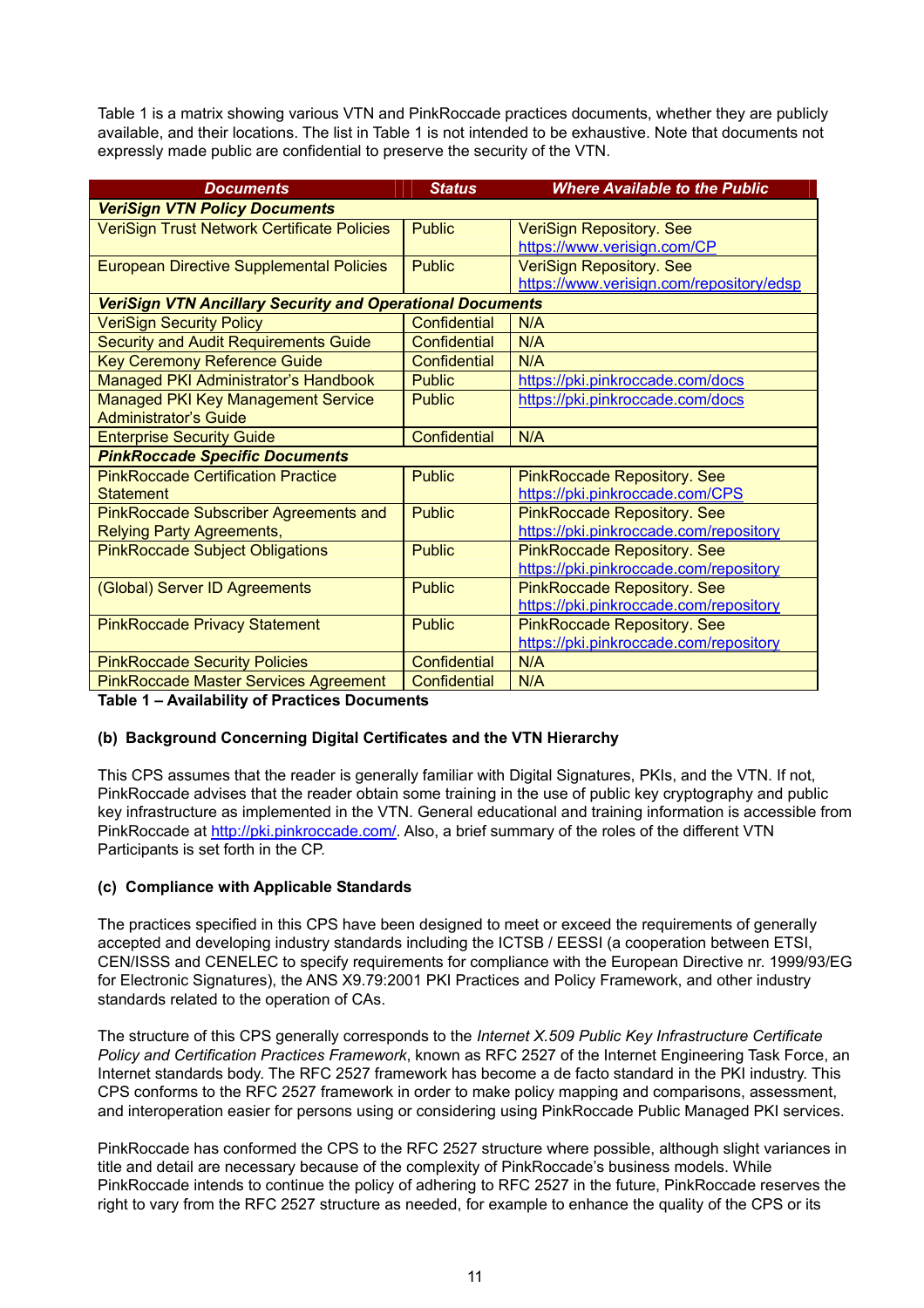suitability to PinkRoccade Subdomain Participants. Moreover, the CPS structure may not correspond to future versions of RFC 2527.

#### **1.1.1 Policy Overview**

PinkRoccade offers two distinct classes of Certification services, Class 2 and 3, and two different types of Qualified Certificates, one with and one without a Secure Signature Creation Device (SSCD). Each type or class of Certificate provides specific functionality and security features and corresponds to a specific level of trust. PinkRoccade Subdomain Participants choose which type or Class of Certificates they need.

One of the functions of the CP and EDSP is to describe the policies of Certificate Classes and types in detail.<sup>4</sup> Nonetheless, this section summarizes the Certificate types and Classes offered by PinkRoccade within its Subdomain.

**Class 2 Certificates** offer a medium level of assurances in comparison with the other Classes, as set forward in the CP, and are individual Certificates. Class 2 validation procedures are based on a comparison of information submitted by the Certificate applicant against information in business records or databases or the database of a PinkRoccade-approved identity proofing service. These validation procedures add on assurances that the Subscriber's distinguished name is unique and unambiguous within the CA's Subdomain and that a certain e-mail address is associated with a public key. They can be used for digital signatures, encryption, and access control, including as proof of identity in medium-value transactions.

**Class 3 Certificates** provide a high level of assurances within PinkRoccade's Subdomain. Class 3 Certificates are issued to individuals, organizations, and Administrators for CAs and RAs. Class 3 individual Certificates may be used for digital signatures, encryption, and access control, including as proof of identity, in high-value transactions. Class 3 individual Certificates provide assurances of the identity of the Subscriber based on the personal (physical) presence of the Subscriber before a person that confirms the identity of the Subscriber using, at a minimum, a well-recognized form of government-issued identification and one other identification credential. Other Class 3 organizational Certificates are issued to devices to provide authentication; message, software, and content integrity; and confidentiality encryption. Class 3 organizational Certificates provide assurances of the identity of the Subscriber based on a confirmation that the Subscriber organization does in fact exist, that the organization has authorized the Certificate Application, and that the person submitting the Certificate Application on behalf of the Subscriber was authorized to do so. Class 3 organizational Certificates for servers (Secure Server IDs and Global Server IDs) also provide assurances that the Subscriber is entitled to use the domain name listed in the Certificate Application.

**Class 3 Organizational ASB Certificates** (This Service is currently not offered by PinkRoccade) are issued to an organization for use by a duly authorized representative, who uses the Certificate on behalf of the organization. Class 3 Organizational ASB Certificates provide an assurance that the person controlling the organization's private key is authorized to act on behalf of the organization in transactions entered into using the private key corresponding to the public key in the Certificate.

**Qualified Certificates DL1 and DL2** are specific certificate types, defined in the EDSP by two supplemental policies; DL1 and DL2. The DL1 policy corresponds to the QCP public certificate policy in the ETSI Policy Document. The Qualified Certificates issued under the DL1 policy are appropriate for digital signatures for applications in which the level of validity provided by Article 5(2) of the Directive is appropriate and adequate. That is, Qualified Certificates issued under DL1 support the use of digital signatures that shall not be denied legal effectiveness simply because they are in electronic form.

The DL2 policy corresponds to the QCP public + SSCD certificate policy in the ETSI Policy Document. The Qualified Certificates issued under DL2 are appropriate for digital signatures for applications in which the level of validity provided by Article 5(1) of the Directive is necessary or desired. That is, Qualified Certificates issued under DL2 support the use of digital signatures that are equivalent in legal effectiveness to handwritten signatures.

<sup>-</sup><sup>4</sup> *See* CP § 1.1.1. and EDPS § 1.1.1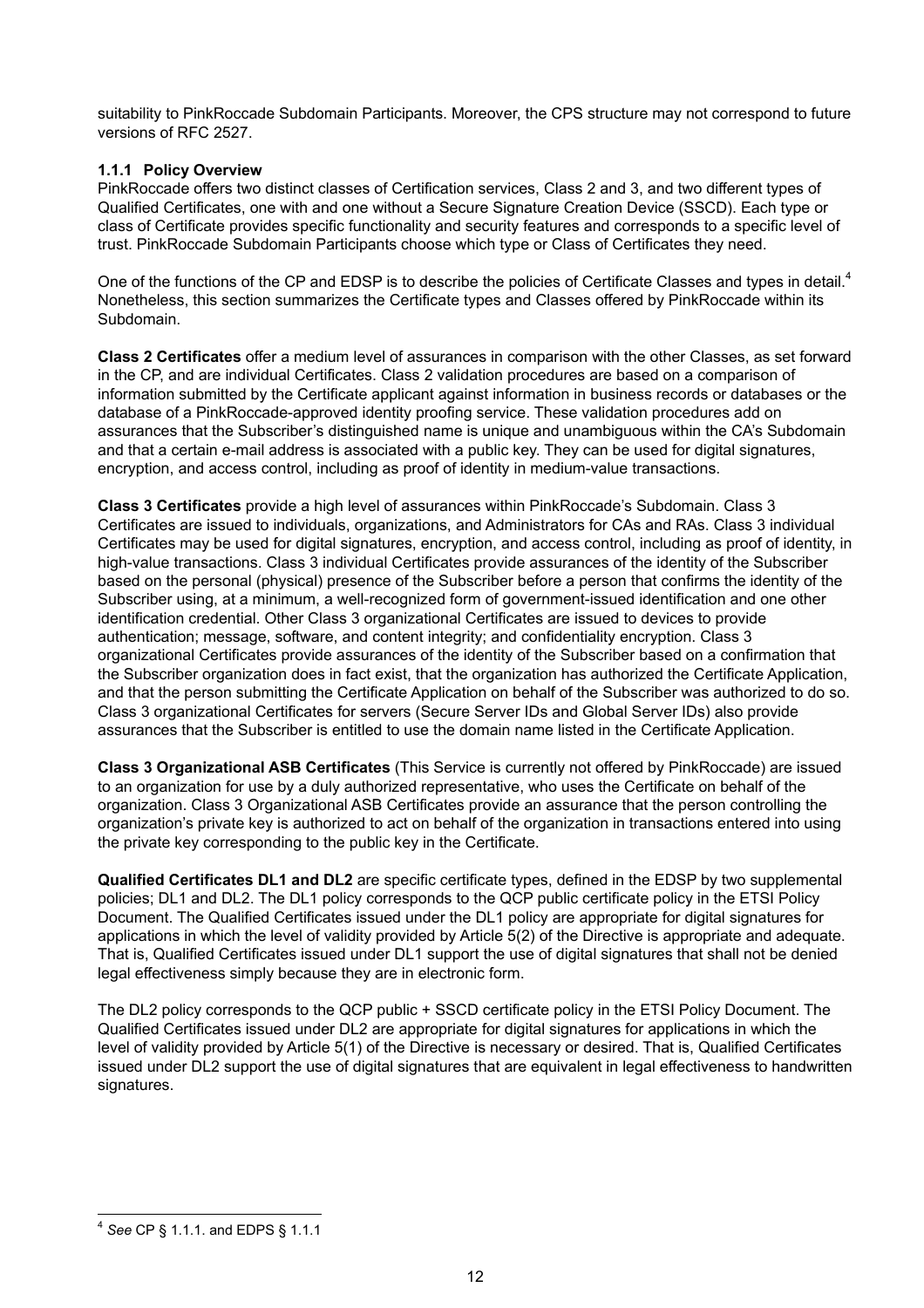The DL1 and DL2 supplemental policies are distinct from the VTN's Classes 1, 2, and 3 within the meaning of the CP. DL1 and DL2 levels do not correspond to a particular VTN Class. Nonetheless, DL1 and DL2 are technically issued under the VeriSign Class 2 hierarchy. DL1 and DL2 Qualified Certificates both provide assurances of the identity of the Subscriber based on the direct or indirect personal (physical) presence of the Subscriber before a person that check's the Subscriber's identity documentation.

DL1 and DL2 Certificates are issued only to individuals.

Table 2 below summarizes the Certificate Classes offered by PinkRoccade in compliance with the CP and in case of Qualified Certificates with the EDSP. It sets forth the properties of each Certificate class or type, based on whether they are issued to individuals or organizations, and whether they are offered on a Retail or Managed PKI basis, Authentication Service Bureau program, or issued to Administrators.

The specifications for Classes of Certificates in the CP, as summarized in this CPS, set forth the minimum level of assurances provided for each Class. For example, any Class 2 Certificate, except for DL1 and DL2 Certificates, may be used for digital signatures, encryption and access control where proof of identity is not necessary, that is, for applications requiring a medium level of assurances. DL1 and DL2 Certificates may only be used for digital signatures. Nonetheless, by contract or within specific environments (such as an intracompany environment), PinkRoccade Subdomain Participants are permitted to use validation procedures stronger than the ones set forth within the CP, or use Certificates for higher security applications than the ones described in CPS §§ 1.1.1, 1.3.4.1. Any such usage, however, is limited to such entities and subject to CPS §§ 2.2.1.2, 2.2.2.2, and these entities are solely responsible for any harm or liability caused by such usage.

| <b>Class</b><br><b>Or</b><br><b>Type</b> | <b>Issued to</b>   | <b>Services Under</b><br><b>Which</b><br><b>Certificates are</b><br>Available <sup>5</sup> | <b>Confirmation of</b><br><b>Certificate Applicants'</b><br><b>Identity (CPS §§ 3.1.8.1,</b><br>3.1.9                                                                | Applications implemented or<br>contemplated by<br><b>Users (CPS § 1.3.4.1)</b>                                                                                                                                                                                                                                                                                                                                                                                                  |
|------------------------------------------|--------------------|--------------------------------------------------------------------------------------------|----------------------------------------------------------------------------------------------------------------------------------------------------------------------|---------------------------------------------------------------------------------------------------------------------------------------------------------------------------------------------------------------------------------------------------------------------------------------------------------------------------------------------------------------------------------------------------------------------------------------------------------------------------------|
| <b>Class</b><br>$\overline{2}$           | <b>Individuals</b> | <b>Managed PKI</b>                                                                         | <b>Checking internal</b><br>documentation or<br>databases to confirm<br>identity of the Certificate<br>Applicant (e.g., human<br><b>resources</b><br>documentation). | Enhancing the security of e-mail<br>through confidentiality<br>encryption, digital signatures for<br>authentication, and web based<br>access control. Applications<br>requiring a medium level of<br>assurances in comparison with<br>the other Classes, such as<br>some individual and intra- and<br>inter-company e-mail, on-line<br>subscriptions, account<br>applications, and password<br>replacement, including as proof<br>of identity for medium-value<br>transactions. |

 5 Retail Certificates are Certificates issued by PinkRoccade, acting as CA, to organizations applying one by one to PinkRoccade on its web site. Managed PKI Certificates are based on a Certificate Application approved by a PinkRoccade Managed PKI Customer that enters into a Master Services Agreement with PinkRoccade for the issuance of a certain quantity of Certificates (*see* CP § 1.1.2.1.1). In addition to Retail and Managed PKI Certificates, VTN Certificates are issued , for Administrators of CAs and RAs, and through the Authentication Service Bureau. For more information about Authentication Service Bureau, see CP § 1.1.2.2.1. Administrator Certificates are issued to CA or RA Administrators to allow them to perform administrative functions on behalf of the CA or RA.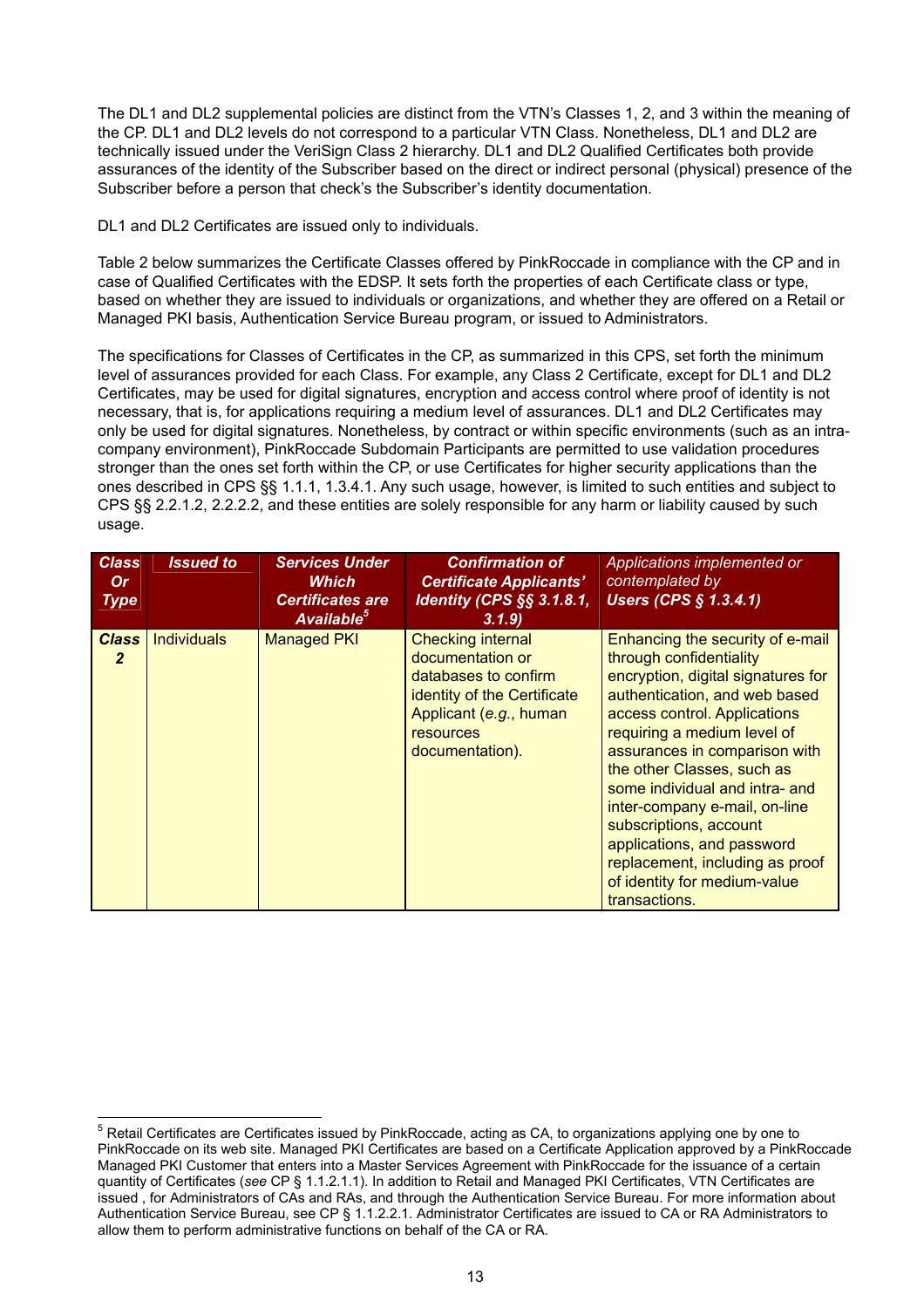| <b>Class</b><br><b>Or</b><br><b>Type</b> | <b>Issued to</b>                                                    | <b>Services Under</b><br><b>Which</b><br><b>Certificates are</b><br>Available <sup>5</sup> | <b>Confirmation of</b><br><b>Certificate Applicants'</b><br><b>Identity (CPS §§ 3.1.8.1,</b><br>3.1.9)                                                                                                                                                                                               | Applications implemented or<br>contemplated by<br><b>Users (CPS § 1.3.4.1)</b>                                                                                                                                                                                                                                                                                                |
|------------------------------------------|---------------------------------------------------------------------|--------------------------------------------------------------------------------------------|------------------------------------------------------------------------------------------------------------------------------------------------------------------------------------------------------------------------------------------------------------------------------------------------------|-------------------------------------------------------------------------------------------------------------------------------------------------------------------------------------------------------------------------------------------------------------------------------------------------------------------------------------------------------------------------------|
| <b>Class</b><br>$\overline{2}$           |                                                                     | Authentication<br><b>Service Bureau</b>                                                    | Name and email address<br>search to ensure that the<br>distinguished name is<br>unique and unambiguous<br>within the CA's<br>subdomain, plus<br>automated or<br><b>Adminsitrator initiated</b><br>enrollment information<br>check with one or more<br>third party databases or<br>comparable sources |                                                                                                                                                                                                                                                                                                                                                                               |
| DL <sub>1</sub>                          | <b>Individuals</b>                                                  | <b>Managed PKI QCP</b><br>Public (DL1                                                      | Provide assurances of the<br>identity of the Subscriber<br>based on the direct or<br>indirect personal<br>(physical) presence of the<br>Subscriber before a<br>person that check's the<br>Subscriber's identity<br>documentation                                                                     | To facilitate advanced electronic<br>signatures applications in which<br>the level of validity provided by<br>Article 5(2) of the Directive is<br>appropriate and adequate. That<br>is, Qualified Certificates issued<br>under DL1 support the use of<br>digital signatures that shall not<br>be denied legal effectiveness<br>simply because they are in<br>electronic form. |
| DL <sub>2</sub>                          | <b>Individuals</b>                                                  | <b>Managed PKI QCP</b><br>Public + SSCD<br>(DL2)                                           | Provide assurances of the<br>identity of the Subscriber<br>based on the direct or<br>indirect personal<br>(physical) presence of the<br>Subscriber before a<br>person that check's the<br>Subscriber's identity<br>documentation                                                                     | To facilitate digital signatures for<br>applications in which the level of<br>validity provided by Article 5(1)<br>of the Directive is necessary or<br>desired. That is, Qualified<br>Certificates issued under DL2<br>support the use of digital<br>signatures that are equivalent in<br>legal effectiveness to<br>handwritten signatures.                                   |
| <b>Class</b><br>$\boldsymbol{3}$         | Administrator<br>s and<br>Automated<br>Administration<br>components | <b>Managed PKI</b>                                                                         | Specialized confirmation<br>procedures depending<br>upon the type of<br><b>Administrator. The identity</b><br>of the Administrator and<br>the organization utilizing<br>the Administrator are<br>confirmed. See also CPS<br>§ 5.2.3.                                                                 | Administrator functions.                                                                                                                                                                                                                                                                                                                                                      |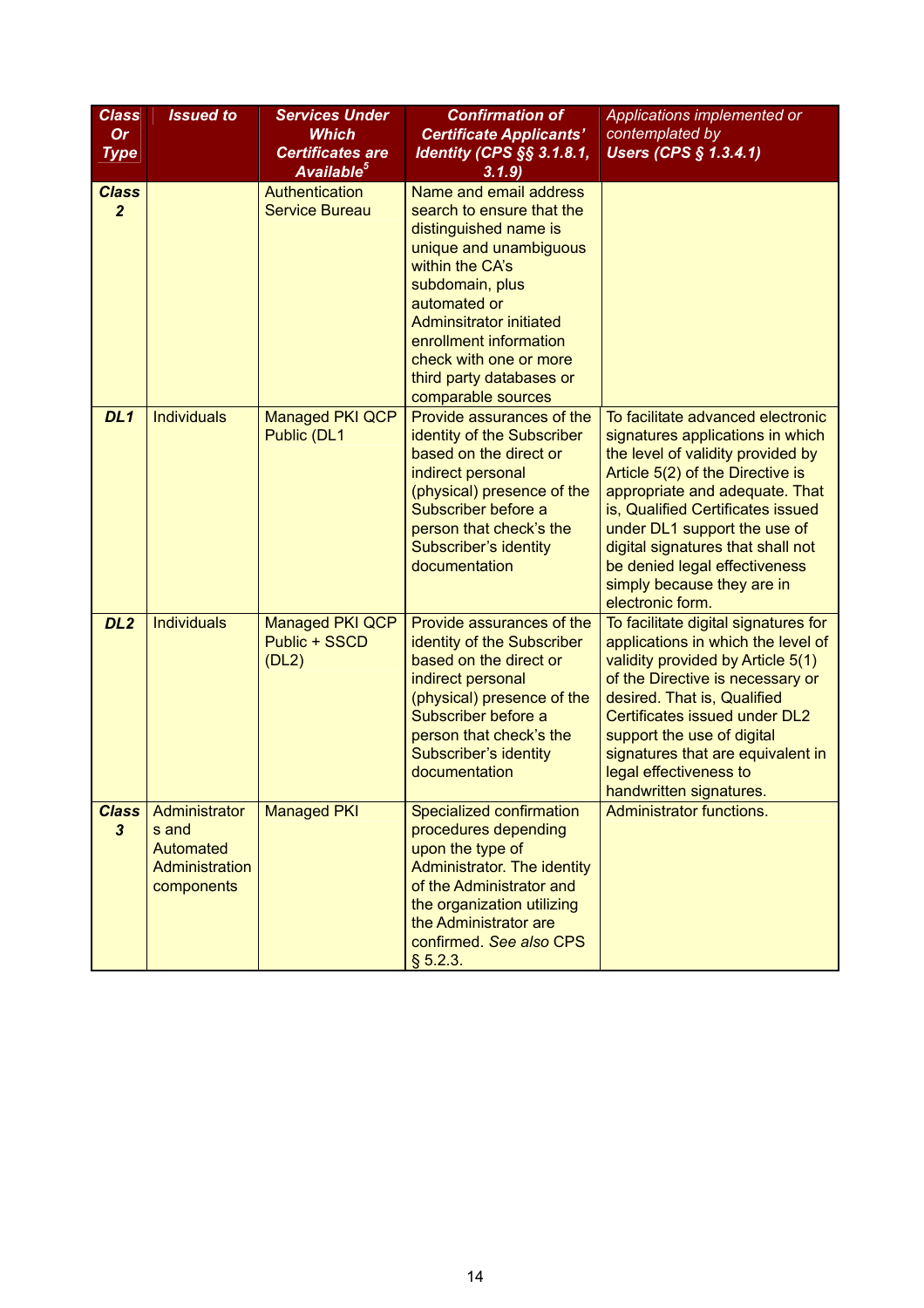| <b>Class</b><br><b>Or</b><br><b>Type</b> | <b>Issued to</b> | <b>Services Under</b><br><b>Which</b><br><b>Certificates are</b><br>Available <sup>5</sup>  | <b>Confirmation of</b><br><b>Certificate Applicants'</b><br>Identity (CPS §§ 3.1.8.1,<br>3.1.9                                                                                                                                                                                                                                                                                                                                                                 | Applications implemented or<br>contemplated by<br><b>Users (CPS § 1.3.4.1)</b>                                                                                                                                                                                                                                                                                                                             |
|------------------------------------------|------------------|---------------------------------------------------------------------------------------------|----------------------------------------------------------------------------------------------------------------------------------------------------------------------------------------------------------------------------------------------------------------------------------------------------------------------------------------------------------------------------------------------------------------------------------------------------------------|------------------------------------------------------------------------------------------------------------------------------------------------------------------------------------------------------------------------------------------------------------------------------------------------------------------------------------------------------------------------------------------------------------|
| <b>Class</b><br>$\boldsymbol{3}$         | Organizations    | <b>Retail</b>                                                                               | Check of third-party<br>database or other<br>documentation showing<br>proof of right to use the<br>organizational name.<br>Validation check by<br>telephone (or comparable<br>procedure) to confirm<br>information in, and<br>authorization of, the<br>Certificate Application. In<br>the case of web server<br>Certificates, confirmation<br>that the Certificate<br>Applicant has the right to<br>use the domain name to<br>be placed in the<br>Certificate. | Server authentication,<br>confidentiality encryption, and<br>(when communicating with other<br>servers) client authentication<br>(Secure Server ID, Global<br>Server ID, and Wireless<br><b>Transport Layer Security</b><br>Certificates); authentication,<br>message integrity; and<br>authentication and integrity of<br>software and other content.                                                     |
| <b>Class</b><br>$\boldsymbol{3}$         | Organizations    | Authentication<br><b>Service Bureau</b>                                                     | Check of third-party<br>database or other<br>documentation showing<br>the existence of the<br>organization. Validation<br>check by telephone (or<br>comparable procedure) to<br>organization to confirm<br>employment and authority<br>of organizational<br>representative, and to the<br>representative to confirm<br>his or her Certificate<br><b>Application. Letter</b><br>confirming the Certificate<br>Application is sent to the<br>representative.     | Enhancing the security of e-mail<br>sent on behalf of an organization<br>through confidentiality<br>encryption, digital signatures for<br>authentication, and web based<br>access control. Applications<br>requiring a high level of<br>assurances in comparison with<br>the other Classes, such as<br>gaining access to a B2B<br>extranet or conducting high-<br>value transactions on a B2B<br>exchange. |
| <b>Class</b><br>$\boldsymbol{3}$         |                  | <b>Managed PKI for</b><br><b>SSL and Managed</b><br><b>PKI</b> for SSL<br>(Premium Edition) | <b>Validation of Managed</b><br><b>PKI For SSL or Managed</b><br>PKI for SSL (Premium<br>Edition) Customer as in<br><b>Class 3 organizational</b><br>Retail, plus validation of<br>Administrator.                                                                                                                                                                                                                                                              | Server authentication,<br>confidentiality encryption, and<br>(when communicating with other<br>properly enabled servers) client<br>authentication (Secure Server ID<br>and Global Server ID).                                                                                                                                                                                                              |

**Table 2 - Certificate Properties Affecting Trust** 

#### **1.1.2 PinkRoccade's Offering of VTN Services**

The VTN offers a series of services to assist in the deployment, management, and uses of Certificates, as described fully in CP § 1.1.2. This section discusses which VTN services PinkRoccade offers in accordance with CP § 1.1.2. For more information about any of these programs, consult PinkRoccade's web site at [http://pki.pinkroccade.com/.](http://pki.pinkroccade.com/) All of such services are subject to the specific agreements with PinkRoccade.

Table 3 summarizes PinkRoccade's offering of VTN services.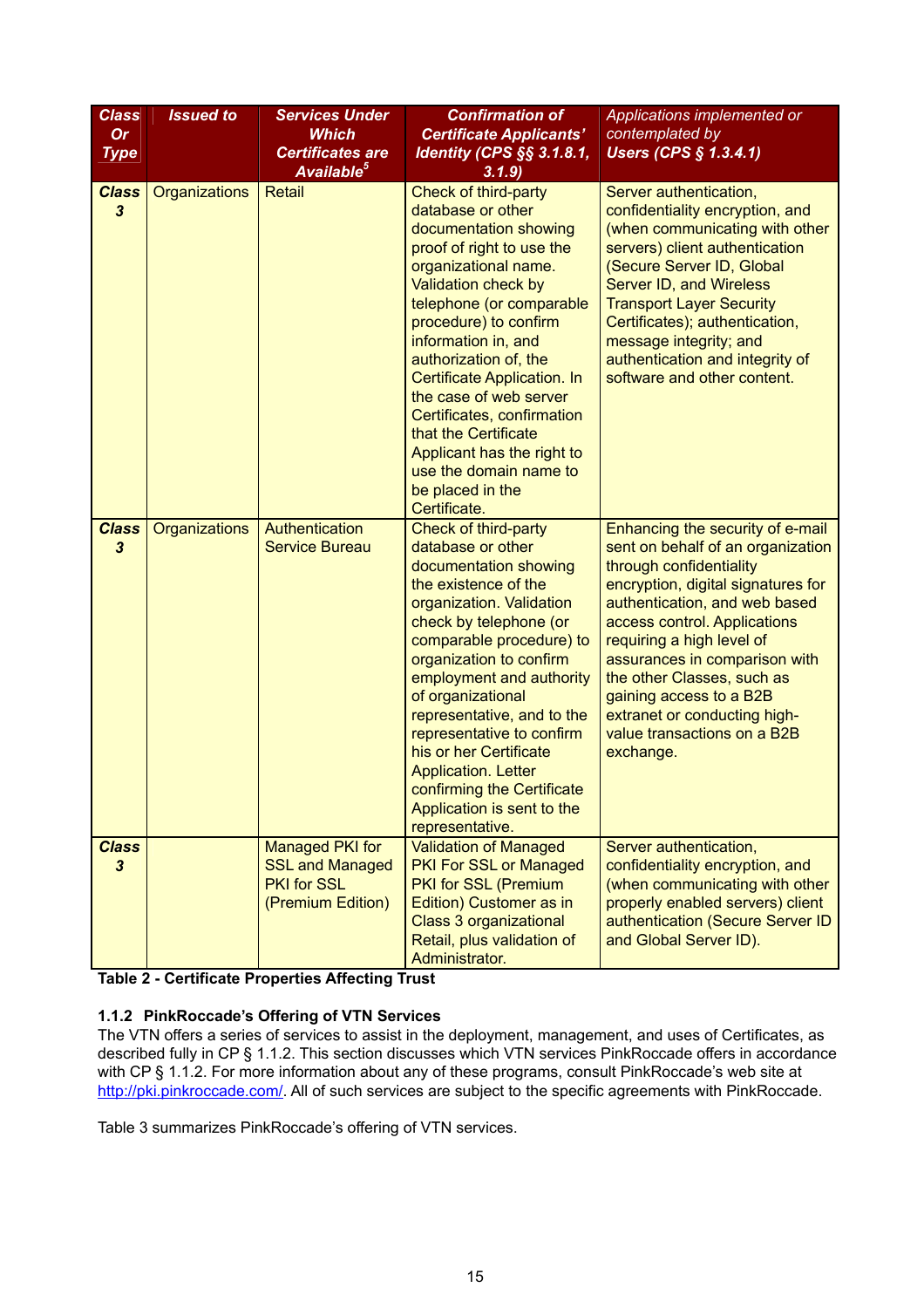| <b>VTN Service</b>                                     | <b>Explanation in CP</b><br>or EDSP | <b>PinkRoccade's Offering</b>                                                   |  |
|--------------------------------------------------------|-------------------------------------|---------------------------------------------------------------------------------|--|
| <b>Certificate Distribution Services</b>               |                                     |                                                                                 |  |
| VeriSign Managed PKI <sup>®</sup>                      | CP § 1.1.2.1.1                      | <b>PinkRoccade Managed PKI services</b>                                         |  |
|                                                        |                                     | PinkRoccade Managed PKI Lite services                                           |  |
|                                                        |                                     | <b>PinkRoccade Managed PKI for SSL</b>                                          |  |
|                                                        |                                     | PinkRoccade Managed PKI for SSL (Premium Edition)                               |  |
| VeriSign Web Host Program                              | CP § 1.1.2.1.4                      | PinkRoccade Web Host services (ISP Program)                                     |  |
| <b>Value-Added Services</b>                            |                                     |                                                                                 |  |
| <b>VeriSign Authentication</b>                         | CP § 1.1.2.2.1                      | <b>PinkRoccade Outsourced Authentication services</b>                           |  |
| <b>Services</b>                                        |                                     | Authentication Service Bureau (currently not offered)                           |  |
| <b>VeriSign Digital Notarization</b><br><b>Service</b> | CP § 1.1.2.2.2                      | <b>PinkRoccade Digital Notarization services</b>                                |  |
| <b>Special Services</b>                                |                                     |                                                                                 |  |
| <b>VeriSign Managed PKI Key</b>                        | CP § 1.1.2.3.2                      | Managed PKI Key Manager dual key systems                                        |  |
| <b>Manager Services</b>                                |                                     | Managed PKI Key Manager single key systems                                      |  |
| <b>Qualified Certificates</b>                          | <b>EDSP § 1.1</b>                   | PinkRoccade Managed PKI for Qualified Certificates with<br>SSCD (DL2)           |  |
|                                                        |                                     | <b>PinkRoccade Managed PKI for Qualified Certificates</b><br>without SSCD (DL1) |  |
| <b>VeriSign Roaming Service</b>                        | CP § 1.1.2.3.3                      | PinkRoccade Roaming Service in which the Enterprise                             |  |
|                                                        |                                     | holds the Enterprise Roaming Server                                             |  |
|                                                        |                                     | PinkRoccade Roaming Service in which a trusted fourth                           |  |
|                                                        |                                     | party holds the Enterprise Roaming Server                                       |  |

#### **Table 3 – PinkRoccade's Offering of VTN Services**

#### 1.1.2.1 Certificate Distribution Services

#### 1.1.2.1.1 PinkRoccade Managed PKI Services

PinkRoccade Managed PKI Services is a fully integrated service that allows enterprise Customers of PinkRoccade to provide Certificates to individuals, such as employees, partners, suppliers, and customers, as well as devices, such as servers, routers, and firewalls. Managed PKI Services are more fully described in CP § 1.1.2.1.1. Within PinkRoccade's Subdomain, the security requirements for Managed PKI are set forth in the Enterprise Security Guide. Managed PKI is an outsourcing service. Customers of PinkRoccade obtaining Managed PKI offered by PinkRoccade ("Managed PKI Customers") fall into three categories.

First, some Managed PKI Customers provide client Certificates by becoming a Certification Authority within PinkRoccade's Subdomain of the VTN. Managed PKI Customers perform the RA "front-end" functions of approving or denying Certificate Applications, and initiating the revocation or renewal of Certificates using Managed PKI functionality. RA functions are a subset of CA functions. At the same time, the Managed PKI Customer can leverage the secure PKI backbone of the VeriSign Trust Network by outsourcing all "back-end" Certificate issuing, management, revocation, and renewal functions to PinkRoccade.

The second category of Managed PKI Customers ("Managed PKI Lite Customers") uses Managed PKI Lite, which provides security for smaller enterprises and organizations than typical Managed PKI Customers. Managed PKI Lite Customers become Registration Authorities associated with a PinkRoccade CA, which is shared among PinkRoccade's Managed PKI Lite Customers of the specific class of Certificates. Managed PKI Lite Customers, like Managed PKI Customers, approve or deny Certificate Applications using Managed PKI functionality, and request the revocation or renewal of Certificates. As with Managed PKI Customers, PinkRoccade performs all the back-end Certificate issuance, management, revocation, and renewal functions, as with Managed PKI Customers.

The final categories of Managed PKI Customers approve Certificate Applications for server Certificates known as Secure Server IDs ("Managed PKI for SSL Customers") and for server Certificates known as Global Server IDs ("Managed PKI for SSL (Premium Edition) Customers"). (For a discussion of the differences between Secure Server IDs and Global Server IDs, see CPS § 1.3.4.1.3.2.) Managed PKI for SSL Customers and Managed PKI for SSL (Premium Edition) Customers become Registration Authorities associated with a VeriSign CA, which is shared among all VTN (including PinkRoccade's) Managed PKI for SSL Customers or Managed PKI for SSL (Premium Edition) Customers. Managed PKI for SSL Customers and Managed PKI for SSL (Premium Edition) Customers, as with other Managed PKI Customers, approve or deny Certificate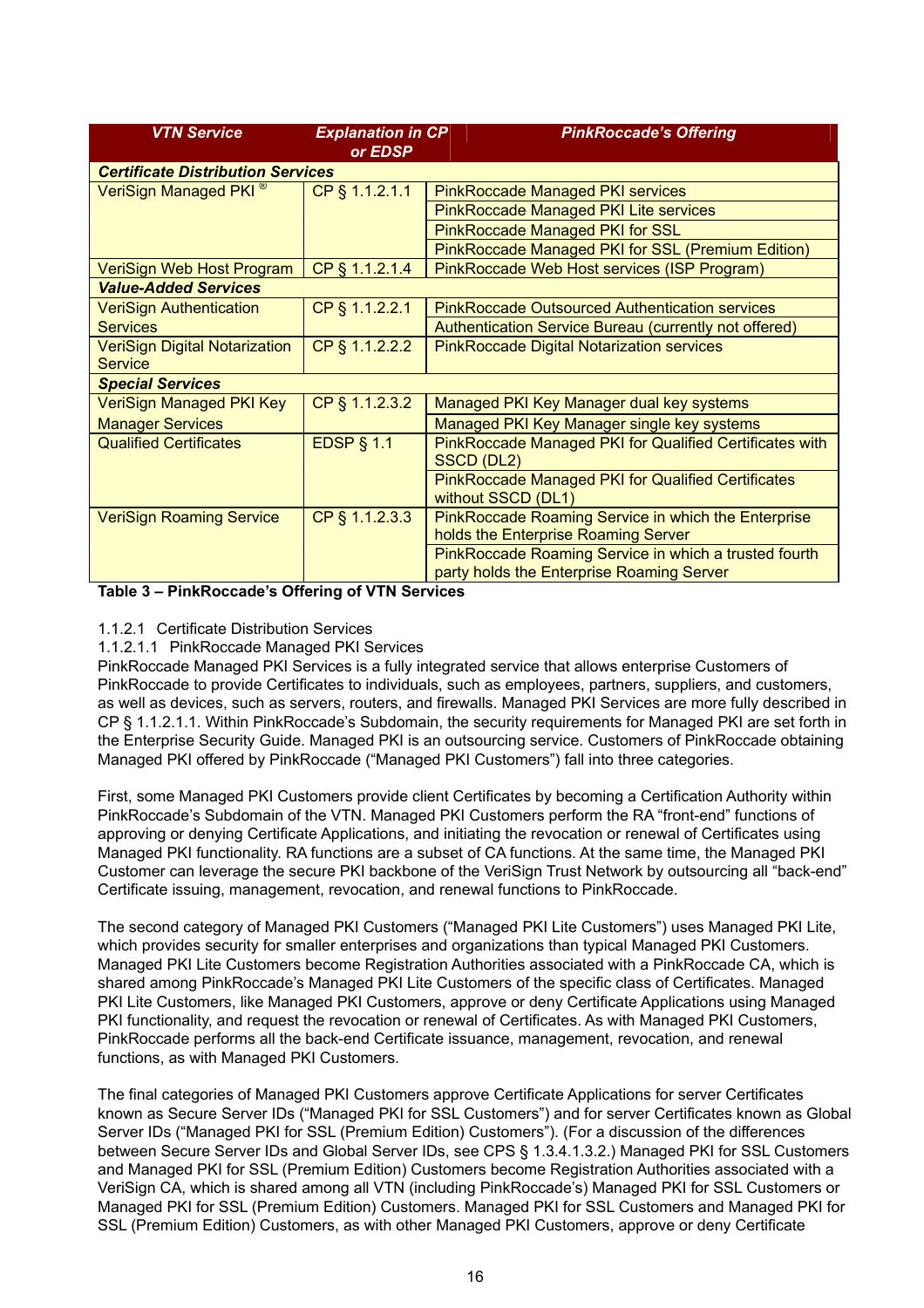Applications using Managed PKI functionality, and request the revocation or renewal of Certificates. VeriSign performs all the back-end Certificate issuance, management, revocation, and renewal functions.

PinkRoccade's Managed PKI Customers and Managed PKI Lite Customers are not permitted to approve the Certificate Applications of anyone other than one of their own Affiliated Individuals, except as noted below. Managed PKI Customers may not approve Certificate Applications for VTN Certificates issued to the general public. The Authentication Service Bureau, however, provides one solution for organizations seeking to obtain Certificates for unaffiliated individuals and organizational representatives. *See* CPS § 1.1.2.2.1.

A Managed PKI for SSL Customer or Managed PKI for SSL (Premium Edition) Customer may only approve Certificate Applications for servers within their own organizations. Managed PKI Customers and Managed PKI for SSL (Premium Edition) Customers are not permitted to approve the Class 3 Certificate Applications of any servers outside their respective organizations, and may not issue Certificates to the general public.

#### 1.1.2.1.2 VeriSign Affiliate Program

PinkRoccade is a "Processing Center," as described in CP § 1.1.2.1.2, which means PinkRoccade has established a secure facility housing, among other things, CA systems, including the cryptographic modules holding the private keys used for the issuance of Certificates. PinkRoccade acts as a CA in the VTN and performs all Certificate lifecycle services of issuing, managing, revoking, and renewing Certificates. It also provides CA key management and Certificate lifecycle services on behalf of its Managed PKI Customers. PinkRoccade offers Certificates in all lines of business, Web Site (Secure Server IDs and Global Server IDs), and Enterprise (providing Managed PKI services), as described in CP § 1.1.2.1.2.

#### 1.1.2.1.3 The Web Host Program (ISP Program)

PinkRoccade's Web Host Program, described more fully in CP § 1.1.2.1.4, permits entities acting as a host ("Web Host") to the web sites of their clients to manage lifecycle processes for Retail Secure Server IDs and Global Server IDs on behalf of their clients. The Web Host Program allows Web Hosts to enroll for Secure Server IDs and Global Server IDs on behalf of end-user Subscribers who are customers of the Web Hosts. Although the Web Host assists the enrollment process (*see* CP § 4.1.1), Web Hosts do not perform validation functions, but instead PinkRoccade performs these validation functions. Also, it is the Web Hosts' customers that obtain Secure Server IDs and Global Server IDs as the actual Subscribers and are ultimately responsible for Subscriber obligations under the appropriate Subscriber Agreement. Web Hosts have an obligation to provide the applicable Subscriber Agreements to their clients to inform them of their obligations.

#### 1.1.2.2 Value-Added Certification Services

#### 1.1.2.2.1 Authentication Services

PinkRoccade offers organizations outsourced authentication services and Authentication Service Bureau services (currently not offered), as more fully described in CP § 1.1.2.2.1. With outsourced authentication services, PinkRoccade confirms the identity of Certificate Applicants on behalf of Customers. These Managed PKI Customers may wish to outsource the authentication of all or any portion of their user base of Subscribers. The provision of outsourced authentication services is subject to an agreement with PinkRoccade.

To the extent PinkRoccade conducts certain authentication activities for the Managed PKI Customer, then PinkRoccade would be obligated to perform the obligations in this CPS of the Managed PKI Customer on its behalf. Performing such obligations, however, does not relieve the Managed PKI Customer of obligations in the CPS to the extent the Managed PKI Customer retains authentication responsibilities for portions of its user base or other functions, such as initiating revocation requests.

The PinkRoccade Authentication Service Bureau program (currently not offered) enables PinkRoccade to confirm the identity of end-user Subscribers on behalf of an organization. PinkRoccade provides this service to organizations such as the operators of a B2B or B2C extranet or marketplace entering into an appropriate agreement with PinkRoccade for these services ("ASB Customers"). Under the Authentication Service Bureau program, PinkRoccade offers Class 2 individual Certificates ("Class 2 Individual ASB Certificates") and Class 3 organizational Certificates used by authorized representatives of organizations interacting with the ASB Customer ("Class 3 Organizational ASB Certificates").

ASB Customers enter into an agreement with PinkRoccade to become a CA. This CA issues co-branded Certificates indicating that the ASB Customer is the CA. The ASB Customer, however, outsources most CA functions, both front-end and back-end, to PinkRoccade. The one CA function that the ASB Customer retains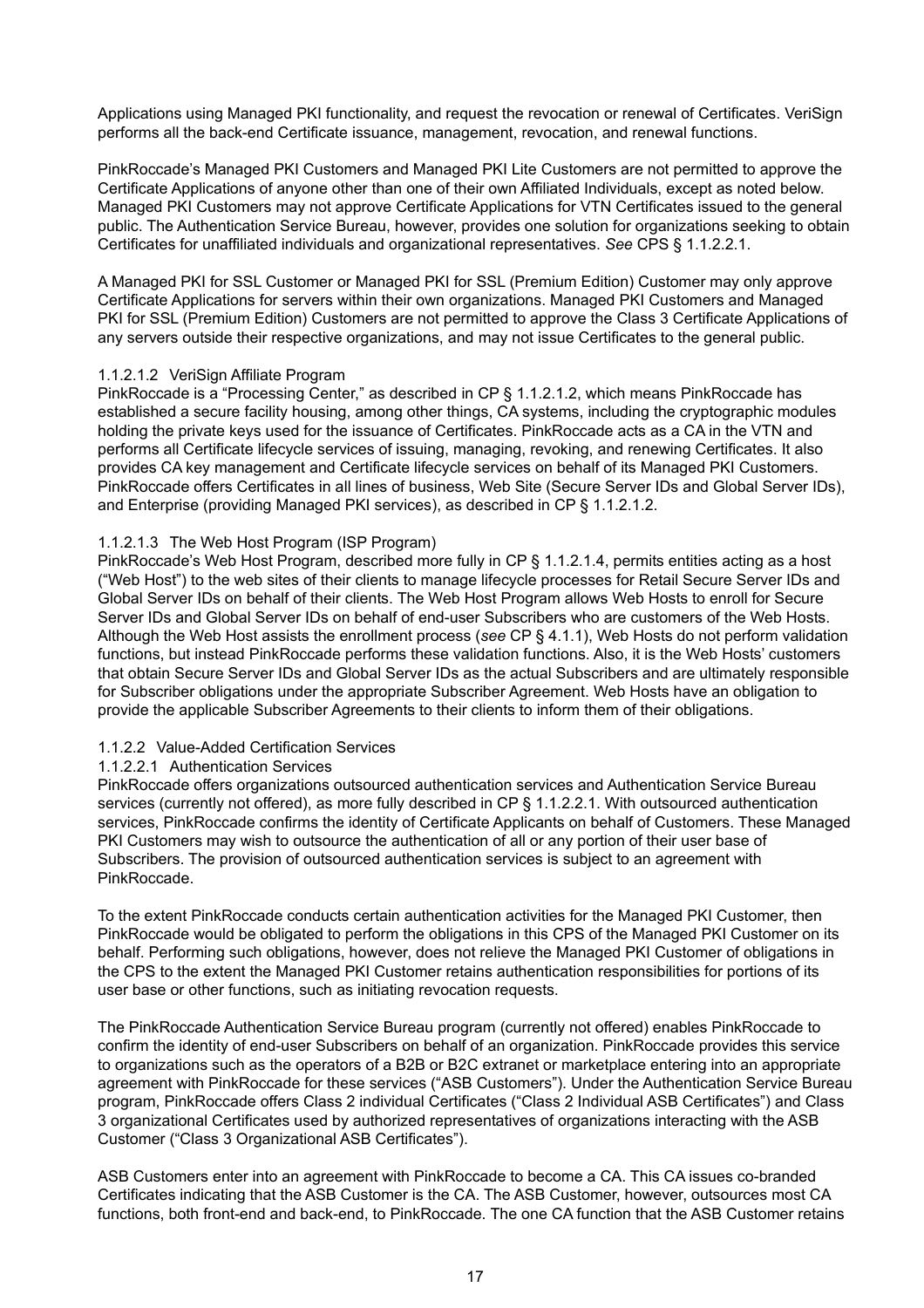is the obligation to initiate revocation of Certificates issued by the ASB Customer's CA in accordance with CP § 4.4.1.1, although PinkRoccade can also process revocation requests communicated directly to them. Except for the ASB Customer's obligation to initiate revocation, PinkRoccade performs all identity confirmation and Certificate lifecycle services on behalf of the ASB Customer. Where providing Authentication Service Bureau services, PinkRoccade acts as RA for the ASB Customer.

From time to time, PinkRoccade may subcontract with other entities to provide outsourced authentication services and Authentication Service Bureau services. When PinkRoccade subcontracts for these services, its contracts with these subcontractors require the subcontractors to meet all the security and other requirements PinkRoccade would need to meet in order to provide such services under this CPS.

#### 1.1.2.2.2 PinkRoccadeDigital Notarization Service

PinkRoccade offers the "Digital Notarization Service" as set forth in CP § 1.1.2.2.2. PinkRoccade's offering of these services is subject to terms of a contract between PinkRoccade and a Customer of the VeriSign Digital Notarization Service offered by PinkRoccade.

#### 1.1.2.3 Special Services

#### 1.1.2.3.1 PinkRoccade Managed PKI Key Manager Services

Managed PKI Key Manager permits Managed PKI Customers to generate key pairs on behalf of Subscribers whose Certificate Applications they approve. It also permits Managed PKI Customers to transmit to Subscribers the private keys of such Subscribers in a secure fashion, store a retained backup copy of the Subscribers' private keys in a secure fashion, and recover private keys when needed. Managed PKI Key Manager facilitates both a single key pair system and a dual key pair system. Single key pair systems generate keys that an end-user Subscriber uses for both digital signature and confidentiality functions. The Subscriber obtains one Certificate for both functions. Dual key pair systems, by contrast, generate a key pair that the end-user Subscriber uses for confidentiality. The Subscriber, however, generates his or her own key pair for digital signature functions. In a dual key pair system, the Subscriber receives two Certificates, one for each public key. The Managed PKI Key Manager software operates in conjunction with a PinkRoccade Key Recovery. Managed PKI Key Manager is described in detail in CP § 1.1.2.3.2.

Managed PKI Key Manager software stores the backup copy of private keys at the Managed PKI Customer's site in an encrypted form. Each Subscriber's private key is individually encrypted with its unique key encryption key. A key recovery block ("KRB") is generated from this encryption key using key recovery technology, then the encryption key is deleted. Both the Subscriber's encrypted private key and the KRB are stored in the Key Manager database on the Managed PKI Customer's systems.

The Managed PKI Key Manager software operates in conjunction with a PinkRoccade Key Recovery Service. Recovery of a private key requires Managed PKI Key Manager, under the Managed PKI Customer's administrator's direction, to retrieve the KRB from the database and send it online to the Key Recovery Service operated out PinkRoccade's secure data center. Only PinkRoccade holds the private key that can unlock the KRB and recover the embedded encryption key. The recovery request to PinkRoccade will include enterprise emergency recovery codes needed to authorize the unlocking of the KRB. If a valid KRB is delivered, and the correct emergency recovery codes are supplied, the Key Recovery Service returns the encryption key to the Managed PKI Key Manager software, allowing it to recover the corresponding user private key.

#### 1.1.2.3.2 PinkRoccade Roaming Service

The "PinkRoccade Roaming Service" as presented to PinkRoccade's Managed PKI Customers, enables a Subscriber to digitally sign critical transactions, such as stock trades, and obtain access to confidential information, without being bound to a single client terminal on which his or her private key resides. PinkRoccade's roaming technology permits Subscribers using the service ("Roaming Subscribers") to securely download their private keys and conduct private key operations on different client terminals. The Roaming Subscriber can use his or her private key from any client terminal.

The PinkRoccade Roaming Service encrypts Roaming Subscribers' private keys with symmetric keys that are split and stored on two servers in two physical locations to protect against attacks on a single credential server. Specifically, components of these symmetric keys are split between a server residing at the site of the Managed PKI Customer ("Enterprise Roaming Server") (or a trusted fourth party in lieu of the Managed PKI Customer) and another server at PinkRoccade ("PinkRoccade Roaming Server"). The private key itself is stored in encrypted form on the Enterprise Roaming Server. The Roaming Subscriber authenticates himself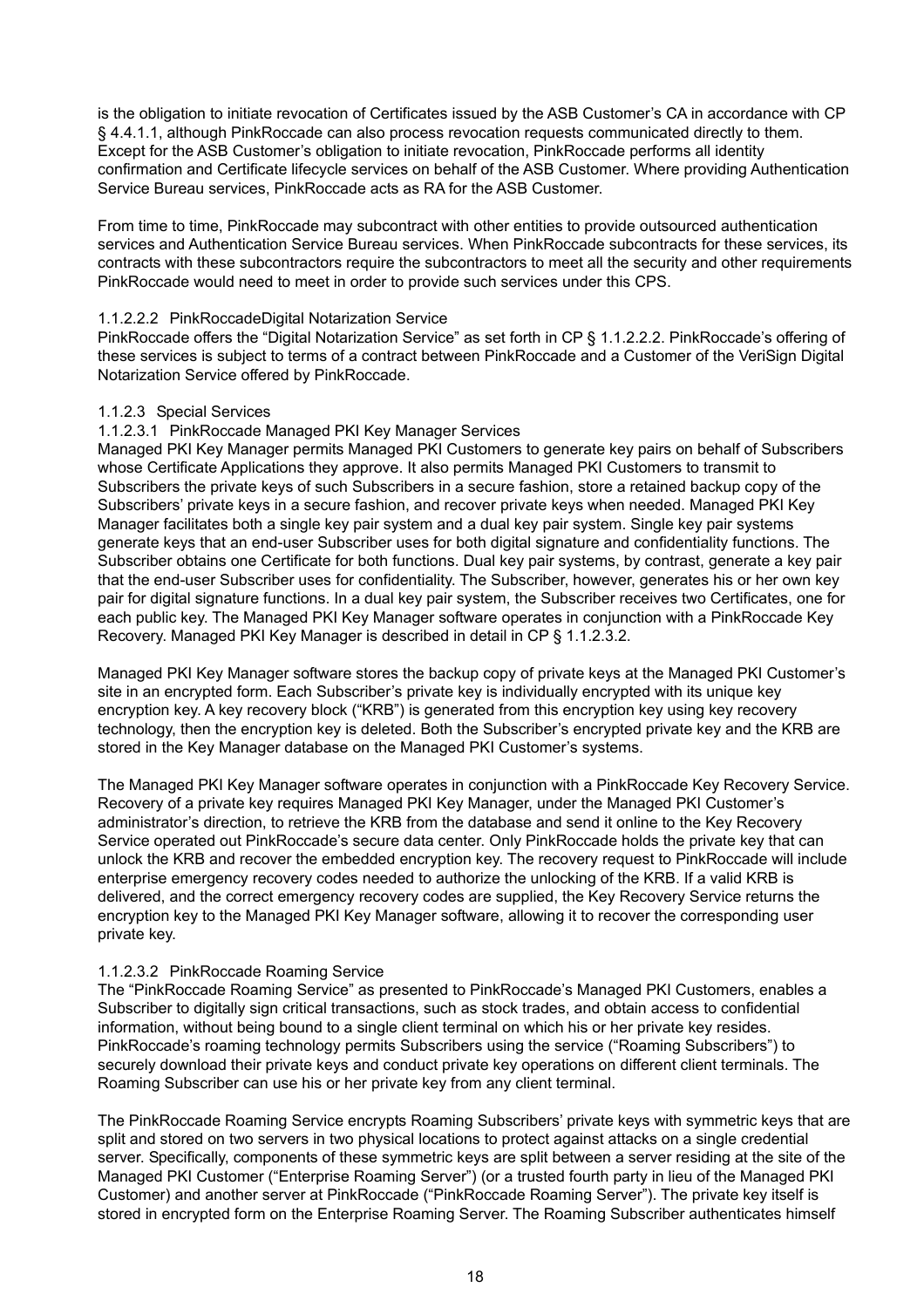or herself to these servers using a password, and assuming the password is successfully provided to the servers, the encrypted private key and the components of the symmetric key needed to decrypt the Subscriber's private key are downloaded to the client terminal. At the client terminal, the symmetric key is reconstituted, the Subscriber's private key is decrypted, and the private key is then available for use during a single session. Following the session, the private key on the client terminal is deleted such that it is unrecoverable.

#### **1.2 Identification**

VTN Certificates contain object identifier values corresponding to the applicable VTN Class of Certificate. Certificate Policy Object Identifiers are used in accordance with CPS § 7.1.6. PinkRoccade has also assigned an object identifier value to this CPS: {joint-iso-itu-t(2) country(16) nederland(528) nederlandse-organisatie(1) pinkroccade(1005) pki(1) policies(1) pinkroccade-cps(1) cpsv2.0(1)} 2.16.528.1.1005.1.1.1.1

#### **1.2.1 Identification for Qualified Certificates**

VeriSign, acting as a policy-defining authority, has assigned the supplemental certificate policy within the EDSP for each of DL1 and DL2 an object identifier value extension set forth below. The DL1 object identifier is included in Qualified Certificates issued to the public and the DL2 object identifier is included in Qualified Certificates issued to the public, requiring use of secure signature creation device.The object identifier values used for DL1 and DL2 are:

- Directive Level 1: VeriSign/pki/policies/edsp/dl1 (2.16.840.1.113733.1.7.44.1).
- Directive Level 2: VeriSign/pki/policies/edsp/dl2 (2.16.840.1.113733.1.7.44.2).

#### **1.3 Community and Applicability**

The community governed by this CPS is PinkRoccade's Subdomain within the VeriSign Trust Network. The VTN is a PKI that accommodates a worldwide, large, public, and widely distributed community users with diverse needs for communications and information security. PinkRoccade's Subdomain of the VTN is the portion of the VTN governed by this CPS, and the CPS is the document that governs PinkRoccade's Subdomain of the VTN. Most of the PinkRoccade Subdomain Participants are located in the The Netherlands or geographical region it services.

#### **1.3.1 Certification Authorities**

The term Certification Authority is an umbrella term that refers to all entities issuing Certificates within the VTN. The term "CA" encompasses a subcategory of issuers called Primary Certification Authorities. PCAs act as roots of three domains, one for each class of Certificate. Each PCA is a VeriSign entity. There are currently three generations of VeriSign PCAs (G1, G2 and G3) for each class of Certificate. Subordinate to the PCAs are Certification Authorities that issue Certificates to end-user Subscribers or other CAs. CAs within PinkRoccade's Subdomain fall into three categories: (1) PinkRoccade itself, (2) Managed PKI Customers, and (3) ASB Customers. VeriSign is a Processing Center that hosts all VTN PCAs, PinkRoccade is a Processing Center that hosts all if its own CAs, and certain other CAs in its secure CA facilities.

PinkRoccade CAs perform all CA functions (including RA functions), except for the CAs that issue Certificates following approval of Certificate Applications by Managed PKI Lite Customers, Managed PKI for SSL Customers, and Managed PKI for SSL (Premium Edition) Customers. Managed PKI Customers become CAs within the VTN. Managed PKI Customers outsource back-end functions to a Processing Center, while retaining RA functions for themselves. ASB Customers contract with PinkRoccade to become a CA, which issues Certificates naming the ASB Customer as the CA. ASB Customers, however, outsource to PinkRoccade all front-end and back-end functions, except for the obligation to initiate revocation of Certificates issued by the ASB Customer's CA in accordance with CPS § 4.4.1.1.

As discussed in CP § 1.3.1, the RSA Secure Server Certification Authority, which VeriSign acquired from RSA Security Inc., issues Secure Server IDs, which are deemed to be Class 3 Organizational Certificates. VeriSign has approved and designated the RSA Secure Server Certification Authority as a Class 3 CA within PinkRoccade's Subdomain of the VTN. The Certificates it issues, Secure Server IDs, are considered to provide assurances of trustworthiness comparable to other Class 3 organizational Certificates.

#### **1.3.2 Registration Authorities**

Within PinkRoccade's Subdomain of the VTN, RAs fall into four categories: (1) Managed PKI Lite Customers, (2) Managed PKI for SSL Customers, (3) Managed PKI for SSL (Premium Edition) Customers, and (4)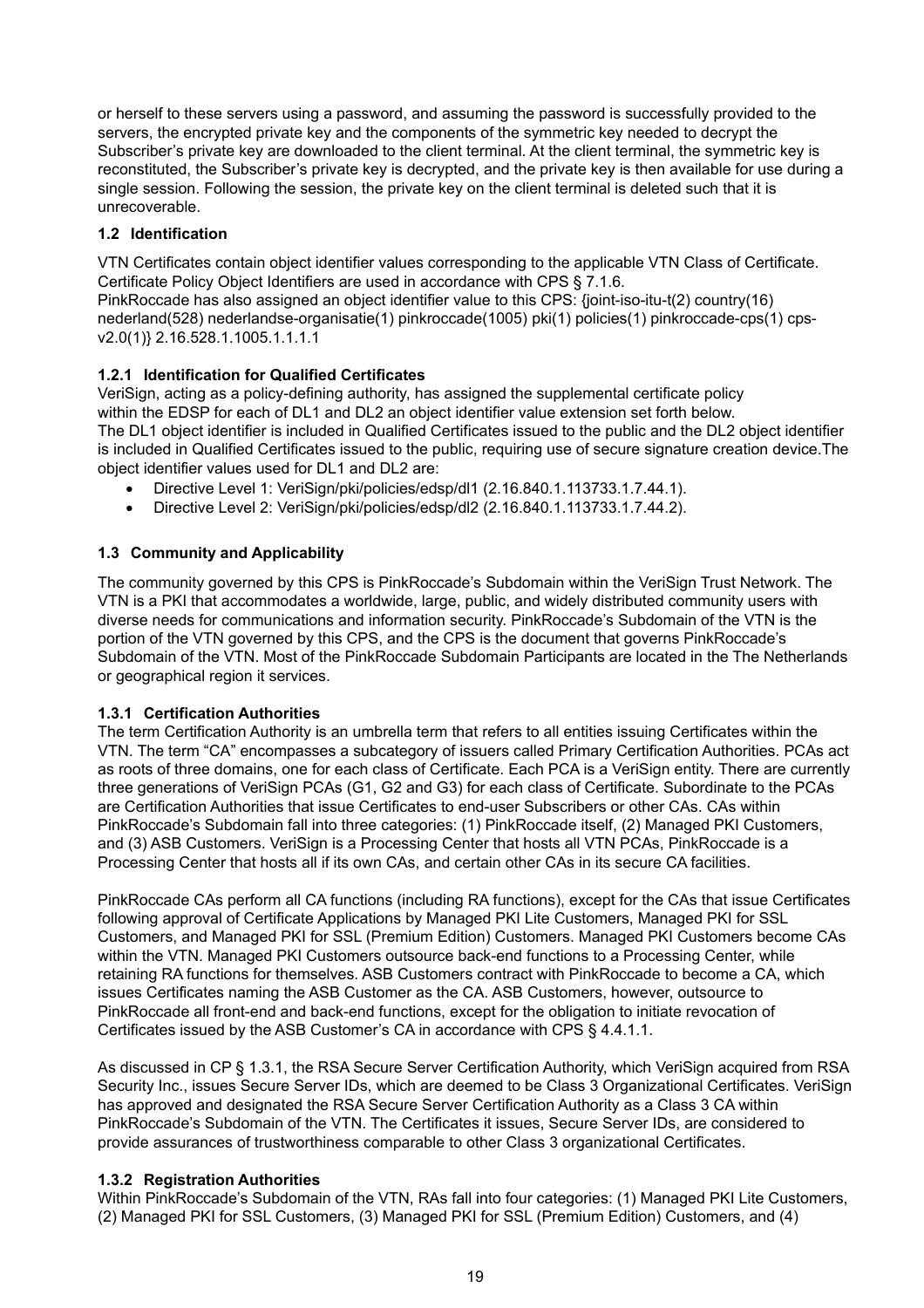PinkRoccade, in its role as ASB Provider. Other types of RAs are permitted with PinkRoccade's advance written consent and if these RAs meet the obligations placed on Managed PKI Customers, subject to any modifications necessary to account for any differences between Managed PKI technology and the technology used by these RAs and the terms of an appropriate agreement. RAs assist a CA by performing front-end functions of confirming identity, approving or denying Certificate Applications, requesting revocation of Certificates, and approving or denying renewal requests.

Managed PKI Lite Customers become RAs assisting a PinkRoccade CA to issue client Certificates to enduser Subscribers. Similarly, Managed PKI for SSL Customers and Managed PKI for SSL (Premium Edition) Customers become RAs using Managed PKI that assist the RSA Secure Server CA, the VeriSign International Server CA – Class 3, or similar PinkRoccade CA to issue Secure Server IDs or Global Server IDs. PinkRoccade, as ASB Provider, offers Authentication Service Bureau services to its ASB Customers. PinkRoccade, as ASB Provider, performs both RA front-end functions and back-end functions for ASB Customer CAs.

#### **1.3.3 End Entities**

Table 4 shows the types of Subscribers for each Class and type of Certificate offered within PinkRoccade's Subdomain of the VTN.

| <b>Class</b><br><b>Or</b><br><b>Type</b> | <b>Issued to</b> | <b>Services Under</b><br><b>Which</b><br><b>Certificates are</b><br>Available <sup>6</sup> | <b>Confirmation of</b><br><b>Certificate Applicants'</b><br><b>Identity (CPS §§ 3.1.8.1,</b><br>3.1.9                                                                                                                                                                                         | <b>APPLICATIONS</b><br><b>IMPLEMENTED OR</b><br><b>CONTEMPLATED BY</b><br>Users (CPS § 1.3.4.1)                                                                                                                                                                                                                                                                                                                                                                                       |
|------------------------------------------|------------------|--------------------------------------------------------------------------------------------|-----------------------------------------------------------------------------------------------------------------------------------------------------------------------------------------------------------------------------------------------------------------------------------------------|---------------------------------------------------------------------------------------------------------------------------------------------------------------------------------------------------------------------------------------------------------------------------------------------------------------------------------------------------------------------------------------------------------------------------------------------------------------------------------------|
| <b>Class 2</b>                           | Individuals      | <b>Managed PKI</b>                                                                         | <b>Checking internal</b><br>documentation or<br>databases to confirm<br>identity of the Certificate<br>Applicant (e.g., human<br>resources<br>documentation).                                                                                                                                 | Enhancing the security of e-<br>mail through confidentiality<br>encryption, digital signatures<br>for authentication, and web<br>based access control.<br>Applications requiring a<br>medium level of assurances<br>in comparison with the other<br>Classes, such as some<br>individual and intra- and<br>inter-company e-mail, on-<br>line subscriptions, account<br>applications, and password<br>replacement, including as<br>proof of identity for medium-<br>value transactions. |
| <b>Class 2</b>                           |                  | <b>Authentication</b><br><b>Service Bureau</b>                                             | Name and email address<br>search to ensure that the<br>distinguished name is<br>unique and unambiguous<br>within the CA's<br>subdomain, plus<br>automated or<br>Adminsitrator initiated<br>enrollment information<br>check with one or more<br>third party databases or<br>comparable sources |                                                                                                                                                                                                                                                                                                                                                                                                                                                                                       |

 6 Retail Certificates are Certificates issued by PinkRoccade, acting as CA, to organizations applying one by one to PinkRoccade on its web site. Managed PKI Certificates are based on a Certificate Application approved by a PinkRoccade Managed PKI Customer that enters into a Master Services Agreement with PinkRoccade for the issuance of a certain quantity of Certificates (*see* CP § 1.1.2.1.1). In addition to Retail and Managed PKI Certificates, VTN Certificates are issued , for Administrators of CAs and RAs, and through the Authentication Service Bureau. For more information about Authentication Service Bureau, see CP § 1.1.2.2.1. Administrator Certificates are issued to CA or RA Administrators to allow them to perform administrative functions on behalf of the CA or RA.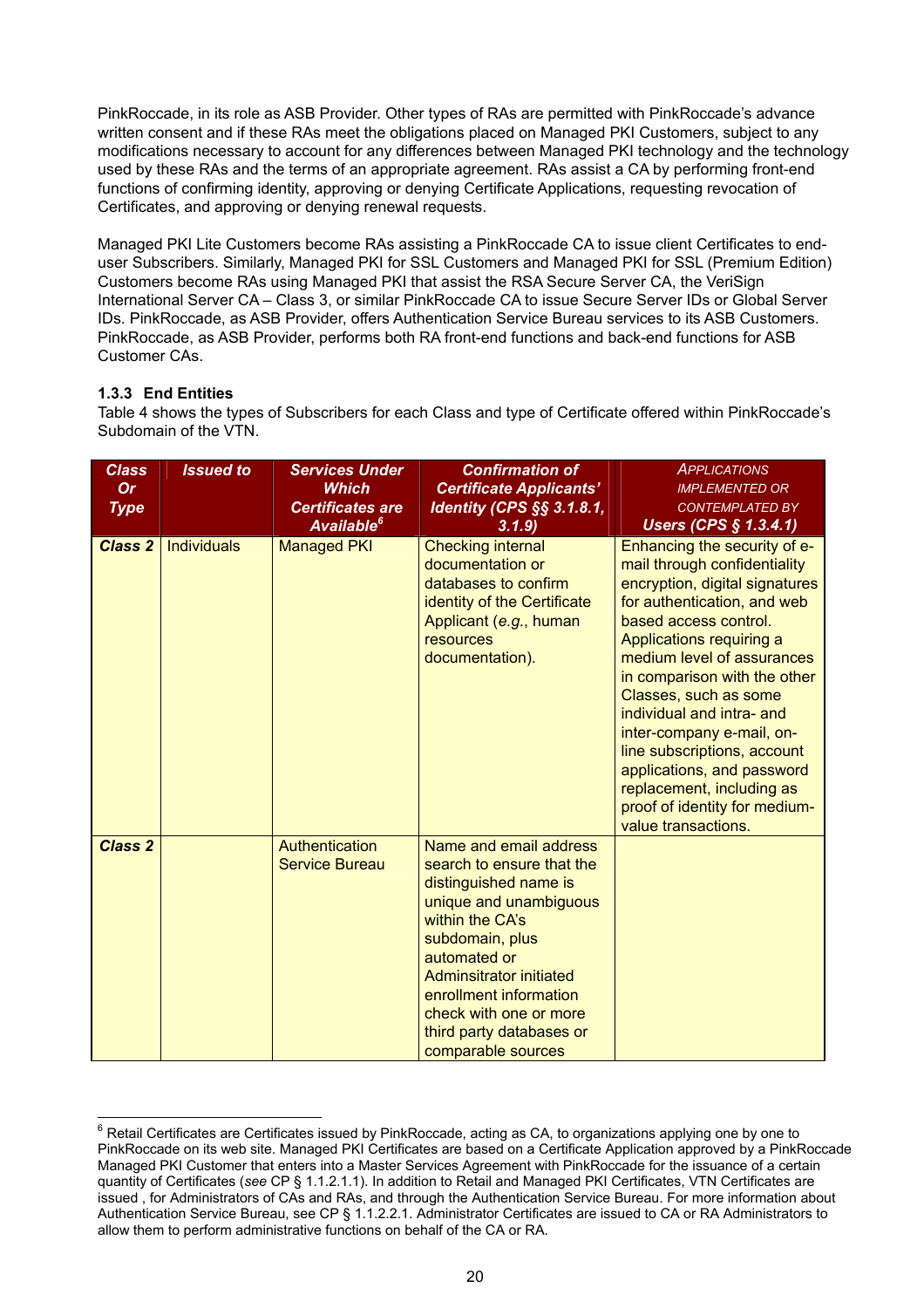| <b>Class</b><br><b>Or</b><br><b>Type</b> | <b>Issued to</b>                                                    | <b>Services Under</b><br><b>Which</b><br><b>Certificates are</b><br><b>Available</b> <sup>6</sup> | <b>Confirmation of</b><br><b>Certificate Applicants'</b><br><b>Identity (CPS §§ 3.1.8.1,</b><br>3.1.9                                                                                                                                                                                                                                                                                                                                                          | <b>APPLICATIONS</b><br><b>IMPLEMENTED OR</b><br><b>CONTEMPLATED BY</b><br>Users (CPS $§$ 1.3.4.1)                                                                                                                                                                                                                                                                                      |
|------------------------------------------|---------------------------------------------------------------------|---------------------------------------------------------------------------------------------------|----------------------------------------------------------------------------------------------------------------------------------------------------------------------------------------------------------------------------------------------------------------------------------------------------------------------------------------------------------------------------------------------------------------------------------------------------------------|----------------------------------------------------------------------------------------------------------------------------------------------------------------------------------------------------------------------------------------------------------------------------------------------------------------------------------------------------------------------------------------|
| DL1                                      | <b>Individuals</b>                                                  | Managed PKI QCP<br>Public (DL1)                                                                   | Provide assurances of the<br>identity of the Subscriber<br>based on the direct or<br>indirect personal<br>(physical) presence of the<br>Subscriber before a<br>person that check's the<br>Subscriber's identity<br>documentation                                                                                                                                                                                                                               | To facilitate advanced<br>electronic signatures<br>applications in which the<br>level of validity provided by<br>Article 5(2) of the Directive<br>is appropriate and<br>adequate. That is, Qualified<br>Certificates issued under<br>DL1 support the use of<br>digital signatures that shall<br>not be denied legal<br>effectiveness simply<br>because they are in<br>electronic form. |
| DL <sub>2</sub>                          | <b>Individuals</b>                                                  | <b>Managed PKI QCP</b><br>Public + SSCD<br>(DL2)                                                  | Provide assurances of the<br>identity of the Subscriber<br>based on the direct or<br>indirect personal<br>(physical) presence of the<br>Subscriber before a<br>person that check's the<br>Subscriber's identity<br>documentation                                                                                                                                                                                                                               | To facilitate digital<br>signatures for applications<br>in which the level of validity<br>provided by Article 5(1) of<br>the Directive is necessary or<br>desired. That is, Qualified<br>Certificates issued under<br>DL2 support the use of<br>digital signatures that are<br>equivalent in legal<br>effectiveness to handwritten<br>signatures.                                      |
| <b>Class 3</b>                           | Administrator<br>s and<br>Automated<br>Administration<br>components | <b>Managed PKI</b>                                                                                | Specialized confirmation<br>procedures depending<br>upon the type of<br>Administrator. The identity<br>of the Administrator and<br>the organization utilizing<br>the Administrator are<br>confirmed. See also CPS<br>§ 5.2.3.                                                                                                                                                                                                                                  | Administrator functions.                                                                                                                                                                                                                                                                                                                                                               |
| <b>Class 3</b>                           | Organizations                                                       | <b>Retail</b>                                                                                     | Check of third-party<br>database or other<br>documentation showing<br>proof of right to use the<br>organizational name.<br>Validation check by<br>telephone (or comparable<br>procedure) to confirm<br>information in, and<br>authorization of, the<br>Certificate Application. In<br>the case of web server<br>Certificates, confirmation<br>that the Certificate<br>Applicant has the right to<br>use the domain name to<br>be placed in the<br>Certificate. | Server authentication,<br>confidentiality encryption,<br>and (when communicating<br>with other servers) client<br>authentication (Secure<br>Server ID, Global Server ID,<br>and Wireless Transport<br>Layer Security Certificates);<br>authentication, message<br>integrity; and authentication<br>and integrity of software and<br>other content.                                     |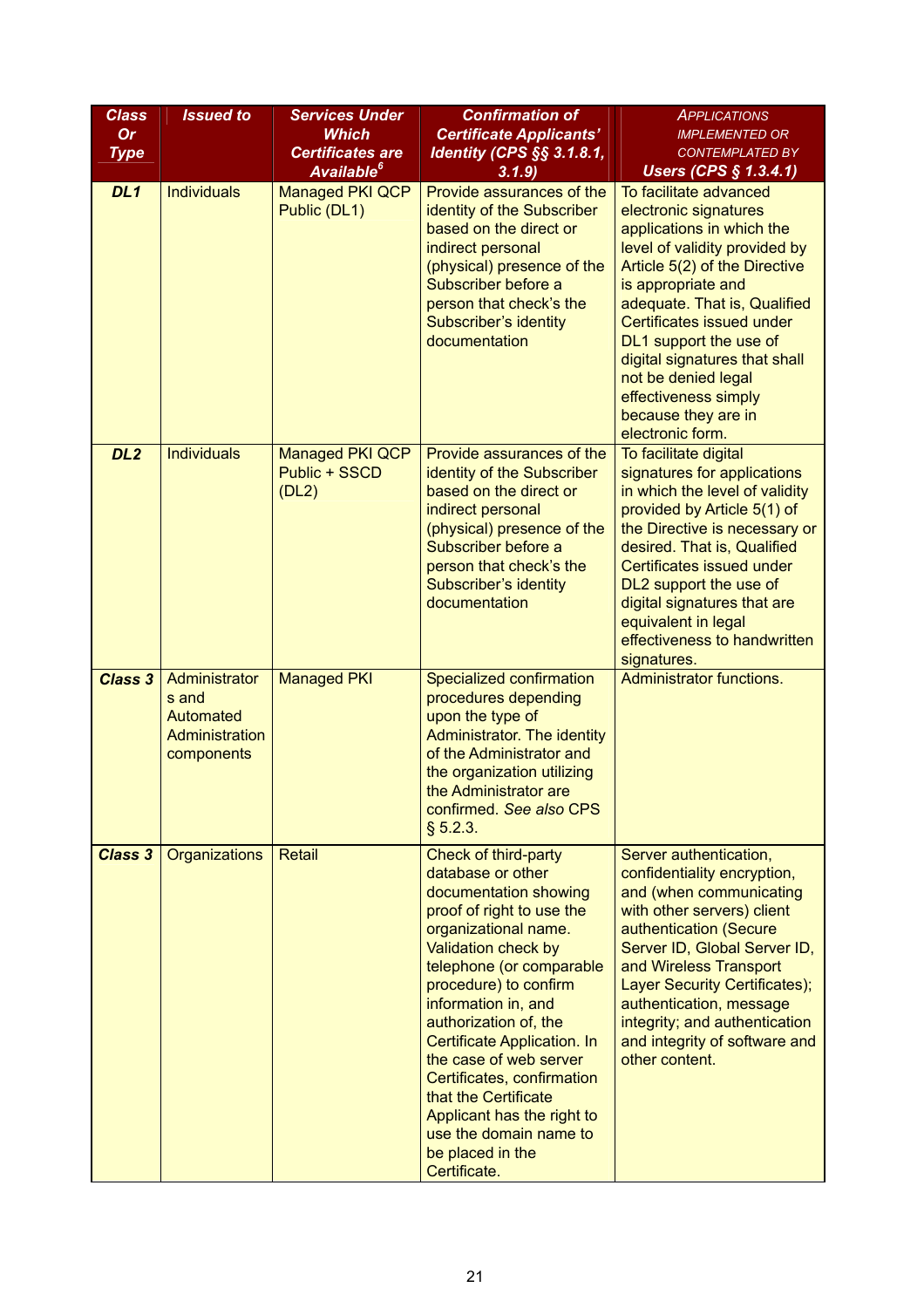| <b>Class</b><br><b>Or</b><br><b>Type</b> | <b>Issued to</b>     | <b>Services Under</b><br><b>Which</b><br><b>Certificates are</b><br>Available <sup>6</sup> | <b>Confirmation of</b><br><b>Certificate Applicants'</b><br><b>Identity (CPS §§ 3.1.8.1,</b><br>3.1.9                                                                                                                                                                                                                                                                                                                                                      | <b>APPLICATIONS</b><br><b>IMPLEMENTED OR</b><br><b>CONTEMPLATED BY</b><br>Users (CPS $§$ 1.3.4.1)                                                                                                                                                                                                                                                                                                                |
|------------------------------------------|----------------------|--------------------------------------------------------------------------------------------|------------------------------------------------------------------------------------------------------------------------------------------------------------------------------------------------------------------------------------------------------------------------------------------------------------------------------------------------------------------------------------------------------------------------------------------------------------|------------------------------------------------------------------------------------------------------------------------------------------------------------------------------------------------------------------------------------------------------------------------------------------------------------------------------------------------------------------------------------------------------------------|
| <b>Class 3</b>                           | <b>Organizations</b> | Authentication<br><b>Service Bureau</b>                                                    | Check of third-party<br>database or other<br>documentation showing<br>the existence of the<br>organization. Validation<br>check by telephone (or<br>comparable procedure) to<br>organization to confirm<br>employment and authority<br>of organizational<br>representative, and to the<br>representative to confirm<br>his or her Certificate<br><b>Application. Letter</b><br>confirming the Certificate<br>Application is sent to the<br>representative. | Enhancing the security of e-<br>mail sent on behalf of an<br>organization through<br>confidentiality encryption,<br>digital signatures for<br>authentication, and web<br>based access control.<br>Applications requiring a high<br>level of assurances in<br>comparison with the other<br>Classes, such as gaining<br>access to a B2B extranet or<br>conducting high-value<br>transactions on a B2B<br>exchange. |
| <b>Class 3</b>                           |                      | Managed PKI for<br><b>SSL and Managed</b><br><b>PKI for SSL</b><br>(Premium Edition)       | <b>Validation of Managed</b><br><b>PKI For SSL or Managed</b><br>PKI for SSL (Premium<br>Edition) Customer as in<br><b>Class 3 organizational</b><br>Retail, plus validation of<br>Administrator.                                                                                                                                                                                                                                                          | Server authentication,<br>confidentiality encryption,<br>and (when communicating<br>with other properly enabled<br>servers) client<br>authentication (Secure<br><b>Server ID and Global Server</b><br>ID).                                                                                                                                                                                                       |

|  |  | Table 4 – Types of Subscribers Within PinkRoccade's Subdomain of the VTN |  |
|--|--|--------------------------------------------------------------------------|--|

CAs are themselves, as a technical matter, Subscribers of Certificates, either as a PCA issuing a self-signed Certificate to itself, or as a CA issued a Certificate by a superior CA. References to "Subscribers" in this CPS, however, apply only to end-user Subscribers.

#### **1.3.4 Applicability**

This CPS applies to all PinkRoccade Subdomain Participants, including PinkRoccade, Customers, Resellers, Subscribers, and Relying Parties. This CPS applies to PinkRoccade's Subdomain of the VTN and PinkRoccade's core infrastructure supporting the VTN. This CPS describes the practices governing the use of Certificates within PinkRoccade's Subdomain in each of Classes 2,3, as described in the CP and DL1 and DL2 as described in the EDSP. Each Class of Certificate is generally appropriate for use with the applications set forth in CP § 1.3.4.1 and CPS § 1.1.1 (Table 2). Nonetheless, by contract or within specific environments (such as an intra-company environment), VTN Participants are permitted to use Certificates for higher security applications than the ones described in CPS §§ 1.1.1, 1.3.4.1. Any such usage, however, is limited to such entities and subject to CPS §§ 2.2.1.2, 2.2.2, and these entities are solely responsible for any harm or liability caused by such usage.

#### 1.3.4.1 Suitable Applications

For suitable applications, *see* CP § 1.3.4.1, EDSP and CPS § 1.1.1 (Table 2). These listings, however, are not intended to be exhaustive. Individual Certificates and some organizational Certificates permit Relying Parties to verify digital signatures. PinkRoccade Subdomain Participants acknowledge and agree, to the extent permitted by applicable law, that where a transaction is required to be in writing, a message or other record bearing a digital signature verifiable with reference to a VTN Certificate is valid, effective, and enforceable to an extent no less than had the same message or record been written and signed on paper. Subject to applicable law, a digital signature or transaction entered into with reference to a VTN Certificate shall be effective regardless of the geographic location where the VTN Certificate is issued or the digital signature created or used, and regardless of the geographic location of the place of business of the CA or Subscriber.

1.3.4.1.1 Suitable Applications for Qualified Certificates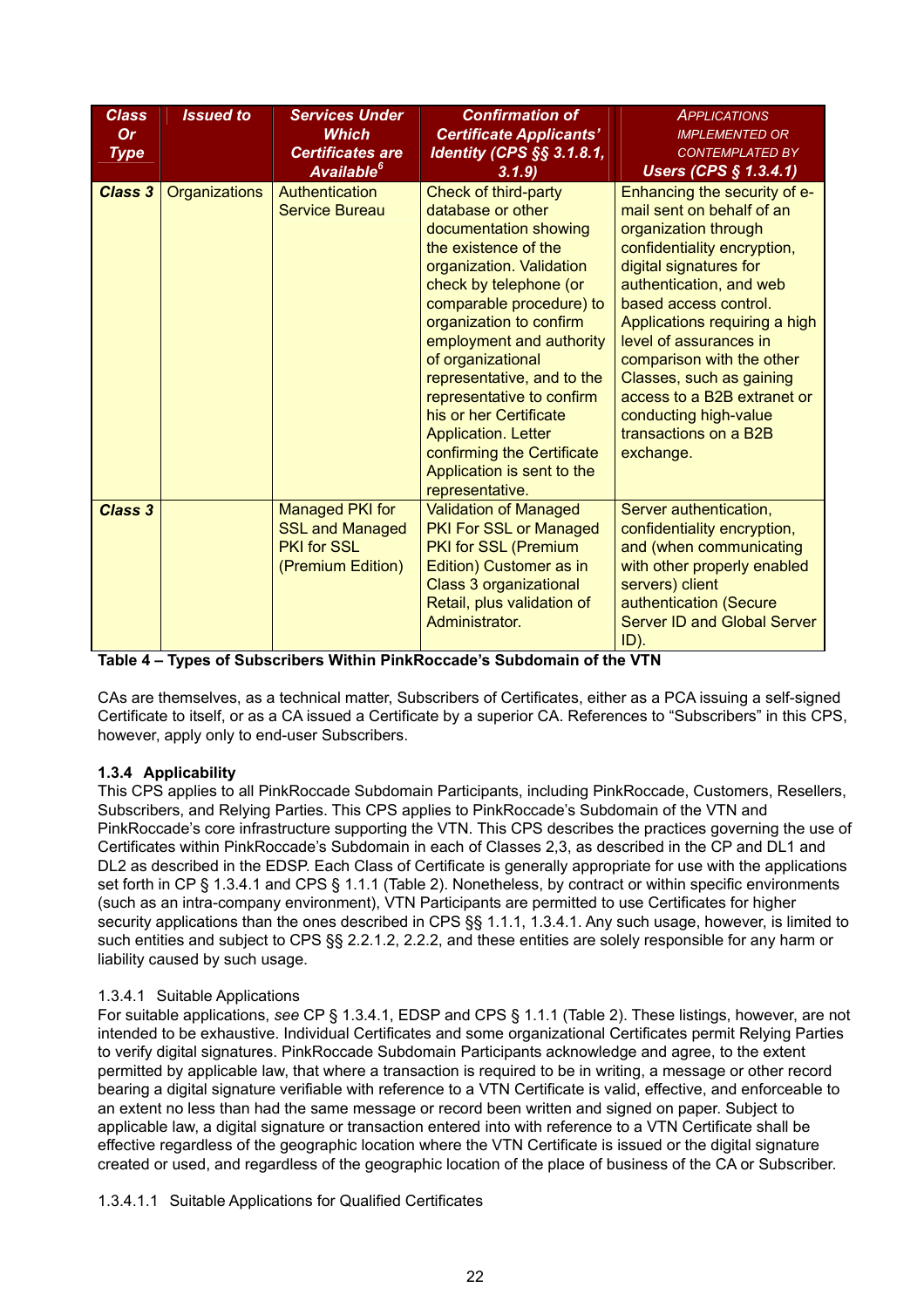DL1 Certificates should only be used to support digital signatures, where the applications making use of the digital signatures require Electronic Signatures that "are not to be denied legal effectiveness and admissibility as evidence in legal proceedings" in accordance with article 5(2) of the Directive . The uses for DL1 Certificates correspond to the uses for Certificates identified in the QCP public certificate policy in the ETSI Policy Document.

DL2 Certificates should only be used to support digital signatures where the applications making use of the digital signatures require Advanced Electronic Signatures that "satisfy the requirements of a signature in relation to data in electronic form in the same manner as a hand-written signature satisfies those requirements in relation to paper based data" in accordance with article 5(1) of the Directive . The uses for DL2 Certificates correspond to the uses for Certificates identified in the QCP public + SSCD certificate policy in the ETSI Policy Document.

#### 1.3.4.2 Restricted Applications

In general, VTN Certificates are general-purpose Certificates. VTN Certificates may be used globally and to interoperate with diverse Relying Parties worldwide. Usage of VTN Certificates is not generally restricted to a specific business environment, such as a pilot, financial services system, vertical market environment, or virtual marketplace. Nonetheless, such use is permitted and Customers using Certificates within their own environment may place further restrictions on Certificate use within these environments. PinkRoccade and other PinkRoccade Subdomain Participants, however, are not responsible for monitoring or enforcing any such restrictions in these environments.

Nonetheless, certain VTN Certificates are limited in function. For example, CA Certificates may not be used for any functions except CA functions. Moreover, client Certificates are intended for client applications and may not be used as server or organizational Certificates. In addition, Class 3 organizational Certificates issued to devices are limited in function to web servers or web traffic management devices (in the case of Secure Server IDs and Global Server Ids). Further, Administrator Certificates may only be used to perform Administrator functions.

Also, with respect to X.509 Version 3 VTN Certificates, the key usage extension is intended to limit the technical purposes for which a private key corresponding to the public key in a Certificate may be used within the VTN. *See* CP § 6.1.9. In addition, end-user Subscriber Certificates may not be used as CA Certificates. This restriction is confirmed by the absence of a Basic Constraints extension. *See* CP § 7.1.2.4. The effectiveness of extension-based limitations, however, is subject to the operation of software manufactured or controlled by entities other than PinkRoccade.

More generally, Certificates may be used only to the extent use is consistent with applicable law, and in particular may be used only to the extent permitted by applicable export or import laws.

#### 1.3.4.2.1 Additional Qualified Certificate Restricted Applications

In addition to the restrictions in CPS § 1.3.4.2, Subscribers of DL2 Certificates solely create digital signatures only in connection with the use of an SSCD.

#### 1.3.4.3 Prohibited Applications

VTN Certificates are not designed, intended, or authorized for use or resale as control equipment in hazardous circumstances or for uses requiring fail-safe performance such as the operation of nuclear facilities, aircraft navigation or communication systems, air traffic control systems, or weapons control systems, where failure could lead directly to death, personal injury, or severe environmental damage.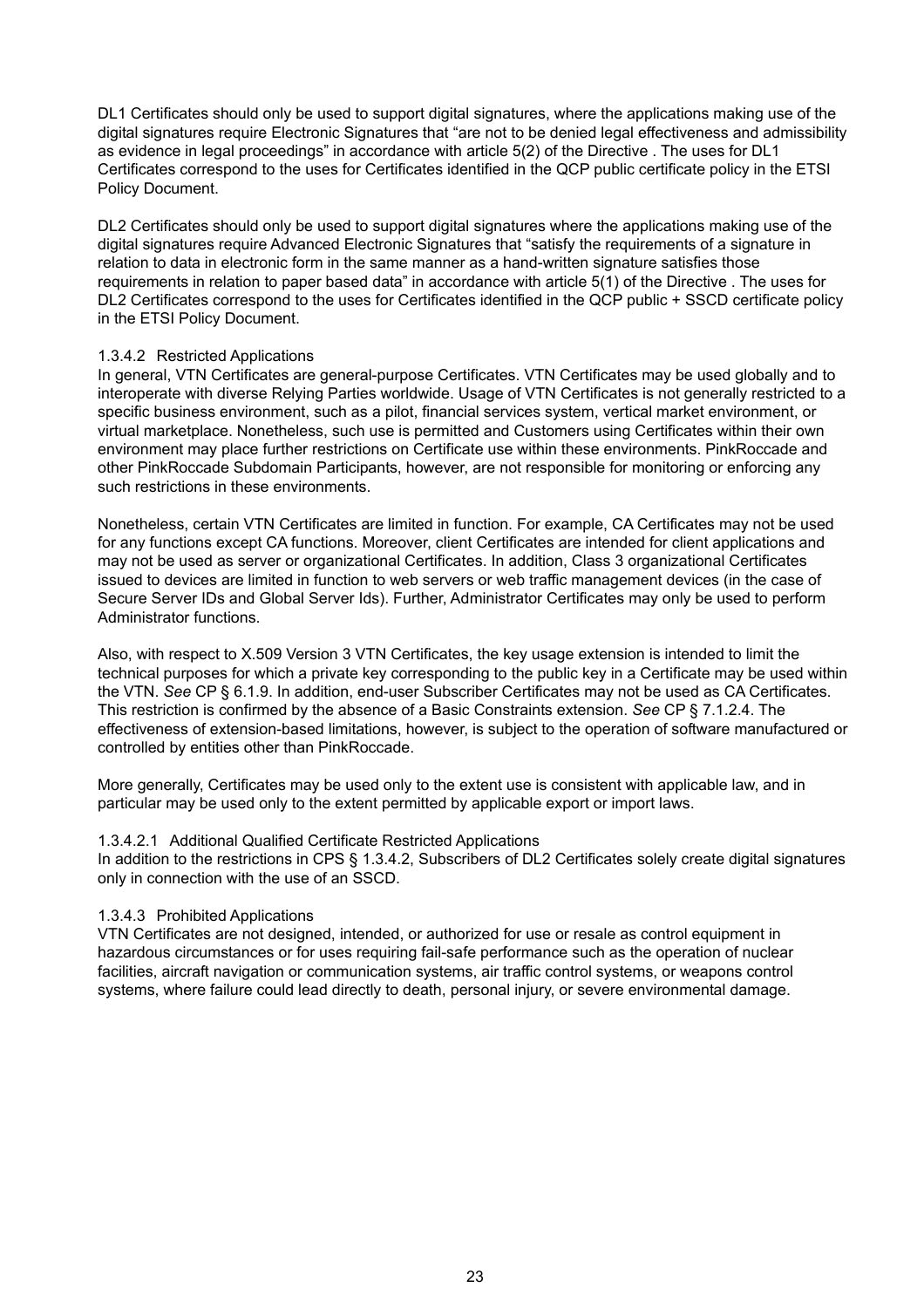#### **1.4 Contact Details**

#### **1.4.1 Specification Administration Organization**

The organization administering this CPS is the PinkRoccade Policy Management Authority (PMA). Inquiries to PinkRoccade's PMA should be addressed as follows:

PinkRoccade Megaplex B.V. Attn: Trusted Services PMA Fauststraat 1 P.O. Box 9105 7300 HN Apeldoorn The Netherlands

Phone: +31 (0) 55 577 8700

#### **1.4.2 Contact Person**

Address inquiries about the CPS to the address identified in CPS § 1.4.1

#### **1.4.3 Person Determining CPS Suitability for the Policy**

The organization identified in CPS § 1.4.1 is responsible for determining whether this CPS and other documents in the nature of Certification Practice Statements that supplement or are subordinate to this CPS are suitable under the CP, EDSP and this CPS.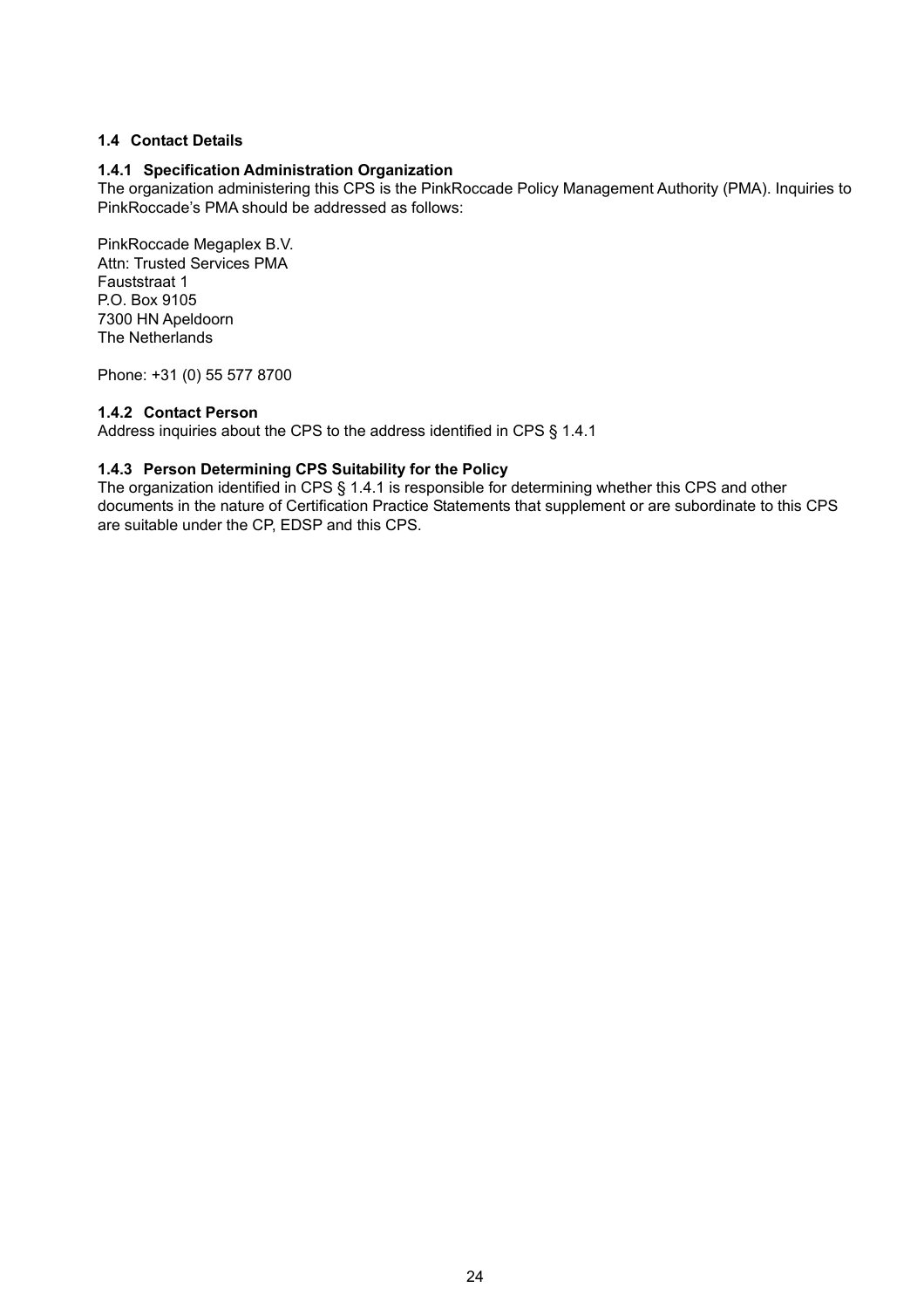## 2. General Provisions

#### **2.1 Obligations**

#### **2.1.1 CA Obligations**

CAs perform the specific obligations appearing throughout this CPS. The provisions of the CPS specify obligations of each category of CAs: PinkRoccade (in its role as Processing), Managed PKI Customers, and ASB Customers.

In addition, PinkRoccade uses commercially reasonable efforts to ensure that Subscriber Agreements and Relying Party Agreements bind Subscribers and Relying Parties within PinkRoccade's Subdomain. Examples of such efforts include, but are not limited to, requiring assent to a Subscriber Agreement as a condition of enrollment or requiring assent to a Relying Party Agreement as a condition of receiving Certificate status information. Similarly, Resellers (where required by contract) must use Subscriber Agreements and Relying Party Agreements in accordance with the requirements imposed by PinkRoccade.

Managed PKI Customers are permitted to use Subscriber Agreements specific to them, although not required to do so. Managed PKI Customers using Subscriber Agreements must include the provisions required by CP §§ 2.2-2.4. If a Managed PKI Customer, or Reseller does not use its own Subscriber Agreement, the Subscriber Agreement of PinkRoccade shall apply. If a Reseller has no Relying Party Agreement, the Relying Party Agreement of PinkRoccade shall apply.

#### 2.1.1.1 Additional Obligations for CAs issuing Qualified Certificates

CAs also meet the CA requirements set forth in the EDSP.

Subscriber Agreements are in writing and in readily understandable language.

Furthermore, Subscriber Agreements contain the following terms required by the Directive and Dutch Law and the ETSI Policy Document:

- The applicable policy, whether DL1 or DL2, including a clear statement as to whether the use of an SSCD is required or not.
- An acknowledgement that the information contained in the Certificate is correct unless the Subscriber informs the applicable CA or RA otherwise,
- Applicable limitations on use, which at a minimum include the limitations in § 1.3.4.1.1,
- The obligations of Subscribers set forth in this section and assent to perform such obligations,
- Information on how to validate a Certificate, including a requirement to check the status of a Certificate, and the conditions upon which reliance on a certificate is deemed "reasonable," which apply to situations where Subscribers also act as Relying Parties,
- Applicable limitations of liability,
- Consent to the publication of the Certificate issued to the Subscriber and its availability for retrieval by Relying Parties,
- Consent to the retention of records used in enrollment, the provision of an SSCD to the Subscriber, revocation information, and the transition of such information to third parties in the event of CA termination,
- The records retention period for Certificate Application information,
- The records retention period for CA event logs.
- Applicable dispute resolution procedures,
- Governing law, and
- Whether the CA has been certified to be conformant with the DL1 certificate policies or with the DL2 certificate policies.

Subscriber Agreements are communicated to Certificate Applicants before they submit enrollment information and with means that preserve the integrity of the Subscriber Agreements. Prior to the issuance of a new Certificate upon renewal or rekeying, any changes to Subscriber Agreements implemented since the time of the last enrollment or re-enrollment are communicated to the Subscriber with means that preserve the integrity of the Subscriber Agreements.

Relying Party Agreements are in writing and in readily understandable language. Furthermore, Relying Party Agreements contain the following terms required by the ETSI Policy Document: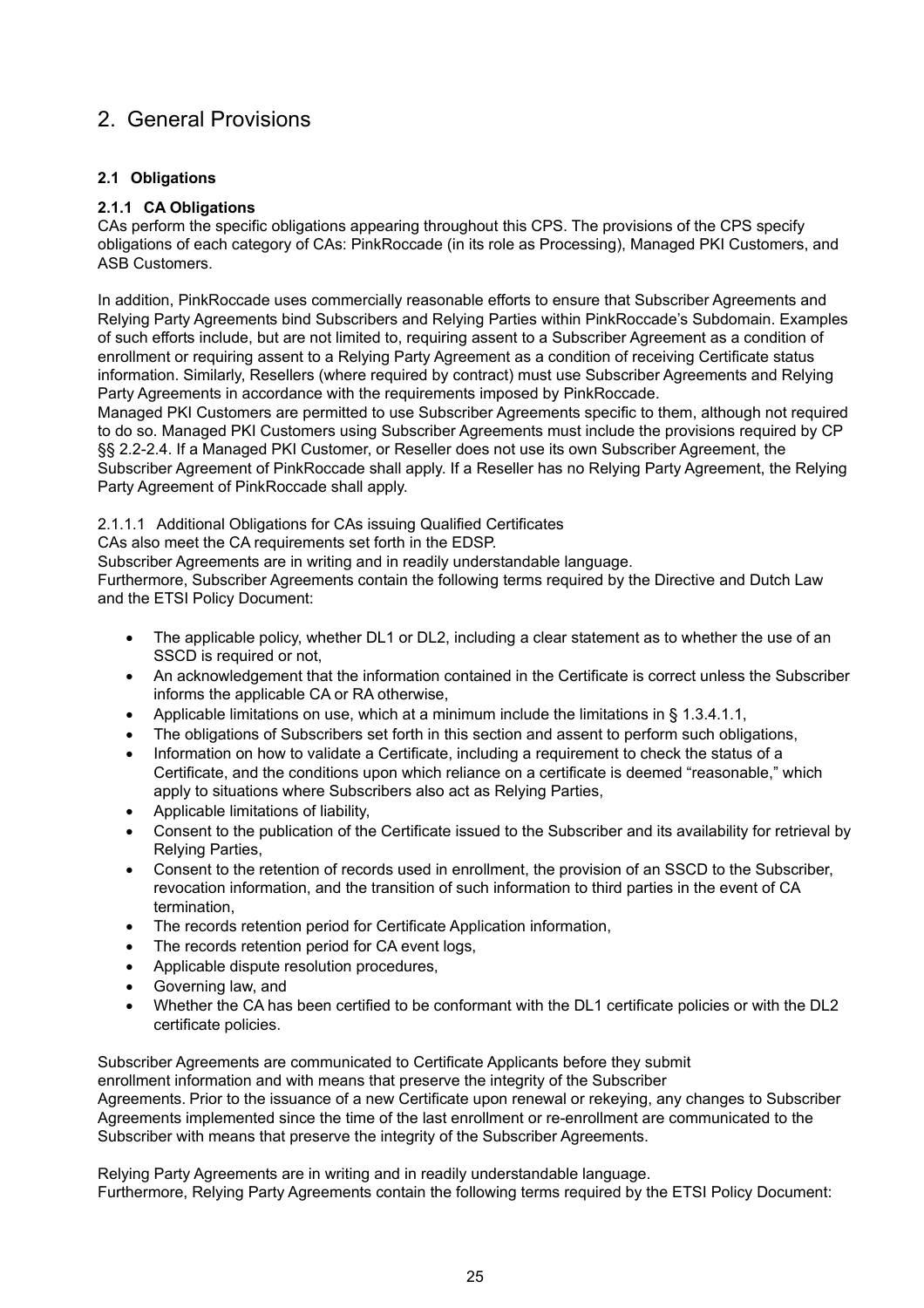- The applicable policy, whether DL1 or DL2, including a clear statement as to whether Subscribers are required to use an SSCD or not,
- Applicable limitations on use, which at a minimum include the limitations in CPS § 1.3.4.1.1,
- Information on how to validate a Certificate, including a requirement to check the status of a Certificate, and the conditions upon which reliance on a certificate is deemed "reasonable,"
- Applicable limitations of liability,
- The records retention period for Certificate Application information,
- The records retention period for CA event logs,
- Applicable dispute resolution procedures,
- Governing law, and
- Whether the CA has been certified to be conformant with the DL1 certificate policies or with the DL2 certificate policies.

#### **2.1.2 RA Obligations**

RAs assist a Processing Center or Service Center CA by performing validation functions, approving or rejecting Certificate Applications, requesting revocation of Certificates, and approving renewal requests. The provisions of the CPS specify obligations of each category of RAs: Managed PKI Lite Customers, Managed PKI for SSL Customers, Managed PKI for SSL (Premium Edition) Customers, and PinkRoccade in its role as ASB Provider.

Also, PinkRoccade, as ASB Provider, ensures that Subscriber Agreements and Relying Party Agreements bind Subscribers and Relying Parties within its Subdomains in accordance with CPS § 2.1.1. Other RAs have no such obligation.

2.1.2.1 Additional RA Obligations for Qualified Certificates

To the extent that RAs performing RA functions for Qualified Certificates, they meet the requirements of CPS and the EDSP.

#### **2.1.3 Subscriber Obligations**

Subscriber obligations in the CP apply to Subscribers within PinkRoccade's Subdomain, through this CPS, by way of Subscriber Agreements approved by VeriSign. Certain Subscriber Agreements in force within PinkRoccade's Subdomain appear at: [http://pki.pinkroccade.com/repository.](http://pki.pinkroccade.com/repository)

Within PinkRoccade's Subdomain, Subscriber Agreements require that Certificate Applicants provide complete and accurate information on their Certificate Applications and manifest assent to the applicable Subscriber Agreement as a condition of obtaining a Certificate.

Subscriber Agreements apply the specific obligations appearing in the CP and CPS to Subscribers in PinkRoccade's Subdomain. Subscriber Agreements require Subscribers to use their Certificates in accordance with CPS § 1.3.4. They also require Subscribers to protect their private keys in accordance with CPS §§ 6.1-6.2, 6.4. Under these Subscriber Agreements, if a Subscriber discovers or has reason to believe there has been a Compromise of the Subscriber's Private Key or the activation data protecting such Private Key, or the information within the Certificate is incorrect or has changed, that the Subscriber must promptly:

- Notify the entity that approved the Subscriber's Certificate Application, either a CA or an RA, in accordance with CPS § 4.4.1.1 and request revocation of the Certificate in accordance with CPS §§ 3.4, 4.4.3.1, and
- Notify any person that may reasonably be expected by the Subscriber to rely on or to provide services in support of the Subscriber's Certificate or a digital signature verifiable with reference to the Subscriber's Certificate.

Subscriber Agreements require Subscribers to cease use of their private keys at the end of their key usage periods under CPS § 6.3.2.

Subscriber Agreements state that Subscribers shall not monitor, interfere with, or reverse engineer the technical implementation of the VTN, except upon prior written approval from VeriSign, and shall not otherwise intentionally compromise the security of the VTN.

2.1.3.1 Additional Subscriber Obligation for Qualified Certificates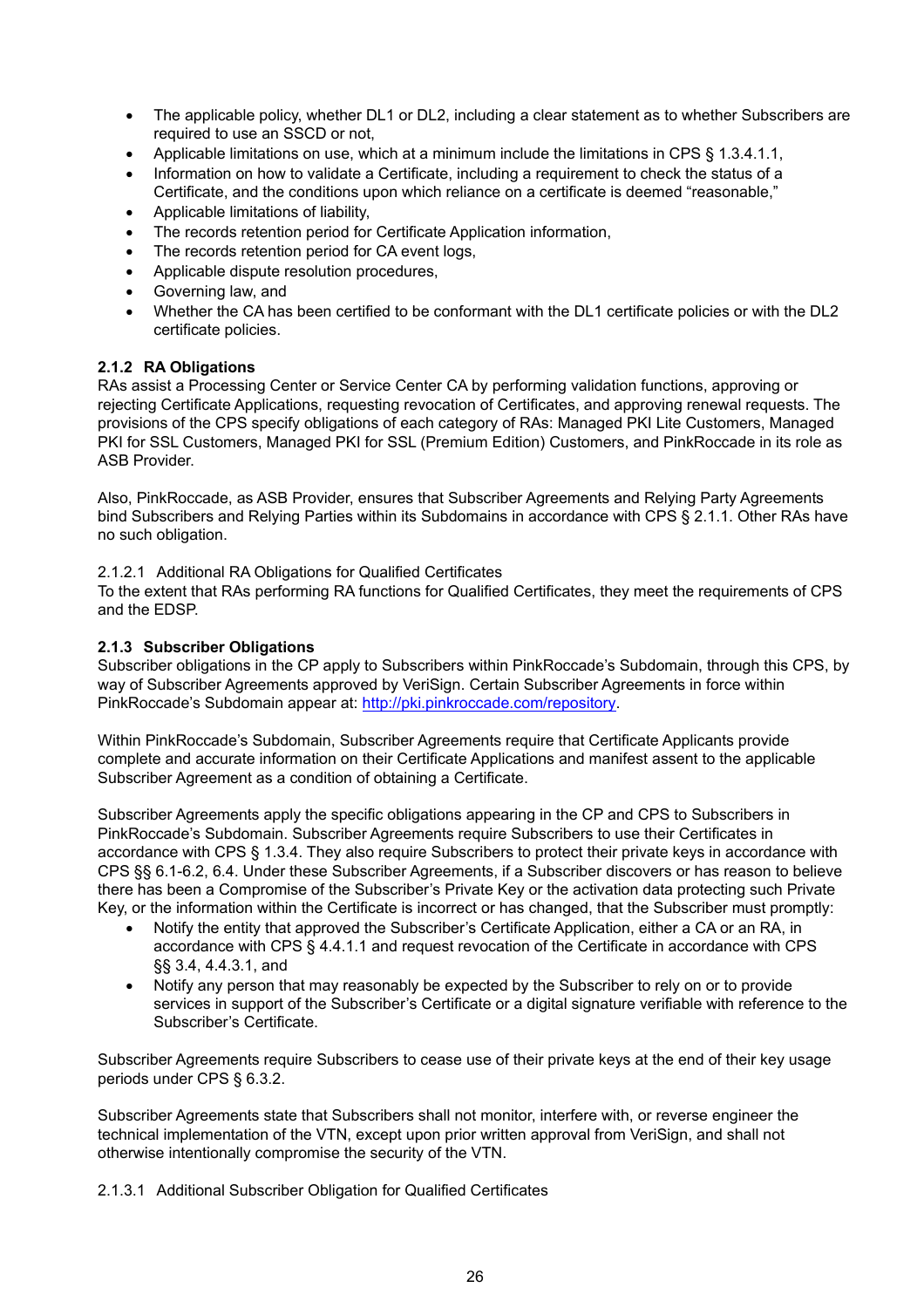A Subscriber may only use the private key corresponding to the public key within a DL2 Certificate (with which an SSCD must be used) to make a digital signature only if the private key was generated in the Subscriber's SSCD and the digital signature is made in connection with the use of the SSCD.

#### **2.1.4 Relying Party Obligations**

Relying Party obligations in the CP apply to Relying Parties within PinkRoccade's Subdomain, through this CPS, by way of PinkRoccade's Relying Party Agreements. Relying Party Agreements in force within PinkRoccade's Subdomain appear at: [https://pki.pinkroccade.com/repository.](https://pki.pinkroccade.com/repository)

Relying Party Agreements within PinkRoccade's Subdomain state that before any act of reliance, Relying Parties must independently assess the appropriateness of the use of a Certificate for any given purpose and determine that the Certificate will, in fact, be used for an appropriate purpose. They state that PinkRoccade, CAs, and RAs are not responsible for assessing the appropriateness of the use of a Certificate. Relying Party Agreements specifically state that Relying Parties must not use Certificates beyond the limitations in CPS § 1.3.4.2 and for purposes prohibited in CPS § 1.3.4.3.

Relying Party Agreements further state that Relying Parties must utilize the appropriate software and/or hardware to perform digital signature verification or other cryptographic operations they wish to perform, as a condition of relying on Certificates in connection with each such operation. Such operations include identifying a Certificate Chain and verifying the digital signatures on all Certificates in the Certificate Chain. Under these Agreements, Relying Parties must not rely on a Certificate unless these verification procedures are successful.

Relying Party Agreements also require Relying Parties to check the status of a Certificate on which they wish to rely, as well as all the Certificates in its Certificate Chain in accordance with CPS §§ 4.4.10, 4.4.12. If any of the Certificates in the Certificate Chain have been revoked, according to Relying Party Agreements, the Relying Party must not rely on the end-user Subscriber Certificate or other revoked Certificate in the Certificate Chain.

Finally, Relying Party Agreements state that assent to their terms is a condition of using or otherwise relying on Certificates. Relying Parties that are also Subscribers agree to be bound by Relying Party terms under this section, disclaimers of warranty, and limitations of liability when they agree to a Subscriber Agreement.

Relying Party Agreements state that if all of the checks described above are successful, the Relying Party is entitled to rely on the Certificate, provided that reliance upon the Certificate is reasonable under the circumstances. If the circumstances indicate a need for additional assurances, the Relying Party must obtain such assurances for such reliance to be deemed reasonable.

Relying Party Agreements state that Relying Parties must not monitor, interfere with, or reverse engineer the technical implementation of the VTN, except upon prior written approval from VeriSign, and shall not otherwise intentionally compromise the security of the VTN.

#### **2.1.5 Repository Obligations**

PinkRoccade is responsible for the repository functions for its own CAs and the CAs of its Managed PKI Customers, and ASB Customers. PinkRoccade publish Certificates they issue in the repository set forth in Table 5 in accordance with CPS § 2.6.

| CA.                                                               | <b>Entity Issuing the Certificate</b><br>on Behalf of the CA | <b>Applicable Repository</b>  |
|-------------------------------------------------------------------|--------------------------------------------------------------|-------------------------------|
| <b>All PinkRoccade Cas</b>                                        | <b>PinkRoccade</b>                                           | <b>PinkRoccade Repository</b> |
| <b>Managed PKI Customer or</b><br><b>PinkRoccade ASB Customer</b> | PinkRoccade                                                  | <b>PinkRoccade Repository</b> |

#### **Table 5 – Applicable Repositories By Type of CA**

Upon revocation of an end-user Subscriber's Certificate, PinkRoccade publishes notice of such revocation in the repository required by Table 5. PinkRoccade issues CRLs for its own CAs, Managed PKI Customers and ASB Customers within its Subdomain, pursuant to CPS §§ 2.6, 4.4.9, 4.4.11. In addition, for Managed PKI Customers who have contracted for Online Certificate Status Protocol ("OCSP") services, PinkRoccade provides OCSP services pursuant to CPS §§ 2.6, 4.4.9, 4.4.11.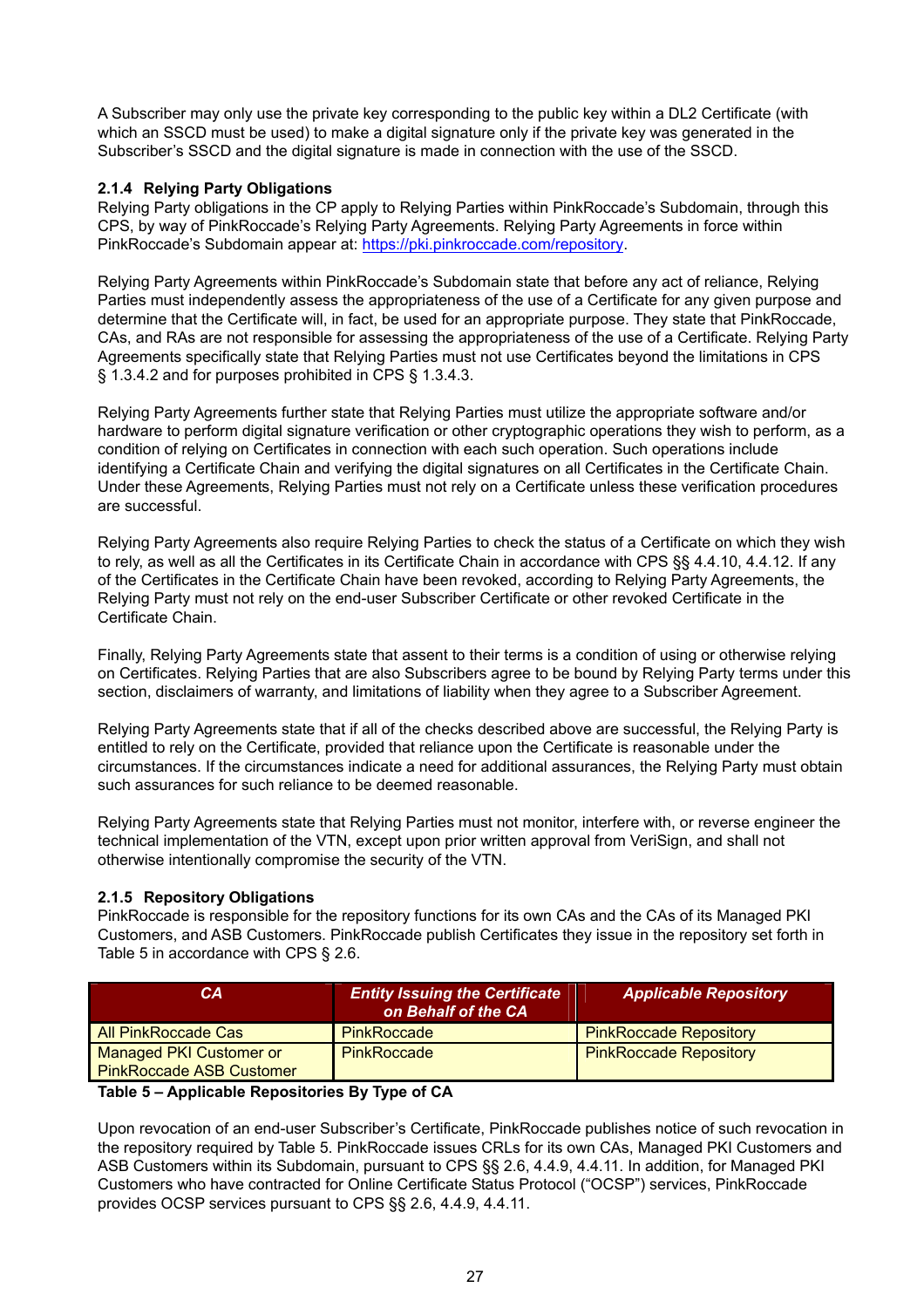#### **2.2 Liability**

#### **2.2.1 Certification Authority Liability**

The warranties, disclaimers of warranty, and limitations of liability among PinkRoccade, Resellers, and their respective Customers within PinkRoccade's Subdomain are set forth and governed by the agreements among them. This CPS § 2.2.1 relates only to the warranties that certain CAs (PinkRoccade, and Managed PKI Customers) must make to end-user Subscribers receiving Certificates from them and to Relying Parties, the disclaimers of warranties they shall make to such Subscribers and Relying Parties, and the limitations of liability they shall place on such Subscribers and Relying Parties. Since ASB Customers outsource all frontend and back-end functions to the ASB Provider, the warranty requirements of this section do not apply to ASB Customers.

PinkRoccade uses, and (where required) Resellers shall use, Subscriber Agreements and Relying Party Agreements in accordance with CPS § 2.1.1. Managed PKI Customers have the option of using a Subscriber Agreement. These Subscriber Agreements shall meet the requirements imposed by PinkRoccade (in the case of Resellers). Requirements that Subscriber Agreements contain warranties, disclaimers, and limitations of liability below apply to and those Managed PKI Customers, and Resellers that use Subscriber Agreements. PinkRoccade adheres to such requirements in its Subscriber Agreements. PinkRoccade's practices concerning warranties, disclaimers, and limitations in Relying Party Agreements apply toPinkRoccade. Note that terms applicable to Relying Parties may also be included in Subscriber Agreements, in addition to Relying Party Agreements, because Subscribers often act as Relying Parties as well.

2.2.1.1 Certification Authority Warranties to Subscribers and Relying Parties

PinkRoccade's Subscriber Agreements include, and other Subscriber Agreements shall include, a warranty to Subscribers that:

- There are no material misrepresentations of fact in the Certificate known to or originating from the entities approving the Certificate Application or issuing the Certificate,
- There are no errors in the information in the Certificate that were introduced by the entities approving the Certificate Application or issuing the Certificate as a result of a failure to exercise reasonable care in managing the Certificate Application or creating the Certificate,
- Their Certificates meet all material requirements of this CPS, and
- Revocation services and use of a repository conform to this CPS in all material aspects.

PinkRoccade's Relying Party Agreements contain a warranty to Relying Parties who reasonably rely on a Certificate that:

- All information in or incorporated by reference in such Certificate is accurate,
- In the case of Certificates appearing in the PinkRoccade repository, that the Certificate has been issued to the individual or organization named in the Certificate as the Subscriber, and that the Subscriber has accepted the Certificate in accordance with CPS § 4.3, and
- The entities approving the Certificate Application and issuing the Certificate have substantially complied with this CPS when issuing the Certificate.

Relying Party Agreements for Qualified Certificates contain additional warranties, that for a Relying Party to verify a digital signature:

- The Qualified Certificate contains all the details prescribed for a Qualified Certificate under the Directive,
- The Subscriber of such Qualified Certificate held the private key corresponding to the public key within such Qualified Certificate at the time the Qualified Certificate was issued,
- Where an Managed PKI Customer uses Key Manager to generate an end-user Subscriber key pair, or a CA pregenerates a key pair on an end-user Subscriber hardware token, the public key of such key pair can be used to verify digital signatures created with the corresponding private key, and
- The CA and/or RA exercises reasonable care to provide notice of the revocation of Qualified Certificates in accordance with CP §§ 4.4.9, 4.4.11.

Subscriber Agreements also contain the foregoing warranties and apply to the extent Subscribers also act as Relying Parties.

2.2.1.2 Certification Authority Disclaimers of Warranties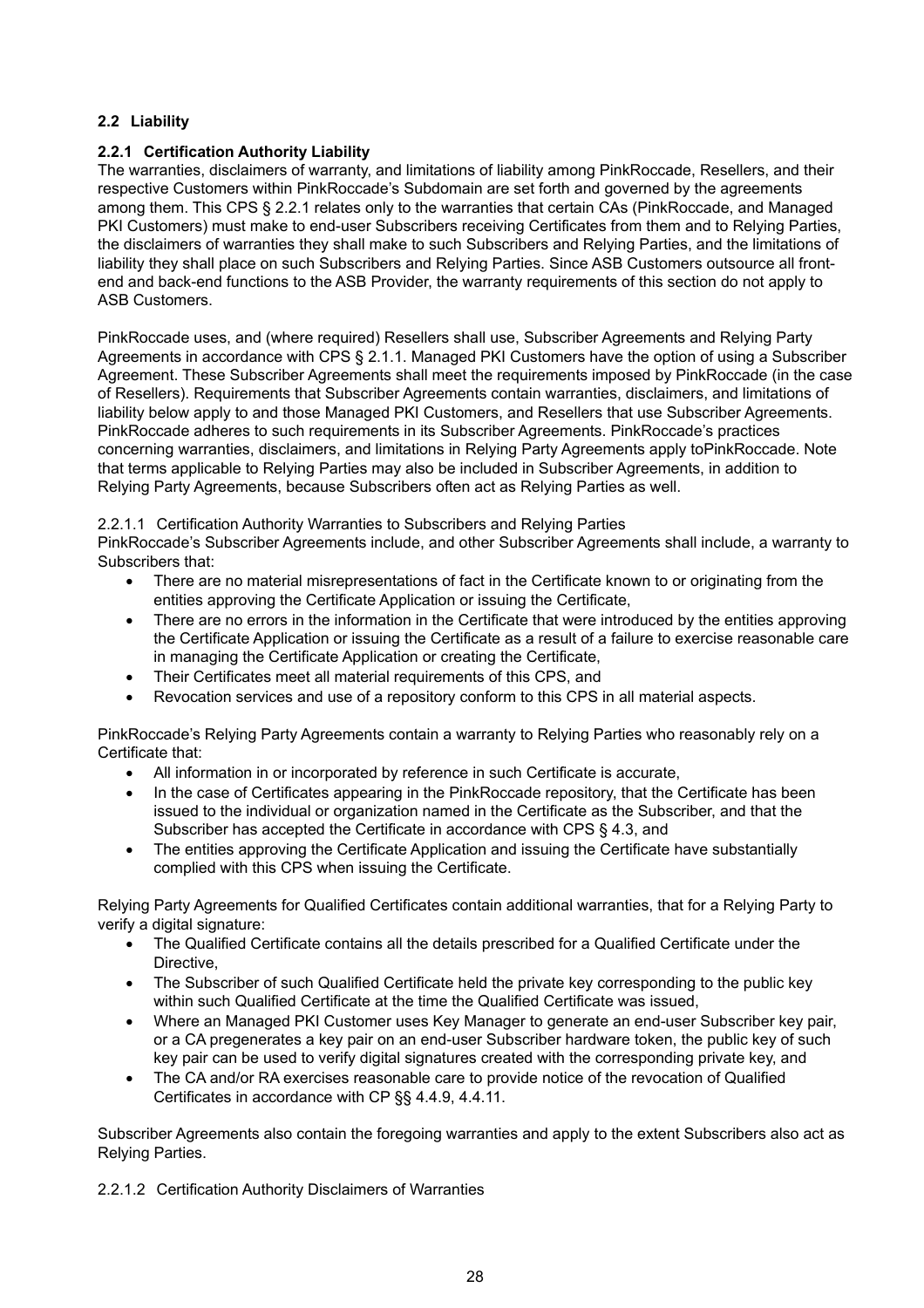To the extent permitted by applicable law, PinkRoccade's Subscriber Agreements and Relying Party Agreements disclaim, and other Subscriber Agreements shall disclaim, PinkRoccade's possible warranties, including any warranty of merchantability or fitness for a particular purpose.

#### 2.2.1.3 Certification Authority Limitations of Liability

To the extent permitted by applicable law, PinkRoccade's Subscriber Agreements and Relying Party Agreements limit, and other Subscriber Agreements shall limit, PinkRoccade's liability. Limitations of liability include an exclusion of indirect, special, incidental, and consequential damages. They also include the following liability caps limiting PinkRoccade's damages concerning a specific Certificate:

| <b>Class or Type</b>       | <b>Liability Caps</b>                           |
|----------------------------|-------------------------------------------------|
| <b>Class 2</b>             | Five Thousand Euro (€ 5.000)                    |
| <b>DL1 (QCP Public)</b>    | Five Thousand Euro (€ 5.000)                    |
| DL2 (QCP Public +<br>SSCD) | One Hundred Thousand Euro ( $\epsilon$ 100.000) |
| <b>Class 3</b>             | One Hundred Thousand Euro ( $\epsilon$ 100.000) |
| Tablo 6 - Liability Cape   |                                                 |

#### **Table 6 – Liability Caps**

2.2.1.3.1 Certification Authority Limitations of Liability for Qualified Certificates

Qualified Certificates may contain a limit on the value of the transactions for which the Qualified Certificate can be used. The amount of such a limitation of liability and limit on the value of transactions shall not exceed the limitation of liability.

#### 2.2.1.4 Force Majeure

To the extent permitted by applicable law, PinkRoccade's Subscriber Agreements and Relying Party Agreements include, and other Subscriber Agreements shall include, a force majeure clause protecting PinkRoccade.

#### **2.2.2 Registration Authority Liability**

The warranties, disclaimers of warranty, and limitations of liability between an RA and the CA it is assisting to issue Certificates, or the applicable Reseller, are set forth and governed by the agreements between them. PinkRoccade, in its role as ASB Provider RA, uses Subscriber Agreements and Relying Party Agreements in accordance with CPS §§ 2.1.1-2.1.2, which have their own warranties, disclaimers, and limitations.

Managed PKI for SSL Customers, and Managed PKI for SSL (Premium Edition) Customers do not use PinkRoccade Subscriber Agreements or Relying Party Agreements. Thus, the practices disclosed in this section do apply to them.

PinkRoccade, on behalf of its ASB Customer CAs, includes within Subscriber Agreements and Relying Party Agreements the warranties, disclaimers of warranty, limitations of liability, and force majeure clauses set forth in CPS §§ 2.2.1.1-2.2.1.4.

#### **2.2.3 Subscriber Liability**

#### 2.2.3.1 Subscriber Warranties

PinkRoccade's Subscriber Agreements require Subscribers to warrant that:

- Each digital signature created using the private key corresponding to the public key listed in the Certificate is the digital signature of the Subscriber and the Certificate has been accepted and is operational (not expired or revoked) at the time the digital signature is created,
- No unauthorized person has ever had access to the Subscriber's private key,
- All representations made by the Subscriber in the Certificate Application the Subscriber submitted are true,
- All information supplied by the Subscriber and contained in the Certificate is true,
- The Certificate is being used exclusively for authorized and legal purposes, consistent with this CPS, and
- The Subscriber is an end-user Subscriber and not a CA, and is not using the private key corresponding to any public key listed in the Certificate for purposes of digitally signing any Certificate (or any other format of certified public key) or CRL, as a CA or otherwise.

Other Subscriber Agreements shall also contain these requirements.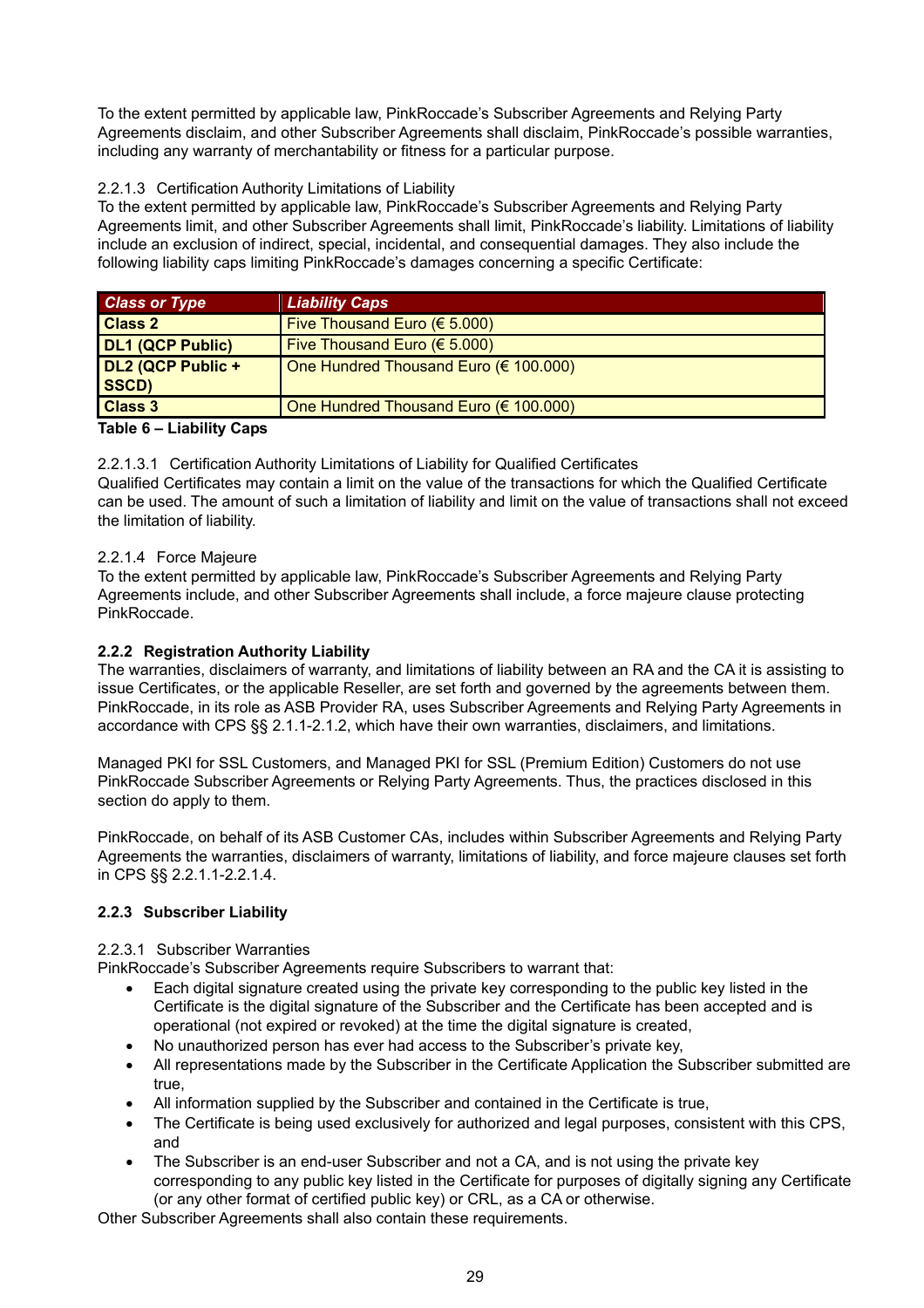Where a Subscriber's Certificate Application was approved by a Managed PKI Customer using the Managed PKI Key Manager offering, however, the Subscriber warrants only that no unauthorized person has ever had access to the copy of the Subscriber's private key on the Subscriber's hardware/software platform. These Subscribers make no warranty concerning the copies of their private keys in the possession of the Managed PKI Customers using Managed PKI Key Manager.

#### 2.2.3.2 Private Key Compromise

The CP sets forth VTN Standards for the protection of the private keys of Subscribers, which are included by virtue of CPS § 6.2.7.1 in Subscriber Agreements. Subscriber Agreements state that Subscribers failing to meet these VTN Standards are solely responsible for any loss or damage resulting from such failure.

#### **2.2.4 Relying Party Liability**

Subscriber Agreements and Relying Party Agreements require Relying Parties to acknowledge that they have sufficient information to make an informed decision as to the extent to which they choose to rely on the information in a Certificate, that they are solely responsible for deciding whether or not to rely on such information, and that they shall bear the legal consequences of their failure to perform the Relying Party obligations in CPS § 2.1.4.

#### **2.3 Financial Responsibility**

#### **2.3.1 Indemnification by Subscribers and Relying Parties**

#### 2.3.1.1 Indemnification by Subscribers

To the extent permitted by applicable law, PinkRoccade's Subscriber Agreement require, and other Subscriber Agreements shall require, Subscribers to indemnify PinkRoccade and any non-PinkRoccade CAs or RAs for:

- Falsehood or misrepresentation of fact by the Subscriber on the Subscriber's Certificate Application,
- Failure by the Subscriber to disclose a material fact on the Certificate Application, if the misrepresentation or omission was made negligently or with intent to deceive any party,
- The Subscriber's failure to protect the Subscriber's private key, to use a Trustworthy System, or to otherwise take the precautions necessary to prevent the compromise, loss, disclosure, modification, or unauthorized use of the Subscriber's private key, or
- The Subscriber's use of a name (including without limitation within a common name, domain name, or e-mail address) that infringes upon the Intellectual Property Rights of a third party.

#### 2.3.1.2 Indemnification by Relying Parties

To the extent permitted by applicable law, PinkRoccade's Subscriber Agreements and Relying Party Agreements require, and other Subscriber Agreements shall require, Relying Parties to indemnify PinkRoccade and any non-PinkRoccade CAs or RAs for the Relying Party's:

- failure to perform the obligations of a Relying Party,
- reliance on a Certificate that is not reasonable under the circumstances, or
- failure to check the status of such Certificate to determine if the Certificate is expired or revoked.

#### **2.3.2 Fiduciary Relationships**

To the extent permitted by applicable law, PinkRoccade's Subscriber Agreements and Relying Party Agreements disclaim, and other Subscriber Agreements shall disclaim, any fiduciary relationship between PinkRoccade or a non-PinkRoccade CA or RA on one hand and a Subscriber or Relying Party on the other hand.

#### **2.3.3 Administrative Processes**

Managed PKI Customers shall have sufficient financial resources to maintain their operations and perform their duties, and they must be reasonably able to bear the risk of liability to Subscribers and Relying Parties.. Managed PKI Customers shall also maintain a commercially reasonable level of insurance coverage for errors and omissions, either through an errors and omissions insurance program with an insurance carrier or a self-insured retention. This insurance requirement does not apply to governmental entities. PinkRoccade maintains such errors and omissions insurance coverage.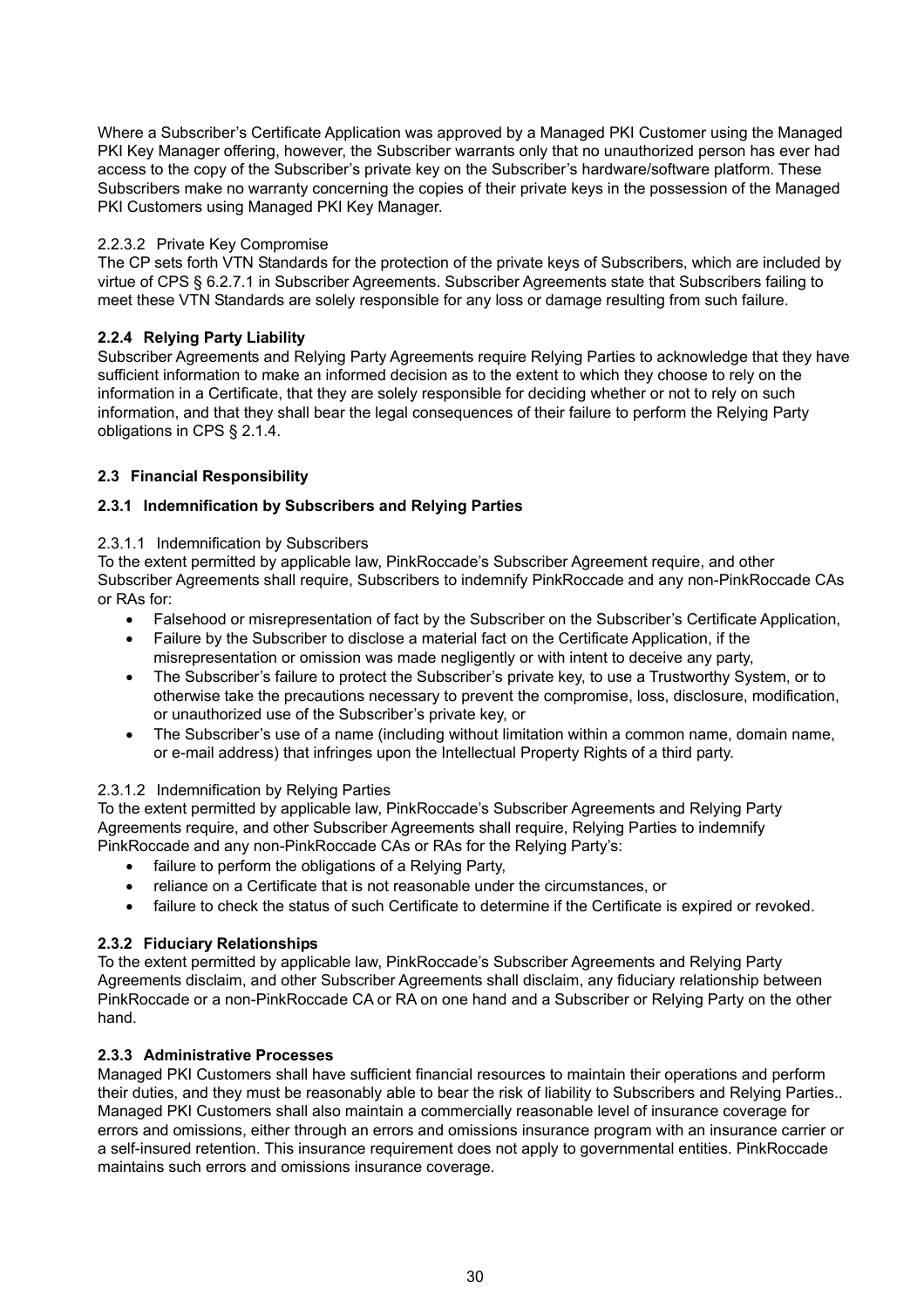#### **2.4 Interpretation and Enforcement**

#### **2.4.1 Governing Law**

Subject to any limits appearing in applicable law, the laws of The Netherlands shall govern the enforceability, construction, interpretation, and validity of this CPS, irrespective of contract or other choice of law provisions and without the requirement to establish a commercial nexus in The Netherlands. This choice of law is made to ensure uniform procedures and interpretation for all PinkRoccade Subdomain Participants, no matter where they are located.

This governing law provision applies only to this CPS. Agreements incorporating the CPS by reference may have their own governing law provisions, provided that this CPS § 2.4.1 governs the enforceability, construction, interpretation, and validity of the terms of the CPS separate and apart from the remaining provisions of any such agreements, subject to any limitations appearing in applicable law.

This CPS is subject to applicable national, state, local and foreign laws, rules, regulations, ordinances, decrees, and orders including, but not limited to, restrictions on exporting or importing software, hardware, or technical information.

#### **2.4.2 Severability, Survival, Merger, Notice**

To the extent permitted by applicable law, PinkRoccade's Subscriber Agreements and Relying Party Agreements contain, and other Subscriber Agreements shall contain, severability, survival, merger, and notice clauses. A severability clause in an agreement prevents any determination of the invalidity or unenforceability of a clause in the agreement from impairing the remainder of the agreement. A survival clause specifies the provisions of an agreement that continue in effect despite the termination or expiration of the agreement. A merger clause states that all understandings concerning the subject matter of an agreement are incorporated in the agreement. A notice clause in an agreement sets forth how the parties are to provide notices to each other.

#### **2.4.3 Dispute Resolution Procedures**

#### 2.4.3.1 Disputes Among PinkRoccade and Customers

Disputes between PinkRoccade and one of its Customers shall be resolved pursuant to provisions in the applicable agreement between the parties.

2.4.3.2 Disputes with End-User Subscribers or Relying Parties

Disputes between PinkRoccade and one of its End-User Subscribers or Relying Parties shall be resolved pursuant to provisions in the Subscriber Agreement and the Relying Party Agreement.

#### **2.5 Fees**

#### **2.5.1 Certificate Issuance or Renewal Fees**

PinkRoccade and Customers are entitled to charge end-user Subscribers for the issuance, management, and renewal of Certificates.

#### **2.5.2 Certificate Access Fees**

PinkRoccade and Customers do not charge a fee as a condition of making a Certificate available in a repository or otherwise making Certificates available to Relying Parties.

#### **2.5.3 Revocation or Status Information Access Fees**

PinkRoccade does not charge a fee as a condition of making the CRLs required by CPS § 4.4.9 available in a repository or otherwise available to Relying Parties. PinkRoccade does, however, charge a fee for providing customized CRLs, OCSP services, or other value-added revocation and status information services. PinkRoccade does not permit access to revocation information, Certificate status information, or time stamping in its repository by third parties that provide products or services that utilize such Certificate status information without PinkRoccade's prior express written consent.

#### **2.5.4 Fees for Other Services Such as Policy Information**

PinkRoccade does not charge a fee for access to the CP or this CPS. Any use made for purposes other than simply viewing the document, such as reproduction, redistribution, modification, or creation of derivative works, is subject to a license agreement with the entity holding the copyright to the document.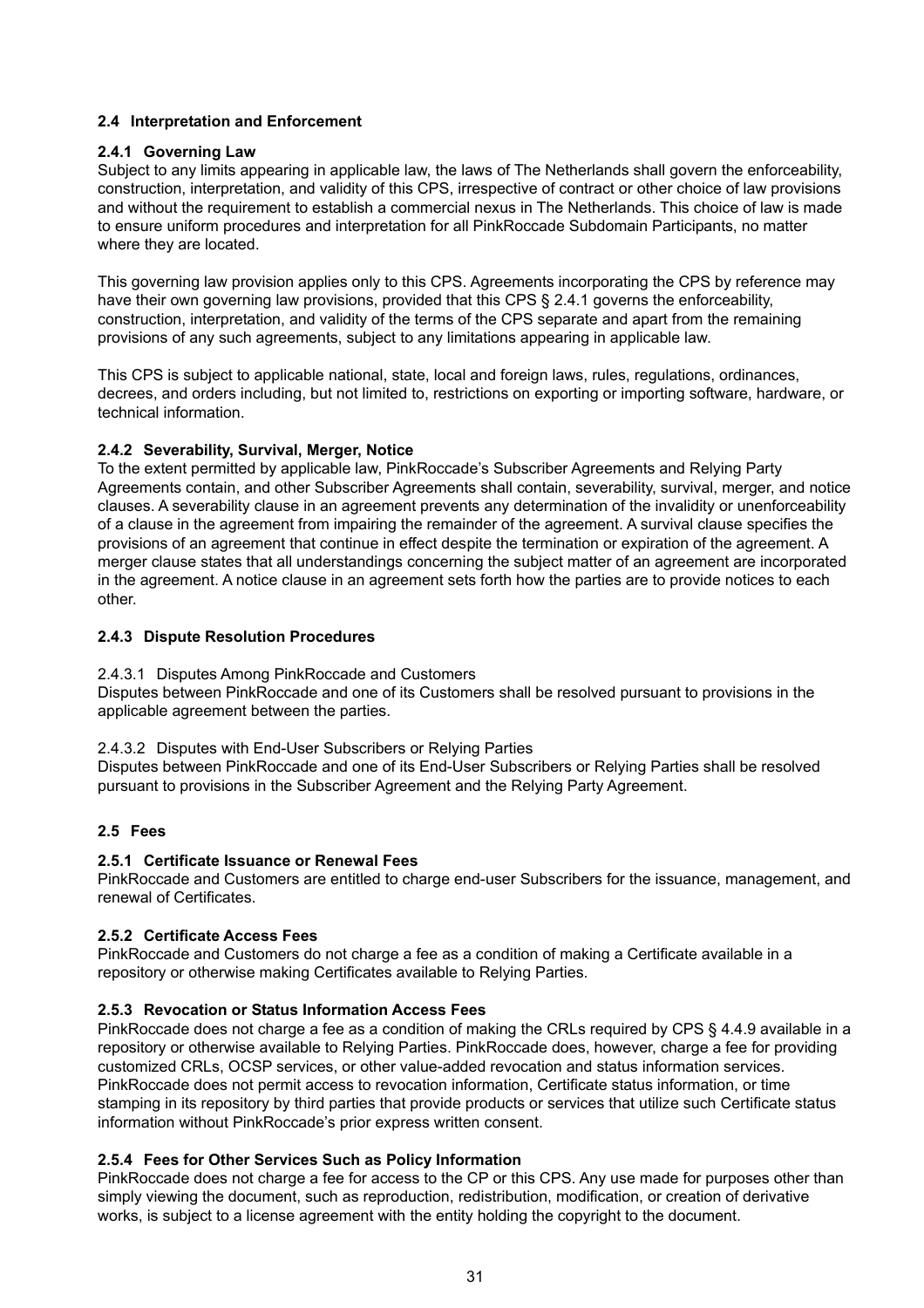#### **2.5.5 Refund Policy**

Within PinkRoccade's Subdomain, the following refund is in effect for non Managed PKI customers: PinkRoccade adheres to, and stands behind, rigorous practices and policies in undertaking Certification operations and in issuing Certificates. Nevertheless, if for any reason a subscriber is not completely satisfied with the certificate issued to him, her, or it, the subscriber may request that PinkRoccade revoke the certificate within thirty (30) days of issuance and provide the subscriber with a refund. Following the initial thirty (30) day period, a subscriber may request that PinkRoccade revoke the certificate and provide a refund if PinkRoccade has breached a warranty or other material obligation under this CPS relating to the subscriber or the subscriber's certificate. After PinkRoccade revokes the subscriber's certificate, PinkRoccade will promptly credit the subscriber's credit card account (if the certificate was paid for via credit card) or otherwise reimburse the subscriber, for the full amount of the applicable fees paid for the certificate. This refund policy is not an exclusive remedy and does not limit other remedies that may be available to subscribers.

#### **2.6 Publication and Repository**

#### **2.6.1 Publication of CA Information**

VeriSign is responsible for the repository function for VeriSign's Public Primary Certification Authorities (PCAs) and VeriSign Infrastructure/Administrative CAs supporting the VTN. PinkRoccade is responsible for the repository function for PinkRoccade's Infrastructure, Administrative CA's, and PinkRoccade's CAs, Managed PKI Customers' CAs, and ASB Customers' CAs which issue Certificates within PinkRoccade's Subdomain of the VTN

PinkRoccade publishes certain CA information in the repository section of PinkRoccade's web site at <https://pki.pinkroccade/com/repository/>as described below.

PinkRoccade publishes the this CPS, VeriSign VTN CP, VeriSign EDSP, Subscriber Agreements, revocation information concerning VTN Certificates in PinkRoccade VTN Subdomain, and Relying Party Agreements in the repository section of PinkRoccade's web site.

PinkRoccade publishes Certificates in accordance with Table 7 below.

| <b>Certificate Type</b>                                                                                                                                  | <b>Publication Requirements</b>                                                                                                                                                                                                         |
|----------------------------------------------------------------------------------------------------------------------------------------------------------|-----------------------------------------------------------------------------------------------------------------------------------------------------------------------------------------------------------------------------------------|
| <b>VeriSign PCA and VeriSign</b><br><b>Issuing Root CA Certificates</b>                                                                                  | Available to Relying Parties through inclusion in current browser<br>software and as part of a Certificate Chain that can be obtained with the<br>end-user Subscriber Certificate through the query functions described<br>below.       |
| <b>PinkRoccade Issuing CA</b><br><b>Certificates</b>                                                                                                     | Available to Relying Parties as part of a Certificate Chain that can be<br>obtained with the end-user Subscriber Certificate through the query<br>functions described below.                                                            |
| Certificate of the<br><b>PinkRoccade CA supporting</b><br><b>Managed PKI Lite Certificates</b><br>and CA Certificates of<br><b>Managed PKI Customers</b> | Available through query of the PinkRoccade LDAP directory server at<br>directory.megasign.nl.                                                                                                                                           |
| <b>OCSP Responder Certificates</b>                                                                                                                       | Available through query of the PinkRoccade LDAP directory server at<br>directory.megasign.nl                                                                                                                                            |
| <b>End-User Subscriber</b><br><b>Certificates</b>                                                                                                        | Available to Relying Parties through query functions in the PinkRoccade<br>repository at: https://onsite.megasign.nl/client/search.htm                                                                                                  |
| <b>End-User Subscriber</b><br>Certificates issued through<br><b>Managed PKI Customers</b><br>エットナッ ブー・ハット・パー・エー・エー・トリー                                   | Made available through the query functions listed above, although at<br>the discretion of the Managed PKI Customer, the Certificate may be<br>accessible only via a search using the Certificate's serial number.<br>De antiga de entre |

#### **Table 7 – Certificate Publication Requirements**

PinkRoccade publishes Certificate status information in accordance with CPS § 4.4.11. In addtion, revocation services, revocation status information, and Relying Party Agreements are available twenty-four (24) hours per day, seven (7) days per week. Upon system failure, or repository service unavailability, or other factors that are not under the control of PinkRoccade, PinkRoccade will restore repository services within the time limits as set forth in CPS § 4.8.4.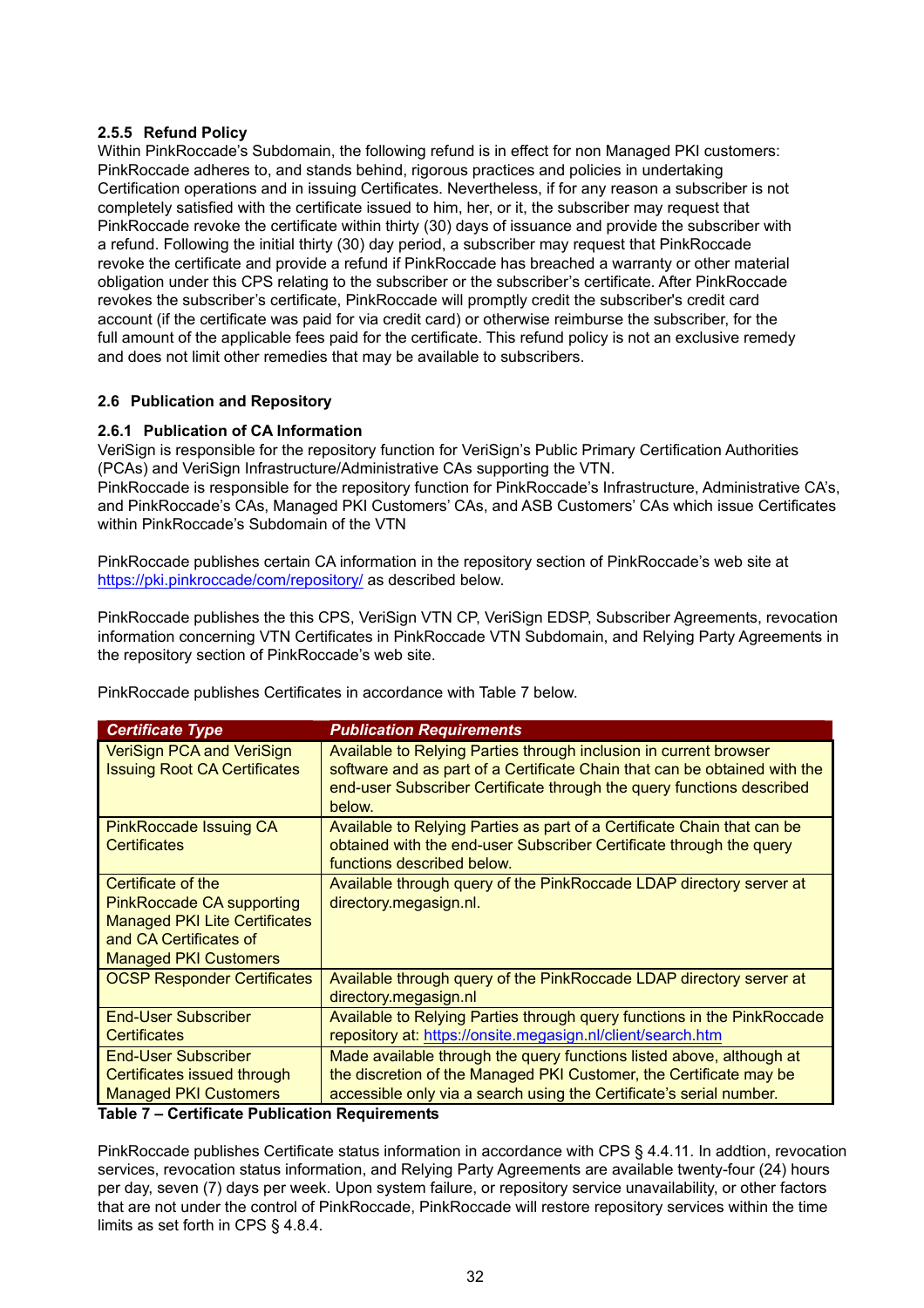#### **2.6.2 Frequency of Publication**

Updates to this CPS are published in accordance with CPS § 8. Updates to Subscriber Agreements and Relying Party Agreements are published as necessary. Certificates are published upon issuance. Certificate status information is published in accordance with CPS §§ 4.4.9 and 4.4.11.

#### **2.6.3 Access Controls**

Information published in the repository portion of the PinkRoccade web site is publicly-accessible information. Read only access to such information is unrestricted. PinkRoccade requires persons to agree to a Relying Party Agreement as a condition to accessing Certificates, Certificate status information, or CRLs.

PinkRoccade uses Trustworthy Systems for repositories holding Certificates to store them in a verifiable form so that:

- Only authorized persons can make entries or changes,
- Information can be checked for authenticity,
- Certificates are publicly available for retrieval in only those cases for which the Subscriber's consent has been obtained, and
- Any technical changes resulting in a Compromise of these security requirements are apparent to the operator.

#### **2.6.4 Repositories**

*See* CPS § 2.1.5.

#### **2.7 Compliance Audit**

An annual audit is performed for PinkRoccade's data center operations and key management operations supporting PinkRoccade's public and Managed PKI CA services. The requirements are in case of qualified certificates: ETSI TS 101 456 Policy requirements for certification authorities issuing qualified certificates and in case of non-qualified certificates: ETSI TS 102 042 Policy requirements for certification authorities issuing public key certificates.

In addition, an annual WebTrust for Certification Authorities examination is performed for the VTN Root CAs, Class 3 Organizational CAs, and Class 2 Organizational and Individual CAs, specified in CPS § 1.3.1. Customer-specific CAs are not specifically audited as part of the audit of PinkRoccade's operations unless required by the Customer. PinkRoccade shall be entitled to require that Managed PKI Customers undergo a compliance audit under this CPS § 2.7 and audit programs for these types of Customers.

In addition to compliance audits, PinkRoccade shall be entitled to perform other reviews and investigations to ensure the trustworthiness of PinkRoccade's Subdomain of the VTN, which include, but are not limited to:

- PinkRoccade or its authorized representative shall be entitled, within its sole and exclusive discretion, to perform at any time an "Exigent Audit/Investigation" on itself or a Customer in the event PinkRoccade or its authorized representative has reason to believe that the audited entity has failed to meet VTN Standards, has experienced an incident or Compromise, or has acted or failed to act, such that the audited entity's failure, the incident or Compromise, or the act or failure to act poses an actual or potential threat to the security or integrity of the VTN.
- PinkRoccade or its authorized representative shall be entitled to perform "Supplemental Risk Management Reviews" on itself or a Customer following incomplete or exceptional findings in a Compliance Audit or as part of the overall risk management process in the ordinary course of business.

PinkRoccade or its authorized representative shall be entitled to delegate the performance of these audits, reviews, and investigations to a third party audit firm. Entities that are subject to an audit, review, or investigation shall provide reasonable cooperation with PinkRoccade and the personnel performing the audit, review, or investigation.

#### **2.7.1 Frequency of Entity Compliance Audit**

Compliance audits are performed on an annual basis at the sole expense of the audited entity.

#### **2.7.2 Identity/ Qualifications of Auditor**

PinkRoccade's CA compliance audits are performed by a public accounting firm that: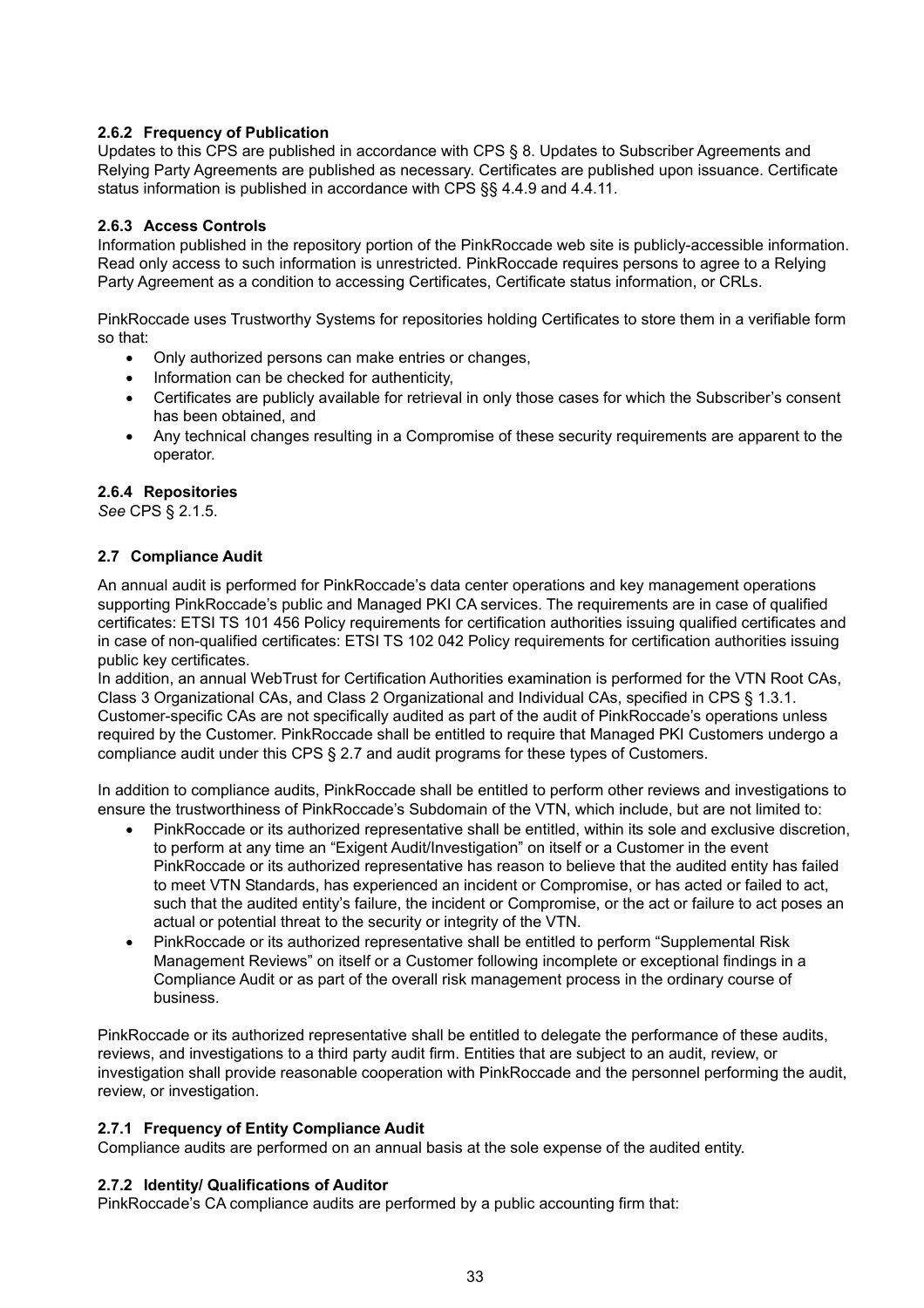- Demonstrates proficiency in public key infrastructure technology, information security tools and techniques, security auditing, and the third-party attestation function, and
- Is accredited by the Nederlandse Orde van Register Edp-Auditors (NOREA) or similar entity, which requires the possession of certain skill sets, quality assurance measures such as peer review, competency testing, standards with respect to proper assignment of staff to engagements, and requirements for continuing professional education.

#### **2.7.3 Auditor's Relationship to Audited Party**

Compliance audits of PinkRoccade's operations are performed by a public accounting firm that is independent of PinkRoccade.

#### **2.7.4 Topics Covered by Audit**

The scope of PinkRoccade's annual audit includes CA environmental controls, key management operations and Infrastructure/Administrative CA controls.

#### **2.7.5 Actions Taken as a Result of Deficiency**

With respect to compliance audits of PinkRoccade's operations, significant exceptions or deficiencies identified during the Compliance Audit will result in a determination of actions to be taken. This determination is made by PinkRoccade management with input from the auditor. PinkRoccade management is responsible for developing and implementing a corrective action plan. If PinkRoccade determines that such exceptions or deficiencies pose an immediate threat to the security or integrity of the VTN, a corrective action plan will be developed within 30 days and implemented within a commercially reasonable period of time. For less serious exceptions or deficiencies, PinkRoccade Management will evaluate the significance of such issues and determine the appropriate course of action.

#### **2.7.6 Communications of Results**

Results of the compliance audit of PinkRoccade's operations may be released at the discretion of PinkRoccade management.

#### **2.8 Confidentiality and Privacy**

PinkRoccade has implemented a privacy policy, which is located at: [https://pki.pinkroccade.com/repository,](https://pki.pinkroccade.com/repository) in compliance with the requirements of the Directive on the Protection of Individuals with Regard to the Processing of Personal Data and on the Free Movement of Such Data, , CP § 2.8. and applicable Dutch privacy law (Wet Bescherming Persoonsgegevens)

#### **2.8.1 Types of Information to be Kept Confidential and Private**

The following records of Subscribers are, subject to CPS § 2.8.2, kept confidential and private ("Confidential/Private Information"):

- CA application records, whether approved or disapproved,
- Certificate Application records (subject to CPS § 2.8.2),
- Private keys held by Managed PKI Customers using Managed PKI Key Manager and information needed to recover such private keys,
- Transactional records (both full records and the audit trail of transactions),
- VTN audit trail records created or retained by PinkRoccade, or a Customer,
- PinkRoccade audit reports created by PinkRoccade or their respective auditors (whether internal or public).
- Contingency planning, CA termination and disaster recovery plans, and
- Security measures controlling the operations of PinkRoccade hardware and software and the administration of Certificate services and designated enrollment services.

#### **2.8.2 Types of Information Not Considered Confidential or Private**

PinkRoccade Subdomain Participants acknowledge that Certificates, Certificate revocation and other status information, PinkRoccade's repository, and information contained within them are not considered Confidential/Private Information. Information not expressly deemed Confidential/Private Information under CPS § 2.8.1 shall be considered neither confidential nor private. This section is subject to applicable privacy laws.

#### **2.8.3 Disclosure of Certificate Revocation/Suspension Information**

*See* CPS § 2.8.2.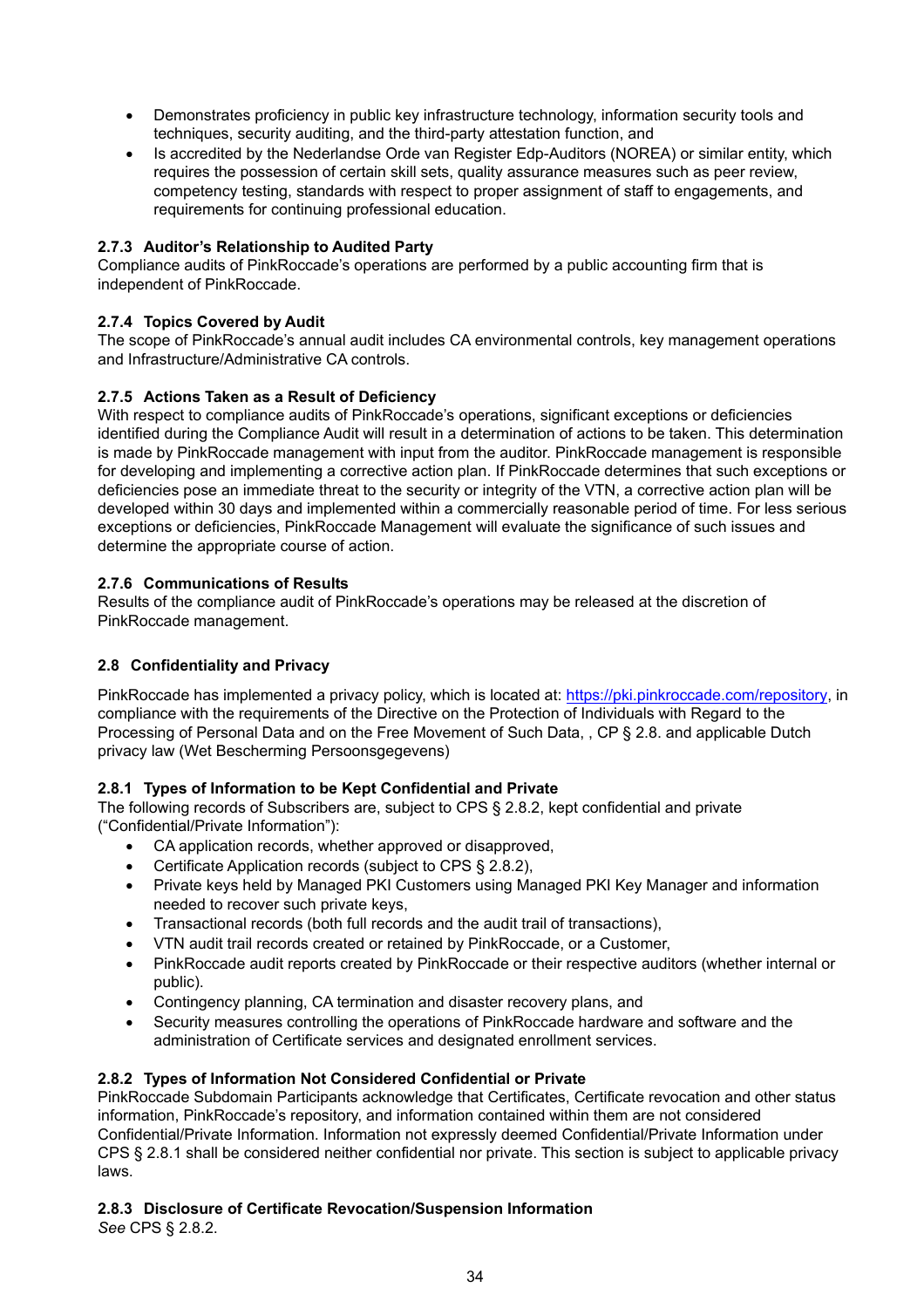#### **2.8.4 Release to Law Enforcement Officials**

PinkRoccade Subdomain Participants acknowledge that PinkRoccade shall be entitled to disclose Confidential/Private Information if, in good faith, PinkRoccade believes disclosure is necessary in response to subpoenas and search warrants. Private Keys of Qualified Certificates will never be disclosed to PinkRoccade. This section is subject to applicable privacy laws.

#### **2.8.5 Release as Part of Civil Discovery**

PinkRoccade Subdomain Participants acknowledge that PinkRoccade shall be entitled to disclose Confidential/Private Information if, in good faith, PinkRoccade believes disclosure is necessary in response to judicial, administrative, or other legal process during the discovery process in a civil or administrative action, such as subpoenas, interrogatories, requests for admission, and requests for production of documents. This section is subject to applicable privacy and other laws.

#### **2.8.6 Disclosure Upon Owner's Request**

PinkRoccade's privacy policy contains provisions relating to the disclosure of Confidential/Private Information to the person disclosing it to PinkRoccade. This section is subject to applicable privacy laws.

#### **2.8.7 Other Information Release Circumstances**

No stipulation.

#### **2.9 Intellectual Property Rights**

The allocation of Intellectual Property Rights among PinkRoccade Subdomain Participants other than Subscribers and Relying Parties is governed by the applicable agreements among such PinkRoccade Subdomain Participants. The following subsections of CPS § 2.9 apply to the Intellectual Property Rights in relation to Subscribers and Relying Parties.

#### **2.9.1 Property Rights in Certificates and Revocation Information**

CAs retain all Intellectual Property Rights in and to the Certificates and revocation information that they issue. PinkRoccade and Customers grant permission to reproduce and distribute Certificates on a nonexclusive royalty-free basis, provided that they are reproduced in full and that use of Certificates is subject to the Relying Party Agreement referenced in the Certificate. PinkRoccade and Customers shall grant permission to use revocation information to perform Relying Party functions subject to the applicable Relying Party Agreement, or any other applicable agreements.

#### **2.9.2 Property Rights in the CPS**

PinkRoccade Subdomain Participants acknowledge that PinkRoccade retains all Intellectual Property Rights in and to this CPS.

#### **2.9.3 Property Rights in Names**

A Certificate Applicant retains all rights it has (if any) in any trademark, service mark, or trade name contained in any Certificate Application and distinguished name within any Certificate issued to such Certificate Applicant.

#### **2.9.4 Property Rights in Keys and Key Material**

Key pairs corresponding to Certificates of CAs and end-user Subscribers are the respective property of the CAs and end-user Subscribers that are the Subjects of these Certificates, subject to the rights of Managed PKI Customers , regardless of the physical medium within which they are stored and protected, and such persons retain all Intellectual Property Rights in and to these key pairs. Notwithstanding the foregoing, VeriSign's root public keys and the root Certificates containing them, including all PCA public keys and selfsigned Certificates, are the property of VeriSign. VeriSign licenses software and hardware manufacturers to reproduce such root Certificates to place copies in trustworthy hardware devices or software. Finally, without limiting the generality of the foregoing, Secret Shares of a CA's private key are the property of the CA, and the CA retains all Intellectual Property Right in and to such Secret Shares.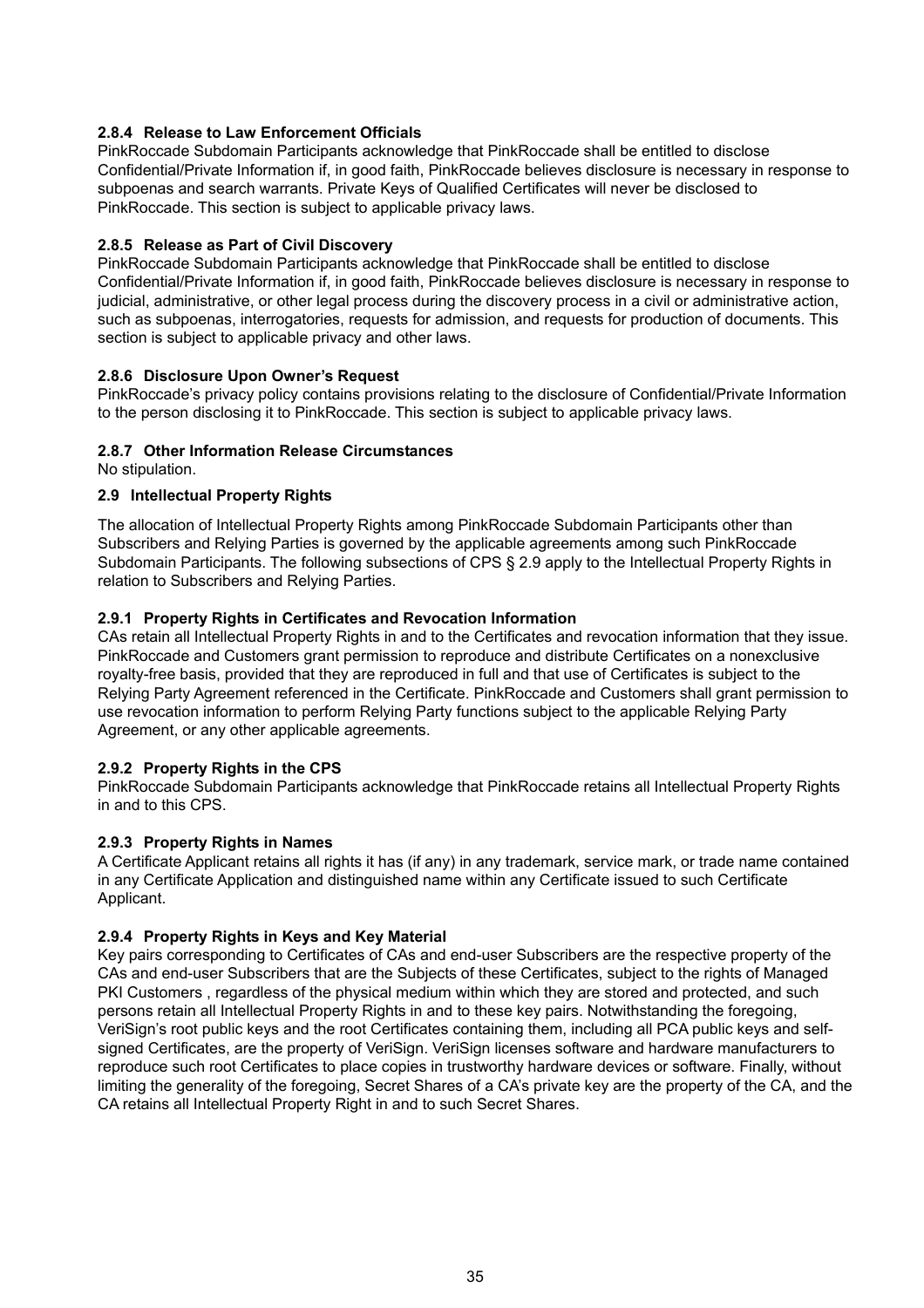# 3. Identification and Authentication

#### **3.1 Initial Registration**

#### **3.1.1 Types of Names**

PinkRoccade CA Certificates contain X.501 Distinguished Names in the Issuer and Subject fields. PinkRoccade CA Distinguished Names consist of the components specified in Table 8 below.

| <b>Attribute</b>           | <b>Value</b>                                                                                                                                                                                                   |
|----------------------------|----------------------------------------------------------------------------------------------------------------------------------------------------------------------------------------------------------------|
| Country $(C)$ =            | "NL" or not used.                                                                                                                                                                                              |
| Organization $(O)$ =       | PinkRoccade or Roccade.                                                                                                                                                                                        |
| Organizational Unit (OU) = | PinkRoccade CA Certificates may contain multiple OU attributes.<br>Such attributes may contain one or more of the following:<br><b>CA Name</b>                                                                 |
|                            | <b>VeriSign Trust Network</b><br>$\bullet$<br>A statement referencing the applicable Relying Party<br>$\bullet$<br>Agreement governing terms of use of the Certificate and<br>A copyright notice.<br>$\bullet$ |
| State or Province $(S)$ =  | Not used.                                                                                                                                                                                                      |
| Locality $(L)$ =           | Not used.                                                                                                                                                                                                      |
| Common Name (CN) =         | This attribute includes the CA Name (if the CA Name is not specified<br>in an OU attribute) or is not used.                                                                                                    |

#### **Table 8 – Distinguished Name Attributes in CA Certificates**

End-user Subscriber Certificates, issued under either a CA governed by PinkRoccade's VTN Subdomain or a VeriSign CA, contain an X.501 distinguished name in the Subject name field and consist of the components specified in Table 9 below.

| <b>Attribute</b>           | <b>Value</b>                                                                                                                                                                                                                                                                                                                                                                                                                                                                                                                                                                                                                                |
|----------------------------|---------------------------------------------------------------------------------------------------------------------------------------------------------------------------------------------------------------------------------------------------------------------------------------------------------------------------------------------------------------------------------------------------------------------------------------------------------------------------------------------------------------------------------------------------------------------------------------------------------------------------------------------|
| Country $(C)$ =            | NL or USor not used.                                                                                                                                                                                                                                                                                                                                                                                                                                                                                                                                                                                                                        |
| Organization (O) =         | The Organization attribute is used as follows:<br>"PinkRoccade or Roccade." for PinkRoccade OCSP<br>$\bullet$<br>Responder and individual Certificates.<br>Subscriber organizational name for web server Certificates.<br>$\bullet$                                                                                                                                                                                                                                                                                                                                                                                                         |
| Organizational Unit (OU) = | End-user Subscriber Certificates may contain multiple OU attributes.<br>Such attributes may contain one or more of the following:<br>Subscriber organizational unit (for organizational Certificates)<br>$\bullet$<br><b>VeriSign Trust Network</b><br>$\bullet$<br>A statement referencing the applicable Relying Party<br>$\bullet$<br>Agreement governing terms of use of the Certificate<br>A copyright notice<br>$\bullet$<br>"Authenticated by PinkRoccade" and "Member, VeriSign<br>$\bullet$<br>Trust Network" in Certificates whose applications were<br>authenticated by PinkRoccade<br>Text to describe the type of Certificate. |
| State or Province $(S)$ =  | Indicates the Subscriber's State or Province or not used.                                                                                                                                                                                                                                                                                                                                                                                                                                                                                                                                                                                   |
| Locality $(L)$ =           | Indicates the Subscriber's Locality or not used.                                                                                                                                                                                                                                                                                                                                                                                                                                                                                                                                                                                            |
| Common Name (CN) =         | This attribute includes:<br>The OCSP Responder Name (for OCSP Responder<br>Certificates)<br>Domain name (for web server Certificates)<br>$\bullet$<br>Name (for individual Certificates).                                                                                                                                                                                                                                                                                                                                                                                                                                                   |
| E-Mail Address $(E)$ =     | E-mail address (for individual Certificates)                                                                                                                                                                                                                                                                                                                                                                                                                                                                                                                                                                                                |

**Table 9 – Distinguished Name Attributes in End User Subscriber Certificates**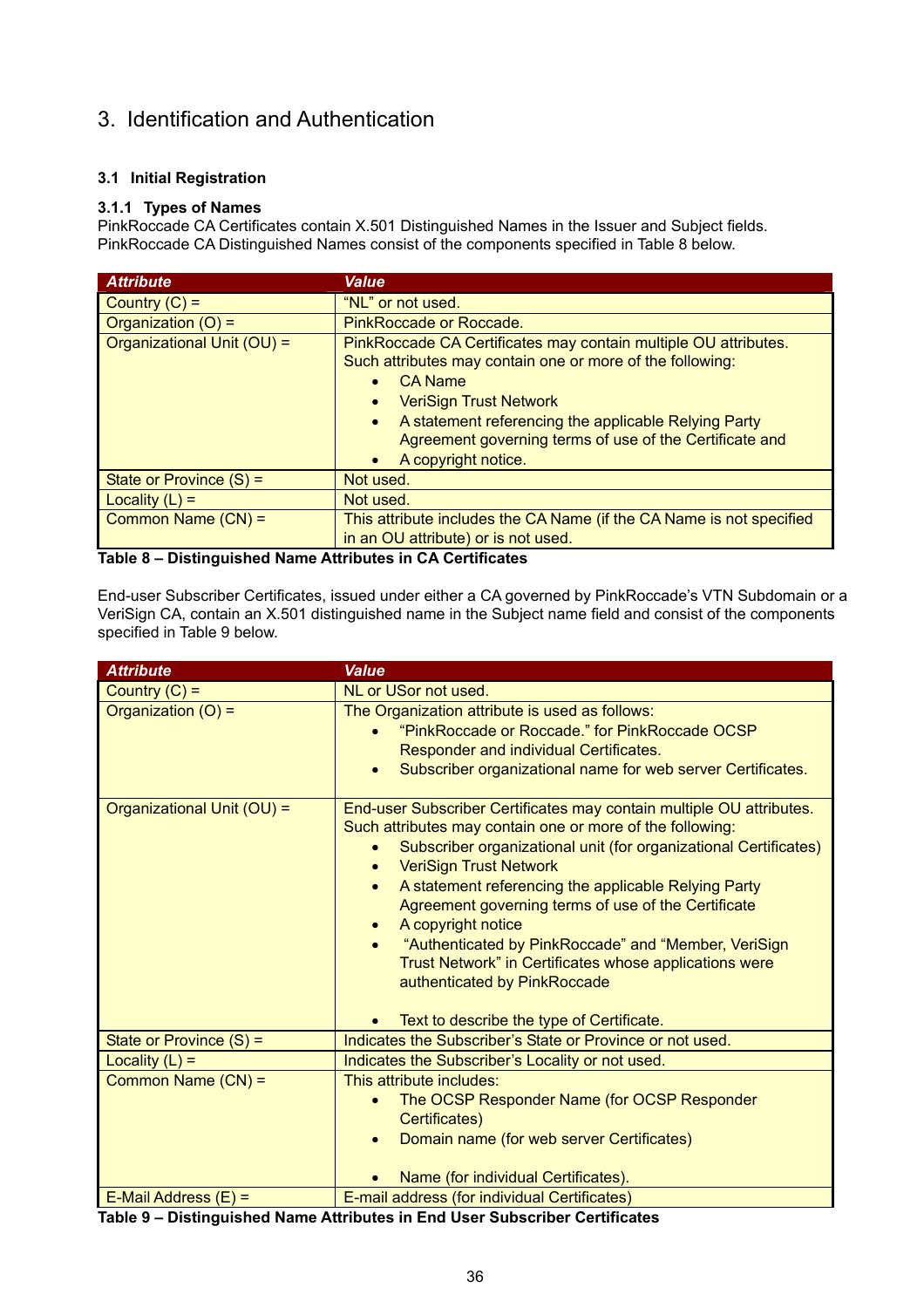The Common Name (CN=) component of the Subject distinguished name of end-user Subscriber Certificates is authenticated in the case of Class 2-3 Certificates.

- The authenticated common name value included in the Subject distinguished names of organizational Certificates is a domain name (in the case of Secure Server IDs and Global Server IDs) or the legal name of the organization or unit within the organization.
- The authenticated common name value included in the Subject distinguished name of a Class 3 Organizational ASB Certificate, however, is the generally accepted personal name of the organizational representative authorized to use the organization's private key, and the organization (O=) component is the legal name of the organization.
- The common name value included in the Subject distinguished name of individual Certificates represents the individual's generally accepted personal name.

#### **3.1.2 Need for Names to be Meaningful**

Class 2 and 3 end-user Subscriber Certificates contain names with commonly understood semantics permitting the determination of the identity of the individual or organization that is the Subject of the Certificate. For such Certificates, pseudonyms of end-user Subscribers (names other than a Subscriber's true personal or organizational name) are not permitted.

The use of pseudonyms is permitted only for Qualified Certificate DL1 and DL2 Certificates, in which case the CA shall ensure that the requirements of the national data protection legislation are adhered to within their registration process.

PinkRoccade CA Certificates contain names with commonly understood semantics permitting the determination of the identity of the CA that is the Subject of the Certificate.

#### **3.1.3 Rules for Interpreting Various Name Forms**

No stipulation.

#### **3.1.4 Uniqueness of Names**

PinkRoccade ensures that Subject Distinguished Names are unique within the domain of a specific CA through automated components of the Subscriber enrollment process.

#### **3.1.5 Name Claim Dispute Resolution Procedure**

Certificate Applicants are prohibited from using names in their Certificate Applications that infringe upon the Intellectual Property Rights of others. PinkRoccade, however, does not verify whether a Certificate Applicant has Intellectual Property Rights in the name appearing in a Certificate Application or arbitrate, mediate, or otherwise resolve any dispute concerning the ownership of any domain name, trade name, trademark, or service mark. PinkRoccade is entitled, without liability to any Certificate Applicant, to reject or suspend any Certificate Application because of such dispute.

#### **3.1.6 Recognition, Authentication, and Role of Trademarks**

*See* CPS § 3.1.5.

#### **3.1.7 Method to Prove Possession of Private Key**

PinkRoccade verifies the Certificate Applicant's possession of a private key through the use of a digitally signed certificate request pursuant to PKCS #10, another cryptographically-equivalent demonstration, or another PinkRoccade-approved method.

Where a key pair is generated by PinkRoccade or a Customer on behalf of a Subscriber (e.g., where pregenerated keys are placed on smart cards), this requirement is not applicable.

#### **3.1.8 Authentication of Organization Identity**

PinkRoccade confirms the identity of Class 3 organizational end-user Subscribers and other enrollment information provided Certificate Applicants in accordance with the procedures set forth in the subsections that follow. In addition to the procedures below, the Certificate Applicant must demonstrate that it rightfully holds the private key corresponding to the public key to be listed in the Certificate in accordance with CPS § 3.1.7.

- 3.1.8.1 Authentication of the Identity of Organizational End-User Subscribers
- 3.1.8.1.1 Authentication for Retail Organizational Certificates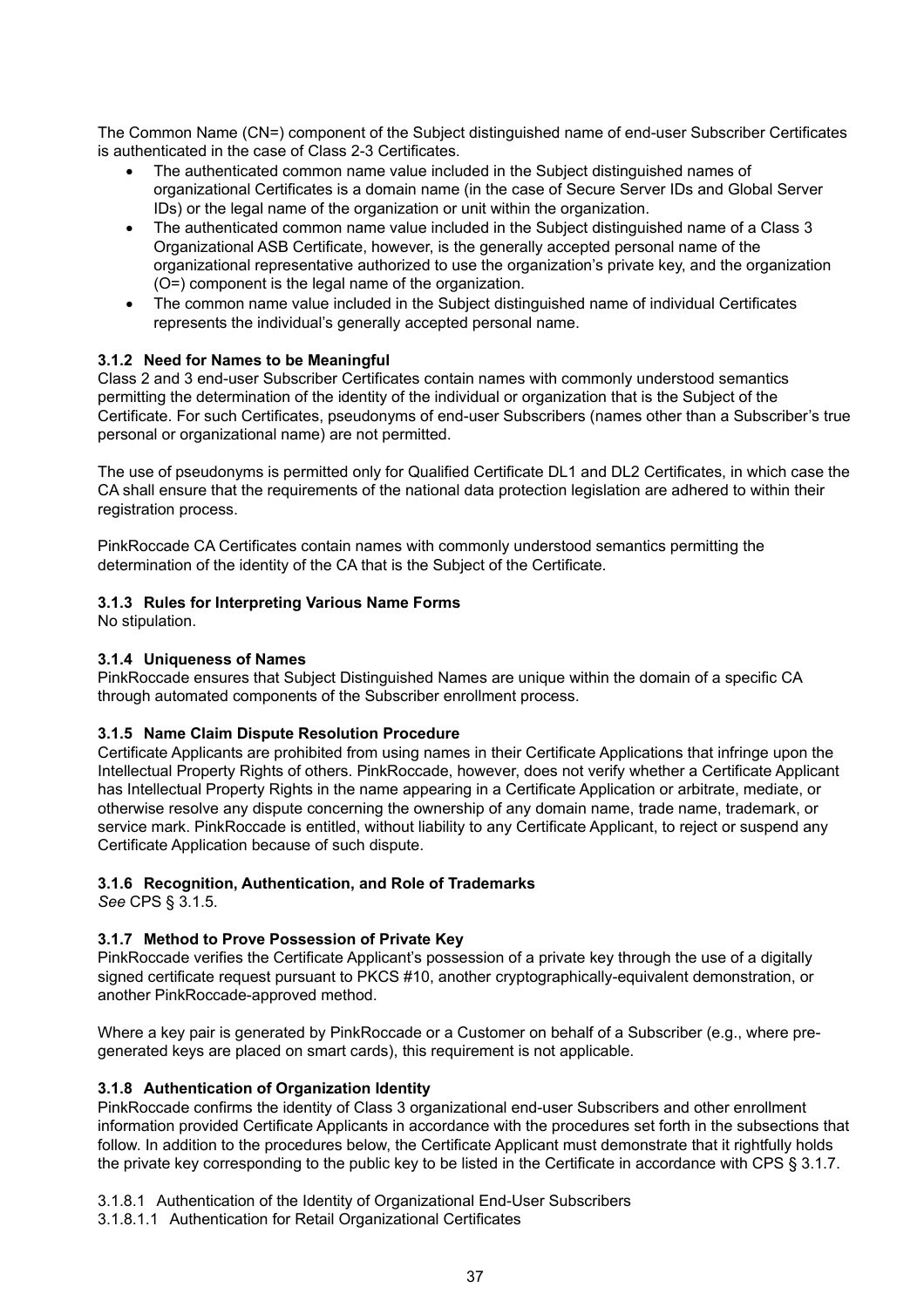PinkRoccade confirms the identity of a Certificate Applicant for a Retail organizational Certificate by:

- Verifying that the organization exists through the use of at least one third party identity proofing service or database, or alternatively, organizational documentation issued by or filed with the applicable government that confirms the existence of the organization and
- Confirming with an appropriate Organizational contact by telephone, postal mail, or a comparable procedure certain information about the organization, that the organization has authorized the Certificate Application, and that the person submitting the Certificate Application on behalf of the Organization is authorized to do so.

Additional procedures are performed for specific types of Organizational Certificates as described in Table 10 below.

| <b>Certificate Type</b>                                  | <b>Additional Procedures</b>                                                                                                                                                                                                                                                                                                                                                                                                                                                                                                                                                                 |
|----------------------------------------------------------|----------------------------------------------------------------------------------------------------------------------------------------------------------------------------------------------------------------------------------------------------------------------------------------------------------------------------------------------------------------------------------------------------------------------------------------------------------------------------------------------------------------------------------------------------------------------------------------------|
| <b>All Server Certificates</b>                           | PinkRoccade verifies that the Certificate Applicant is the record owner<br>of the domain name of the server that is the Subject of the Certificate<br>or is otherwise authorized to use the domain.                                                                                                                                                                                                                                                                                                                                                                                          |
| <b>Global Server IDs</b>                                 | PinkRoccade performs performing the additional checks necessary to<br>satisfy United States export regulations and licenses issued by the<br>United States Department of Commerce Bureau of Export<br>Administration ("BXA").                                                                                                                                                                                                                                                                                                                                                                |
| <b>Class 3 Organizational ASB</b><br><b>Certificates</b> | PinkRoccade confirms with an appropriate Organizational contact by<br>telephone, postal mail, or a comparable procedure:<br>the employment of the representative submitting the<br>$\bullet$<br>Certificate Application on behalf of the Certificate Applicant,<br>and<br>the authority of the representative to act on behalf of the<br>Certificate Applicant.<br>PinkRoccade confirms with the Certificate Applicant's representative<br>by telephone, postal mail, and/or a comparable procedure that the<br>person named as representative has submitted the Certificate<br>Application. |

#### **Table 10 – Specific Authentication Procedures**

3.1.8.1.2 Authentication for Managed PKI for SSL or Managed PKI for SSL (Premium Edition) With respect to Managed PKI Customers and Managed PKI for SSL (Premium Edition) Customers, the identity confirmation process begins with PinkRoccade's confirmation of the identity of the Managed PKI for SSL Customer or Managed PKI for SSL (Premium Edition) Customer itself in accordance with CPS § 3.1.8.2. Following such confirmation, the Managed PKI for SSL Customer or Managed PKI for SSL (Premium Edition) Customer is responsible for approving the issuance of Certificates to servers within its own organization by:

- Ensuring that the server designated as the Subject of a Secure Server ID or Global Server ID actually exists, and
- Ensuring the organization has authorized the issuance of a Secure Server ID or Global Server ID to the server.

#### 3.1.8.1.3 Authentication for Class 3 Organizational ASB Certificates

PinkRoccade's services as an ASB Provider include the following steps to confirm the identity of a Certificate Applicant for a Class 3 Organizational ASB Certificate:

- A determination that the organization exists by using at least one third party identity proofing service or database, or alternatively, organizational documentation issued by or filed with the applicable government that confirms the existence of the organization,
- A confirmation by telephone, confirmatory postal mail, and/or comparable procedure to the Certificate Applicant to confirm certain information about the organization, confirm that the organization has authorized the Certificate Application, confirm the employment of the representative submitting the Certificate Application on behalf of the Certificate Applicant, and confirm the authority of the representative to act on behalf of the Certificate Applicant, and
- A confirmation by telephone, confirmatory postal mail, and/or comparable procedure to the Certificate Applicant's representative to confirm that the person named as representative has submitted the Certificate Application.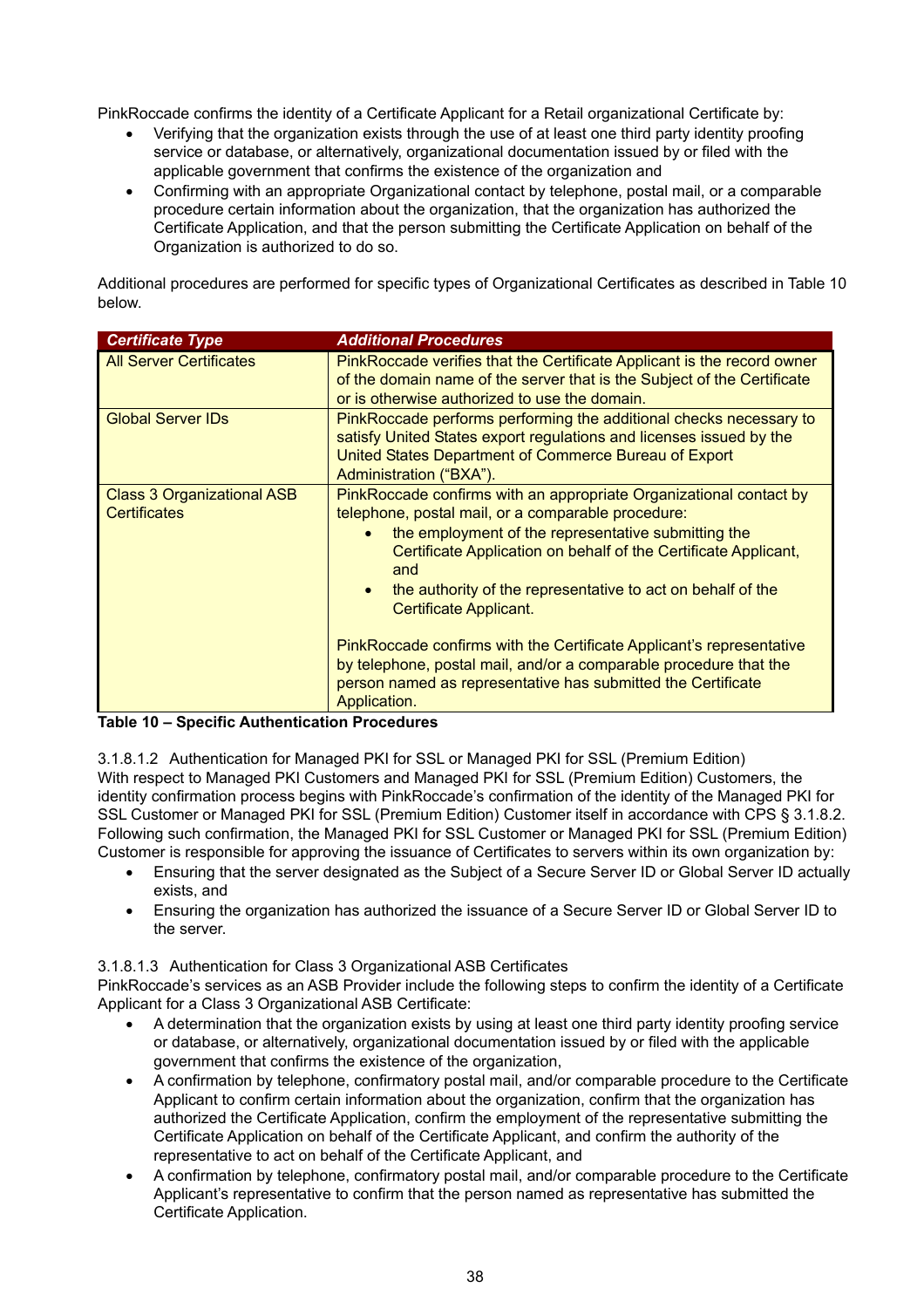PinkRoccade may subcontract such services provided that the subcontractor meets these requirements, security requirements, and all other requirements imposed on PinkRoccade when performing these services under the CPS.

#### 3.1.8.2 Authentication of the Identity of CAs and RAs

For PinkRoccade CA Certificate Applications, certificate requests are created, processed and approved by authorized PinkRoccade personnel using a controlled process that requires the participation of multiple trusted PinkRoccade employees.

Managed PKI Customers, and ASB Customers enter into an agreement with PinkRoccade before becoming CAs or RAs. PinkRoccade authenticates the identity of the prospective Managed PKI Customer, or ASB Customer before final approval of its status as CA or RA by performing the checks required for the confirmation of the identity of organizational end-user Subscribers specified in CPS § 3.1.8.1, except that instead of a Certificate Application, the validation is of an application to become an Managed PKI Customer, Gateway Customer, or ASB Customer. In addition, in the case of Managed PKI Customers PinkRoccade confirms that the person identified as Managed PKI Administrator is authorized to act in the capacity. Optionally, PinkRoccade may require the personal appearance of an authorized representative of the organization before authorized PinkRoccade personnel.

In some cases, PinkRoccade may delegate responsibility for authentication of a prospective Managed PKI Customer, ASB Customer to a Reseller. Resellers' procedures for the authentication of the such an organizational identity must be submitted to PinkRoccade for approval, and such approval is a condition of a Reseller beginning its operations as a provider of Managed PKI or Authentication Service Bureau services, as the case may be. Such procedures must meet the requirement specified in the previous paragraph.

#### **3.1.9 Authentication of Individual Identity**

For all Classes of individual Certificates, PinkRoccade (on behalf of its own CA or the CAs of its ASB Customers), and Managed PKI Customers confirm that:

- the Certificate Applicant is the person identified in the Certificate Application,
- the Certificate Applicant rightfully holds the private key corresponding to the public key to be listed in the Certificate in accordance with CPS § 3.1.7, and
- the information to be included in the Certificate is accurate.

In addition, PinkRoccade performs the more detailed procedures described below for each Class of Certificate.

#### 3.1.9.1 Class 2 Individual Certificates

Authentication of Class 2 Certificates takes place in one of two ways. For Class 2 Managed PKI Certificates, Managed PKI Customers and Managed PKI Lite Customers use business records or databases of business information to approve or deny Certificate Applications in accordance with CPS § 3.1.9.2.1. For Retail Class 2 Certificates and Class 2 Individual ASB Certificates, PinkRoccade confirms the identity of Certificate Applicants using information residing in the database of a PinkRoccade-approved identity proofing service in accordance with CPS § 3.1.9.2.2.

#### 3.1.9.1.1 Class 2 Managed PKI Certificates

For Class 2 Managed PKI Certificates, the Managed PKI Customer approves Certificate Applications using manual or automated authentication procedures or passcodes as discussed below.

Managed PKI Customers and Managed PKI Lite Customers confirm the identity of individuals by comparing enrollment information against their own business records or databases of business information. For example, they may check enrollment information against employee or independent contractor records in a human resources department database. The Managed PKI Customer or Managed PKI Lite Customer may approve the Certificate Application manually using the Managed PKI Control Center if the enrollment information matches the records or database used for authentication. This process is known as "Manual Authentication."

Managed PKI 's Automated Administration Software Module and other similar PinkRoccade software give Managed PKI Customers the option of automatic approval and revocation of users or devices directly from pre-existing administrative systems or databases, rather than requiring Manual Authentication for each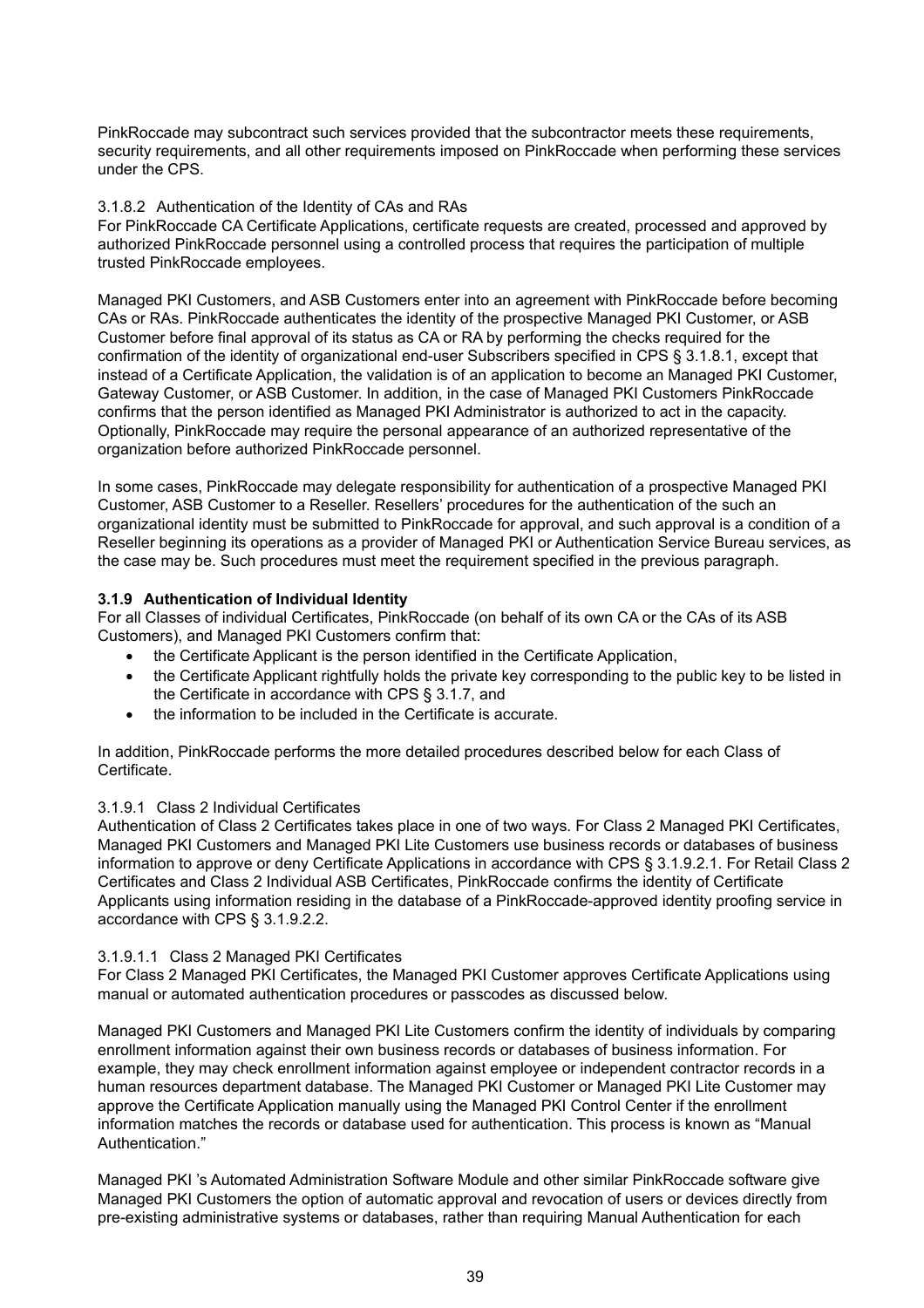Certificate Application. Managed PKI Customers using the Managed PKI Automated Administration Software Module authenticate the identity of potential Certificate Applications before placing their information in a database. When a Certificate Applicant submits a Certificate Application, then, the Automated Administration Software Module compares information in the Certificate Application with the database and, if the information matches, automatically approves the Certificate Application for immediate issuance by PinkRoccade. This process is called "Automated Administration."

PinkRoccade Managed PKI "Passcode" authentication ("Passcode Authentication") involves the automatic approval or rejection of Certificate Applications by comparing a Certificate Applicant's enrollment data with pre-configured authentication data that are provided by a Managed PKI Customer's Managed PKI Administrator. With Passcode Authentication, the Managed PKI Customer uses an offline process to distribute "passcodes" to prospective Certificate Applicants that have satisfied the appropriate level of authentication. The Certificate Applicant then provides this passcode when submitting a Certificate Application, along with other authentication information. The passcode and additional authentication information are compared to the passcode database previously configured by the Managed PKI Administrator, and if all the fields match, a Certificate is issued.

Managed PKI Customers not using Automated Administration or Passcode Authentication and all Managed PKI Lite Customers must use Manual Authentication.

#### 3.1.9.1.2 Class 2 Retail Certificates

PinkRoccade validates Certificate Applications for Class 2 Retail Certificates and Class 2 Individual ASB Certificates by determining if identifying information in the Certificate Application matches information residing in the database of a PinkRoccade-approved identity proofing service, such as a major credit bureau or other reliable source of information providing services. If the information in the Certificate Application matches the information in the database, PinkRoccade may approve the Certificate Application.

#### 3.1.9.2 Qualified Certificates

In addition to the requirements in CPS §§ 3.1.9.2.1 and 3.9.2.2, the authentication of DL1 and DL2 Qualified Certificates is based on the direct or indirect personal (physical) presence of the Certificate Applicant before PinkRoccade, an agent of PinkRoccade, or Managed PKI Customer, or before a notary, authorized entity, or other official with comparable authority within the Certificate Applicant's jurisdiction. During the direct or indirect physical presence of the Certificate Applicant, PinkRoccade, an agent of PinkRoccade, or Managed PKI Customer shall check the identity of the Certificate Applicant against a well-recognized form of government-issued identification, such as a passport, or national identity card, and one other identification credential The credential shall include the full name of the Certificate Applicant (including surname and given name), as well as:

- date and place of birth (in accordance with national conventions for registering births),
- a nationally recognized identity number, or
- other attributes that may be used, insofar as possible, to distinguish the Certificate
- Applicant from persons with the same name.

PinkRoccade, an agent of PinkRoccade, or Managed PKI Customer shall also validate any other specific attributes of the person indicated in the Qualified Certificate.

The personal physical appearance of the Certificate Applicant before PinkRoccade, an agent of PinkRoccade, or Managed PKI Customer may be at the time of enrollment for the Qualified Certificate. The ETSI Policy Document refers to this process as checking identity "directly" using means providing assurance of physical presence. Alternatively, the personal physical appearance of the Certificate Applicant may be at a point in time before enrollment. This is the process of checking identity "indirectly" using means providing assurance of physical presence. If validation procedures make use of "indirect" personal presence, during the session involving personal physical presence of the Certificate Applicant, the agent, notary, authorized entity, or other official shall, upon successful authentication, provide the Certificate Applicant with documentation, either paper or electronic, that the Certificate Applicant can later submit in connection with the Certificate Application as evidence of identity.

3.1.9.3 Class 3 Individual Certificates

3.1.9.3.1 Class 3 Administrator Certificates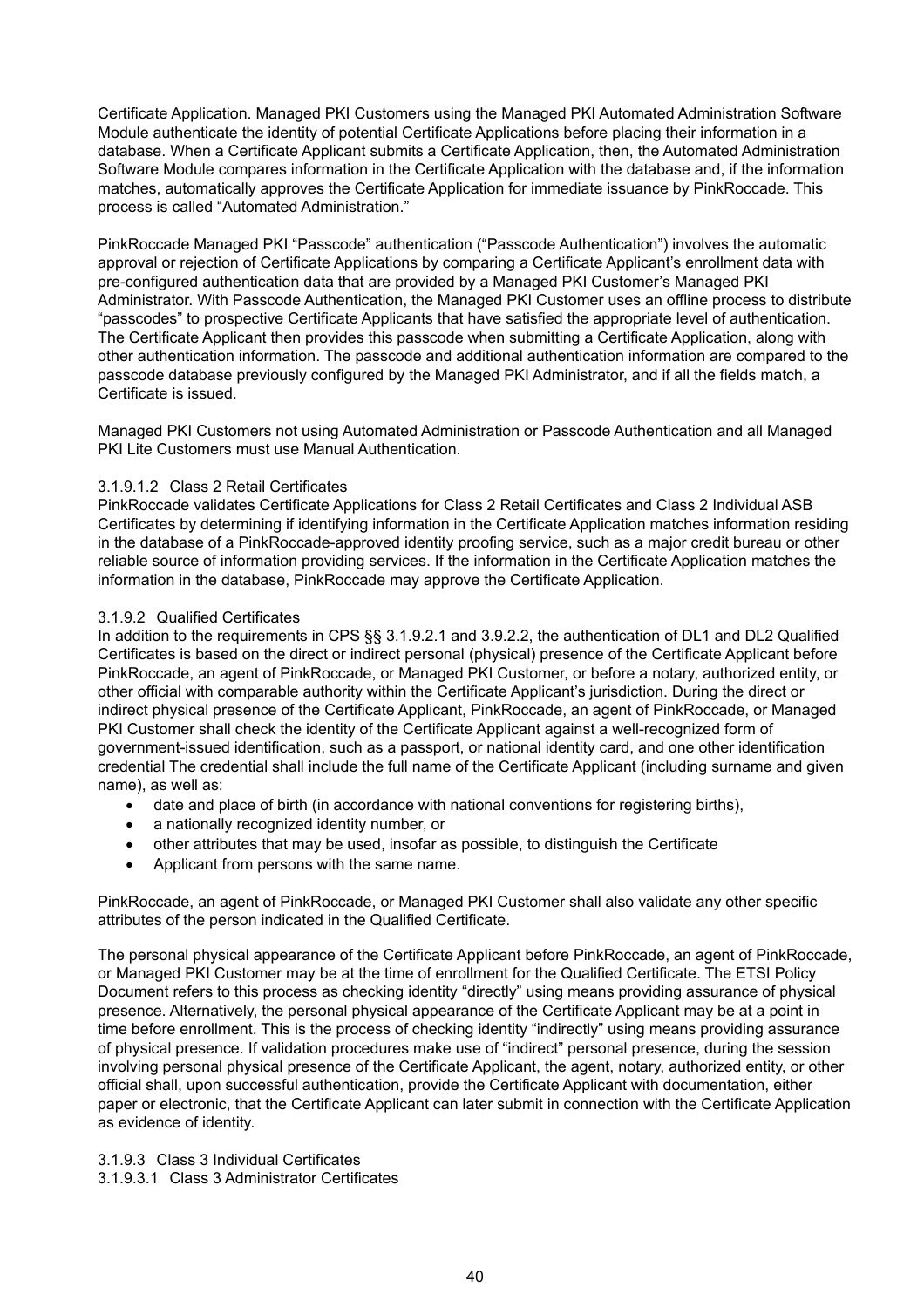Various Administrator Certificates are used to control access to PinkRoccade CA systems and for authorizing certain actions within the VTN. The specific types of Class 3 Administrator Certificates are listed in CPS §1.3.1.

PinkRoccade authenticates Class 3 Administrator Certificate Applications for Managed PKI Customer and trusted fourth party employees as follows:

- PinkRoccade authenticates the existence and identity of the entity employing or retaining the Administrator pursuant to CPS § 3.1.8.2
- PinkRoccade confirms the employment and authorization of the person named as Administrator in the Certificate Application to act as Administrator.

PinkRoccade also approves Certificate Applications for its own Administrators. Administrators are "Trusted Persons" within their respective organization (see CPS § 5.2.1). In this case, authentication of their Certificate Applications is based on confirmation of their identity in connection with their employment or retention as an independent contractor (see CPS § 5.2.3), background checking procedures (see CPS § 5.3.2), and authorization to act as Administrator.

## **3.2 Routine Rekey and Renewal**

Prior to the expiration of an existing Subscriber's Certificate, it is necessary for the Subscriber to obtain a new certificate to maintain continuity of Certificate usage. PinkRoccade generally requires that the Subscriber generate a new key pair to replace the expiring key pair (technically defined as "rekey"). However, in certain cases (i.e., for web server Certificates) PinkRoccade permits Subscribers to request a new certificate for an existing key pair (technically defined as "renewal"). Table 11 below describes PinkRoccade's requirements for routine rekey (issuance of a new certificate for a new key pair that replaces an existing key pair) and renewal (issuance of a new certificate for an existing key pair).

Generally speaking, both "Rekey" and "Renewal" are commonly described as "Certificate Renewal," focusing on the fact that the old Certificate is being replaced with a new Certificate and not emphasizing whether or not a new key pair is generated. For all Classes and Types of PinkRoccade Certificates, except for Class 3 Server Certificates, this distinction is not important as a new key pair is always generated as part of PinkRoccade's end-user Subscriber Certificate renewal process.

However, for Class 3 Server Certificates, because the Subscriber key pair is generated on the web server and most web server key generation tools permit the creation of a new Certificate Request for an existing key pair, there is a distinction between "rekey" and "renewal." In addition, new CA Certificates may be issued for existing PinkRoccade CA key pairs subject to the constraints specified in Table 11 below.

| <b>Certificate Class and</b><br><b>Type</b>                 | <b>Routine Rekey and Renewal Requirements</b>                                                                                                                                                                                                                                                                                                                                                                                   |
|-------------------------------------------------------------|---------------------------------------------------------------------------------------------------------------------------------------------------------------------------------------------------------------------------------------------------------------------------------------------------------------------------------------------------------------------------------------------------------------------------------|
| Class 2 and Class 3<br>Administrator<br><b>Certificates</b> | For these types of Certificates, Subscriber key pairs are browser generated<br>as part of the online enrollment process. The Subscriber does not have the<br>option to submit an existing key pair for "renewal." Accordingly, for these<br>types of Certificates, rekey is supported and Certificate renewal is not.                                                                                                           |
| <b>Qualified Certificates</b><br>(DL1 and DL2)              | As a condition of approving the renewal of a Qualified Certificate, the<br>applicable CA or RA shall reconfirm the identity of the Subscriber in<br>accordance with the requirements specified in CPS § 3.1.9.2 for the<br>authentication of an original Certificate Application and check that the<br>information used to verify the identity of the Subscriber is still valid.                                                |
| <b>Class 3 Server</b><br><b>Certificates</b>                | For Secure Server IDs or Global Server IDs, Subscriber key pairs are<br>generated outside of the online enrollment process (i.e., generated on a web<br>server). Most server key generation tools, permit the Subscriber to create a<br>new Certificate Signing Request (CSR) for a previously-used key pair.<br>Accordingly, for Secure Server IDs and Global Server IDs, both rekey and<br>Certificate renewal are supported. |
| <b>CA Certificates</b>                                      | Renewal of CA Certificates is permitted as long as the cumulative certified<br>lifetime of the CA key pair does not exceed the applicable maximum CA key<br>pair lifetime specified in CPS § 6.3.2. PinkRoccade CAs may also be<br>rekeyed in accordance with CPS § 4.7. Accordingly, for PinkRoccadeCA<br>Certificates both rekey and certificate renewal are supported.                                                       |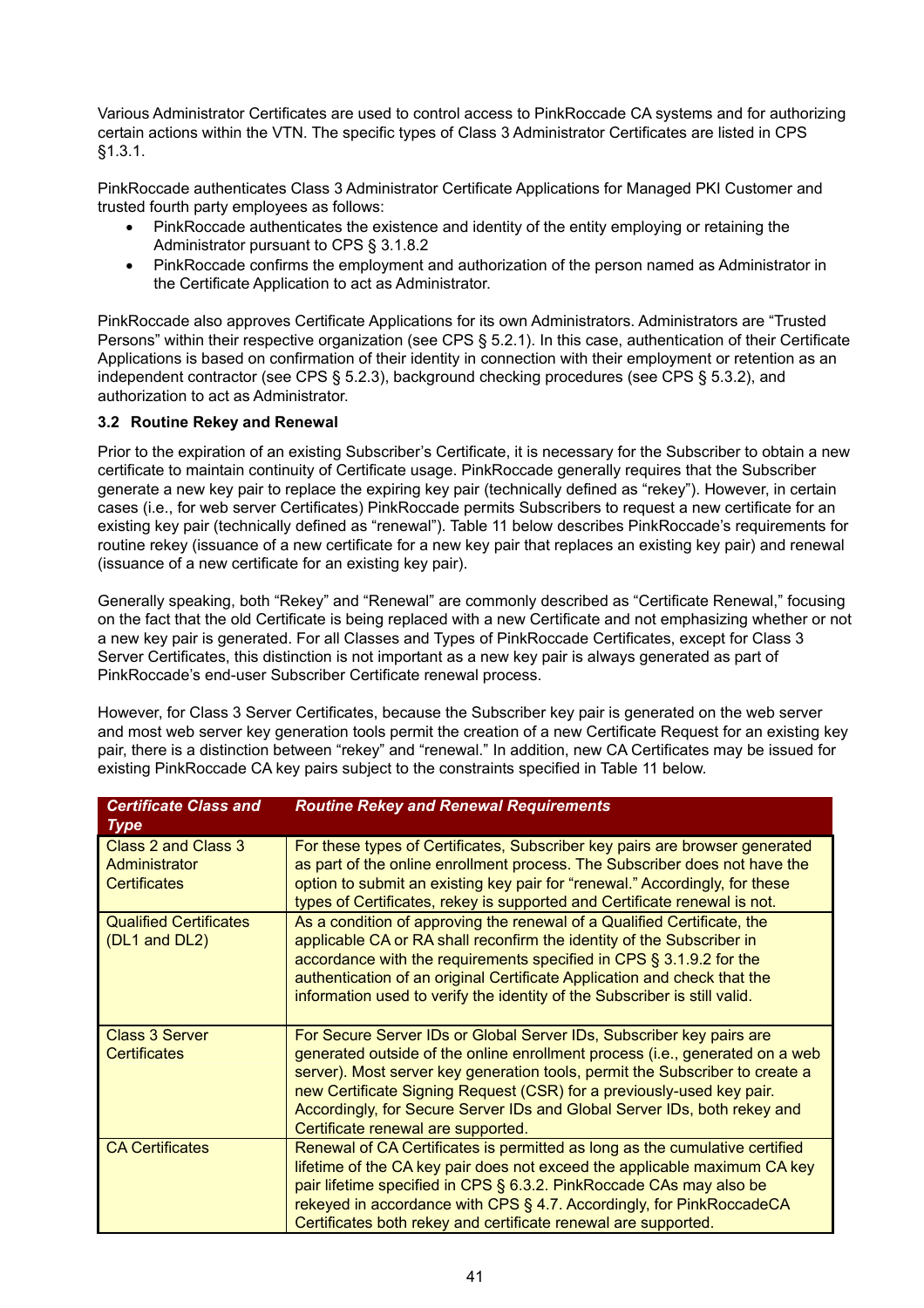# **Table 11 – Routine Rekey and Renewal Requirements**

## **3.2.1 Routine Rekey and Renewal for End-User Subscriber Certificates**

Subscriber Certificates, which have not been revoked, may be replaced (i.e., rekeyed or renewed) in accordance with the Table 12 below.

| <b>Timing</b>                                                        | <b>Requirement</b>                                                                                                                                                                                                                                                                                                                                                                                                                                                                                                                                                                                                                                                                                                                                                                                                                                                                                                                                                                                                                                                                                                                                                                                                                                                                                  |
|----------------------------------------------------------------------|-----------------------------------------------------------------------------------------------------------------------------------------------------------------------------------------------------------------------------------------------------------------------------------------------------------------------------------------------------------------------------------------------------------------------------------------------------------------------------------------------------------------------------------------------------------------------------------------------------------------------------------------------------------------------------------------------------------------------------------------------------------------------------------------------------------------------------------------------------------------------------------------------------------------------------------------------------------------------------------------------------------------------------------------------------------------------------------------------------------------------------------------------------------------------------------------------------------------------------------------------------------------------------------------------------|
| Within 30 days before<br>and 30 days after<br>Certificate expiration | For all PinkRoccade Certificates (except for Class 3 Organizational ASB<br>Certificates), PinkRoccade or the Managed PKI Customer authenticates<br>Subscribers seeking Certificate replacement through the use of a Challenge<br>Phrase. As part of the initial registration process, Subscribers choose and<br>submit a Challenge Phrase with their enrollment information. Upon rekey or<br>renewal of a Certificate within the specified timeframe, if a Subscriber<br>correctly submits the Subscriber's Challenge Phrase with the Subscriber's<br>reenrollment information, and the enrollment information (other than contact<br>information) has not changed, a new Certificate is automatically issued. After<br>rekeying or renewal in this fashion, and on at least alternative instances of<br>subsequent rekeying or renewal thereafter, the CA or RA shall reconfirm the<br>identity of the Subscriber in accordance with the requirements specified in<br>CPS § 3.1.8.1 for the authentication of an original Certificate Application.<br>The authentication of a request to replace a Class 3 Organizational ASB<br>Certificate requires the use of a Challenge Phrase as well as the<br>authentication procedures for an original Certificate Application under CPS §<br>3.1.8.1.3. |
| Beyond 30 days after<br>Certificate expiration                       | In this scenario, the requirements specified in CPS § 3.1.8.1 and 3.1.9 for<br>the authentication of an original Certificate Application are used for replacing<br>an end-user Subscriber Certificate.<br>The authentication of a request to replace a Class 3 Organizational ASB<br>Certificate requires the use of a Challenge Phrase as well as the<br>authentication procedures for an original Certificate Application under CPS §<br>3.1.8.1.3.                                                                                                                                                                                                                                                                                                                                                                                                                                                                                                                                                                                                                                                                                                                                                                                                                                               |

Table 12 – Routine Rekey and Renewal Requirements for End-User Subscriber Certificates

# **3.2.2 Routine Rekey and Renewal for CA Certificates**

PinkRoccade CAs may be rekeyed periodically in accordance with CPS § 4.7.

PinkRoccade CA Certificates may be renewed within the parameters specified in CPS § 6.3.2. For example, if an initial PCA certificate was issued with a lifetime of 10 years, renewed Certificates may be issued to extend the validity period of the CA's key pair for an additional 20 years, reaching the maximum permitted validity period of 30 years. CA Certificate Renewal is not permitted after Certificate Expiration.

For VeriSign self-signed PCA Certificates, other PinkRoccade root CAs, and PinkRoccade CA Certificates, renewal requests are created and approved by authorized VeriSign personnel through a controlled process that requires the participation of multiple trusted individuals.

For non-PinkRoccade CA Certificates which chain to the VeriSign PCAs, PinkRoccade performs appropriate procedures to verify that the Managed PKI Customer, or ASB Customer is in fact the Subscriber of the CA Certificate. Authentication procedures are the same as original enrollment pursuant to CPS § 3.1.8.3.

#### **3.3 Rekey After Revocation**

Rekey after revocation is not be permitted if:

- revocation occurred because the Certificate was issued to a person other than the one named as the Subject of the Certificate,
- the Certificate was issued without the authorization of the person named as the Subject of such Certificate, or
- the entity approving the Subscriber's Certificate Application discovers or has reason to believe that a material fact in the Certificate Application is false.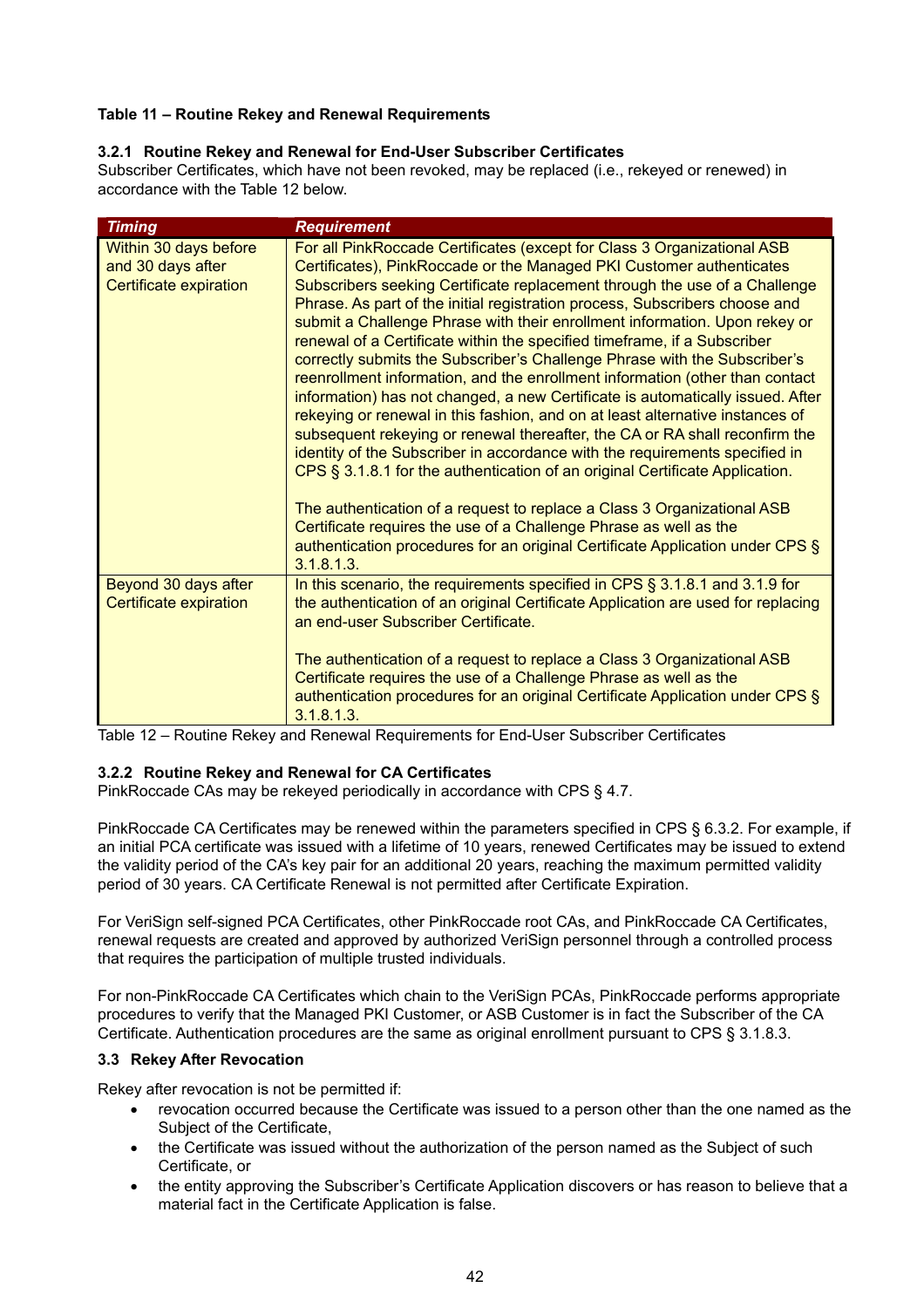Subject to the foregoing paragraph, Subscriber Certificates, which have been revoked, may be replaced (i.e., rekeyed) in accordance with Table 13 below.

| <b>Timing</b>                             | <b>Requirement</b>                                                                                                                                                                                                                                                                                                                                                                                                                                                                                                                                                                                                                                                                                                                                                                                                                                                                                                                                                       |
|-------------------------------------------|--------------------------------------------------------------------------------------------------------------------------------------------------------------------------------------------------------------------------------------------------------------------------------------------------------------------------------------------------------------------------------------------------------------------------------------------------------------------------------------------------------------------------------------------------------------------------------------------------------------------------------------------------------------------------------------------------------------------------------------------------------------------------------------------------------------------------------------------------------------------------------------------------------------------------------------------------------------------------|
| <b>Prior to Certificate</b><br>expiration | For replacement of an organizational or individual Certificate following<br>revocation of the Certificate, PinkRoccade verifies that the person seeking<br>certificate replacement is, in fact, the Subscriber (for individuals) or an<br>authorized organizational representative (for organizations) through the use<br>of a Challenge Phrase, as described in CPS § 3.2.1. Other than this<br>procedure, the requirements for the validation of an original Certificate<br>Application in CPS §§ 3.1.8.1, 3.1.9 are used for replacing a Certificate<br>following revocation. Such Certificates contain the same Subject<br>distinguished name as the Subject distinguished name of the Certificate<br>being replaced.<br>The authentication of a request to replace a Class 3 Organizational ASB<br>Certificate requires the use of a Challenge Phrase as well as the<br>authentication procedures for an original Certificate Application under CPS §<br>3.1.8.1.3. |
| <b>After Certificate</b><br>expiration    | In this scenario, the requirements specified in CPS $\S$ 3.1.8.1, $\S$ 3.1.9 for the<br>authentication of an original Certificate Application shall be used for<br>replacing an end-user Subscriber Certificate.<br>The authentication of a request to replace a Class 3 Organizational ASB<br>Certificate requires the use of a Challenge Phrase as well as the<br>authentication procedures for an original Certificate Application under CPS §<br>3.1.8.1.3.                                                                                                                                                                                                                                                                                                                                                                                                                                                                                                          |
|                                           |                                                                                                                                                                                                                                                                                                                                                                                                                                                                                                                                                                                                                                                                                                                                                                                                                                                                                                                                                                          |



## **3.4 Revocation Request**

Prior to the revocation of a Certificate, PinkRoccade verifies that the revocation has been requested by the Certificate's Subscriber, the entity that approved the Certificate Application, or the applicable ASB Customer (in the case of Certificates issued by an ASB Customer CA). Acceptable procedures for authenticating Subscriber revocation requests include:

- Having the Subscriber submit the Subscriber's Challenge Phrase and revoking the Certificate automatically if it matches the Challenge Phrase on record,
- Receiving a message purporting to be from the Subscriber that requests revocation and contains a digital signature verifiable with reference to the Certificate to be revoked, and
- Communication with the Subscriber providing reasonable assurances in light of the Class of Certificate that the person or organization requesting revocation is, in fact the Subscriber. Depending on the circumstances, such communication may include one or more of the following: telephone, facsimile, e-mail, postal mail, or courier service.

PinkRoccade Administrators are entitled to request the revocation of end-user Subscriber Certificates within PinkRoccade's Subdomain. PinkRoccade authenticates the identity of Administrators via access control using SSL and client authentication before permitting them to perform revocation functions. In the case of ASB Customers' CA Administrators providing revocation instructions, however, the ASB Providers shall authenticate the identity of such CA Administrators by telephone.

Managed PKI Customers using the Automated Administration Software Module may submit bulk revocation requests to PinkRoccade. Such requests are authenticated via a request digitally signed with the private key in the Managed PKI Customer's Automated Administration hardware token.

The requests of Managed PKI Customers to revoke a CA Certificate are authenticated by PinkRoccade to ensure that the revocation has in fact been requested by the CA.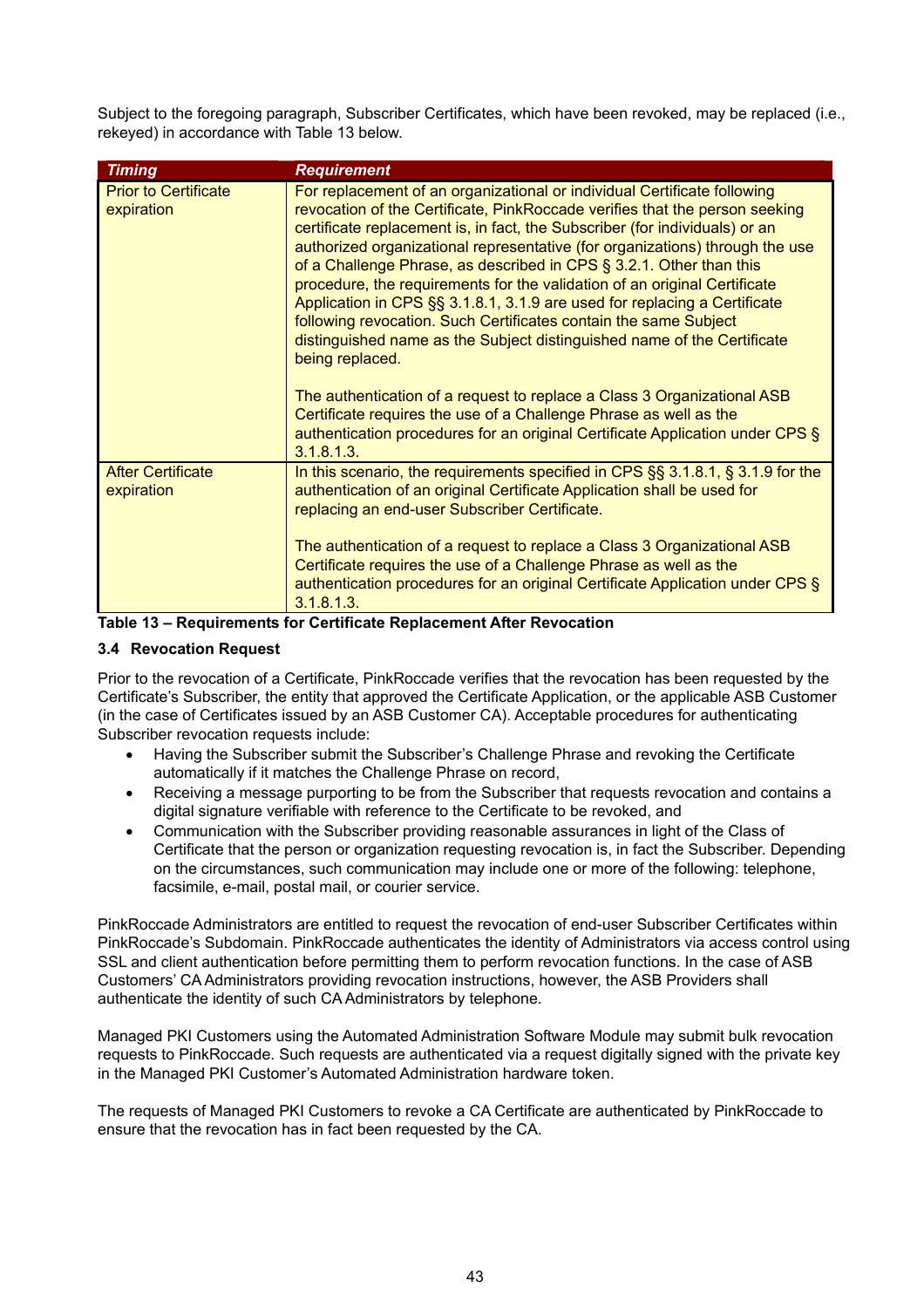# 4. Operational Requirements

# **4.1 Certificate Application**

## **4.1.1 Certificate Applications for End-User Subscriber Certificates**

For PinkRoccade Certificates, all end-user Certificate Applicants shall undergo an enrollment process consisting of:

- completing a Certificate Application and providing the required information,
- generating, or arranging to have generated, a key pair in accordance with CPS § 6.1,
- the Certificate Applicant delivering his, her, or its public key, directly or through an Managed PKI Customer, to PinkRoccade, or the Certificate Applicant delivering the public key to a Gateway Customer, in accordance with CPS § 6.1.3,
- demonstrating to PinkRoccade pursuant to CPS § 3.1.7 that the Certificate Applicant has possession of the private key corresponding to the public key delivered to PinkRoccade, and
- manifesting assent to the relevant Subscriber Agreement.

Web Hosts may submit Certificate Applications on behalf of their customers pursuant to the Web Host Program (see CPS § 1.1.2.6).

4.1.1.1 Certificate Applications for Qualified Certificates

- The enrollment process for Qualified Certificates is also subject to the following clarifications:
	- The Subscriber Obligations, to which Certificate Applicants manifest assent, are communicated in accordance with CPS §§ 2.1.1.1, 2.1.2.1,
	- The Certificate Applicant shall present evidence of identity consistent with CPS § 3.1.9.1.3, and
	- The enrollment information provided in the Certificate Application shall include a physical address, or other attributes, that enable the CA or RA to contact the Certificate Applicant.
	- Records retained in accordance with CPS § 4.6 include the information used to authenticate the Certificate Applicant's identity (including any reference number on the documentation used for authentication and any limitations on its validity) and a record of the signed subscriber agreement, whether in paper or electronic form.

In the case of an application for renewal or rekeying:

- Any changes in the terms of the Subscriber Agreement following the previous enrollment or reenrollment are communicated in accordance with EDSP §§ 2.1.1, 2.1.2, and
- Records retained under EDSP § 4.6 also include the Subscriber's assent to any such changes.

Certificate Applications are submitted either to PinkRoccade, or Managed PKI Customer for processing, either approval or denial. The entity processing the Certificate Application and the entity issuing the Certificate pursuant to CPS § 4.2 may be two different entities as shown in the following table.

| <b>Certificate Class/Category</b>                                                                                                  | <b>Entity Processing Certificate</b><br><b>Applications</b>                                 | <b>Entity Issuing</b><br><b>Certificate</b> |
|------------------------------------------------------------------------------------------------------------------------------------|---------------------------------------------------------------------------------------------|---------------------------------------------|
| <b>Class 2 individual ASB Certificate</b>                                                                                          | PinkRoccade, as ASB Provider                                                                | <b>PinkRoccade</b>                          |
| <b>Class 2 individual Managed PKI</b><br>Certificate                                                                               | <b>Class 2 Managed PKI Customer</b><br>or Managed PKI Lite Customer                         | <b>PinkRoccade</b>                          |
| Qualified Certificate (DL1 or DL2)                                                                                                 | <b>PinkRoccade or Managed PKI</b><br>Customer                                               | <b>PinkRoccade</b>                          |
| <b>Class 3 Administrator or Automated</b><br><b>Adminstration Certificate</b>                                                      | <b>PinkRoccade</b>                                                                          | <b>PinkRoccade</b>                          |
| <b>Class 3 organizational Retail Certificates</b>                                                                                  | <b>PinkRoccade</b>                                                                          | <b>PinkRoccade</b>                          |
| <b>Class 3 organizational Managed PKI</b><br><b>Certificates (Managed PKI for SSL or</b><br>Managed PKI for SSL (Premium Edition)) | <b>Managed PKI for SSL Customer</b><br>or Managed PKI for SSL<br>(Premium Edition) Customer | VeriSign                                    |
| <b>Class 3 organizational ASB Certificate</b>                                                                                      | PinkRoccade, as ASB Provider                                                                | <b>PinkRoccade</b>                          |
| CA, Infrastructure and PinkRoccade<br><b>Employee Certificates</b>                                                                 | <b>PinkRoccade</b>                                                                          | <b>PinkRoccade or VeriSign</b>              |

**Table 14 – Entities Receiving Certificate Applications**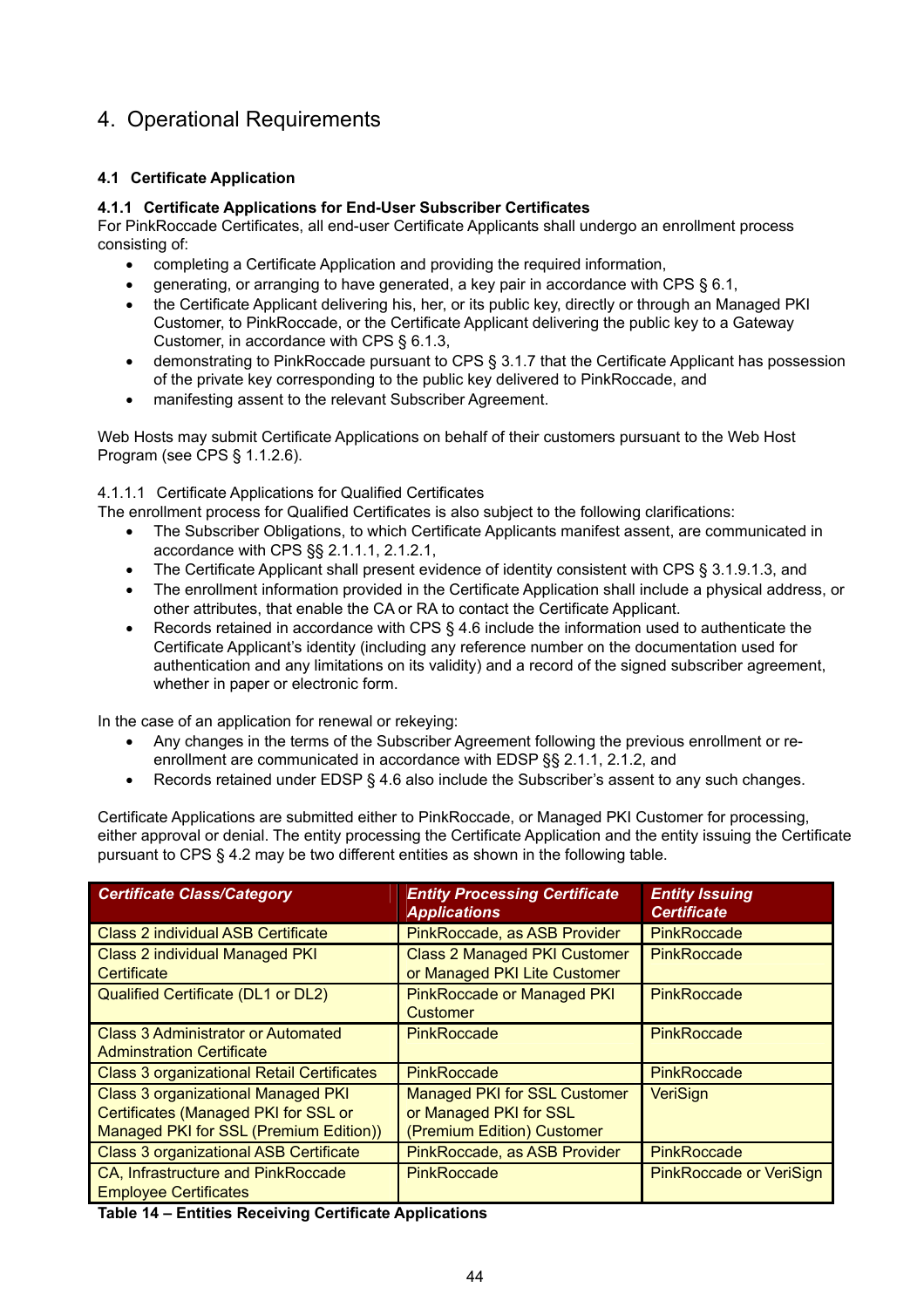## **4.1.2 Certificate Applications for CA, RA, Infrastructure and Employee Certificates**

#### 4.1.2.1 CA Certificates

The VeriSign PCAs issue Certificates only to CAs subordinate to them, including VeriSign, Affiliate, and Managed PKI Customer. For PinkRoccade CAs, which are subscribers of CA Certificates, certificate requests are created and approved by authorized PinkRoccade personnel through a controlled process that requires the participation of multiple trusted individuals.

Managed PKI Customers, which are subscribers of CA Certificates, are not required to complete formal Certificate Applications. Instead, they enter into a contract with PinkRoccade. CA Certificate Applicants are required to provide their credentials as required by CPS § 3.1.8.2 to demonstrate their identity and provide contact information during the contracting process. During this contracting process or, at the latest, prior to the Key Generation Ceremony to create a Managed PKI Customer's, or ASB Customer's CA key pair, the applicant shall cooperate with PinkRoccade to determine the appropriate distinguished name and the content of the Certificates to be issued to the applicant. For these CAs, certificate requests are created and approved by authorized PinkRoccade personnel through a controlled process that requires the participation of multiple trusted individuals.

#### 4.1.2.2 RA Certificates

PinkRoccade operates several Administrative CAs, which issue Certificates to RAs and RA systems including:

- PinkRoccade personnel (PinkRoccade RA Administrators) who process Certificate Applications on behalf of PinkRoccade CAs,
- Managed PKI Customer personnel (Managed PKI Administrators) who process Certificate Applications on behalf of the Managed PKI Customer within their organization and servers within their Subdomain, and
- Automated Administration servers, which process Certificate Applications for Managed PKI Customers where an Automated Administration authentication process has been established.

For all of these RAs, as subscribers to the relevant Administrative CA, the requirements for Class 3 Administrator Certificates specified in CPS § 4.1.1 apply.

#### 4.1.2.3 Infrastructure Certificates

PinkRoccade also operates several Infrastructure CAs which issue Certificates to PinkRoccade infrastructure components (e.g., OCSP Responders providing Certificate status information and Roaming Servers, which support the PinkRoccade Roaming Service).

#### 4.1.2.4 PinkRoccade Employee Certificates

PinkRoccade issues Certificates to its employees upon the successful submission and processing of a Certificate Application.

#### **4.2 Certificate Issuance**

#### **4.2.1 Issuance of End-User Subscriber Certificates**

After a Certificate Applicant submits a Certificate Application, PinkRoccade, an Managed PKI Administrator (see CPS § 4.1.1) attempts to confirm the information in the Certificate Application (other than Non-Verified Subscriber Information) pursuant to CPS §§ 3.1.8.1, 3.1.9. Upon successful performance of all required authentication procedures pursuant to CPS § 3.1, PinkRoccade, an Managed PKI Administrator approves the Certificate Application. If authentication is unsuccessful, PinkRoccade, an Managed PKI Administrator denies the Certificate Application.

A Certificate is created and issued following the approval of a Certificate Application or following receipt of an RA's request to issue the Certificate. PinkRoccade creates and issues to a Certificate Applicant a Certificate based on the information in a Certificate Application following approval of such Certificate Application. When an Managed PKI Customer approves a Certificate Application and communicates the approval to PinkRoccade, PinkRoccade creates a Certificate and issues it to the Certificate Applicant. The procedures of this section are also used for the issuance of Certificates in connection with the submission of a request to replace (i.e., renew or rekey) a Certificate.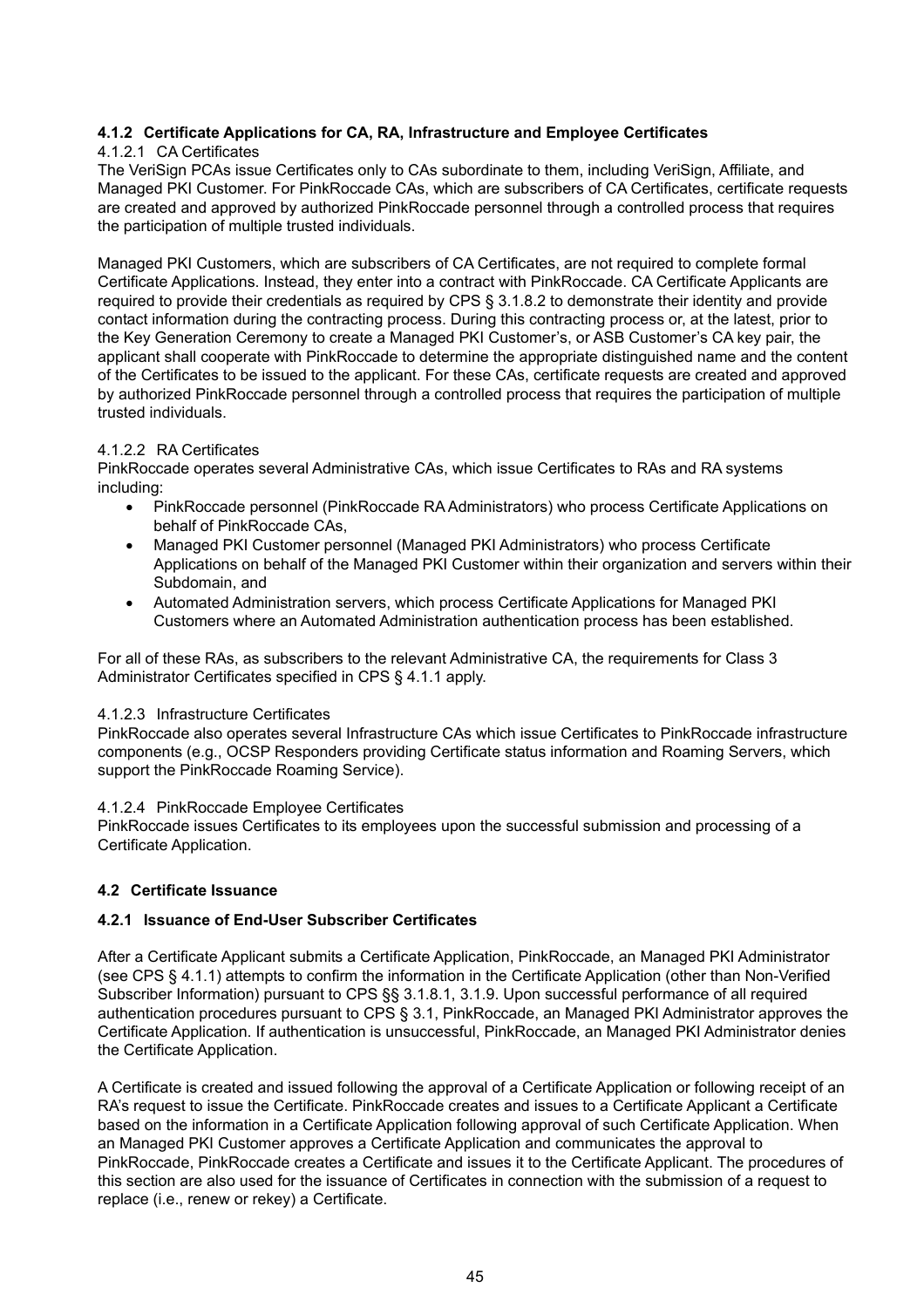# 4.2.1.1 Issuance of Qualified Certificates

The Qualified Certificates generated and issued in accordance with CPS § 4.2.1 are issued by systems utilizing safeguards against forgery (as detailed in CPS § 6 and EDSP § 6) and that ensure that the Certificate is issued to the Certificate Applicant, or applicant for renewal or rekeying, holding the private key corresponding to the public key in the Certificate to be issued.

The issuance of Certificates under CPS § 3.2 is, as a technical matter, generally rekeying rather than a recertification of a previously-certified public key.

## **4.2.2 Issuance of CA, RA and Infrastructure Certificates**

PinkRoccade authenticates the identity of entities wishing to become Customers in accordance with CPS § 3.1.8.2 and, upon approval, issues the Certificates needed to perform their CA or RA functions. Before PinkRoccade enters into a contract with Customer applicant under CPS § 4.1.2, the identity of the potential Customer is confirmed based on the credentials presented. The execution of such a contract indicates the complete and final approval of the application by PinkRoccade. The decision to approve or reject Customer application is solely at the discretion of PinkRoccade. Following such approval, PinkRoccade issues the Certificate to the Customer CA or RA in accordance with CPS § 6.1.

For PinkRoccade infrastructure components (e.g., OCSP Responders), Certificate requests are created and approved by authorized PinkRoccade personnel through a controlled process that requires the participation of multiple Trusted Persons.

4.2.2.1 Additional requirements for CAs and RAs Providing Qualified Certificate Services Before enabling a potential Managed PKI Customer to begin operations, PinkRoccade will not permit a potential Customer to begin operations until PinkRoccade has confirmed that the potential Customer:

- Can satisfy the personnel controls of CP § 5.3 and EDSP § 5.3, including their non-discrimination requirement and training requirements,
- Is obligated to make its services available to all applicants whose activities fall within its declared field of operation,
- Is a legal entity, which shall be confirmed as part of the authentication of the potential CA or RA organization,
- Has a system or systems for quality and information security management appropriate for the certification services it is providing,
- Can meet the financial responsibility obligations of CP § 2.3 and EDSP § 2.3,
- Can meet the dispute resolution requirements of EDSP § 2.4.3,
- Is not known to have been convicted of criminal wrongdoing or adjudged to be liable in a civil case, where such conviction or adjudication casts serious doubts on the trustworthiness of the potential Affiliate or Customer.

# **4.3 Certificate Acceptance**

Upon Certificate generation, PinkRoccade notifies Subscribers that their Certificates are available and notifies them of the means for obtaining such Certificates. For Managed PKI Customers, Subscribers are notified through the Managed PKI Administrator.

Upon issuance, Certificates are made available to end-user Subscribers, either by allowing them to download them from a web site or via a message sent to the Subscriber containing the Certificate. For example, PinkRoccade may send the Subscriber a PIN, which the Subscriber enters into an enrollment web page to obtain the Certificate. The Certificate may also be sent to the Subscriber in an e-mail message. Downloading a Certificate, or installing a Certificate from a message attaching it constitutes the Subscriber's acceptance of the Certificate.

#### **4.4 Certificate Suspension and Revocation**

## **4.4.1 Circumstances for Revocation**

4.4.1.1 Circumstances for Revoking End-User Subscriber Certificates An end-user Subscriber Certificate is revoked if: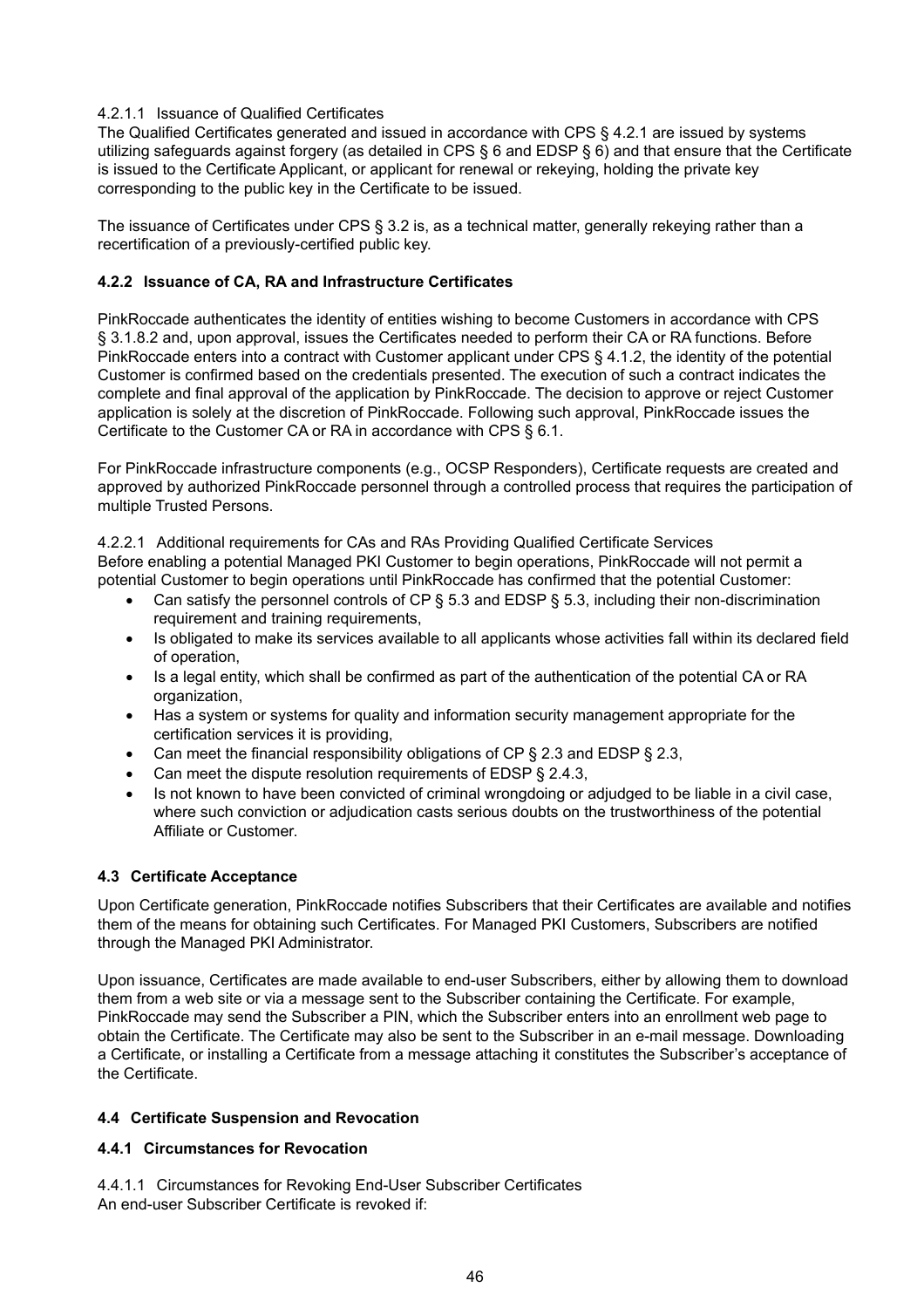- PinkRoccade, a Customer, or a Subscriber has reason to believe or strongly suspects that there has been a Compromise of a Subscriber's private key,
- PinkRoccade or a Customer has reason to believe that the Subscriber has materially breached a material obligation, representation, or warranty under the applicable Subscriber Agreement,
- The Subscriber Agreement with the Subscriber has been terminated,
- The affiliation between an Managed PKI Customer, or an ASB Customer issuing Class 3 Organizational ASB Certificates with a Subscriber is terminated or has otherwise ended,
- The affiliation between an organization that is a Subscriber of a Class 3 Organizational ASB Certificate and the organizational representative controlling the Subscriber's private key is terminated or has otherwise ended,
- PinkRoccade or a Customer has reason to believe that the Certificate was issued in a manner not materially in accordance with the procedures required by the applicable CPS, the Certificate was issued to a person other than the one named as the Subject of the Certificate, or the Certificate was issued without the authorization of the person named as the Subject of such Certificate,
- PinkRoccade or a Customer has reason to believe that a material fact in the Certificate Application is false,
- PinkRoccade or a Customer determines that a material prerequisite to Certificate Issuance was neither satisfied nor waived,
- In the case of Class 3 organizational Certificates, the Subscriber's organization name changes,
- The information within the Certificateis incorrect or has changed, or
- The Subscriber requests revocation of the Certificate in accordance with CPS § 3.4.

PinkRoccade may also revoke an Administrator Certificate if the Administrator's authority to act as Administrator has been terminated or otherwise has ended.

PinkRoccade Subscriber Agreements require end-user Subscribers to immediately notify PinkRoccade of a known or suspected compromise of its private key in accordance with the procedures in CPS § 4.4.3.1.

4.4.1.2 Circumstances for Revoking CA, RA, or Infrastructure Certificates PinkRoccade will revoke CA, RA, or infrastructure Certificates if:

- PinkRoccade discovers or has reason to believe that there has been a compromise of the CA, RA, or infrastructure private key,
- The agreement between the CA or RA with PinkRoccade has been terminated,
- PinkRoccade discovers or has reason to believe that the Certificate was issued in a manner not materially in accordance with the procedures required by this CPS, the Certificate was issued to an entity other than the one named as the Subject of the Certificate, or the Certificate was issued without the authorization of the entity named as the Subject of such Certificate,
- PinkRoccade determines that a material prerequisite to Certificate issuance was neither satisfied nor waived, or
- The CA or RA requests revocation of the Certificate.

PinkRoccade requires that Managed PKI Customers, and ASB Customers notify PinkRoccade when revocation is required in accordance with the procedures in CPS § 4.4.3.1.

# **4.4.2 Who Can Request Revocation**

4.4.2.1 Who Can Request Revocation of an End-User Subscriber Certificate

The following entities may request revocation of an end-user Subscriber Certificate:

- PinkRoccade or the Customer that approved the Subscriber's Certificate Application may request the revocation of any end-user Subscriber or Administrator Certificates in accordance with CPS § 4.4.1.1.
- Individual Subscribers may request revocation of their own individual Certificates.
- In the case of organizational Certificates, only a duly authorized representative of the organization is entitled to request the revocation of Certificates issued to the organization.
- An ASB Customer is entitled to initiate the revocation of Certificates issued by its CA.
- A duly authorized representative of PinkRoccade or an Managed PKI Customer whose Administrator received an Administrator Certificate is entitled to request the revocation of an Administrator's Certificate.
- 4.4.2.2 Who Can Request Revocation of a CA, RA, or Infrastructure Certificate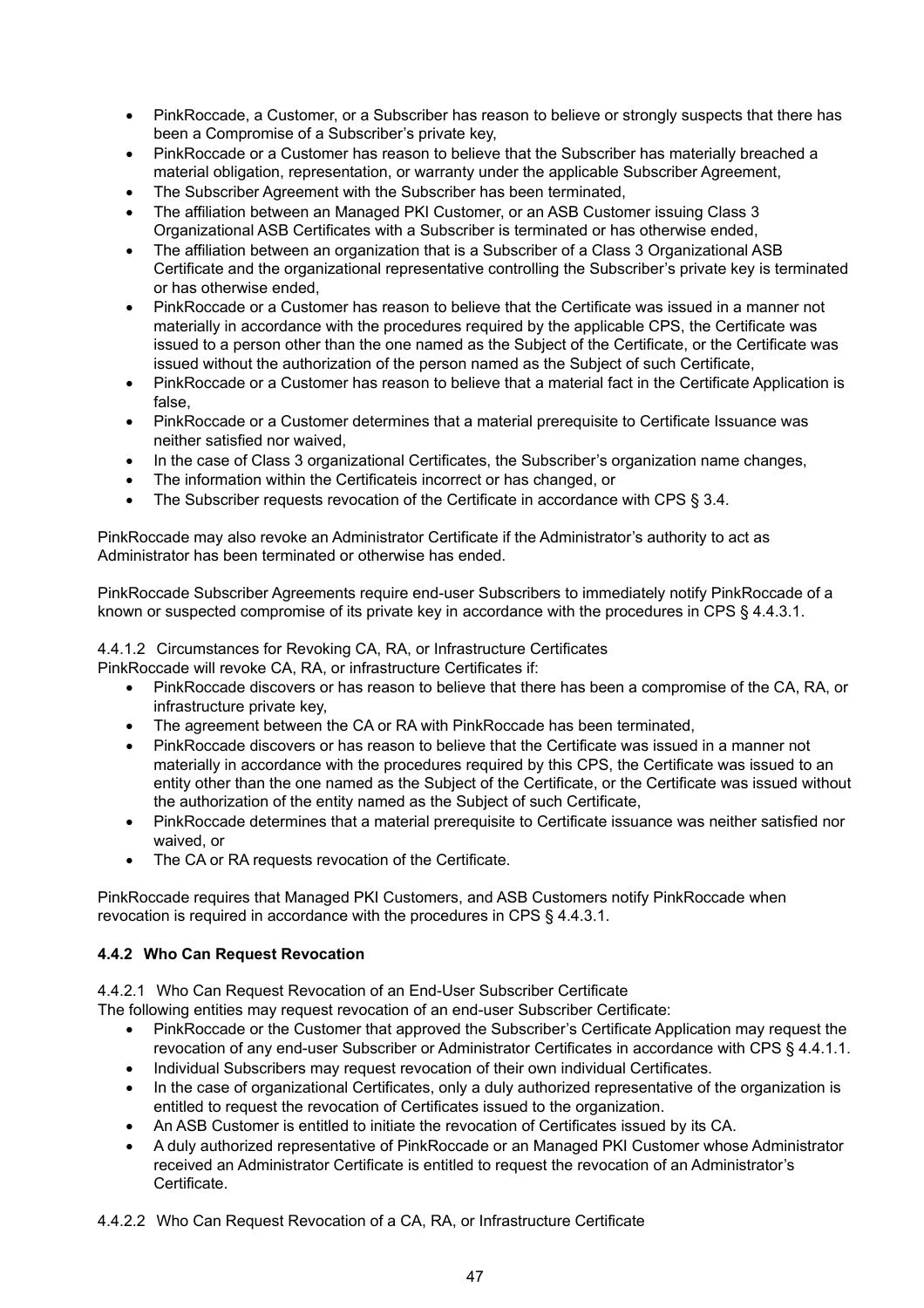The following entities may request revocation of a CA, RA, or infrastructure Certificate:

- Only PinkRoccade is entitled to request or initiate the revocation of the Certificates issued to its own CAs, RAs, or infrastructure components.
- VeriSign and where subordinate to PinkRoccade, PinkRoccade may initiate the revocation of any Managed PKI Customer, or ASB Customer CA, RA, or infrastructure Certificate in accordance with CPS § 4.4.1.2.
- Processing Centers, Managed PKI Customers, and ASB Customers are entitled, through their duly authorized representatives, to request the revocation of their own CA, RA, and infrastructure Certificates.

## **4.4.3 Procedure for Revocation Request**

4.4.3.1 Procedure for Requesting the Revocation of an End-User Subscriber Certificate An end-user Subscriber requesting revocation is required to communicate the request to PinkRoccade or the Customer approving the Subscriber's Certificate Application, who in turn will initiate revocation of the certificate promptly. For Managed PKI customers, the Subscriber is required to communicate the request to the Managed PKI Administrator who will communicate the revocation request to PinkRoccade for processing. Communication of such revocation request shall be in accordance with CPS § 3.4.

Where an Managed PKI Customer or ASB Customer initiates revocation of an end-user Subscriber Certificate upon its own initiative, the Managed PKI Customer or ASB Customer instructs PinkRoccade to revoke the Certificate.

CAs and RAs shall process requests and reports relating to revocation upon receipt. The Subscriber whose Certificate was revoked shall be informed of the revocation. Certificates that are revoked shall not be reinstated as valid Certificates. Certificates that are revoked will not be reinstated as valid Certificates.

#### 4.4.3.2 Procedure for Requesting the Revocation of a CA or RA Certificate

A CA or RA requesting revocation of its CA or RA Certificate is required to communicate the request to PinkRoccade. PinkRoccade will then revoke the Certificate. PinkRoccade may also initiate CA or RA Certificate revocation.

#### **4.4.4 Revocation Request Grace Period**

Revocation requests must be submitted as promptly as possible within a commercially reasonable period of time.

#### **4.4.5 Circumstances for Suspension**

PinkRoccade does not generally offer suspension services for CA or end-user Subscriber Certificates. Premium Validation Service services for OCSP and enables suspension of end-user Certificates. Premium Validation Service may be offered on Customer request.

#### **4.4.6 Who Can Request Suspension**

Not applicable.

# **4.4.7 Procedure for Suspension Request**

Not applicable.

#### **4.4.8 Limits on Suspension Period**

Not applicable.

#### **4.4.9 CRL Issuance Frequency**

PinkRoccade publishes CRLs showing the revocation of PinkRoccade Certificates and offers status checking services. CRLs for CAs that issue end-user Subscriber Certificates are published at least once per day. CRLs for CAs that only issue CA Certificates are published quarterly and also whenever a CA Certificate is revoked. Expired Certificates are removed from the CRL starting thirty (30) days after the Certificate's expiration. CRLs are signed either by the CA that issued the Certificate or by another authority of the CA meeting the requirements of CP § 6 and EDSP § 6. A new CRL may be published before the stated time of the next CRL to be issued.

#### **4.4.10 Certificate Revocation List Checking Requirements**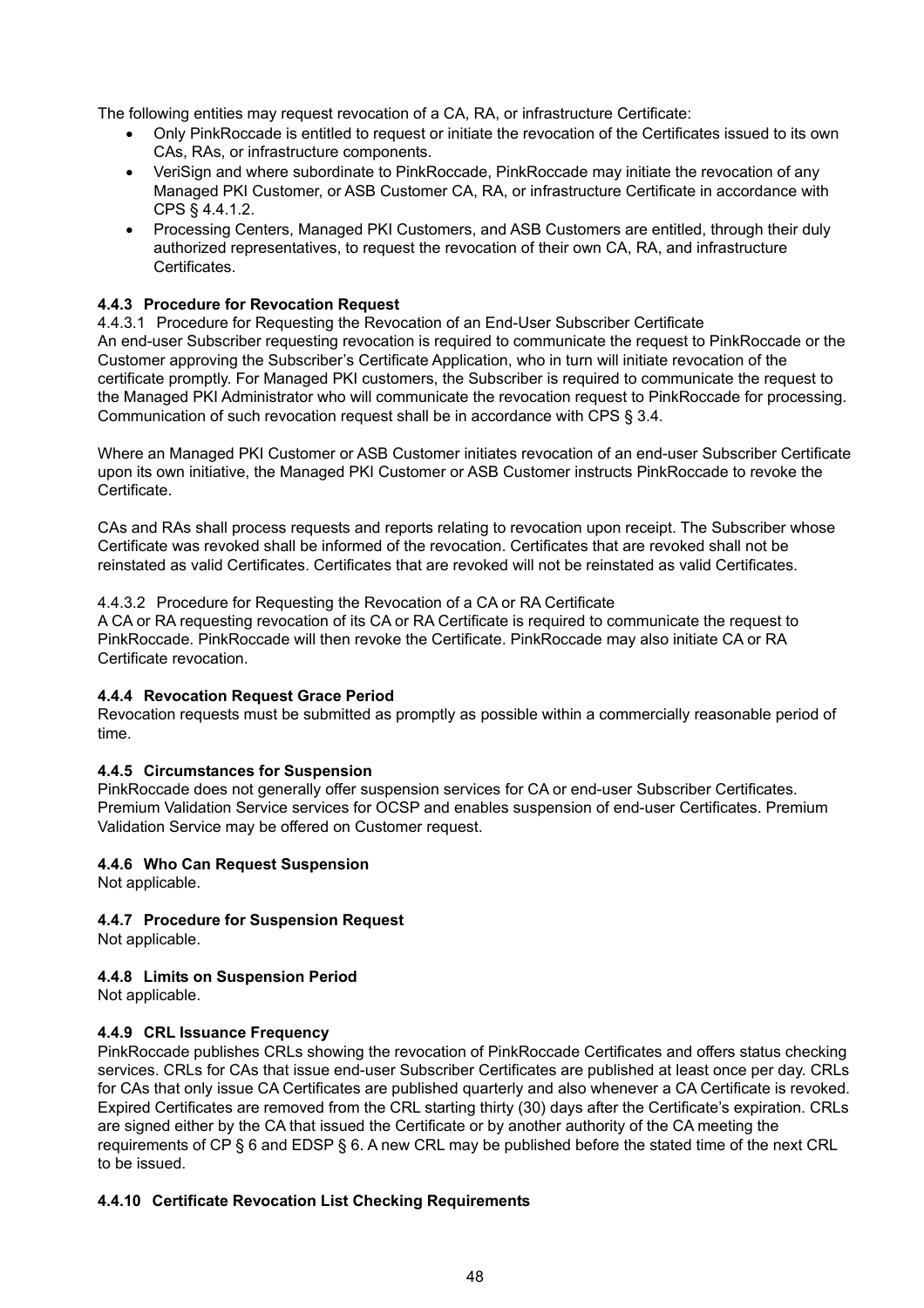Relying Parties must check the status of Certificates on which they wish to rely. One method by which Relying Parties may check Certificate status is by consulting the most recent CRL published by the CA that issued the Certificate on which the Relying Party wishes to rely.

- For VeriSign Class 2-3 PCAs, CRLs are posted in the VeriSign repository at http://crl.verisign.com
- For Managed PKI Lite Customer CAs, CRLs are posted at <https://www.megasign.nl/crl/>
- For Managed PKI Customer CAs, CRLs are posted in customer-specific repositories, the location of which is communicated to the Managed PKI customer and/or is incorporated in the Certificate via a CRL Distribution Pointer

## **4.4.11 On-Line Revocation/Status Checking Availability**

In addition to publishing CRLs, PinkRoccade provides Certificate status information through query functions in the PinkRoccade repository.

Certificate status information is available though web-based query functions accessible through the PinkRoccade Repository at <https://onsite.megasign.nl/client/search.htm>(for Individual) or at: <https://www.megasign.nl/website/services/server/search.htm> (for Server Certificates).

PinkRoccade also provides OCSP Certificate status information. Managed PKI Customers who contract for OCSP services may check Certificate status through the use of OCSP. The URL for the relevant OCSP Responder is communicated to the Managed PKI Customer and/or may be incorporated in the Certificate.

#### **4.4.12 On-Line Revocation Checking Requirements**

If a Relying Party does not check the status of a Certificate on which the Relying Party wishes to rely by consulting the most recent relevant CRL, the Relying Party must check Certificate status using one of the applicable methods specified in CPS § 4.4.11.

## **4.4.13 Other Forms of Revocation Advertisements Available**

No stipulation.

#### **4.4.14 Checking Requirements for Other Forms of Revocation Advertisements**  No stipulation.

#### **4.4.15 Special Requirements Regarding Key Compromise**

In addition to the procedures described in CPS §§ 4.4.9 – 4.4.14, PinkRoccade uses commercially reasonable efforts to notify potential Relying Parties if PinkRoccade discovers, or has reason to believe, that there has been a Compromise of the private key of a PinkRoccade CA.

#### **4.5 Security Audit Procedures**

#### **4.5.1 Types of Events Recorded**

PinkRoccade manually or automatically logs the following significant events:

- CA key life cycle management events, including:
	- Key generation, backup, storage, recovery, archival, and destruction
	- Cryptographic device life cycle management events.
	- CA and Subscriber certificate life cycle management events, including:
		- Certificate Applications, renewal, rekey, and revocation
		- Successful or unsuccessful processing of requests
		- Generation and issuance of Certificates and CRLs.
- Security-related events including:
	- Successful and unsuccessful PKI system access attempts
	- PKI and security system actions performed by PinkRoccade personnel
	- Security sensitive files or records read, written or deleted
	- Security profile changes
	- System crashes, hardware failures and other anomalies
	- Firewall and router activity
	- CA facility visitor entry/exit.

Log entries include the following elements:

- Date and time of the entry
- Serial or sequence number of entry, for automatic journal entries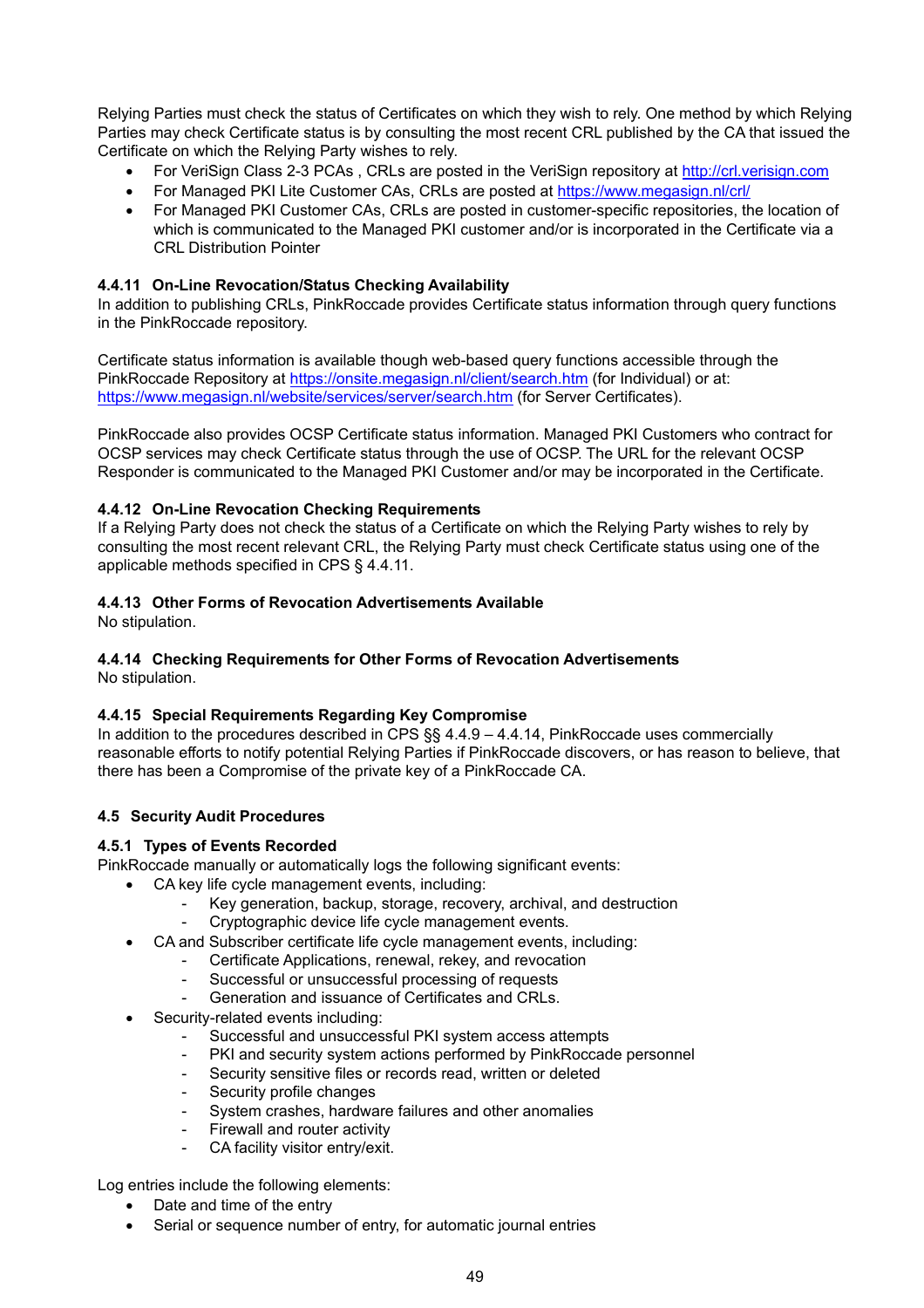- Identity of the entity making the journal entry
- Kind of entry.

PinkRoccade RAs and Managed PKI Administrators log Certificate Application information including:

- Kind of identification document(s) presented by the Certificate Applicant
- Record of unique identification data, numbers, or a combination thereof (e.g., Certificate Applicant's drivers license number) of identification documents, if applicable
- Storage location of copies of applications and identification documents
- Identity of entity accepting the application
- Method used to validate identification documents, if any
- Name of receiving CA or submitting RA, if applicable.
- If PinkRoccade or Managed PKI Customers using Key Manager, generate RA or end-user Subscriber key pairs for placement on tokens, all events relating to the lifecycle of keys managed by such CAs will be logged.
- If applicable, CAs issuing DL2 Certificates shall log all events relating to the preparation of SSCDs.

## **4.5.2 Frequency of Processing Log**

Audit logs are examined on at least a weekly basis for significant security and operational events. In addition, PinkRoccade reviews its audit logs for suspicious or unusual activity in response to alerts generated based on irregularities and incidents within PinkRoccade CA and RA systems.

Audit log processing consists of a review of the audit logs and documentation for all significant events in an audit log summary. Audit log reviews include a verification that the log has not been tampered with, a brief inspection of all log entries, and a more thorough investigation of any alerts or irregularities in the logs. Actions taken based on audit log reviews are also be documented.

#### **4.5.3 Retention Period for Audit Log**

Audit logs are retained onsite at least two (2) months after processing and thereafter archived in accordance with CPS § 4.6.2.

#### **4.5.4 Protection of Audit Log**

Electronic and manual audit log files are protected from unauthorized viewing, modification, deletion, or other tampering through the use of physical and logical access controls.

#### **4.5.5 Audit Log Backup Procedures**

Incremental backups of audit logs are created daily and full backups are performed weekly.

#### **4.5.6 Audit Collection System**

Automated audit data is generated and recorded at the application, network and operating system level. Manually generated audit data is recorded by PinkRoccade personnel.

#### **4.5.7 Notification to Event-Causing Subject**

Where an event is logged by the audit collection system, no notice is required to be given to the individual, organization, device, or application that caused the event.

#### **4.5.8 Vulnerability Assessments**

Events in the audit process are logged, in part, to monitor system vulnerabilities. Logical security vulnerability assessments ("LSVAs") are performed, reviewed, and revised following an examination of these monitored events. LSVAs are based on real-time automated logging data and are performed on a daily, monthly, and annual basis in accordance with the requirements of the Security and Audit Requirements Guide. An annual LSVA serves as an input into the annual Compliance Audit.

#### **4.6 Records Archival**

#### **4.6.1 Types of Events Recorded**

In addition to the audit logs specified in CPS § 4.5, PinkRoccade maintains records that include documentation of:

• PinkRoccade's compliance with the CPS and other obligations under its agreements with their Subscribers, and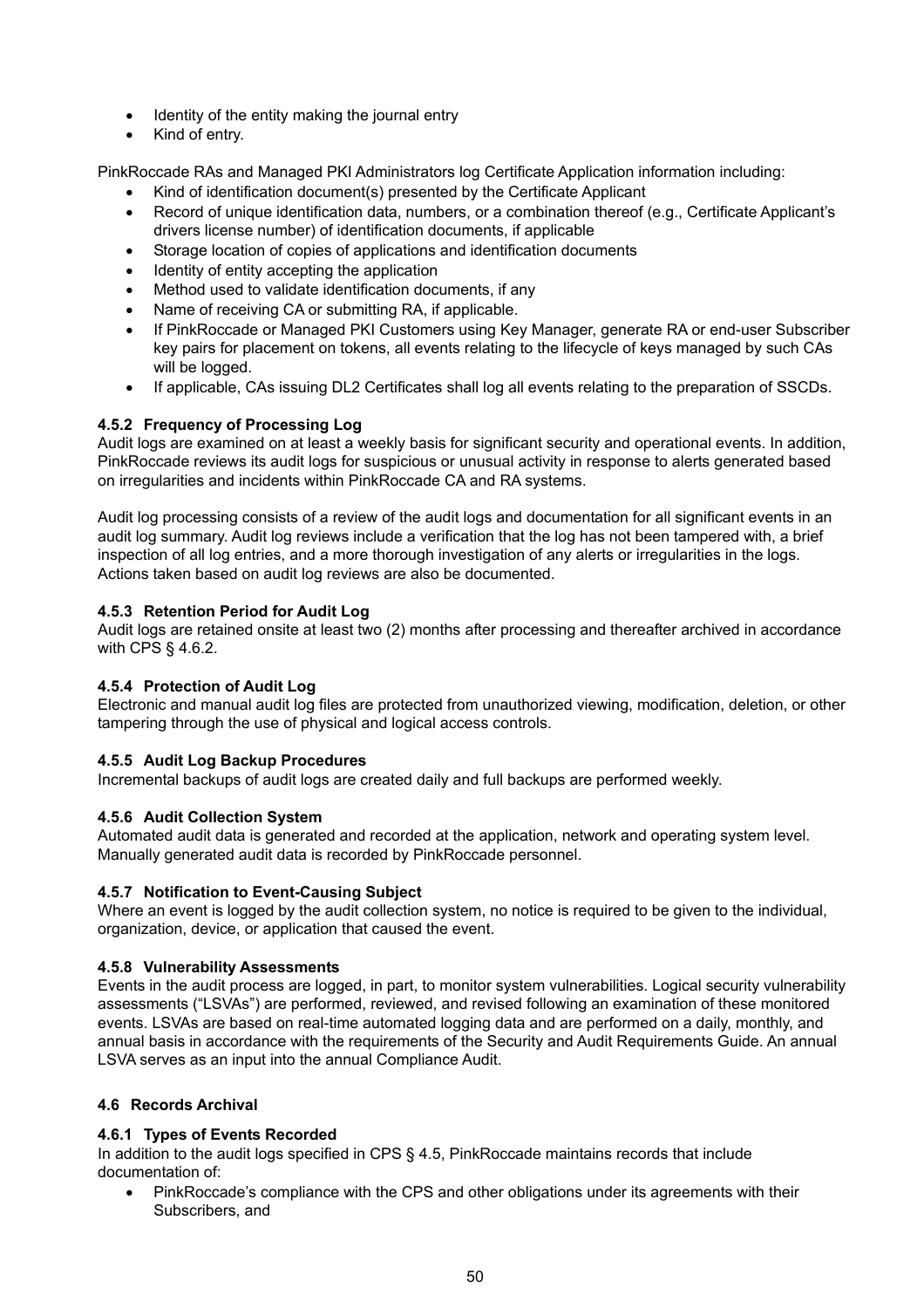• actions and information that are material to each Certificate Application and to the creation, issuance, use, revocation, expiration, and rekey or renewal of all Certificates it issues from the PinkRoccade Processing Center.

PinkRoccade's records of Certificate life cycle events include:

- the identity of the Subscriber named in each Certificate,
- the identity of persons requesting Certificate revocation,
- other facts represented in the Certificate,
- time stamps, and
- certain foreseeable material facts related to issuing Certificates including, but not limited to, information relevant to successful completion of a Compliance Audit under CPS § 2.7.

Records may be maintained electronically or in hard copy, provided that such records are accurately and completely indexed, stored, preserved, and reproduced.

## 4.6.1.1 Additional recording of Events for Qualified Certificates

PinkRoccade, Managed PKI Customers, ASB Providers performing front-end functions, retain the following evidence relating to the identity of Subscribers in connection with Certificate Applications for Qualified Certificates:

- The types of documents presented by Certificate Applicants in connection with their Certificate Applications;
- A record of unique identification data, numbers, or a combination thereof (e.g., a Certificate Applicant's passport, national identification card number) or other identification documents, if applicable;
- The identity of the entity that receives and accepts Certificate Applications; and
- A validation plan showing the methods used to validate identification documents.

In addition, PinkRoccade, Managed PKI Customers, and ASB Providers approving Certificate Applications for Qualified Certificates retain records of the following information:

- The storage location of Certificate Applications and identification documents, including any signed Subscriber Agreements, and
- Any specific choices indicated on Subscriber Agreements, such as consent to publish the Certificate, if it is not already indicated in the text of such Subscriber Agreements.

# **4.6.2 Retention Period for Archive**

Records associated with a Certificate are retained for at least the time periods set forth below following the date the Certificate expires or is revoked:

- Ten (10) years for Class 2 Certificates, and
- Thirty (30) years for Class 3 Certificates.

If necessary, PinkRoccade may implement longer retention periods in order to comply with applicable laws.

# **4.6.3 Protection of Archive**

PinkRoccade protects its archived records compiled under CPS § 4.6.1 so that only authorized Trusted Persons are permitted to access archived data. Electronically archived data is protected against unauthorized viewing, modification, deletion, or other tampering through the implementation of appropriate physical and logical access controls. The media holding the archive data and the applications required to process the archive data are maintained to ensure that the archived data can be accessed for the time period set forth in CPS § 4.6.2.

#### **4.6.4 Archive Backup Procedures**

PinkRoccade incrementally backs up electronic archives of its issued Certificate information on a daily basis and performs full backups on a weekly basis. Copies of paper-based records compiled under CPS § 4.6.1 are maintained in an off-site disaster recovery facility in accordance with CPS § 4.8.

#### **4.6.5 Requirements for Time-Stamping of Records**

Certificates, CRLs, and other revocation database entries contain time and date information. It should be noted that, in contrast with the PinkRoccade's Digital Notarization Service, such time information is not cryptographic-based (*see* CPS § 1.1.2.2.2).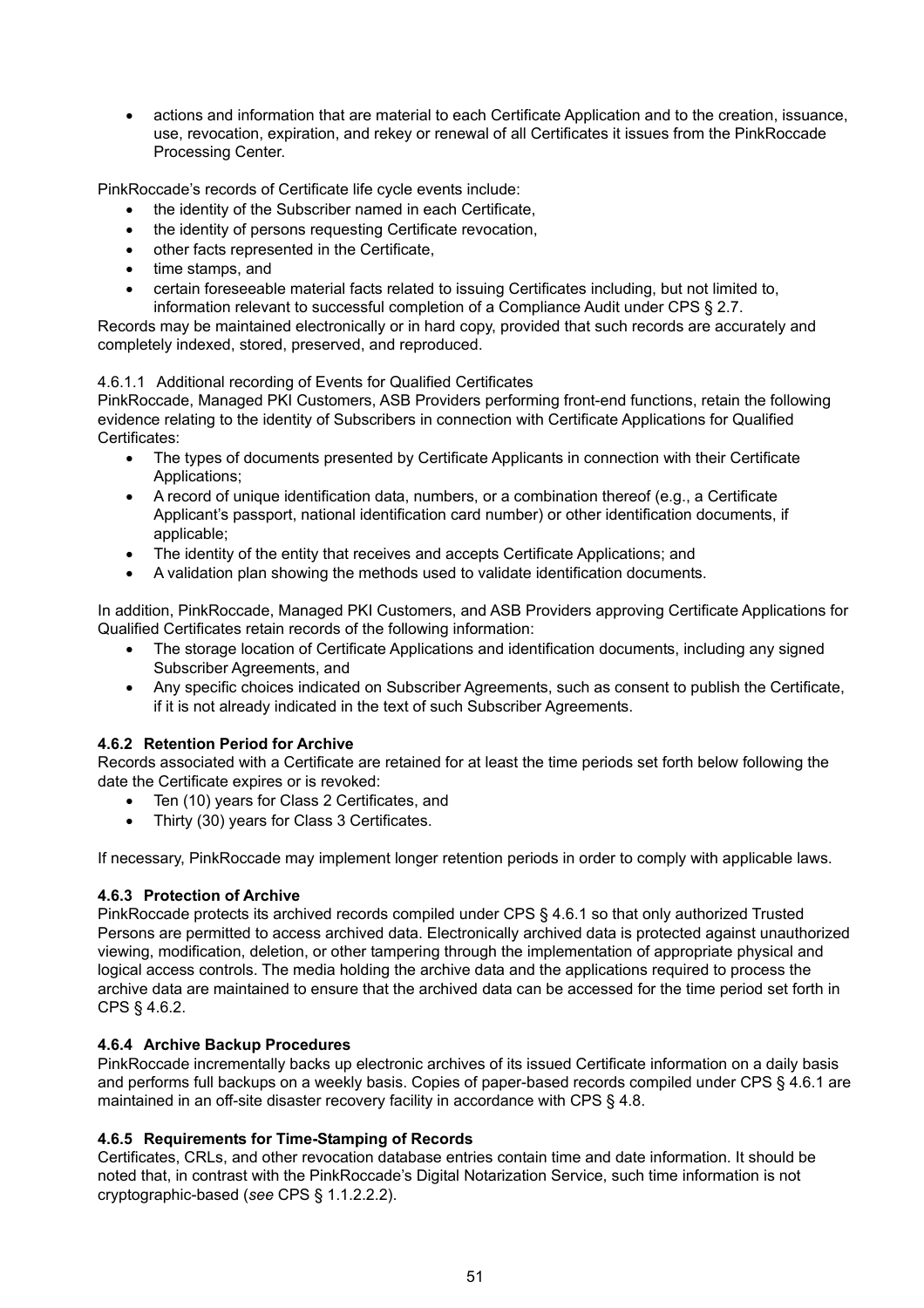## **4.6.6 Procedures to Obtain and Verify Archive Information**

See CPS § 4.6.3.

## **4.7 Key Changeover**

PinkRoccade CA key pairs are retired from service at the end of their respective maximum lifetimes as defined in CPS § 6.3.2. PinkRoccade CA Certificates may be renewed as long as the cumulative certified lifetime of the CA key pair does not exceed the maximum CA key pair lifetime. New CA key pairs will be generated as necessary, for example to replace CA key pairs that are being retired, to supplement existing, active key pairs and to support new services in accordance with CPS § 6.1.

Prior to the expiration of the CA Certificate for a Superior CA, key changeover procedures are enacted to facilitate a smooth transition for entities within the Superior CA's hierarchy from the old Superior CA key pair to new CA key pair(s). PinkRoccade's CA key changeover process requires that:

- A Superior CA ceases to issue new Subordinate CA Certificates no later than 60 days before the point in time ("Stop Issuance Date") where the remaining lifetime of the Superior CA key pair equals the approved Certificate Validity Period for the specific type(s) of Certificates issued by Subordinate CAs in the Superior CA's hierarchy.
- Upon successful validation of Subordinate CA (or end-user Subscriber) Certificate requests received after the "Stop Issuance Date," Certificates will be signed with a new CA key pair.
- The Superior CA continues to issue CRLs signed with the original Superior CA private key until the expiration date of the last Certificate issued using the original key pair has been reached.

## **4.8 Disaster Recovery and Key Compromise**

 PinkRoccade has implemented a robust combination of physical, logical, and procedural controls to minimize the risk and potential impact of a key Compromise or disaster. In addition, PinkRoccade has implemented disaster recovery procedures described in CPS § 4.8.2 and Key Compromise response procedures described in CPS § 4.8.3. PinkRoccade's Compromise and disaster recovery procedures have been developed to minimize the potential impact of such an occurrence and restore PinkRoccade's operations within a commercially reasonable period of time.

#### **4.8.1 Corruption of Computing Resources, Software, and/or Data**

In the event of the corruption of computing resources, software, and/or data, such an occurrence is reported to PinkRoccade Security and PinkRoccade's incident handling procedures are enacted. Such procedures require appropriate escalation, incident investigation, and incident response. If necessary, PinkRoccade's key compromise or disaster recovery procedures will be enacted.

#### **4.8.2 Disaster Recovery**

PinkRoccade has implemented mission critical components of its CA infrastructure in redundant configurations. This applies both to hardware and software components. In addition, CA private keys are backed up and maintained for disaster recovery purposes.

PinkRoccade has implemented detailed change and incident management procedures to allow for controlled and accountable recovery from system and application disasters.

Regarding disaster recovery at site level, PinkRoccade will work with VeriSign to comply with the VeriSign Disaster Recovery Requirements for the VeriSign Trust Network.

PinkRoccade maintains offsite backups of important CA information for PinkRoccade issued CAs within the PinkRoccade Subdomain. Such information includes, but is not limited to: application logs, Certificate Application data, audit data and database records for all Certificates issued.

#### **4.8.3 Key Compromise**

Upon the suspected or known Compromise of a PinkRoccade CA, PinkRoccade infrastructure or Customer CA private key, PinkRoccade's Key Compromise Response procedures are enacted by the Compromise Incident Response Team (CIRT). This team, which includes Security, Cryptographic Business Operations, Production Services personnel, and other PinkRoccade management representatives, assesses the situation, develops an action plan, and implements the action plan with approval from PinkRoccade executive management.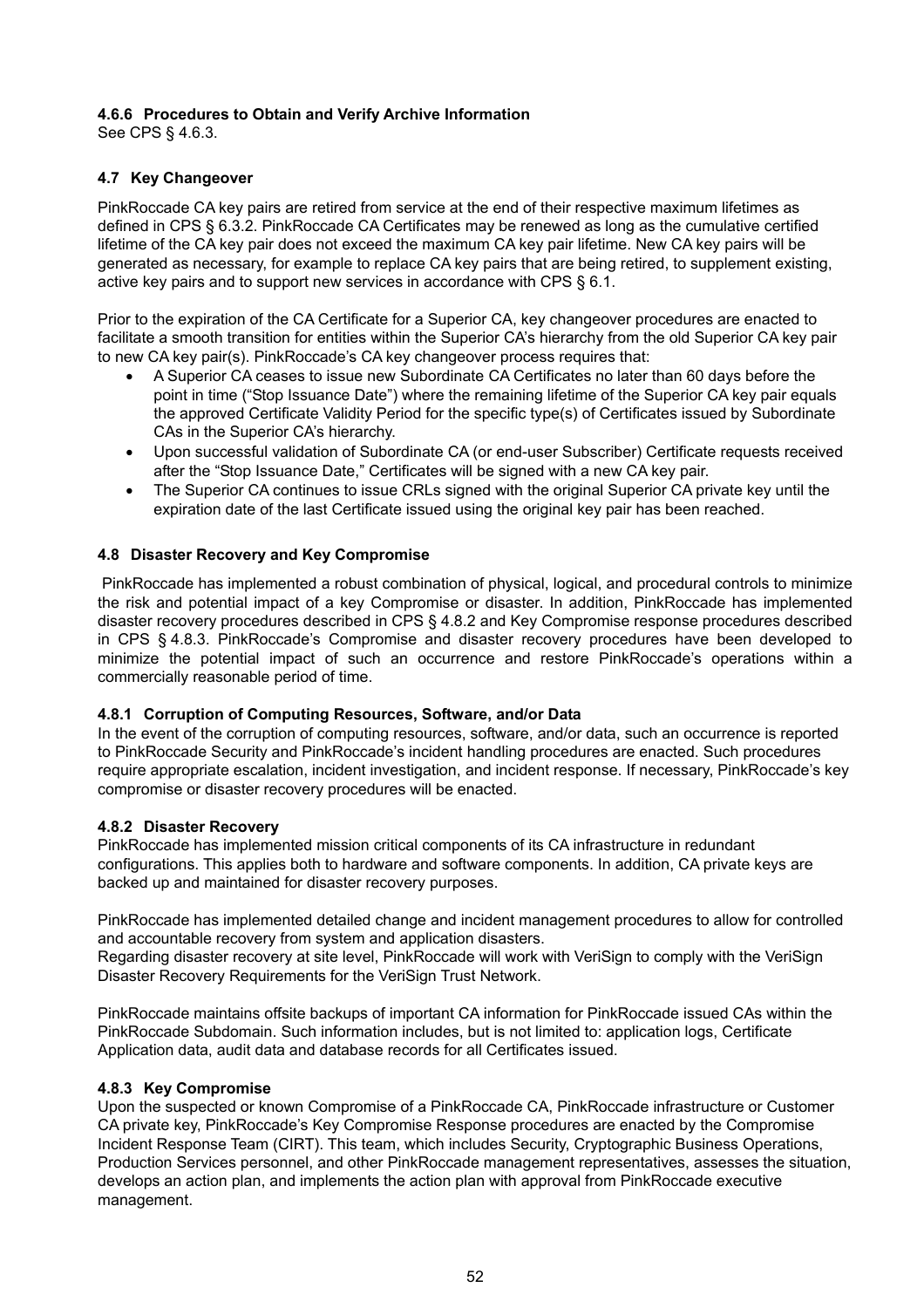If CA Certificate revocation is required, the following procedures are performed:

- The Certificate's revoked status in communicated to Relying Parties through the PinkRoccade repository in accordance with CPS § 4.4.9,
- Commercially reasonable efforts will be made to provide additional notice of the revocation to all affected VTN Participants, and
- The CA will generate a new key pair in accordance with CPS § 4.7, except where the CA is being terminated in accordance with CPS § 4.9.

## **4.8.4 Secure facility after a natural or other type of disaster**

PinkRoccade will restore certain Processing Center operations as soon as possible following any kind of natural or man-made disaster and all functions within one week. Such operations include:

- Certificate issuance (including publication for purposes of dissemination),
- Certificate revocation, and
- publication of revocation information.

See CPS § 4.8.2 for more details about Disaster Recovery.

## **4.9 CA Termination**

## **4.9.1 Termination of a PinkRoccade Managed PKI Customer CA**

In the event that it is necessary for a PinkRoccade Managed PKI Customer CA to cease operation, the applicable Customer will develop a termination plan to minimize disruption to Subscribers and Relying parties. Such a termination plan may address the following, as applicable:

- Provision of notice to parties affected by the termination, such as subscribers and relying parties, informing them of the status of the CA,
- Handling the cost of such notice,
- The revocation of the Certificate issued to the CA by PinkRoccade,
- The preservation of the CAs archives and records for the time periods required in CPS § 4.6 by PinkRoccade,
- The continuation of Subscriber and customer support services by PinkRoccade,
- The continuation of revocation services, such as the issuance of CRLs or the maintanance of online status checking services by PinkRoccade,
- The revocation of unexpired unrevoked certificates of end-user Subscribers and subordinate CAs, if necessary, by PinkRoccade,
- Disposition of the CAs private key and the hardware tokens containing such prvate key by PinkRoccade, and
- Provisions needed for the transition of the CAs services to a successor CA, if necessary.

#### **4.9.2 Termination of a PinkRoccade CA**

In the event that it is necessary for PinkRoccade to cease operation, PinkRoccade has developed a CA Termination Plan, laid down in the CA Termination Handbook, which is a propriatary PinkRoccade document with confidential status. As part of the Termination Plan, PinkRoccade and VeriSign have put into place contractual agreements that include, but are not limited to, the following

- Provision of notice to parties affected by the termination, such as subscribers and relying parties, informing them of the status of the CA,
- Handling the cost of such notice,
- The revocation of the Certificate issued to the CA by PinkRoccade,
- The preservation of the CAs archives and records for the time periods required in CPS § 4.6,
- The continuation of Subscriber and customer support services by VeriSign,
- The continuation of revocation services, such as the issuance of CRLs or the maintanance of online status checking services by VeriSign,
- The revocation of unexpired unrevoked certificates of end-user Subscribers and subordinate CAs, if necessary,
- The payment of compensation (if necessary) to Subscribers whose unexpired unrevoked Certificates are revoked under the termination plan or provision, or alternatively, the issuance of replacement Certificates by a successor CA,
- Disposition of the CAs private key and the hardware tokens containing such private key, and
- Provisions needed for the transition of the CAs services to a successor CA.

The above items are worked out in detail in the aforementioned "Handbook CA Termination" and in the agreements between PinkRoccade and VeriSign.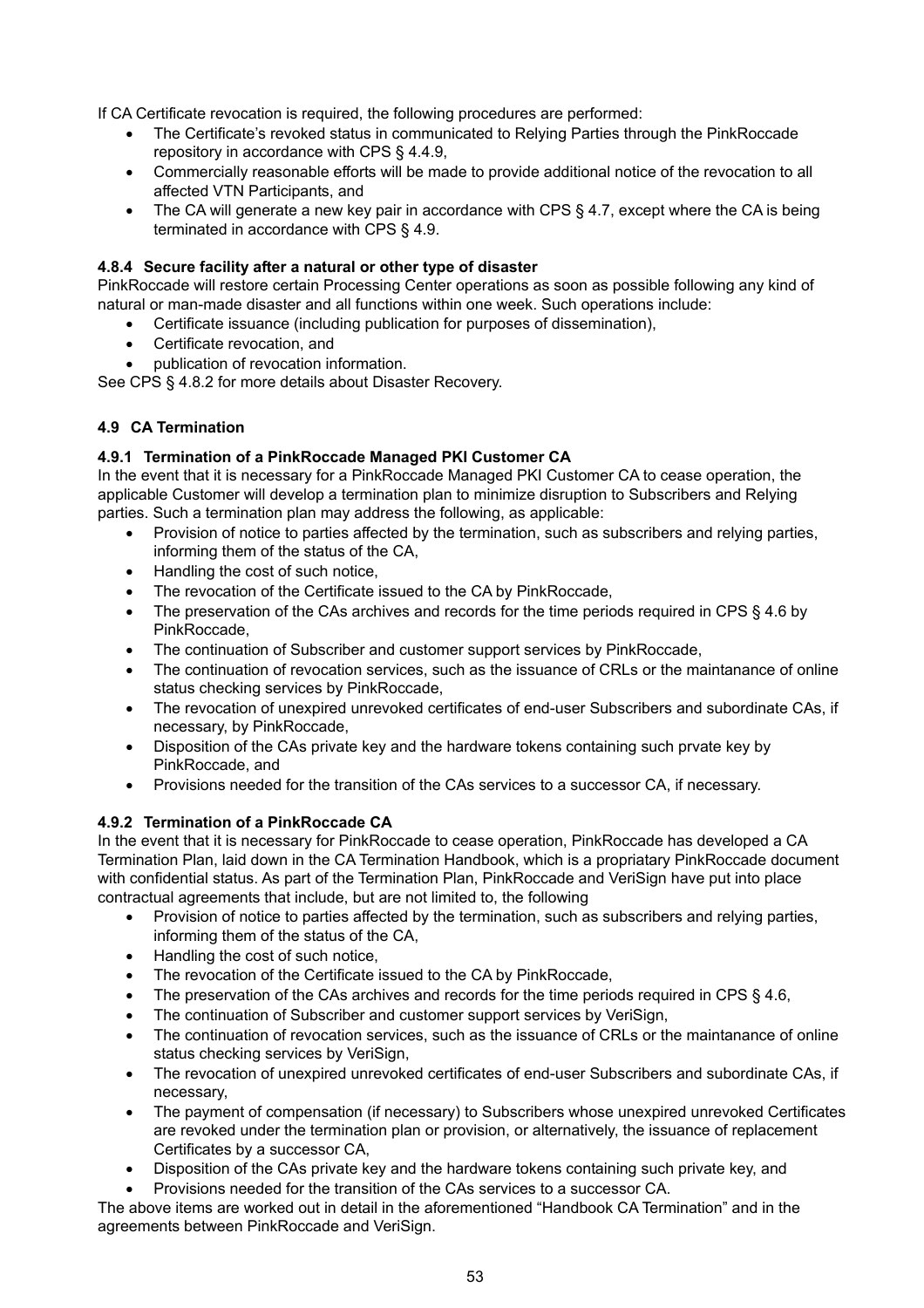# 5. Physical, Procedural, and Personnel Security Controls

This CPS support the security requirements of the PinkRoccade Security Policy.

The PinkRoccade security policies include administrative and management procedures that are adequate and correspond to recognized standards. Also, the security infrastructure needed to implement the security policy and manage security is maintained at all times. Any changes to the security policy or infrastructure implementing it that will impact the level of security provided will be approved by a management forum of the CA or RA in charge of security.

CA and RA security personnel are responsible for implementing their respective security policies. Such personnel is organizationally separate from personnel performing normal operations In addition, security personnel is responsible for security oversight over the performance of:

- Operational procedures and responsibilities;
- Secure systems planning and acceptance;
- Protection from malicious software;
- Housekeeping;
- Network management;
- Active monitoring of audit journals, event analysis, and followup;
- Media handling and security; and
- Data and software exchange.

Some of above mentioned functions may be delegated to non-specialist operational personnel under the oversight of security personnel in accordance with the applicable security policy. Ultimately, however, senior management of the CA or RA has the responsibility for ensuring that its practices, including security practices, are properly implemented.

## **5.1 Physical Controls**

#### **5.1.1 Site Location and Construction**

PinkRoccade's CA and RA operations are conducted within PinkRoccade's facilities in Apeldoorn, Netherlands, which meet the requirements of Security and Audit Requirements. All PinkRoccade CA and RA operations are conducted within a physically protected environment designed to deter, prevent, and detect covert or overt penetration.

PinkRoccade's primary facilities have up to six physical security tiers as described in CPS § 5.1.2 with:

- RA validation operations performed within Tier 3
- CA functions performed within Tier 4
- Sensitive servers are located in Tier 4
- Online CA cryptographic modules stored in Tier 5
- Offline CA cryptographic modules stored in Tier 7.

Managed PKI Customers must ensure that their secure facilities meet the requirements in the Enterprise Security Guide.

#### **5.1.2 Physical Access**

PinkRoccade CA systems are protected by four tiers of physical security, with access to the lower tier required before gaining access to the higher tier. In addition, the physical security system includes three additional tiers for key management security. The characteristics and requirements of each tier are described in Table 15 below.

CAs pregenerating keys on SSCDs generate such keys within Tier 4 space and store them in Tier 5 space, prior to distributing such tokens.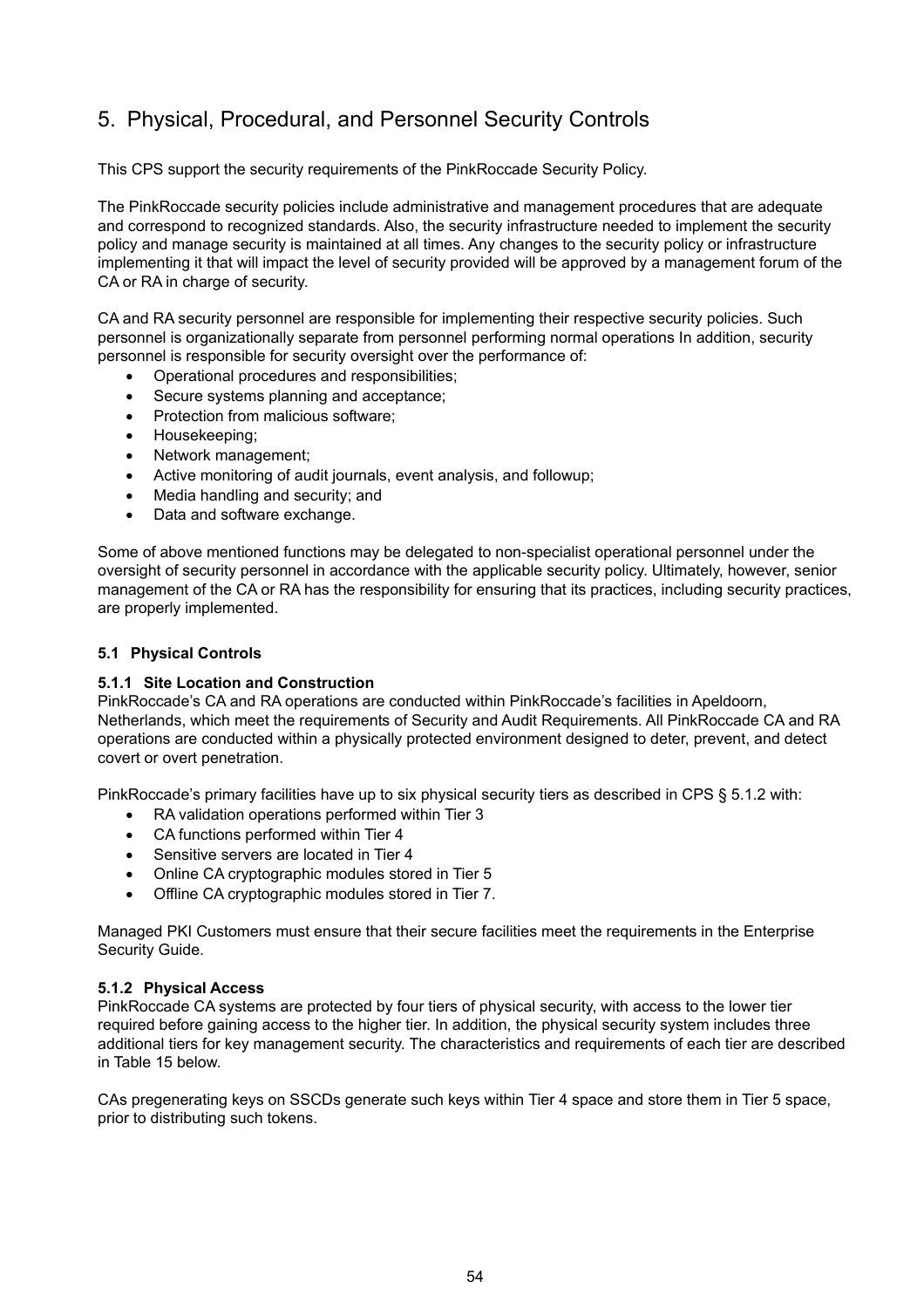| <b>Tier</b>                                   | <b>Description</b>                                                                                                                                                                                                                                                    | <b>Access Control Mechanisms</b>                                                                                                                                                                                                                                                                                                                                                                                                                                                     |
|-----------------------------------------------|-----------------------------------------------------------------------------------------------------------------------------------------------------------------------------------------------------------------------------------------------------------------------|--------------------------------------------------------------------------------------------------------------------------------------------------------------------------------------------------------------------------------------------------------------------------------------------------------------------------------------------------------------------------------------------------------------------------------------------------------------------------------------|
| <b>Physical Security</b><br>Tier <sub>1</sub> | Physical security tier one refers<br>to the outermost physical<br>security barrier for the facility.                                                                                                                                                                  | Access to this tier requires the use of a proximity<br>card employee badge. Physical access to tier<br>one is automatically logged and video recorded.                                                                                                                                                                                                                                                                                                                               |
| <b>Physical Security</b><br>Tier <sub>2</sub> | Tier two includes common areas<br>including restrooms and<br>common hallways.                                                                                                                                                                                         | Tier two enforces individual access control for all<br>persons entering the common areas of the CA<br>facility through the use of a proximity card<br>employee badge. Physical access to tier two is<br>automatically logged.                                                                                                                                                                                                                                                        |
| <b>Physical Security</b><br>Tier <sub>3</sub> | Tier three is the first tier at which<br>sensitive CA operational activity<br>takes place. Sensitive CA<br>operational activity is any activity<br>related to the lifecycle of the<br>Certification process such as<br>authentication, verification, and<br>issuance. | Tier three enforces individual access control<br>through the use of two factor authentication<br>including biometrics. Unescorted personnel,<br>including untrusted employees or visitors, are not<br>allowed into a tier-three secured area. Physical<br>access to tier three is automatically logged.                                                                                                                                                                              |
| <b>Physical Security</b><br>Tier <sub>4</sub> | Tier four is the tier at which<br>especially sensitive CA<br>operations occur. There are two<br>distinct tier four areas: the online<br>tier 4 data center and the offline<br>tier 4 key ceremony room.                                                               | The tier four data center enforces individual<br>access control and the key ceremony room<br>enforces dual control, each through the use of<br>two factor authentication including biometrics.<br>Individuals approved for unescorted tier four<br>access must satisfy the Trusted Employee Policy.<br>Physical access to tier four is automatically<br>logged.                                                                                                                      |
| <b>Key Management</b><br>Tiers 5-7            | <b>Key Management tiers five</b><br>through seven serve to protect<br>both online and offline storage of<br>CSUs and keying material.                                                                                                                                 | Online CSUs are protected through the use of<br>locked cabinets. Offline CSUs are protected<br>through the use of locked safes, cabinets and<br>containers. Access to CSUs and keying material<br>is restricted in accordance with PinkRoccade's<br>segregation of duties requirements. The opening<br>and closing of cabinets or containers in these<br>tiers is logged for audit purposes. Progressively<br>restrictive physical access privileges control<br>access to each tier. |

## **Table 15 – Physical Security Tiers**

# **5.1.3 Power and Air Conditioning**

PinkRoccade's secure facilities are equipped with primary and backup:

- power systems to ensure continuous, uninterrupted access to electric power and
- heating/ventilation/air conditioning systems to control temperature and relative humidity.

#### **5.1.4 Water Exposures**

PinkRoccade has taken reasonable precautions to minimize the impact of water exposure to PinkRoccade systems, including but not limited to, the choice for a geographical location which is above sealevel.

#### **5.1.5 Fire Prevention and Protection**

PinkRoccade has taken reasonable precautions to prevent and extinguish fires or other damaging exposure to flame or smoke. PinkRoccade's fire prevention and protection measures have been designed to comply with local fire safety regulations.

#### **5.1.6 Media Storage**

All media containing production software and data, audit, archive, or backup information is stored within PinkRoccade facilities or in a secure off-site storage facility with appropriate physical and logical access controls designed to limit access to authorized personnel and protect such media from accidental damage (e.g., water, fire, and electromagnetic).

#### **5.1.7 Waste Disposal**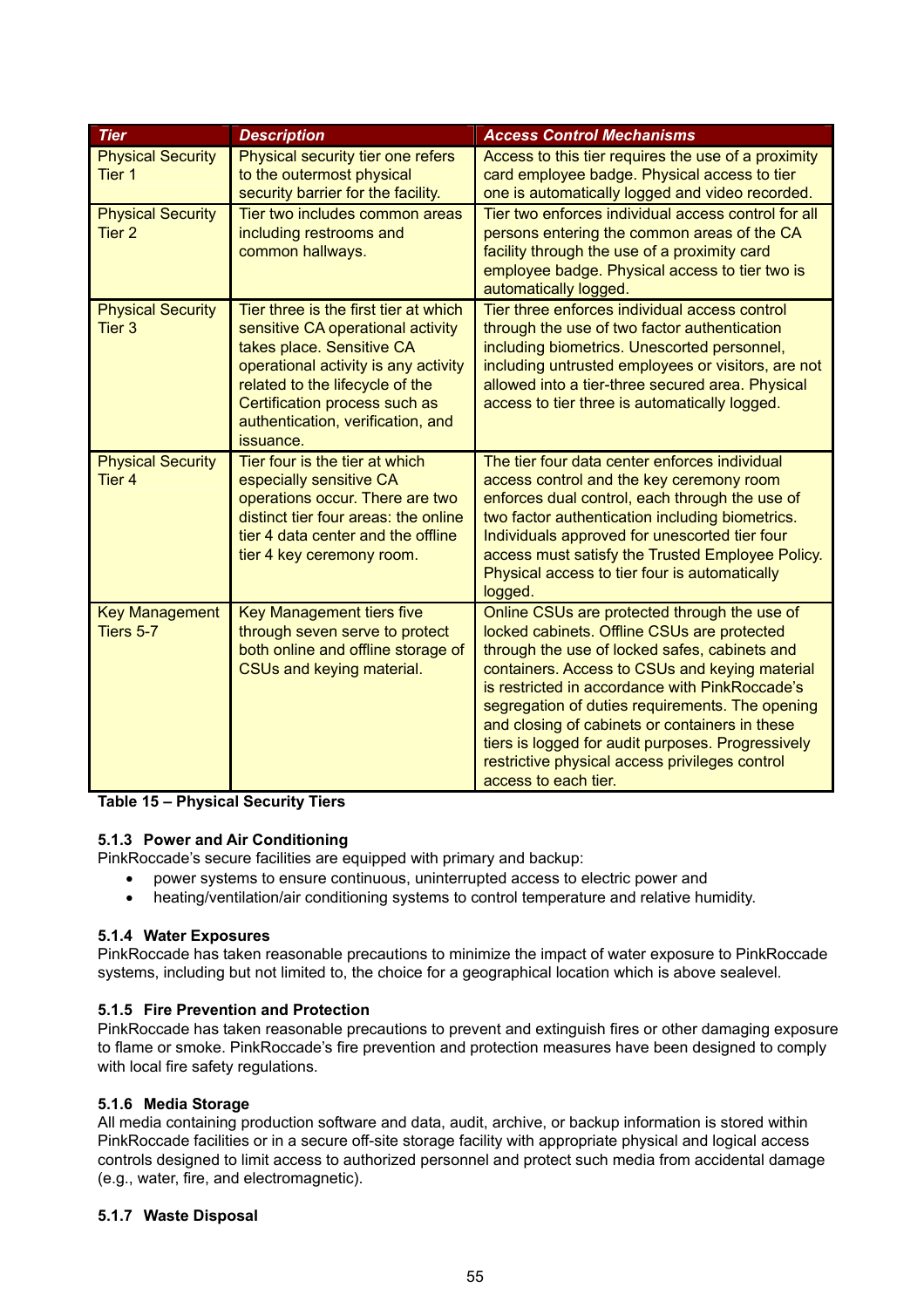Sensitive documents and materials are shredded before disposal. Media used to collect or transmit sensitive information are rendered unreadable before disposal. Cryptographic devices are physically destroyed or zeroized in accordance the manufacturers' guidance prior to disposal. Other waste is disposed of in accordance with PinkRoccade's normal waste disposal requirements.

# **5.1.8 Off-Site Backup**

PinkRoccade performs routine backups of critical system data, audit log data, and other sensitive information.

# **5.2 Procedural Controls**

## **5.2.1 Trusted Roles**

Trusted Persons include all employees, contractors, and consultants that have access to or control authentication or cryptographic operations that may materially affect:

- the validation of information in Certificate Applications;
- the acceptance, rejection, or other processing of Certificate Applications, revocation requests, or renewal requests, or enrollment information;
- the issuance, or revocation of Certificates, including personnel having access to restricted portions of its repository;
- or the handling of Subscriber information or requests.

Trusted Persons include, but are not limited to:

- customer service personnel,
- cryptographic business operations personnel,
- security personnel,
- system administration personnel.
- designated engineering personnel, and
- executives that are designated to manage infrastructural trustworthiness.

PinkRoccade considers the categories of personnel identified in this section as Trusted Persons having a Trusted Position. Persons seeking to become Trusted Persons by obtaining a Trusted Position must successfully complete the screening requirements of CPS § 5.3.

# **5.2.2 Number of Persons Required Per Task**

PinkRoccade maintains a policy and rigorous control procedures to ensure segregation of duties based on job responsibilities. The most sensitive tasks, such as access to and management of CA cryptographic hardware (cryptographic signing unit or CSU) and associated key material, require multiple Trusted Persons.

These internal control procedures are designed to ensure that at a minimum, two trusted personnel are required to have either physical or logical access to the device. Access to CA cryptographic hardware is strictly enforced by multiple Trusted Persons throughout its lifecycle, from incoming receipt and inspection to final logical and/or physical destruction. Once a module is activated with operational keys, further access controls are invoked to maintain split control over both physical and logical access to the device. Persons with physical access to modules do not hold "Secret Shares" and vice versa. Requirements for CA private key activation data and Secret Shares are specified in CPS § 6.2.7.

Other operations such as the validation and issuance of Class 3 Certificates require the participation of at least 2 Trusted Persons.

# **5.2.3 Identification and Authentication for Each Role**

For all personnel seeking to become Trusted Persons, verification of identity is performed through the personal (physical) presence of such personnel before Trusted Persons performing PinkRoccade HR or security functions and a check of well-recognized forms of identification (e.g., passports and driver's licenses). Identity is further confirmed through the background checking procedures in CPS § 5.3.1.

PinkRoccade ensures that personnel have achieved Trusted Status and departmental approval has been given before such personnel are:

- issued access devices and granted access to the required facilities;
- issued electronic credentials to access and perform specific functions on PinkRoccade CA, RA, or other IT systems.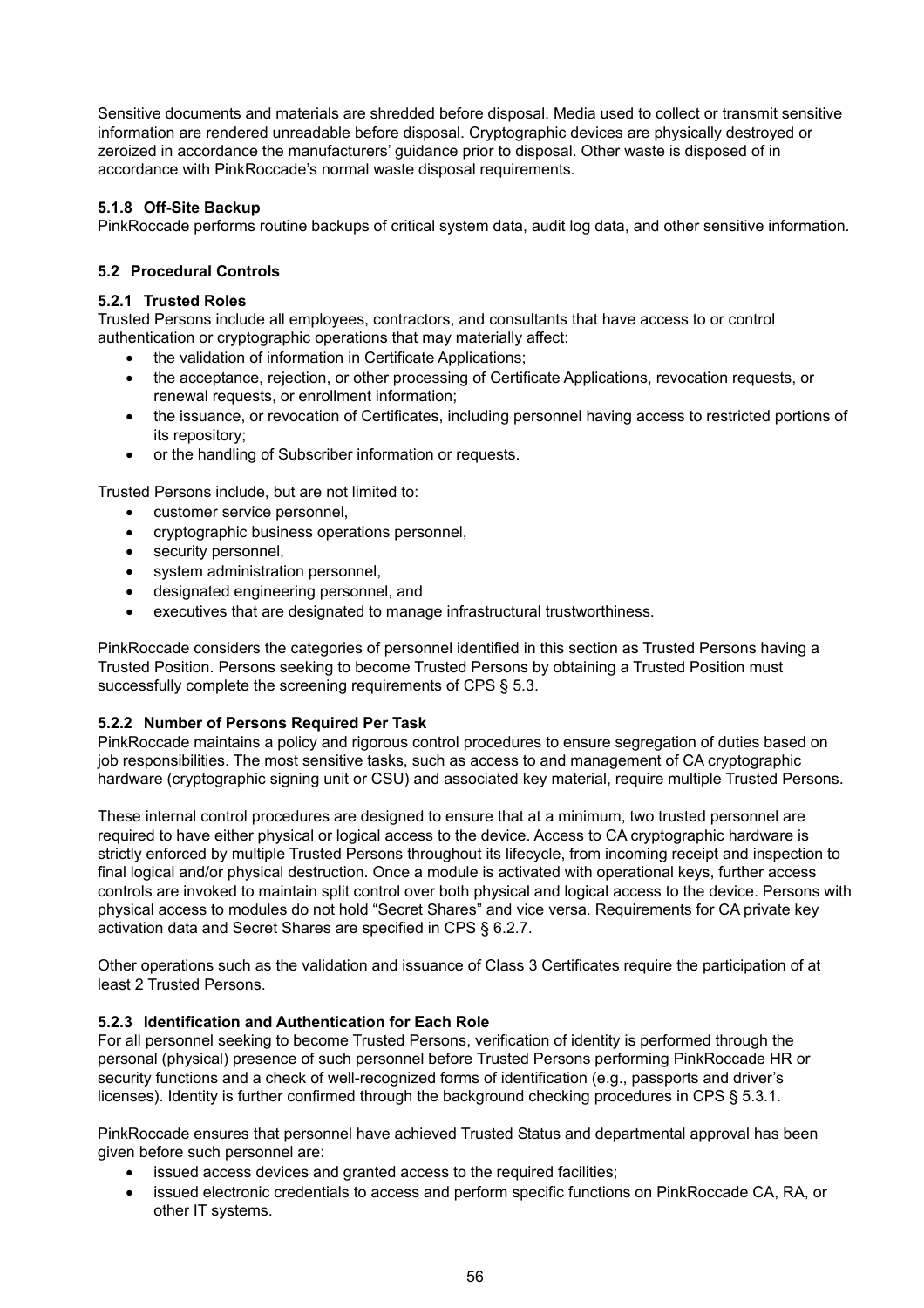# **5.3 Personnel Controls**

## **5.3.1 Background, Qualifications, Experience, and Clearance Requirements**

Personnel seeking to become Trusted Persons must present proof of the requisite background, qualifications, and experience needed to perform their prospective job responsibilities competently and satisfactorily, as well as proof of any government clearances, if any, necessary to perform Certification services under government contracts. Background checks are repeated at least every 5 years for personnel holding Trusted Positions.

## **5.3.2 Background Check Procedures**

Prior to commencement of employment in a Trusted Role, PinkRoccade conducts background checks which include the following:

- confirmation of previous employment,
- check of professional reference,
- confirmation of the highest or most relevant educational degree obtained,
- search of criminal records (local, provincial, and national).

To the extent that any of the requirements imposed by this section cannot be met due to a prohibition or limitation in local law or other circumstances, PinkRoccade will utilize a substitute investigative technique permitted by law that provides substantially similar information, including but not limited to obtaining a background check performed by the applicable governmental agency.

The factors revealed in a background check that may be considered grounds for rejecting candidates for Trusted Positions or for taking action against an existing Trusted Person generally include the following:

- Misrepresentations made by the candidate or Trusted Person,
- Highly unfavorable or unreliable personal references,
- Certain criminal convictions.

Reports containing such information are evaluated by human resources and senior management, who determine the appropriate course of action in light of the type, magnitude, and frequency of the behavior uncovered by the background check. Such actions may include measures up to and including the cancellation of offers of employment made to candidates for Trusted Positions.

The use of information revealed in a background check to take such actions is subject to the applicable federal, state, and local laws.

#### **5.3.3 Training Requirements**

PinkRoccade provides its personnel with training upon hire and the requisite on-the-job training needed for personnel to perform their job responsibilities competently and satisfactorily. PinkRoccade periodically reviews and enhances its training programs as necessary.

PinkRoccade's training programs are tailored to the individual's responsibilities and include the following as relevant:

- Basic PKI concepts,
- Job responsibilities,
- PinkRoccade security and operational policies and procedures,
- Use and operation of deployed hardware and software,
- Incident and Compromise reporting and handling, and
- Disaster recovery and business continuity procedures.

#### **5.3.4 Retraining Frequency and Requirements**

PinkRoccade provides refresher training and updates to its personnel to the extent and frequency required to ensure that such personnel maintain the required level of proficiency to perform their job responsibilities competently and satisfactorily. Periodic security awareness training is provided on an ongoing basis.

#### **5.3.5 Job Rotation Frequency and Sequence**

No stipulation.

#### **5.3.6 Sanctions for Unauthorized Actions**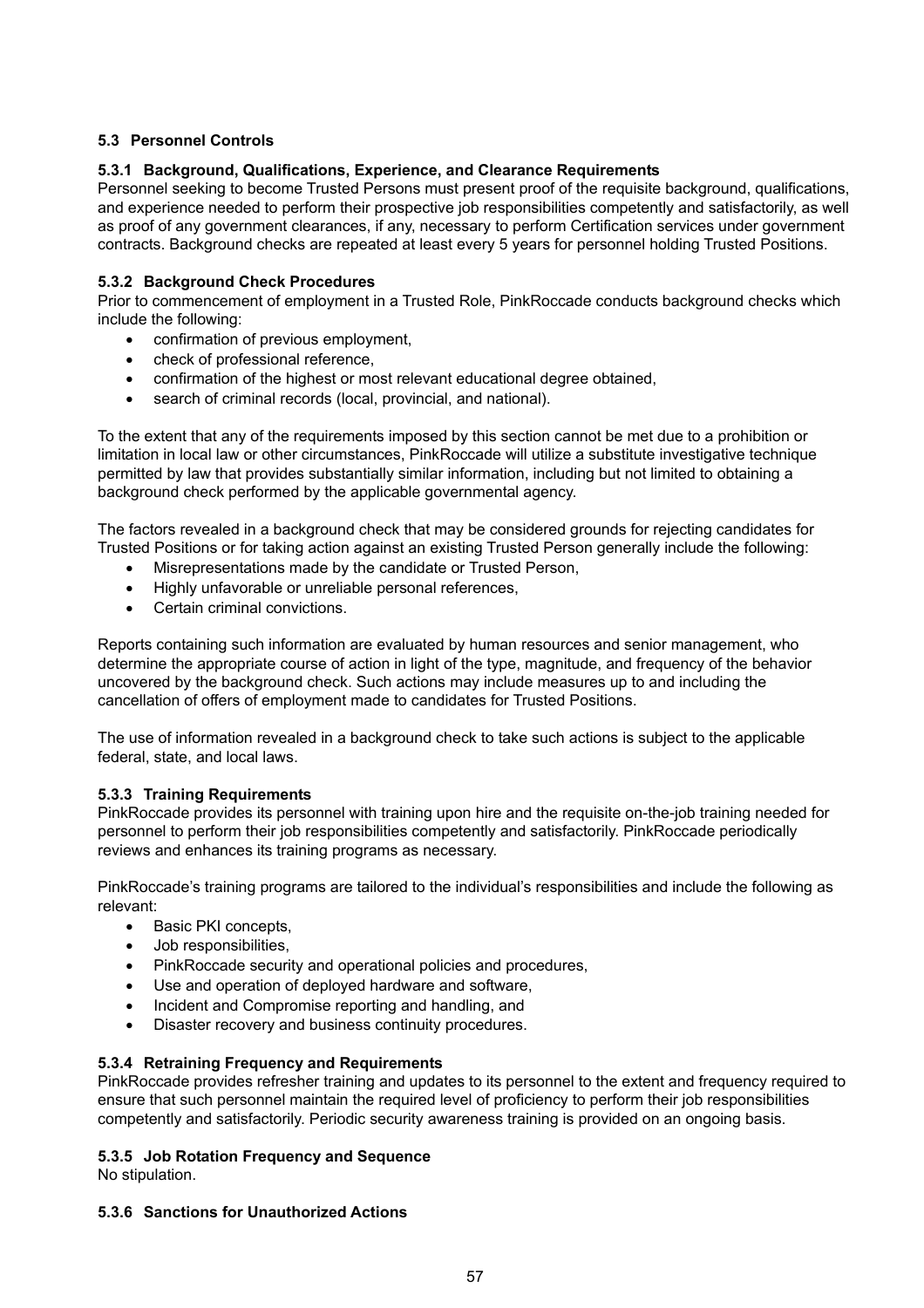Appropriate disciplinary actions are taken for unauthorized actions or other violations of PinkRoccade policies and procedures. Disciplinary actions may include measures up to and including termination and are commensurate with the frequency and severity of the unauthorized actions.

#### **5.3.7 Contracting Personnel Requirements**

In limited circumstances, independent contractors or consultants may be used to fill Trusted Positions. Any such contractor or consultant is held to the same functional and security criteria that apply to a PinkRoccade employees in a comparable position.

Independent contractors and consultants who have not completed the background check procedures specified in CPS § 5.3.2 are permitted access to PinkRoccade's secure facilities only to the extent they are escorted and directly supervised by Trusted Persons.

#### **5.3.8 Documentation Supplied to Personnel**

PinkRoccade personnel involved in the operation of PinkRoccade's PKI services are required to read this CPS, the VTN CP, and the PinkRoccade Security Policy. PinkRoccade provides its employees the requisite training and other documentation needed to perform their job responsibilities competently and satisfactorily.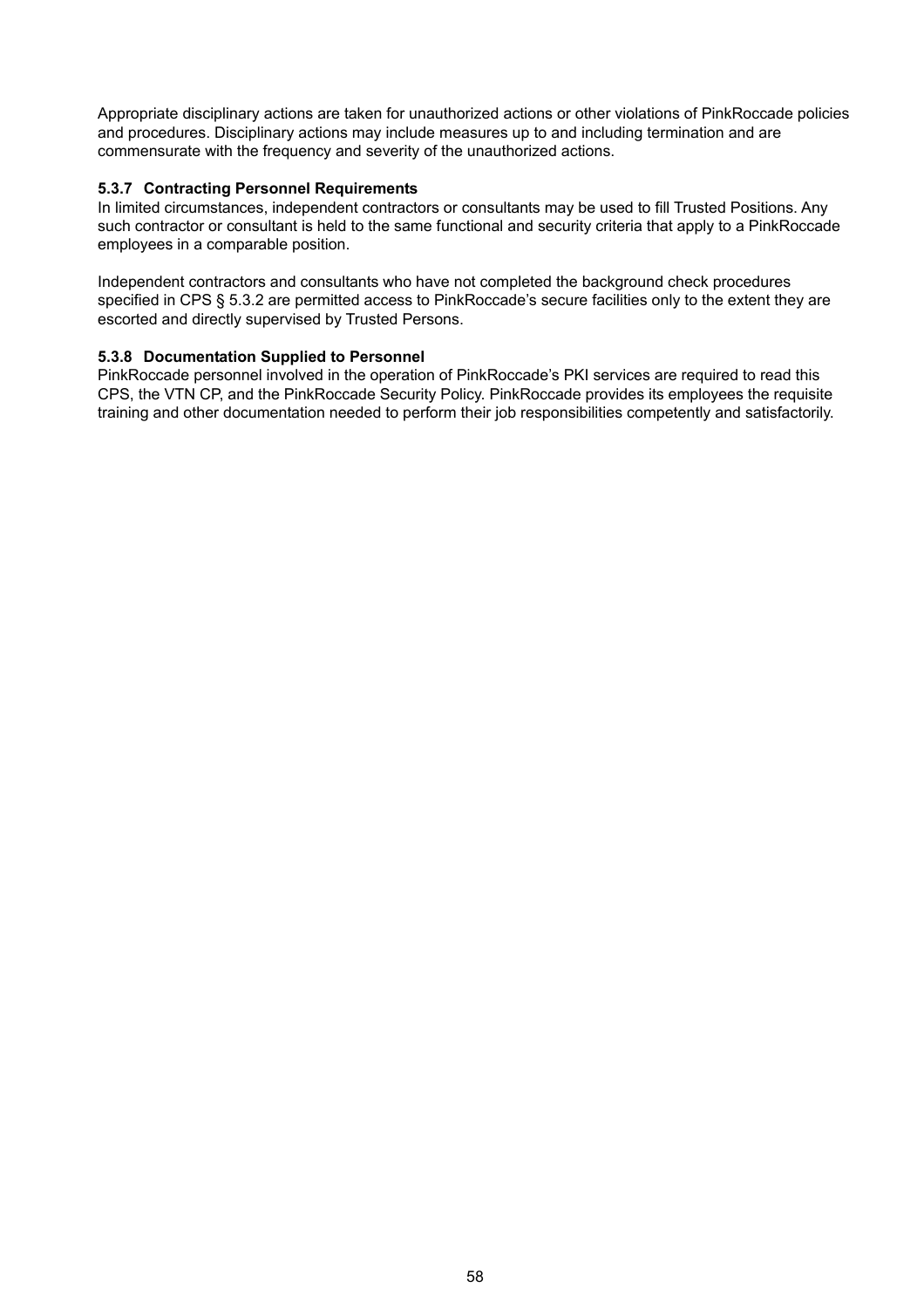# 6. Technical Security Controls

## **6.1 Key Pair Generation and Installation**

#### **6.1.1 Key Pair Generation**

CA key pair generation is performed by multiple pre-selected, trained and trusted individuals using Trustworthy Systems and processes that provide for the security and required cryptographic strength for the generated keys. For PCA and Issuing Root CAs, the cryptographic modules used for key generation meet the requirements of FIPS 140-1 level 3. For other CAs (including PinkRoccade CAs and Managed PKI Customer CAs), the cryptographic modules used meet the requirements of at least FIPS 140-1 level 2.

All CA key pairs are generated in pre-planned Key Generation Ceremonies in accordance with the requirements of the Key Ceremony Reference Guide, the CA Key Management Tool User's Guide, and the Security and Audit Requirements Guide. The activities performed in each key generation ceremony are recorded, dated and signed by all individuals involved. These records are kept for audit and tracking purposes for a length of time deemed appropriate by PinkRoccade Management.

Generation of RA key pairs is generally performed by the RA using a FIPS 140-1 level 1 certified cryptographic module provided with their browser software.

Managed PKI Customers generate the key pair used by their Automated Administration servers. PinkRoccade recommends that Automated Administration server key pair generation be performed using a FIPS 140-1 level 2 certified cryptographic module.

Generation of end-user Subscriber key pairs is generally performed by the Subscriber. For Class 2 Certificates the Subscriber typically uses a FIPS 140-1 level 1 certified cryptographic module provided with their browser software for key generation. For server Certificates, the Subscriber typically uses the key generation utility provided with the web server software.

#### **6.1.2 Private Key Delivery to Entity**

End-user Subscriber key pairs are typically generated by the end-user Subscriber; therefore in such cases, private key delivery to a Subscriber is not applicable.

Where RA or end-user Subscriber key pairs are pre-generated by PinkRoccade on hardware tokens or smart cards, such devices are distributed to the RA or end-user Subscriber using a commercial delivery service and tamper evident packaging. The required activation data required to activate the device is communicated to the RA or end-user Subscriber using an out of band process. The distribution of such devices is logged by PinkRoccade.

For Managed PKI Customers using Managed PKI Key Manager for key recovery services, the Customer may generate encryption key pairs (on behalf of Subscribers whose Certificate Applications they approve) and transmit such key pairs to Subscribers via a password protected PKCS # 12 file.

#### **6.1.3 Public Key Delivery to Certificate Issuer**

End-user Subscribers and RAs submit their public key to PinkRoccade for Certification electronically through the use of a PKCS#10 Certificate Signing Request (CSR) or other digitally signed package in a session secured by Secure Sockets Layer (SSL). Where CA, RA, or end-user Subscriber key pairs are generated by PinkRoccade, this requirement is not applicable.

#### **6.1.4 CA Public Key Delivery to Users**

VeriSign makes the CA Certificates for its PCAs and root CAs available to Subscribers and Relying Parties through their inclusion in Microsoft and Netscape web browser software. As new PCA and root CA Certificates are generated, VeriSign provides such new Certificates to the browser manufacturers for inclusion in new browser releases and updates.

PinkRoccade generally provides the full certificate chain (including the issuing CA and any CAs in the chain) to the end-user Subscriber upon Certificate issuance. PinkRoccade CA Certificates may also be downloaded from the PinkRoccade LDAP Directory at directory.megasign.nl.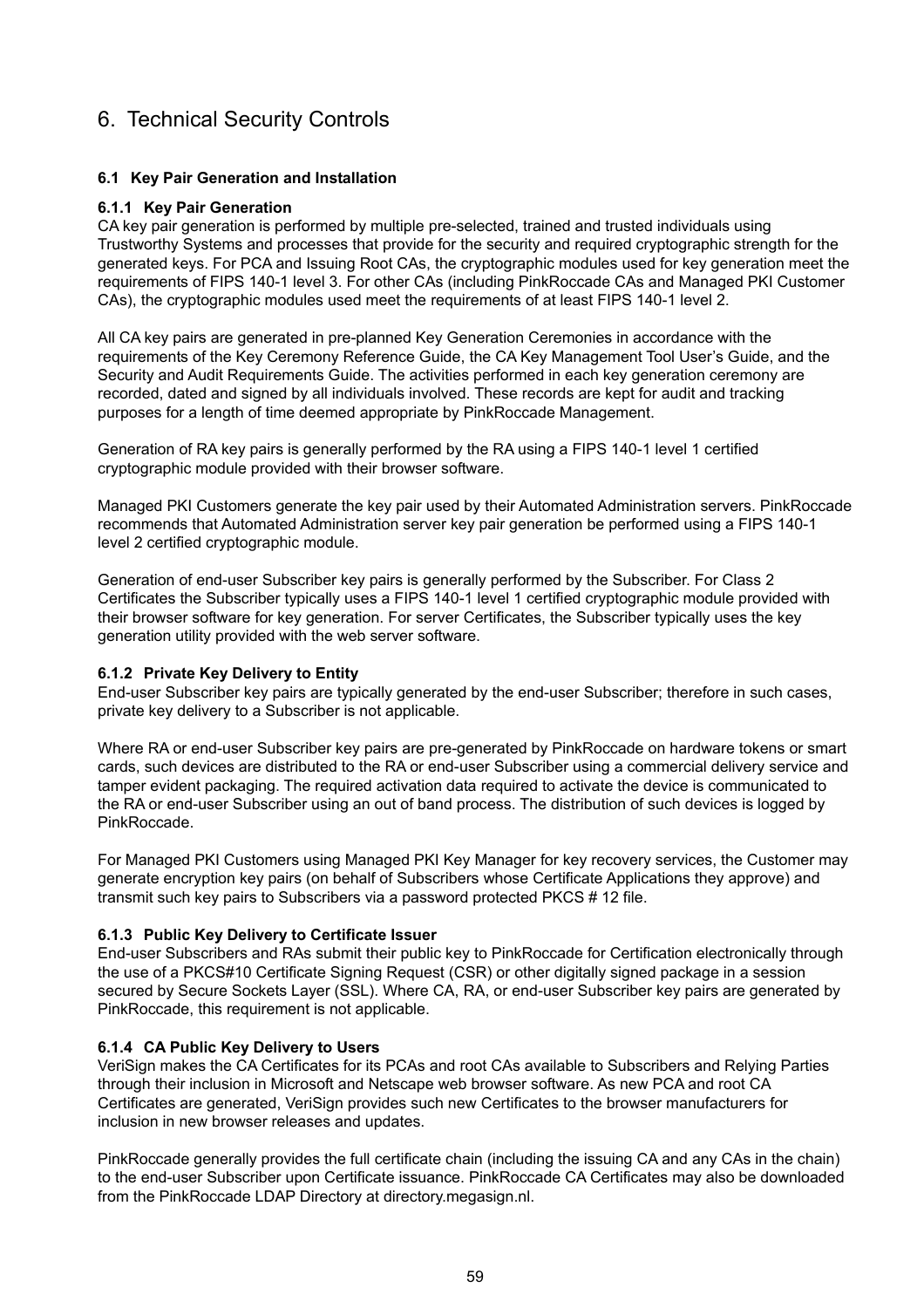# **6.1.5 Key Sizes**

PinkRoccade CA key pairs are at least 1024 bit RSA, except for the legacy RSA Secure Server CA whose key pair is 1000 bit RSA. VeriSign's third generation (G3) PCAs have 2048 bit RSA key pairs. PinkRoccade recommends that Registration Authorities and end-user Subscribers generate 1024 bit RSA key pairs, but currently permits the use of 512 bit RSA key pairs to support certain legacy applications and web servers.

# **6.1.6 Public Key Parameters Generation**

Not applicable.

# **6.1.7 Parameter Quality Checking**

Not applicable.

# **6.1.8 Hardware/Software Key Generation**

PinkRoccade generates its CA pairs keys in appropriate hardware cryptographic modules in accordance with CPS § 6.2.1. RA and end-user Subscriber key pairs may be generated in hardware or software.

6.1.8.1 Hardware/Software Key Generation for Qualified Certificates

For Subscribers of DL2 Certificates generating their own keys, such generation shall take place on the SSCD hardware device they use. Otherwise, end-user Subscriber keys may be generated in software, although CAs generating keys on behalf of Subscribers of DL2 Certificates in software must place such keys within the Subscriber's SSCD hardware device.

# **6.1.9 Key Usage Purposes**

For X.509 Version 3 Certificates, PinkRoccade generally populates the KeyUsage extension of Certificates in accordance with RFC 2459: Internet X.509 Public Key Infrastructure Certificate and CRL Profile, January 1999. The KeyUsage extension in VeriSign X.509 Version 3 Certificates is populated in accordance with Table 16 below with the following exceptions:

- The Key Usage extension is not used for Global Server IDs and may be used for Class 2 individual Certificates.
- The criticality of the KeyUsage extension is set to TRUE for the PinkRoccade Class 3 Managed PKI Authentication Services Bureau CA.
- Setting the nonrepudiation bit for dual key pair signature Certificates through Managed PKI Key Manager is permissible.
- The criticality of the KeyUsage extension may be set to TRUE for other Certificates in the future.

|                  |                     | <b>CAs</b>   | <b>Class 3 Server</b><br><b>End-User</b><br><b>Subscribers;</b><br><b>Automated</b><br><b>Administration</b><br><b>tokens</b> | <b>Dual Key Pair</b><br><b>Signature</b><br>(Managed PKI<br><b>Key Manager)</b> | <b>Dual Key Pair</b><br><b>Encipherment</b><br>(Managed PKI<br><b>Key Manager)</b> |
|------------------|---------------------|--------------|-------------------------------------------------------------------------------------------------------------------------------|---------------------------------------------------------------------------------|------------------------------------------------------------------------------------|
|                  | <b>Criticality</b>  | <b>FALSE</b> | <b>FALSE</b>                                                                                                                  | <b>FALSE</b>                                                                    | <b>FALSE</b>                                                                       |
| 0                | digitalSignature    | <b>Clear</b> | <b>Set</b>                                                                                                                    | Set                                                                             | <b>Clear</b>                                                                       |
|                  | nonRepudiation      | <b>Clear</b> | <b>Clear</b>                                                                                                                  | <b>Clear</b>                                                                    | <b>Clear</b>                                                                       |
| $\mathbf{2}$     | keyEncipherment     | <b>Clear</b> | <b>Set</b>                                                                                                                    | <b>Clear</b>                                                                    | Set                                                                                |
| $\overline{3}$   | dataEnciphermen     | <b>Clear</b> | Clear                                                                                                                         | <b>Clear</b>                                                                    | <b>Clear</b>                                                                       |
| $\boldsymbol{4}$ | keyAgreement        | Clear        | <b>Clear</b>                                                                                                                  | <b>Clear</b>                                                                    | <b>Clear</b>                                                                       |
| 5                | <b>KeyCertSign</b>  | <b>Set</b>   | <b>Clear</b>                                                                                                                  | <b>Clear</b>                                                                    | <b>Clear</b>                                                                       |
| 6                | <b>CRLSign</b>      | <b>Set</b>   | <b>Clear</b>                                                                                                                  | <b>Clear</b>                                                                    | <b>Clear</b>                                                                       |
| 7                | <b>EncipherOnly</b> | Clear        | <b>Clear</b>                                                                                                                  | <b>Clear</b>                                                                    | <b>Clear</b>                                                                       |
| 8                | <b>DecipherOnly</b> | Clear        | Clear                                                                                                                         | Clear                                                                           | Clear                                                                              |

**Table 16 – Settings for KeyUsage Extension** 

Certain CA and end-user Subscriber Certificates are X.509 Version 1 Certificates (see CPS § 7.1.1) and thus do not support the use of the Key Usage extension.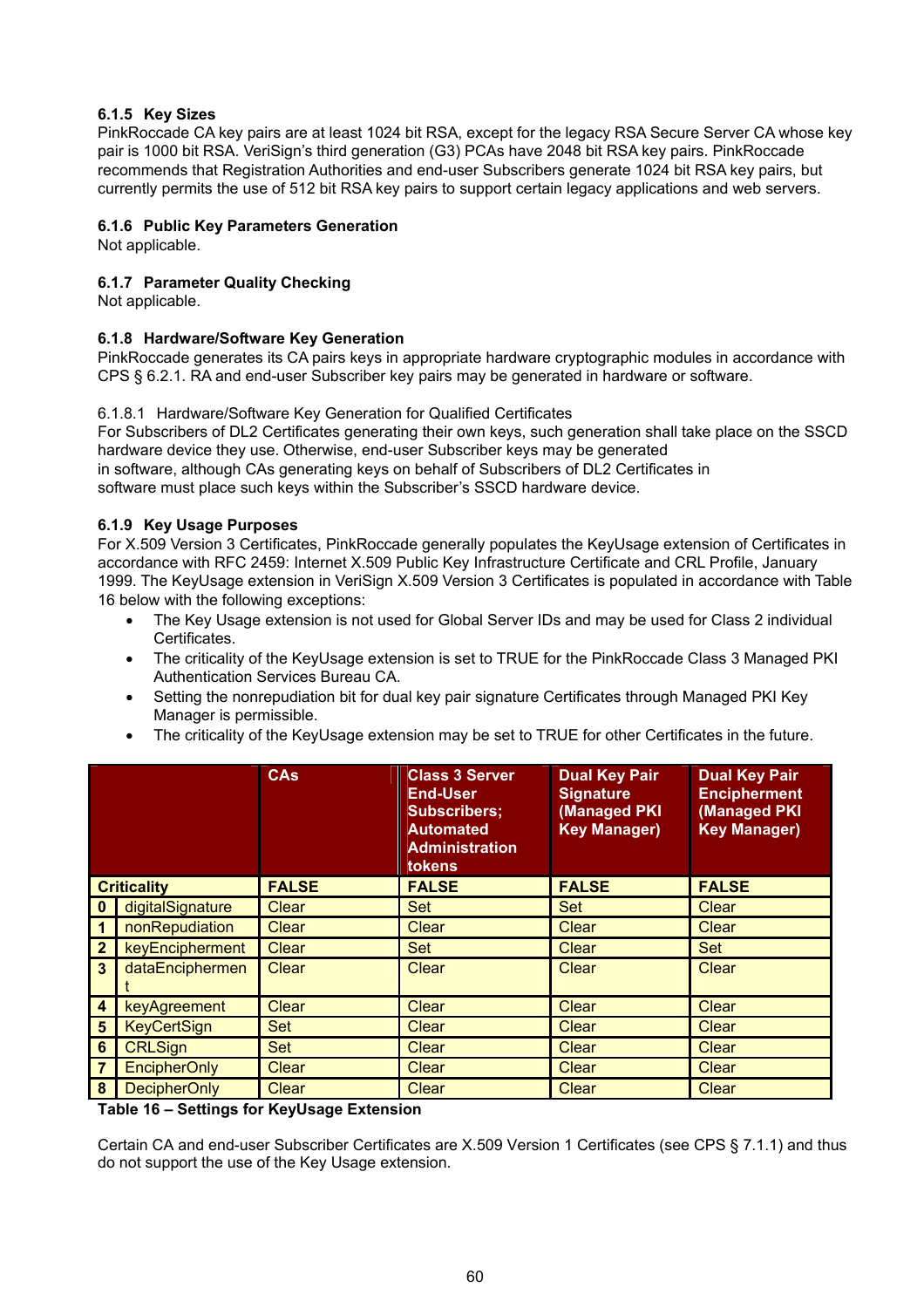# **6.2 Private Key Protection**

PinkRoccade has implemented a combination of physical, logical, and procedural controls to ensure the security of PinkRoccade, Managed PKI Customer, and ASB Customer CA private keys. Logical and procedural controls are described in CPS § 6.2. Physical access controls are described in CPS § 5.1.2. Subscribers are required by contract to take necessary precautions to prevent the loss, disclosure, modification, or unauthorized use of private keys.

# **6.2.1 Standards for Cryptographic Modules**

For PCA and Issuing Root CA key pair generation and CA private key storage, VeriSign and PinkRoccade uses hardware cryptographic modules that are certified at or materially meet the requirements of FIPS 140-1 Level 3. For other CAs, PinkRoccade uses hardware cryptographic modules that are certified to at least FIPS 140-1 Level 2.

# 6.2.1.1 Standards for Cryptographic Modules for Qualified Certificates

PinkRoccade shall perform all CA cryptographic operations with their own private keys and the private keys of the Client and Managed PKI Customers within their Subdomains, on cryptographic modules that either:

- - meet the requirements identified in FIPS 140-1 level 3 or utilize a set of controls that, as a whole, provide the level of security required by FIPS 140-1 level 3, or
	- that are part of a Trustworthy System assured to EAL 4 or higher in accordance with ISO 15408 or equivalent security criteria, which assurance shall be in relation to a security target or protection profile that meets the requirements of the ETSI Policy Document, based on a risk analysis and taking into account physical and other non-technical security measures.

# **6.2.2 Private Key (n out of m) Multi-Person Control**

PinkRoccade has implemented technical and procedural mechanisms that require the participation of multiple trusted individuals to perform sensitive CA cryptographic operations. PinkRoccade uses "Secret Sharing" to split the activation data needed to make use of a CA private key into separate parts called "Secret Shares" which are held by trained and trusted individuals called "Shareholders." A threshold number of Secret Shares (n) out of the total number of Secret Shares created and distributed for a particular hardware cryptographic module (m) is required to activate a CA private key stored on the module.

Table 17 below shows the threshold number of shared required and the total number of shares distributed for the different types of PinkRoccade CAs. It should be noted that the number of shares distributed for disaster recovery tokens is less than the number distributed for operational tokens, while the threshold number of required shares remains the same. Secret Shares are protected in accordance with CPS § 6.4.2.

| <b>Entity</b>                     | <b>Required Secret</b><br><b>Shares to Enable</b><br><b>CA's Private Key to</b><br><b>Sign End-User</b><br><b>Subscriber</b><br><b>Certificates</b> | <b>Required Secret</b><br><b>Shares to Sign</b><br><b>CA's Certificate</b> | <b>Total Secret</b><br><b>Shares</b><br><b>Distributed</b> | <b>Disaster</b><br><b>Recovery Shares</b> |                               |
|-----------------------------------|-----------------------------------------------------------------------------------------------------------------------------------------------------|----------------------------------------------------------------------------|------------------------------------------------------------|-------------------------------------------|-------------------------------|
|                                   |                                                                                                                                                     |                                                                            |                                                            | <b>Shares</b><br><b>Needed</b>            | <b>Total</b><br><b>Shares</b> |
| Class 2 CA and<br>subordinate CAs | 3                                                                                                                                                   | 3                                                                          | $\mathbf{Q}$                                               | 3                                         | 5                             |
| Class 3 CA and<br>subordinate CAs | 3                                                                                                                                                   | 3                                                                          | 9                                                          | 3                                         | 5                             |

**Table 17 – Secret Share Distribution And Thresholds** 

# **6.2.3 Private Key Escrow**

PinkRoccade does not escrow CA, RA or end-user Subscriber private keys with any third party for purposes of access by law enforcement.

Managed PKI Customers using Managed PKI Key Manager can escrow copies of the private keys of Subscribers whose Certificate Applications they approve. PinkRoccade does not store copies of Subscriber private keys but plays an important role in the Subscriber key recovery process as described below.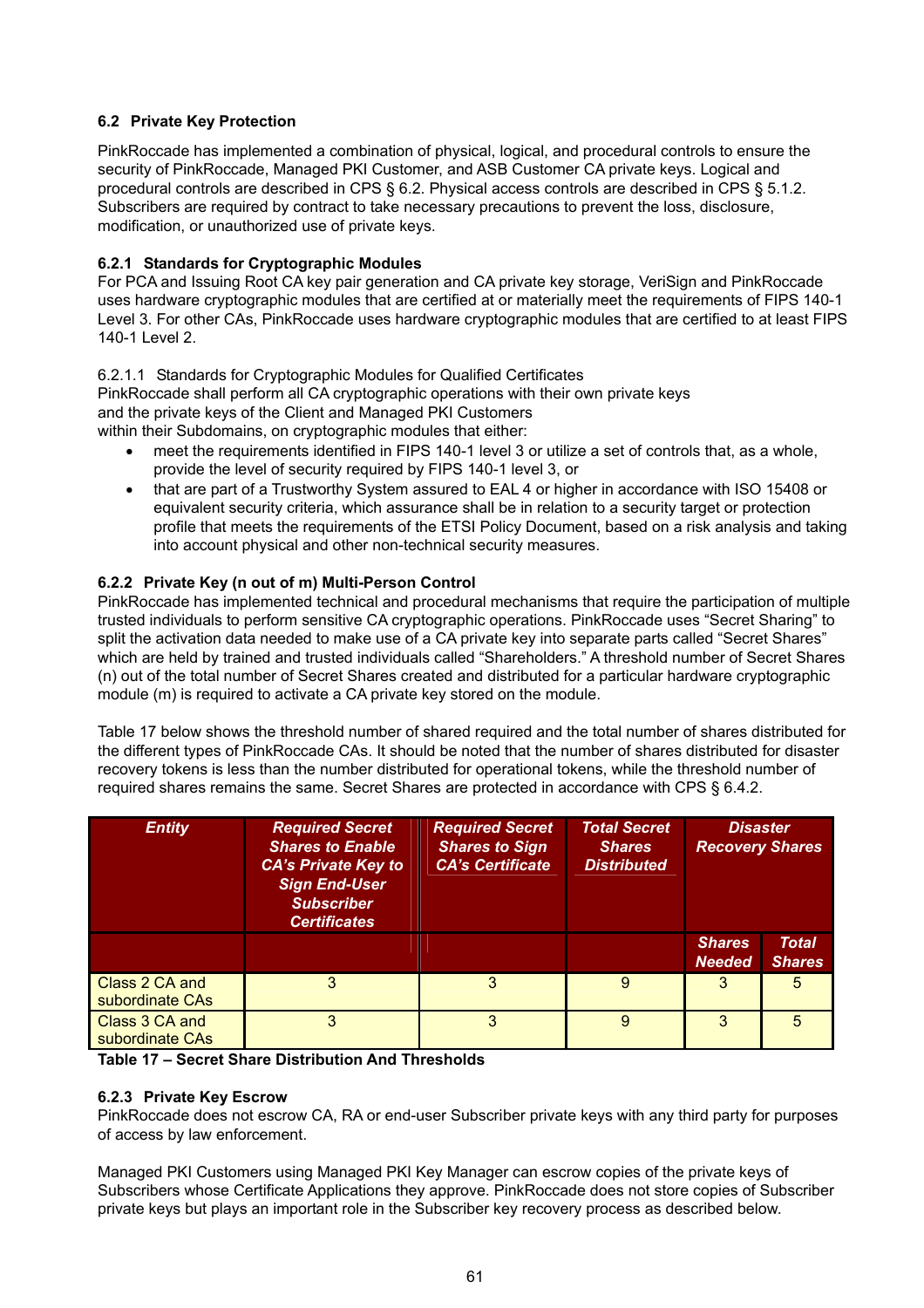- For each end user key pair backed up, the Managed PKI Key Manager randomly generates a symmetric key used to encrypt the backed up private key at the Customer site. This encrypted private key is then stored in the local database at the Customer site. The symmetric key is also encrypted, using a public key belonging to the PinkRoccade key recovery service, and stored in the local database at the Customer site.
- When an end user's backed up private key must be recovered, the Managed PKI administrator identifies the appropriate key using the key history stored by the Key Manager at the Customer site, and sends the corresponding encrypted symmetric key to the PinkRoccade Recovery Service. The PinkRoccade Key Recovery Service decrypts and returns the symmetric key, which is then used locally to decrypt the end user's private key from the database. This key and the corresponding certificate can then be redistributed to the end user.

#### 6.2.3.1 Private Key Escrow for Qualified Certificates

CA private keys and end-user Subscriber signature private keys shall not be escrowed. Therefore, notwithstanding the provision of CPS § 6.2.3, Managed PKI Customers shall not use the Managed PKI Key Manager service to escrow end-user Subscribers' single private key (in single key pair systems). Managed PKI Customers wishing to use the Managed PKI Key Manager service shall use dual key pair systems and escrow only the decryption private keys of end-user Subscribers.

## **6.2.4 Private Key Backup**

PinkRoccade creates backup copies of CA private keys for routine recovery and disaster recovery purposes. Such keys are stored in encrypted form within hardware cryptographic modules and associated key storage devices. Cryptographic modules used for CA private key storage meet the requirements of CPS § 6.2.1. CA private keys are copied to backup hardware cryptographic modules in accordance with CPS § 6.2.6.

Modules containing onsite backup copies of CA private keys are subject to the requirements of CPS §§ 5.1, 6.2.1. Modules containing disaster recovery copies of CA private keys are subject to the requirements of CPS § 4.8.2.

PinkRoccade does not store copies of RA private keys. For the backup of end-user Subscriber private keys, see CPS § 6.2.3.

# **6.2.5 Private Key Archival**

When PinkRoccade CA key pairs reach the end of their validity period, such CA key pairs will be archived for a period of at least 5 years. Archived CA key pairs will be securely stored using hardware cryptographic modules that meet the requirements of CPS § 6.2.1. Procedural controls prevent archived CA key pairs from being returned to production use. Upon the end of the archive period, archived CA private keys will be securely destroyed in accordance with CPS § 6.2.9.

PinkRoccade does not archive copies of RA and Subscriber private keys.

# **6.2.6 Private Key Entry into Cryptographic Module**

PinkRoccade generates CA key pairs on the hardware cryptographic modules in which the keys will be used. In addition, PinkRoccade makes copies of such CA key pairs for routine recovery and disaster recovery purposes. Where CA key pairs are backed up to another hardware cryptographic module, such key pairs are transported between modules in encrypted form.

#### **6.2.7 Method of Activating Private Key**

All PinkRoccade Subdomain Participants are required to protect the activation data for their private keys against loss, theft, modification, unauthorized disclosure, or unauthorized use.

#### 6.2.7.1 End-User Subscriber Private Keys

This section applies the VTN Standards for protecting activation data for end-user Subscribers' private keys to PinkRoccade's Subdomain. In addition, Subscribers have the option of using enhanced private key protection mechanisms available today including the use of smart cards, biometric access devices, and other hardware tokens to store private keys. The use of two factor authentication mechanisms (e.g., token and passphrase, biometric and token, or biometric and passphrase) is encouraged.

#### 6.2.7.1.1 Class 2 Certificates

The VTN Standard for Class 2 Private Key protection is for Subscribers to: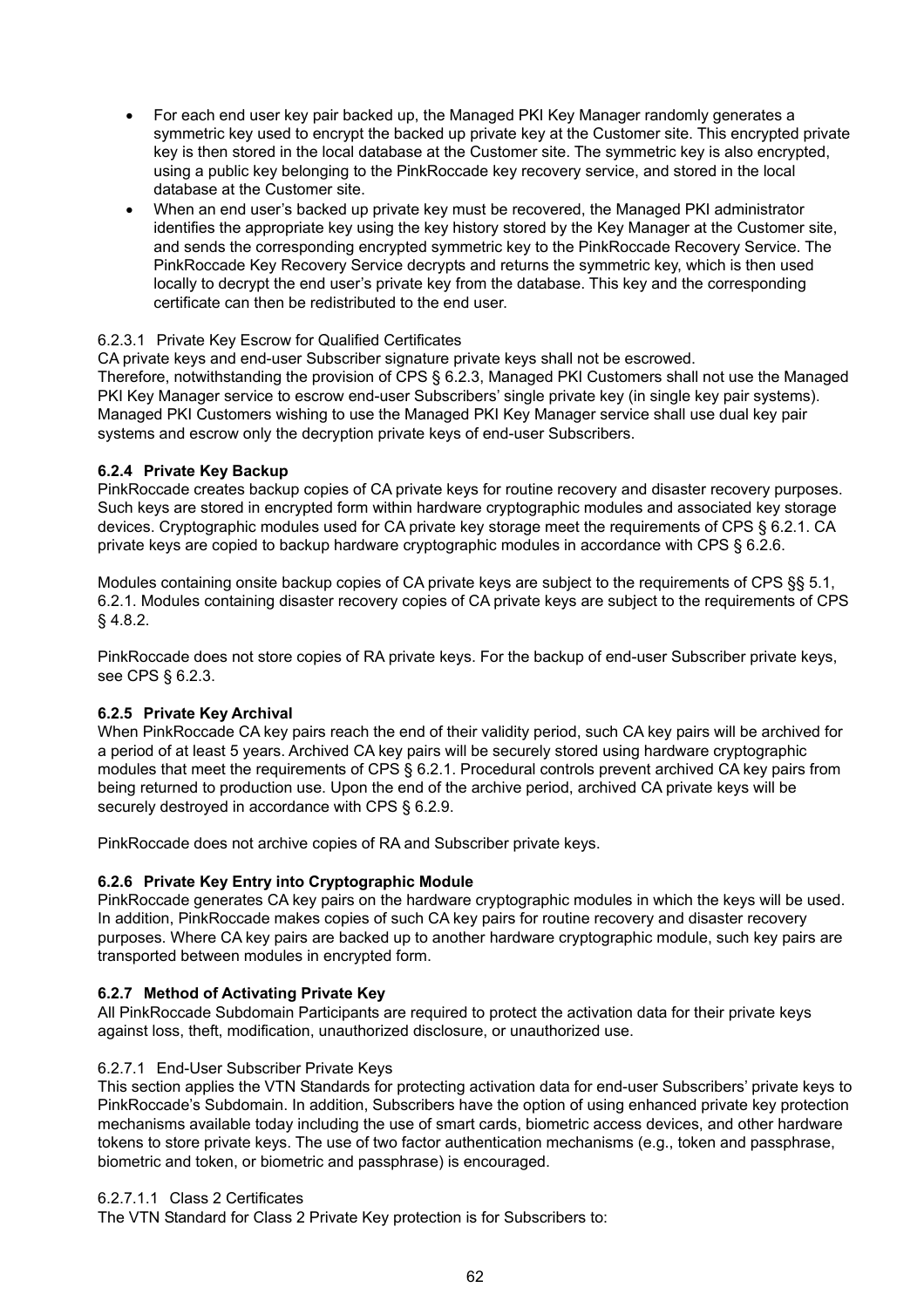- Use a password in accordance with CPS § 6.4.1 or security of equivalent strength to authenticate the Subscriber before the activation of the private key, which includes, for instance, a password to operate the private key, a Windows logon or screen saver password, a network logon password, or a password in conjunction with the PinkRoccade Roaming Service; and
- Take commercially reasonable measures for the physical protection of the Subscriber's workstation to prevent use of the workstation and its associated private key without the Subscriber's authorization.

When deactivated, private keys shall be kept in encrypted form only.

#### 6.2.7.1.2 Class 3 Certificates Other Than Administrator Certificates

The VTN Standard for Class 3 private key protection (other than Administrators) is for Subscribers to:

- Use a smart card, other cryptographic hardware device, biometric access device, password (in conjunction with the PinkRoccade Roaming Service), or security of equivalent strength to authenticate the Subscriber before the activation of the private key; and
- Take commercially reasonable measures for the physical protection of the Subscriber's workstation to prevent use of the workstation or server and its associated private key without the Subscriber's authorization.

Use of a password along with a smart card, other cryptographic hardware device, or biometric access device in accordance with CPS § 6.4.1 is recommended. When deactivated, private keys shall be kept in encrypted form only.

## 6.2.7.1.3 Qualified Certificates

The EDSP Private Key protection is for Subscribers with:

- DL1 Certificates Subscribers of DL1 Certificates have no requirement to use an SSCD in connection with the use and activation of their private keys.
- DL2 Certificates In addition to the requirements of CPS § 6.2.7.1. Subscribers of DL2 Certificates use an SSCD in connection with the use and activation of their private keys, in compliance with the SSCD requirements defined in CWA 14169 (protection profile 2/3), developed by EESSI (ETSI, CEN/ISSS).

# 6.2.7.1.4 Administrators

The VTN Standard for Administrators' private key protection requires them to:

- Use a smart card, biometric access device, or password in accordance with CPS § 6.4.1, or security of equivalent strength to authenticate the Administrator before the activation of the private key, which includes, for instance, a password to operate the private key, a Windows logon or screen saver password, or a network logon password; and
- Take commercially reasonable measures for the physical protection of the Administrator's workstation to prevent use of the workstation and its associated private key without the Administrator's authorization.

Use of a password along with a smart card, biometric access device, in accordance with CPS § 6.4.1 is recommended to authenticate the Administrator before the activation of the private key.

When deactivated, private keys shall be kept in encrypted form only.

6.2.7.1.5 Managed PKI Administrators using a Cryptographic Module (with Automated Administration or with Managed PKI Key Manager Service)

The VTN Standard for private key protection for Administrators using such a cryptographic module requires them to:

- Use the cryptographic module along with a password in accordance with CPS § 6.4.1 to authenticate the Administrator before the activation of the private key; and
- Take commercially reasonable measures for the physical protection of the workstation housing the cryptographic module reader to prevent use of the workstation and the private key associated with the cryptographic module without the Administrator's authorization.

## 6.2.7.2 Private Keys Held by PinkRoccade

PinkRoccade CA private keys are activated by a threshold number of Shareholders supplying their activation data (tokens or passphrases) in accordance with CPS § 6.2.2. For PinkRoccade's offline CAs, the CA private key is activated for one session (e.g., for the Certification of a Subordinate CA or an instance where a PCA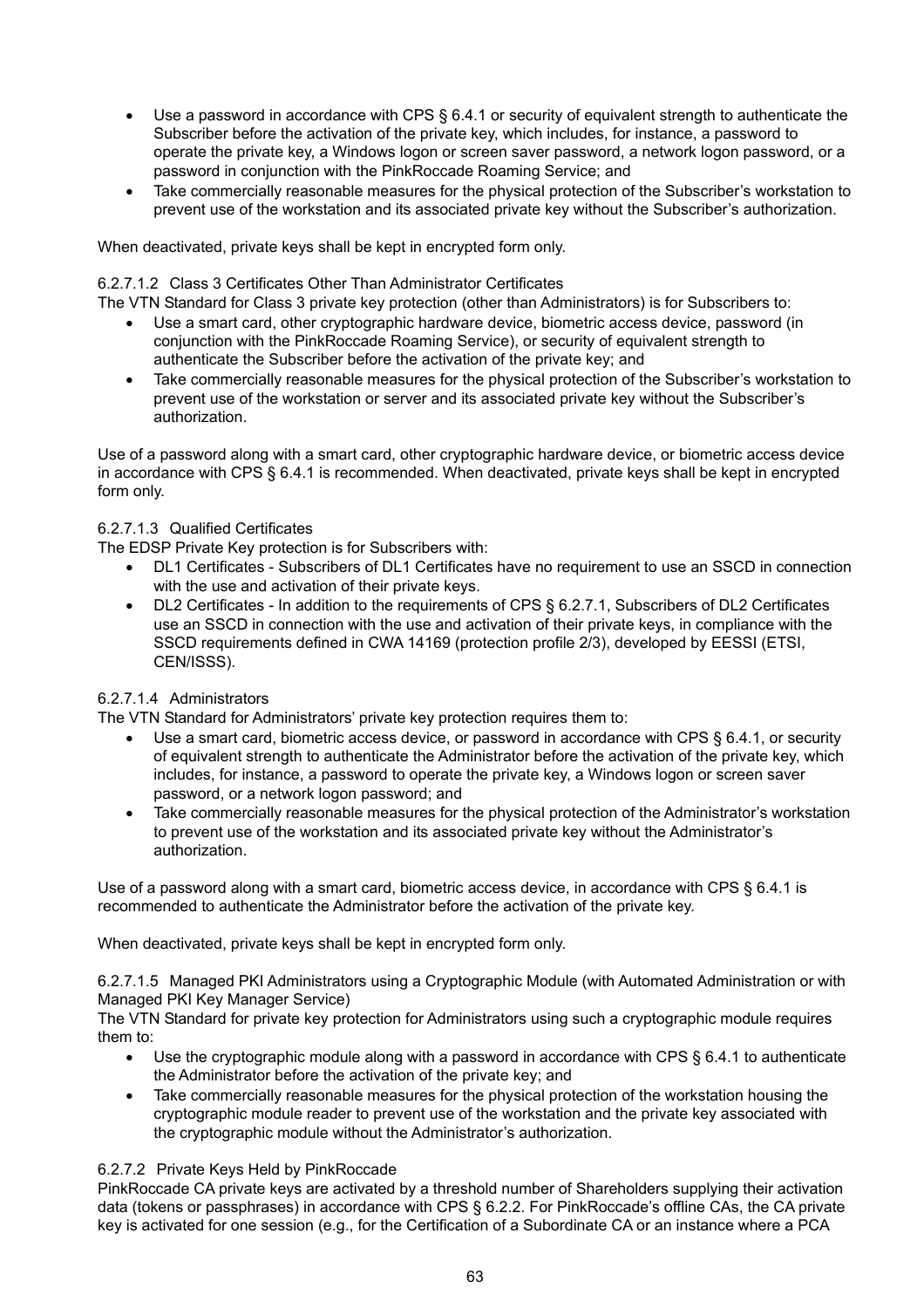signs a CRL) after which it is deactivated and the module is returned to secure storage. For PinkRoccade's online CAs, the CA private key is activated for an indefinite period and the module remains online in the production data center until the CA is taken offline (e.g., for system maintenance). PinkRoccade Shareholders are required to safeguard their Secret Shares and sign an agreement acknowledging their Shareholder responsibilities.

## *6.2.8* **Method of Deactivating Private Key**

PinkRoccade CA private keys are deactivated upon removal from the token reader. PinkRoccade RA private keys (used for authentication to the RA application) are deactivated upon system log off. PinkRoccade RAs are required to log off their workstations when leaving their work area.

Client Administrators, RA, and end-user Subscriber private keys may be deactivated after each operation, upon logging off their system, or upon removal of a smart card from the smart card reader depending upon the authentication mechanism employed by the user. In all cases, end-user Subscribers have an obligation to adequately protect their private key(s) in accordance with CPS §§ 2.1.3, 6.4.1.

## **6.2.9 Method of Destroying Private Key**

At the conclusion of a PinkRoccade's CA's operational lifetime, one or more copies of the CA private key are archived in accordance with CPS § 6.2.5. Remaining copies of the CA private key are securely destroyed. In addition, archived CA private keys are securely destroyed at the conclusion of their archive periods. CA key destruction activities require the participation of multiple trusted individuals.

Where required, PinkRoccade destroys CA private keys in a manner that reasonably ensures that there are no residuals remains of the key that could lead to the reconstruction of the key. PinkRoccade utilizes the zeroization function of its hardware cryptographic modules and other appropriate means to ensure the complete destruction of CA private keys. When performed, CA key destruction activities are logged.

## **6.3 Other Aspects of Key Pair Management**

#### **6.3.1 Public Key Archival**

PinkRoccade CA, RA and end-user Subscriber Certificates are backed up and archived as part of PinkRoccade's routine backup procedures.

# **6.3.2 Usage Periods for the Public and Private Keys**

The Operational Period of a Certificate ends upon its expiration or revocation. The Operational Period for key pairs is the same as the Operational Period for the associated Certificates, except that private keys may continue to be used for decryption and public keys may continue to be used for signature verification. The maximum Operational Periods for PinkRoccade Certificates for Certificates issued on or after the effective date of this CPS are set forth in Table 18 below.

In addition, PinkRoccade CAs stop issuing new Certificates at an appropriate date prior to the expiration of the CA's Certificate such that no Certificate issued by a Subordinate CA expires after the expiration of any Superior CA Certificates.

| <b>Certificate Issued By:</b> | <b>Class 2</b>                                                                       | Class 3                                                                              |
|-------------------------------|--------------------------------------------------------------------------------------|--------------------------------------------------------------------------------------|
| Self-signed Issuing Root CAs  | N/A                                                                                  | Up to 10 years                                                                       |
| PCA to CA                     | Up to 10 years                                                                       | Up to 10 years                                                                       |
| <b>CA to Subordinate CA</b>   | Up to 5 years                                                                        | Up to 5 years                                                                        |
| CA to end-user Subscriber     | Normally up to 2 years, but up<br>to 5 years under the conditions<br>described below | Normally up to 2 years, but up to<br>5 years under the conditions<br>described below |

#### **Table 18 – Certificate Operational Periods**

Except as noted in this section, PinkRoccade Subdomain Participants shall cease all use of their key pairs after their usage periods have expired.

Certificates issued by CAs to end-user Subscribers may have Operational Periods longer than two years, up to five years, if the following requirements are met:

• The Certificates are individual Certificates,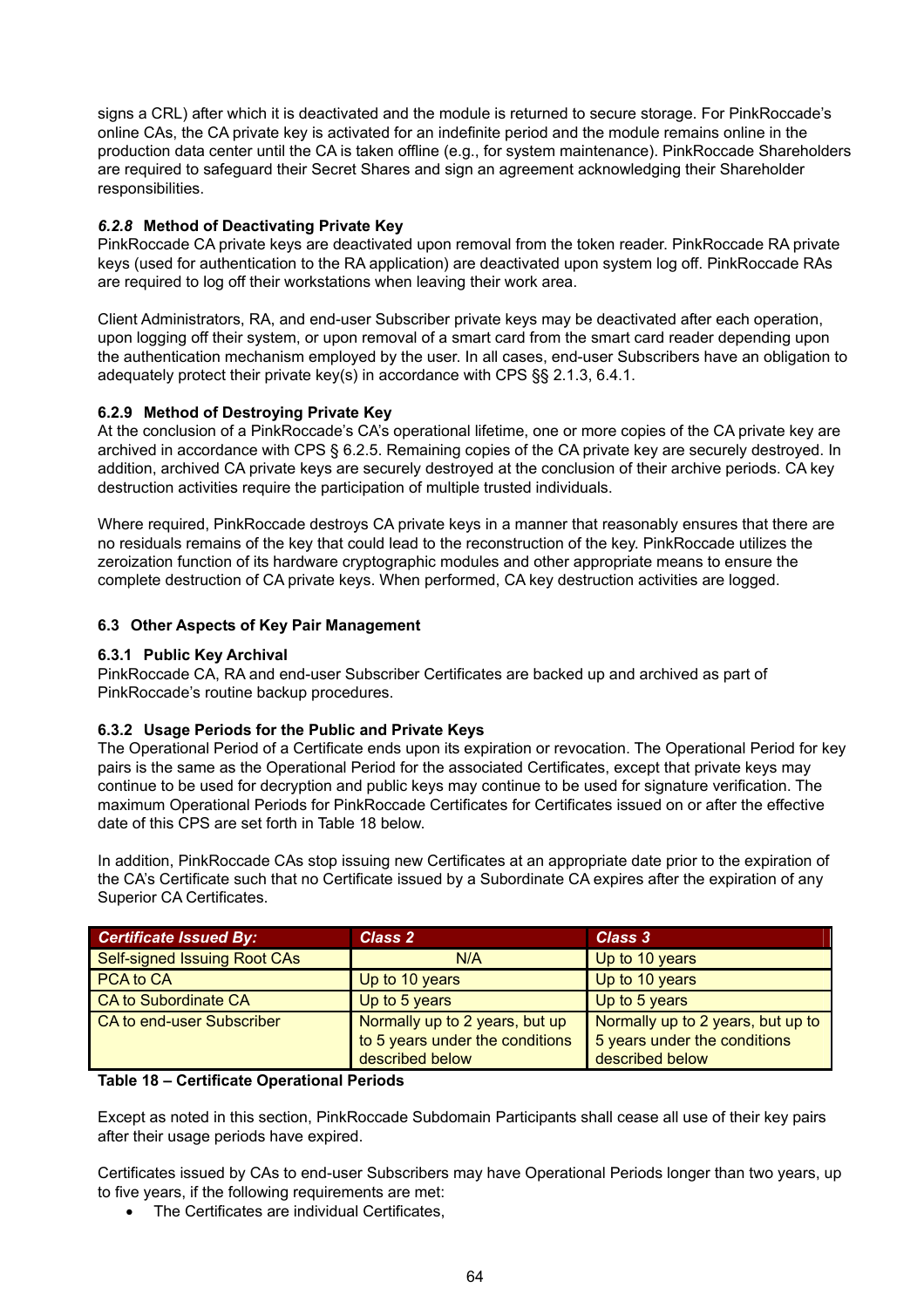- Subscribers' key pairs reside on a hardware token, such as a smart card,
- Subscribers are annually required to undergo reauthentication procedures under CPS § 3.1.9,
- Subscribers shall annually prove possession of the private key corresponding to the public key within the Certificate,
- If a Subscriber is unable to complete reauthentication procedures under CPS § 3.1.9 successfully or is unable to prove possession of such private key when required by the foregoing, the CA shall automatically revoke the Subscriber's Certificate.

PinkRoccade also operates several legacy self-signed issuing root CAs which are part of the VeriSign Trust Network. End-user Subscriber Certificates issued by these CAs meet the requirements for CA to end-user Subscriber Certificates specified in Table 18 above. The requirements for these CAs are described in Table 19 below.

| <b>CA Certificate Issued By:</b>                       | <b>CA Certificate</b><br><b>Operational</b><br><b>Period</b> | <b>Class of End-User</b><br><b>Subscriber Certificates</b><br><b>Issued</b> |
|--------------------------------------------------------|--------------------------------------------------------------|-----------------------------------------------------------------------------|
| RSA Secure Server CA (self-signed)                     | Up to 15 years                                               | <b>Equivalent to VTN Class 3</b>                                            |
| <b>Commercial Software Publishers CA (self-signed)</b> | Up to 10 years                                               | <b>Equivalent to VTN Class 3</b>                                            |
| VeriSign Timestamping Root CA (self-signed)            | Up to 10 years                                               | <b>Equivalent to VTN Class 3</b>                                            |

**Table 19 – Requirements for Legacy Issuing Root Cas** 

# **6.4 Activation Data**

# **6.4.1 Activation Data Generation and Installation**

Activation data (Secret Shares) used to protect tokens containing PinkRoccade CA private keys is generated in accordance with the requirements of CPS § 6.2.2 and the Key Ceremony Reference Guide. The creation and distribution of Secret Shares is logged.

PinkRoccade RAs are required to select strong passwords to protect their private keys. PinkRoccade's password selection guidelines require that passwords:

- be generated by the user;
- have at least eight characters:
- have at least one alphabetic and one numeric character;
- have at least one lower-case letter;
- not contain many occurrences of the same character;
- not be the same as the operator's profile name; and
- not contain a long substring of the user's profile name.

PinkRoccade strongly recommends that Managed PKI Administrators, RAs, and end-user Subscribers choose passwords that meet the same requirements. PinkRoccade also recommends the use of two factor authentication mechanisms (e.g., token and passphrase, biometric and token, or biometric and passphrase) for private key activation.

#### **6.4.2 Activation Data Protection**

PinkRoccade Shareholders are required to safeguard their Secret Shares and sign an agreement acknowledging their Shareholder responsibilities.

PinkRoccade RAs are required to store their Administrator/RA private keys in encrypted form using password protection and their browser's "high security" option.

PinkRoccade strongly recommends that Client Administrators, RAs and end-user Subscribers store their private keys in encrypted form and protect their private keys through the use of a hardware token and/or strong passphrase. The use of two factor authentication mechanisms (e.g., token and passphrase, biometric and token, or biometric and passphrase) is encouraged.

#### **6.4.3 Other Aspects of Activation Data**

See CPS § 6.4.1 and 6.4.2.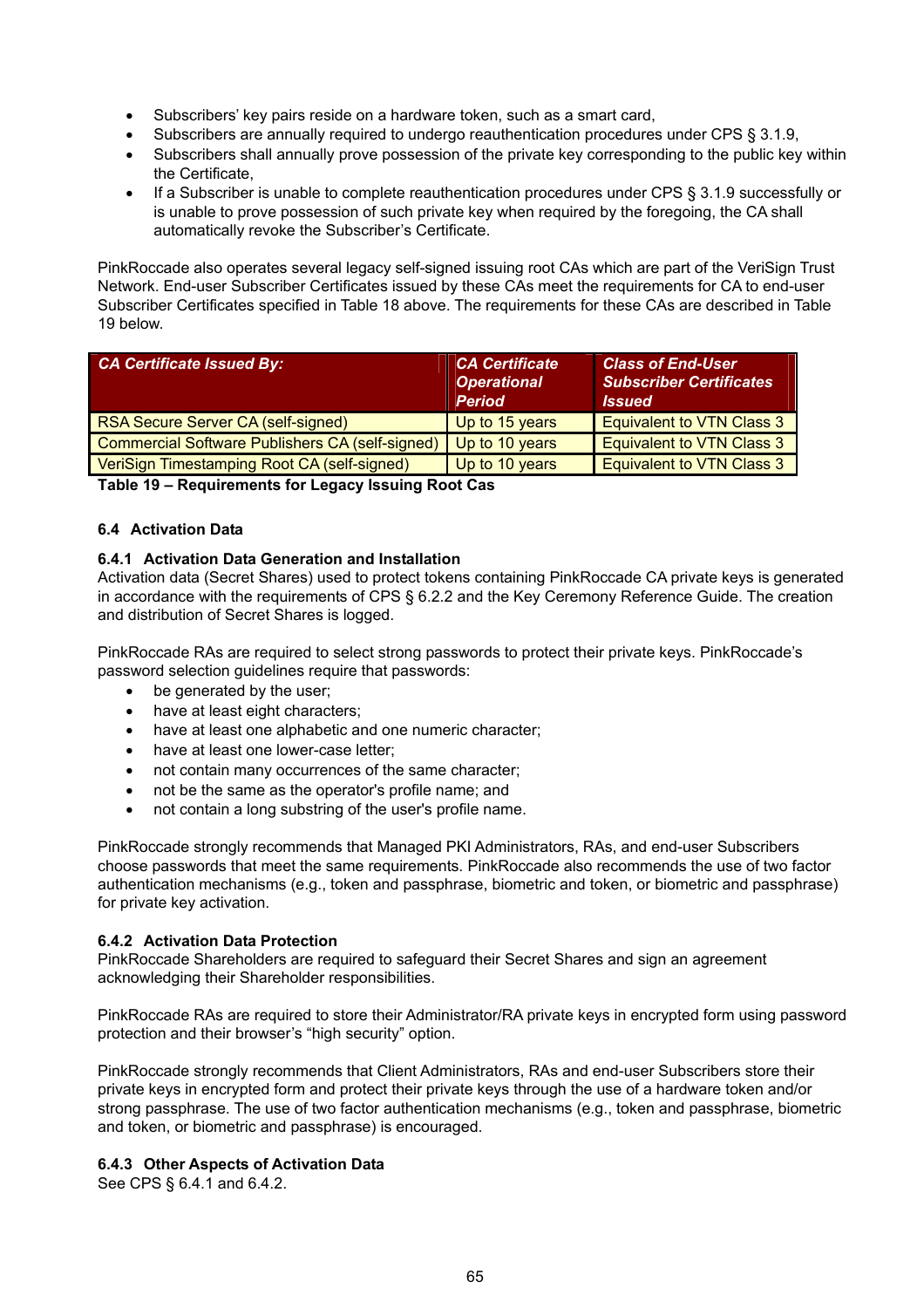# **6.5 Computer Security Controls**

PinkRoccade performs all CA and RA functions using Trustworthy Systems that meet the requirements of PinkRoccade's Security and Audit Requirements Guide. Managed PKI Customers must use Trustworthy Systems that meet the requirements of the Enterprise Security Guide.

#### **6.5.1 Specific Computer Security Technical Requirements**

PinkRoccade ensures that the systems maintaining CA software and data files are Trustworthy Systems secure from unauthorized access. In addition, PinkRoccade limits access to production servers to those individuals with a valid business reason for such access. General application users do not have accounts on production servers.

PinkRoccade's production network is logically separated from other components. This separation prevents network access except through defined application processes. PinkRoccade use firewalls to protect the production network from internal and external intrusion and limit the nature and source of network activities that may access production systems.

PinkRoccade require the use of passwords that have a minimum character length and a combination of alphanumeric and special characters. PinkRoccade requires that passwords be changed on a periodic basis.

Direct access to PinkRoccade databases supporting the PinkRoccade repository is limited to Trusted Persons in PinkRoccade's operations group having a valid business reason for such access.

#### **6.5.2 Computer Security Rating**

No stipulation.

#### **6.6 Life Cycle Technical Controls**

#### **6.6.1 System Development Controls**

Applications are developed and implemented by the PinkRoccade in accordance with PinkRoccade systems development and change management standards. PinkRoccade also provides software to its Managed PKI Customers for performing RA and certain CA functions. Such software is developed in accordance with PinkRoccade system development standards.

VeriSign developed software, when first loaded, provides a method for to verify that the software on the system originated from VeriSign or PinkRoccade, has not been modified prior to installation, and is the version intended for use.

#### **6.6.2 Security Management Controls**

PinkRoccade has mechanisms and/or policies in place to control and monitor the configuration of its CA systems. PinkRoccade creates a hash of all software packages and PinkRoccade software updates. This hash is to used to verify the integrity of such software manually. Upon installation and periodically thereafter, PinkRoccade validates the integrity of its CA systems.

#### **6.6.3 Life Cycle Security Ratings**

No stipulation.

#### **6.7 Network Security Controls**

PinkRoccade performs all its CA and RA functions using networks secured in accordance with the Security and Audit Requirements Guide to prevent unauthorized access and other malicious activity. PinkRoccade protects its communications of sensitive information through the use of encryption and digital signatures.

#### **6.8 Cryptographic Module Engineering Controls**

Cryptographic modules used by PinkRoccade and VeriSign meet the requirements specified in CPS § 6.2.1.

#### **6.8.1 Cryptographic Module Engineering Controls for Qualified Certificates**

In addition to CPS § 6.8, PinkRoccade and CAs shall distribute SSCDs to DL2 end-user Subscribers that meet the following requirements. First, SSCDs must, by appropriate technical and procedural means, ensure that at least: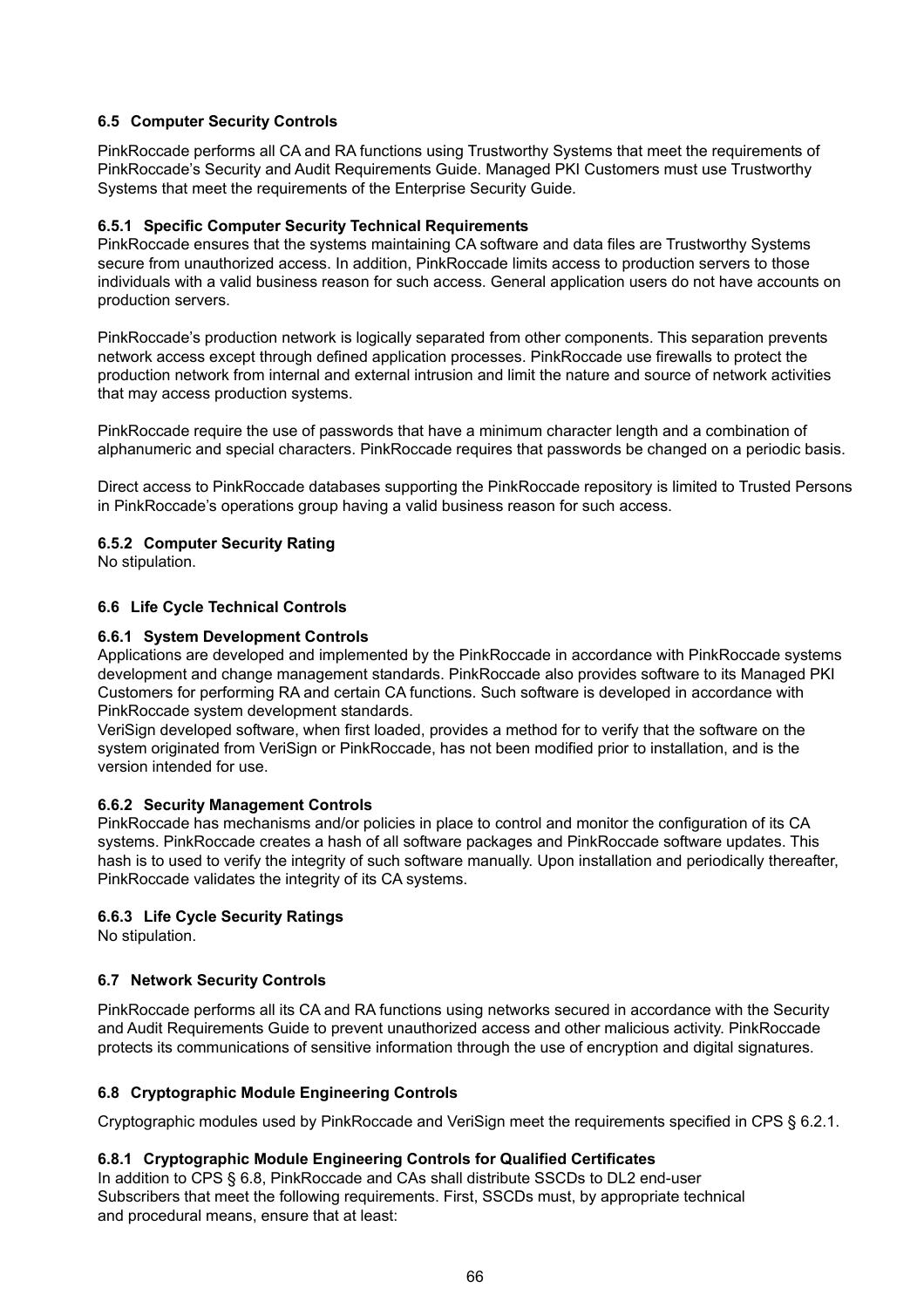- The private key within the SSCD can practically occur only once, and that its secrecy is reasonably assured,
- Such private key cannot, with reasonable assurance, be derived and the signature is protected against forgery using currently-available technology, and
- Such private key can be reliably be protected by the Subscriber against use by others.
- Second, SSCDs must not alter the data to be signed or prevent such data from being presented to the signatory prior to the signature process. Third, CAs shall ensure that the SSCDs have been determined to meet the requirements of Annex III of the Directive or Dutch law by the applicable national body designated pursuant to Article 3(4) the Directive (if any).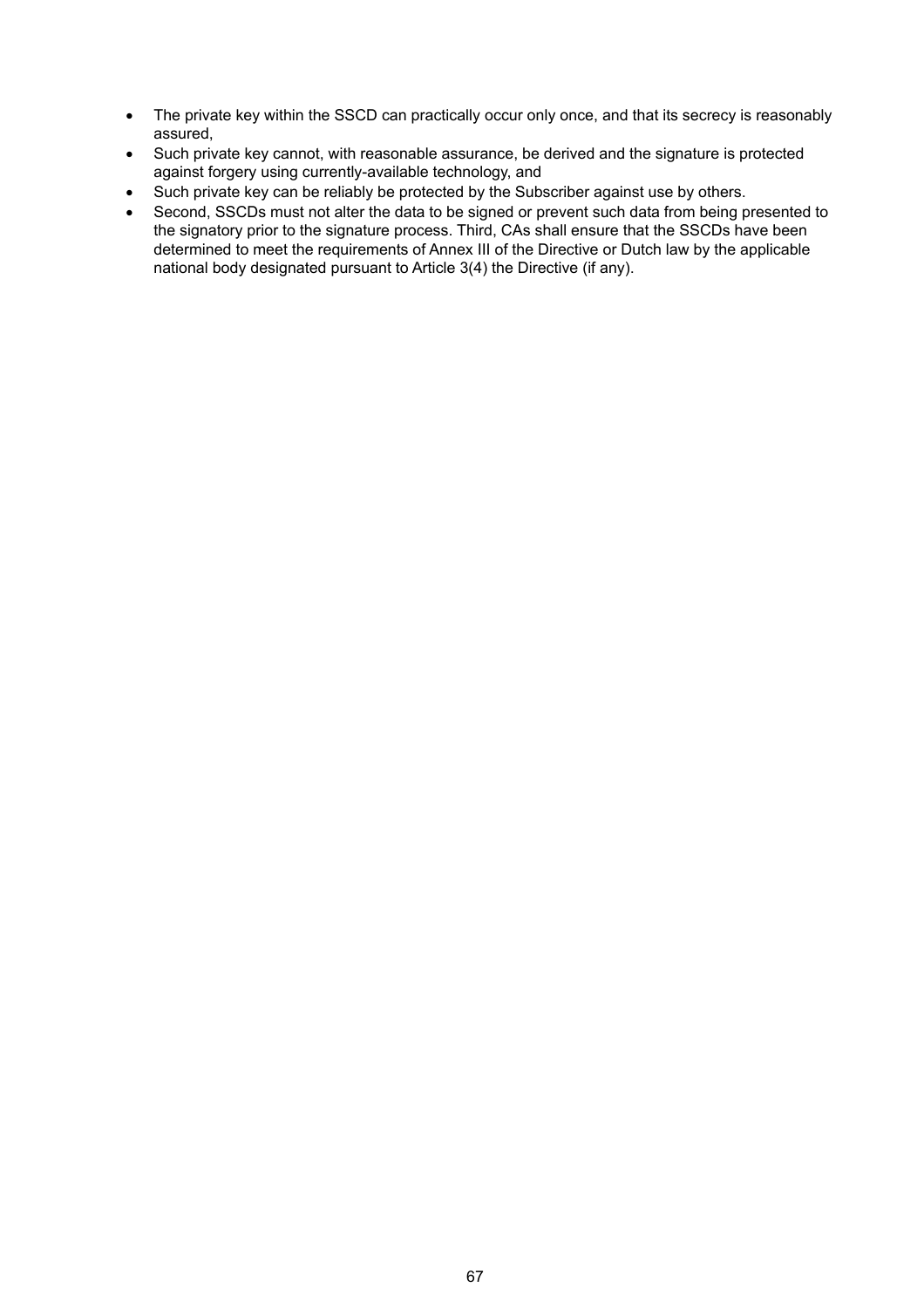# 7. Certificate and CRL Profile

# **7.1 Certificate Profile**

CPS § 7.1 defines PinkRoccade's Certificate Profile and Certificate content requirements for VTN Certificates issued under this CPS.

PinkRoccade Certificates conform to (a) ITU-T Recommendation X.509 (1997): Information Technology - Open Systems Interconnection - The Directory: Authentication Framework, June 1997 and (b) RFC 2459: Internet X.509 Public Key Infrastructure Certificate and CRL Profile, January 1999 ("RFC 2459").

DL1 and DL2 Certificates in content, adhere to the Qualified Certificate Profile. Pursuant to the Qualified Certificate Profile, DL1 and DL2 Certificates comply with RFC 3039 where it does not conflict with the Qualified Certificate Profile.

At a minimum, PinkRoccade X.509 Certificates contain the basic X.509 Version 1 fields and indicated prescribed values or value constraints in Table 20 below:

| <b>Field</b>          | <b>Value or Value constraint</b>                                                     |
|-----------------------|--------------------------------------------------------------------------------------|
| <b>Version</b>        | See CPS §7.1.1.                                                                      |
| <b>Serial Number</b>  | Unique value per Issuer DN                                                           |
| Signature             | Name of the algorithm used to sign the certificate (See CPS § 7.1.3)                 |
| Algorithm             |                                                                                      |
| <b>Issuer DN</b>      | See CPS § 7.1.4                                                                      |
| <b>Valid From</b>     | Universal Coordinate Time base. Synchronized to Master Clock of U.S. Naval           |
|                       | Observatory. Encoded in accordance with RFC 2459.                                    |
| <b>Valid To</b>       | Universal Coordinate Time base. Synchronized to Master Clock of U.S. Naval           |
|                       | Observatory. Encoded in accordance with RFC 2459. The validity period will be set in |
|                       | accordance with the constraints specified in CPS § 6.3.2.                            |
| <b>Subject DN</b>     | See CPS § 7.1.4                                                                      |
| <b>Subject Public</b> | Encoded in accordance with RFC 2459 using algorithms specified in CPS § 7.1.3 and    |
| Key                   | key lengths specified in CPS § 6.1.5.                                                |
| Signature             | Generated and encoded in accordance with RFC 2459                                    |

**Table 20 – Certificate Profile Basic Fields** 

# **7.1.1 Version Number(s)**

PinkRoccade CA and end-user Subscriber Certificates are X.509 Version 3 Certificates.

The following VeriSign CAs use X.509 version 1:

- VeriSign root CA Certificates, including the VeriSign PCAs and other VeriSign root CAs, are X.509 Version 1 Certificates.
- Certain legacy VeriSign Issuing CA Certificates are X.509 Version 1 Certificates, including.
- Certain Secure Server Certificates are X.509 Version 1 Certificates where the specific web server does not support the use of X.509 Version 3 Certificates.

# **7.1.2 Certificate Extensions**

Where X.509 Version 3 Certificates are used, PinkRoccade populates Certificates with the extensions required by CPS §§ 7.1.2.1-7.1.2.8. Private extensions are permissible as long as their use is consistent with the VTN CP and this CPS.

#### 7.1.2.1 Key Usage

Where X.509 Version 3 Certificates are used, PinkRoccade populates the KeyUsage extension of in accordance with CPS § 6.1.9. The criticality field of this extension is set to FALSE.

#### 7.1.2.2 Certificate Policies Extension

PinkRoccade X.509 Version 3 end-user Subscribers Certificates use the Certificate Policies extension. The CertificatePolicies extension is populated with the applicable object identifier for the VTN CP in accordance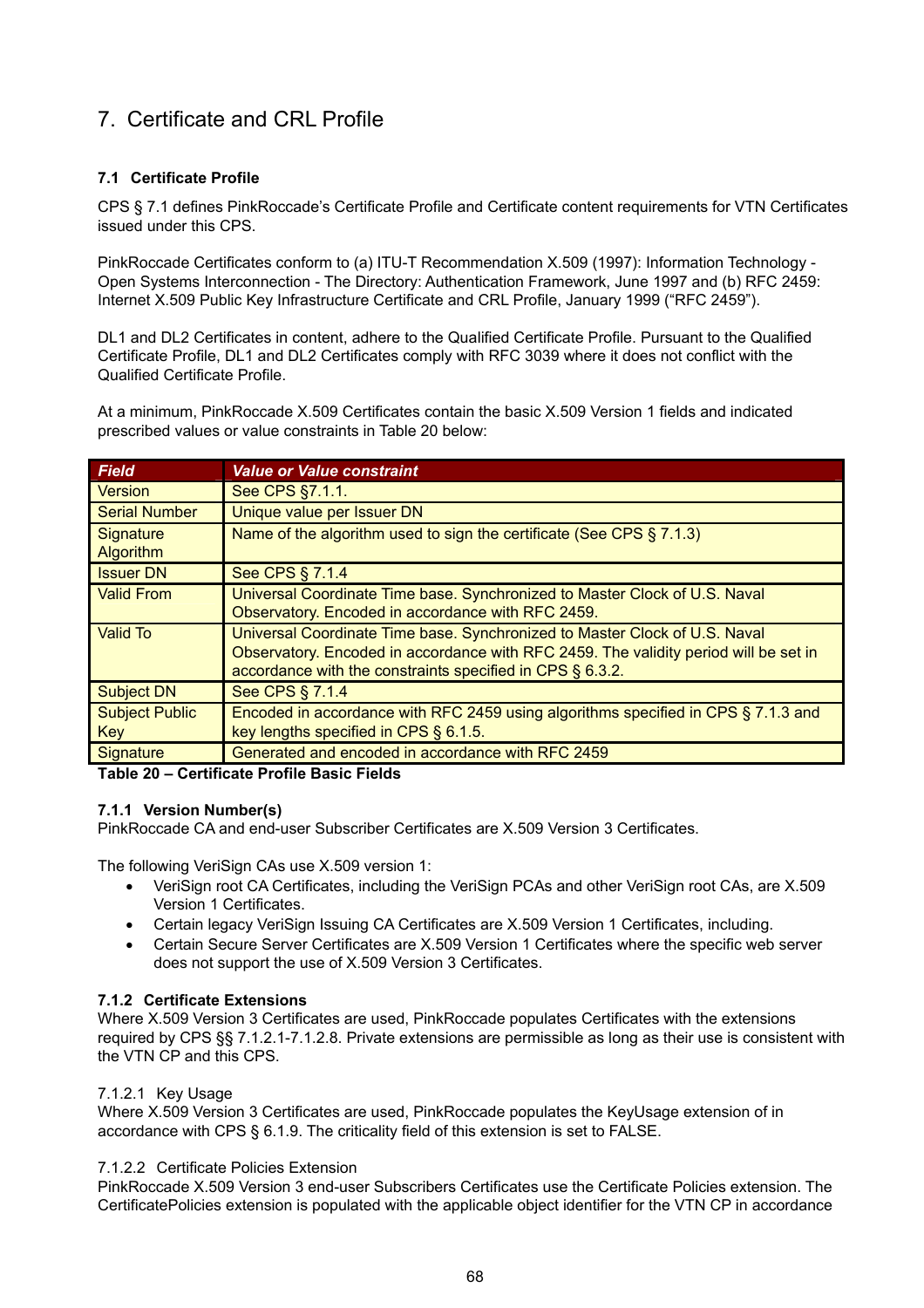with CP § 7.1.6 and with policy qualifiers set forth in CP § 7.1.8. The criticality field of this extension is set to **FALSE** 

7.1.2.3 Subject Alternative Names No stipulation.

## 7.1.2.4 Basic Constraints

PinkRoccade populates X.509 Version 3 CA Certificates with a BasicConstraints extension with the Subject Type set to CA. End-user Subscriber Certificates are also populated with a BasicConstraints extension with the Subject Type equal to End Entity. The criticality of the Basic Constraints extension is generally set to FALSE, except for the PinkRoccade Class 3 Managed PKI Authentication Services Bureau CA. The criticality of this extension may be set to TRUE for other Certificates in the future.

PinkRoccade X.509 Version 3 CA Certificates issued to have a "pathLenConstraint" field of the BasicConstraints extension set to the maximum number of CA Certificates that may follow this Certificate in a Certification path. CA Certificates issued to the online CAs of Managed PKI Customers and Gateway Customers and PinkRoccade CAs, issuing end-user Subscriber Certificates have a "pathLenConstraint" field set to a value of "0" indicating that only an end-user Subscriber Certificate may follow in the Certification path.

#### 7.1.2.5 Extended Key Usage

PinkRoccade makes use of the ExtendedKeyUsage extension for the specific types of PinkRoccade X.509 Version 3 Certificates listed in Table 21 below. For other types of Certificates, PinkRoccade does not use the Extended Key Usage extension.

| <b>Certificate Type</b>                | <b>Certificate Type</b>                                                         |
|----------------------------------------|---------------------------------------------------------------------------------|
| <b>Certification Authority (CA)</b>    | <b>Class 3 International Server CA</b>                                          |
| <b>OCSP Responder</b>                  | <b>Class 2-3 Public Primary OCSP Responders</b><br>Secure Server OCSP Responder |
| <b>Class 3 Web Server Certificates</b> | Secure Server IDs<br><b>Global Server IDs</b>                                   |

#### **Table 21 – Certificates Using the Extended Key Usage Extension**

PinkRoccade populates Certificates with ExtendedKeyUsage extensions in accordance with Table 22 below.

|                    |                                                                              | Class 3<br><b>International</b><br><b>Server CA</b> | <b>OCSP</b><br><b>Responders</b> | <b>Secure Server</b><br><b>IDs</b> | <b>Global Server</b><br><b>IDs</b> |
|--------------------|------------------------------------------------------------------------------|-----------------------------------------------------|----------------------------------|------------------------------------|------------------------------------|
| <b>Criticality</b> |                                                                              | <b>FALSE</b>                                        | <b>FALSE</b>                     | <b>FALSE</b>                       | <b>FALSE</b>                       |
| $\mathbf{0}$       | <b>ServerAuth</b>                                                            | <b>Clear</b>                                        | <b>Clear</b>                     | <b>Set</b>                         | <b>Clear</b>                       |
| 1                  | <b>ClientAuth</b>                                                            | <b>Clear</b>                                        | Set                              | Set                                | <b>Clear</b>                       |
| $\mathbf{2}$       | CodeSigning                                                                  | <b>Clear</b>                                        | Clear                            | Clear                              | Clear                              |
| $\mathbf{3}$       | <b>EmailProtection</b>                                                       | Clear                                               | <b>Set</b>                       | <b>Clear</b>                       | <b>Clear</b>                       |
| 4                  | IpsecEndSystem                                                               | Clear                                               | Clear                            | <b>Clear</b>                       | Clear                              |
| $5\phantom{.0}$    | <b>IpsecTunnel</b>                                                           | <b>Clear</b>                                        | <b>Clear</b>                     | <b>Clear</b>                       | <b>Clear</b>                       |
| 6                  | <b>IpsecUser</b>                                                             | Clear                                               | Clear                            | <b>Clear</b>                       | <b>Clear</b>                       |
| $\overline{7}$     | <b>TimeStamping</b>                                                          | <b>Clear</b>                                        | <b>Clear</b>                     | <b>Clear</b>                       | <b>Clear</b>                       |
| 8 <sup>1</sup>     | <b>OCSP Signing</b>                                                          | <b>Clear</b>                                        | Set                              | <b>Clear</b>                       | <b>Clear</b>                       |
|                    | <b>Microsoft Server Gated</b><br>Crypto (SGC) OID:<br>1.3.6.1.4.1.311.10.3.3 | <b>Clear</b>                                        | <b>Clear</b>                     | <b>Clear</b>                       | <b>Set</b>                         |
|                    | Netscape SGC - OID:<br>2.16.840.1.113730.4.1                                 | <b>Set</b>                                          | Clear                            | <b>Clear</b>                       | <b>Set</b>                         |
|                    | $TBD - OID:$<br>2.16.840.1.113733.1.8.                                       | Set                                                 | <b>Clear</b>                     | <b>Clear</b>                       | <b>Clear</b>                       |

#### **Table 22 – Settings for ExtendedKeyUsage Extension**

#### 7.1.2.6 CRL Distribution Points

PinkRoccade X.509 Version 3 Secure Server and Class 2 Individual end-user Subscriber Certificates use the cRLDistributionPoints extension containing the URL of the location where a Relying Party can obtain a CRL to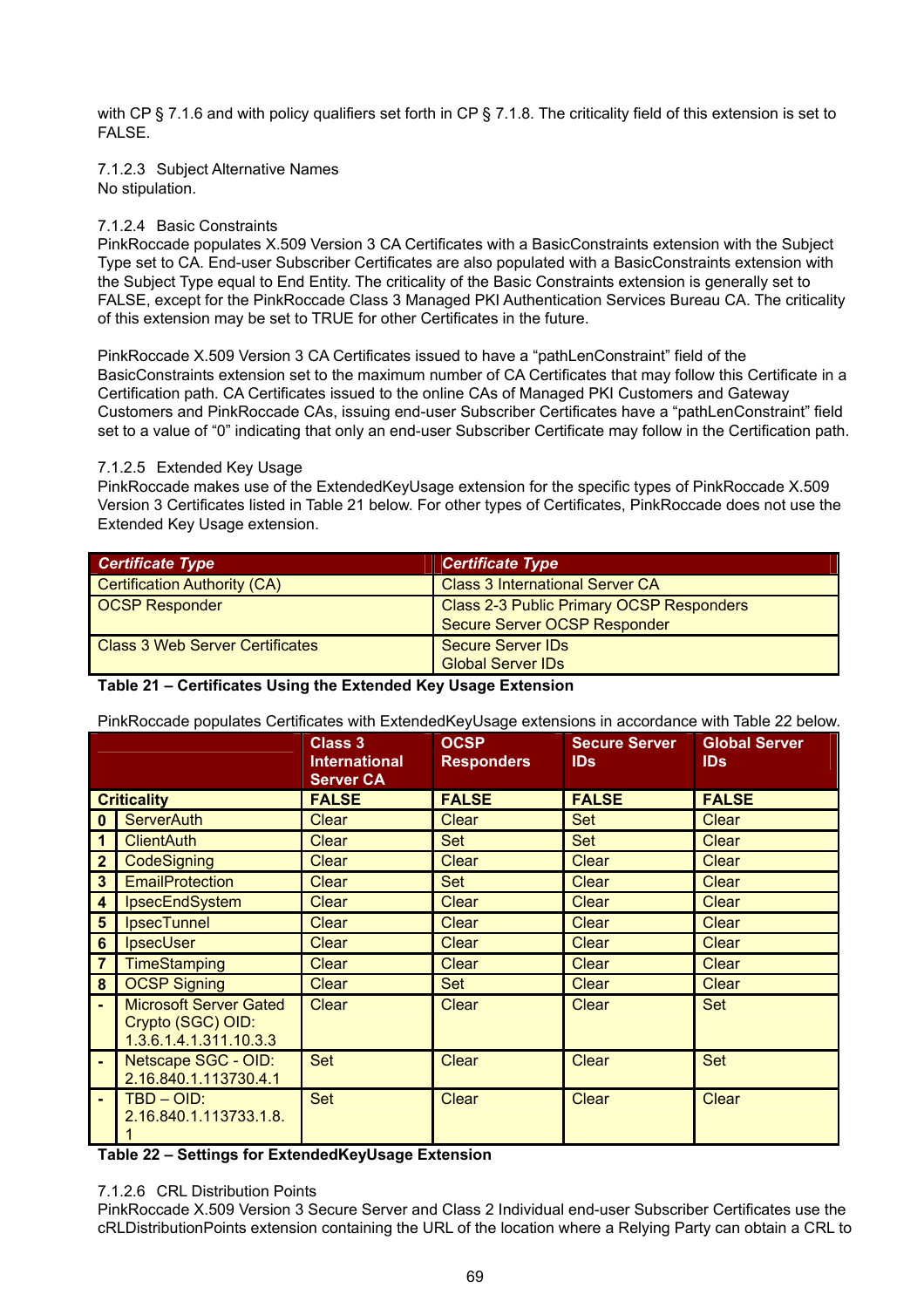check the CA Certificate's status. The criticality field of this extension is set to FALSE. The use of CRL Distribution Points will be supported for other PinkRoccade CAs in the future.

## 7.1.2.7 Authority Key Identifier

VeriSign populates the Authority Key Identifier extension of X.509 Version 3 end user Subscriber Certificates issued by the VeriSign Commercial Software Publishers CA. The Authority Key Identifier is composed of the 160-bit SHA-1 hash of the public key of the CA issuing the Certificate. The criticality field of this extension is set to FALSE. The use of Authority Key Identifier extension may be supported for other VeriSign CAs in the future.

## 7.1.2.8 Subject Key Identifier

Where PinkRoccade populates X.509 Version 3 VTN Certificates with a subjectKeyIdentifier extension, the keyIdentifier based on the public key of the Subject of the Certificate is generated. Where this extension is used, the criticality field of this extension is set to FALSE.

## 7.1.2.9 Additional Certificate Extension for Qualified Certificates

DL1 and DL2 Certificates contain a private extension containing an OID identifying the statement stating that the Certificate is issued in accordance with Dutch Law. Such extension conforms to the definition in section 4.2.1(2) of the Qualified Certificate Profile. This extension may be marked as critical or not critical at the option of PinkRoccade or the CA. At the option of the PinkRoccade or the CA, the following additional private extensions may be used:

- An extension containing a statement expressing the limit on the value of transactions for which the Certificate can be used in accordance with section 4.2.2 of the Qualified Certificate Profile, and
- An extension containing a statement indicating the record retention period applicable to the Certificate under CPS § 4.6.1 and EDSP 4.6.1, in accordance with section 4.2.3 of the Qualified Certificate Profile.

# **7.1.3 Algorithm Object Identifiers**

PinkRoccade X.509 Certificates are signed with sha1RSA (OID: 1.2.840.113549.1.1.5) or md5RSA (OID: 1.2.840.113549.1.1.4) in accordance with RFC 2459. VeriSign signed certain legacy CA and end user Subscriber Certificates with md2RSA (OID: 1.2.840.113549.1.1.2).

PinkRoccade Qualified Certificates are signed with sha1RSA (OID: 1.2.840.113549.1.1.5) or ecdsa-with-SHA1 (OID: 1.2.840.10045.1).

# **7.1.4 Name Forms**

PinkRoccade populates VTN Certificates with an Issuer and Subject Distinguished Name in accordance with CPS § 3.1.1.

In addition, PinkRoccade include within end-user Subscriber Certificates either an additional Organizational Unit field or an Certificate Policy Extension that contains a notice stating that the terms of use of the Certificate are set forth in a URL which is a pointer to the applicable Relying Party Agreement. Exceptions to the foregoing requirement are permitted when space, formatting, or interoperability limitations within Certificates make such an Organizational Unit impossible to use in conjunction with the application for which the Certificates are intended.

#### **7.1.5 Name Constraints**

No stipulation.

# **7.1.6 Certificate Policy Object Identifier**

Where the Certificate Policies extension is used, Certificates contain the object identifier for the Certificate Policy corresponding to the appropriate Class of Certificate as set forth in CPS § 1.2 and may contain other relevant object identifiers. For legacy Certificates issued prior to the publication of the VTN CP which include the Certificate Policies extension, Certificates refer to the VeriSign CPS.

# **7.1.7 Usage of Policy Constraints Extension**

No stipulation.

#### **7.1.8 Policy Qualifiers Syntax and Semantics**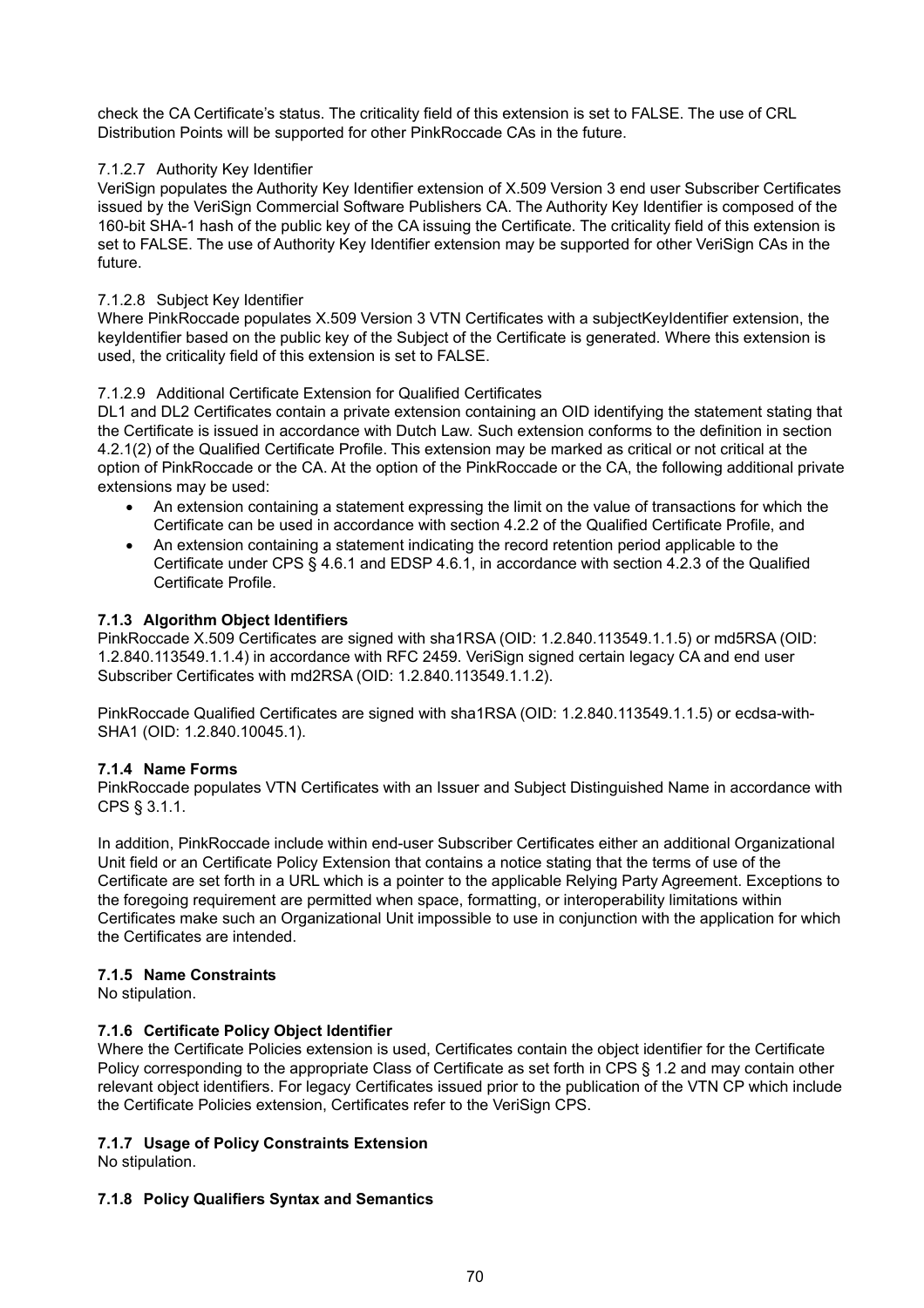PinkRoccade populates X.509 Version 3 VTN Certificates with a policy qualifier within the CertificatePolicies extension. Generally, such Certificates contain a CPS pointer qualifier that points to the applicable Relying Party Agreement or the VeriSign CPS. In addition, some Certificates contain a User Notice Qualifier which points to the applicable Relying Party Agreement.

# **7.1.9 Processing Semantics for the Critical Certificate Policy Extension**

No stipulation.

# **7.2 CRL Profile**

PinkRoccade issues CRLs that conform to RFC 2459. At a minimum, PinkRoccade CRLs contain the basic fields and contents specified in Table 23 below:

| <b>Field</b>                   | <b>Value or Value constraint</b>                                                                                                                                                                                                                                                                                    |
|--------------------------------|---------------------------------------------------------------------------------------------------------------------------------------------------------------------------------------------------------------------------------------------------------------------------------------------------------------------|
| Version                        | See CPS §7.2.1.                                                                                                                                                                                                                                                                                                     |
| Signature<br><b>Algorithm</b>  | Algorithm used to sign the CRL. VeriSign CRLs are signed using md5RSA (OID:<br>1.2.840.113549.1.1.4) or md2RSA (OID: 1.2.840.113549.1.1.2) in accordance with RFC<br>2459.                                                                                                                                          |
| <b>Issuer</b>                  | Entity who has signed and issued the CRL. The CRL Issuer Name is in accordance with<br>the Issuer Distinguished Name requirements specified in CPS § 7.1.4.                                                                                                                                                         |
| <b>Effective Date</b>          | Issue date of the CRL. PinkRoccade CRLs are effective upon issuance.                                                                                                                                                                                                                                                |
| <b>Next Update</b>             | Date by which the next CRL will be issued. The Next Update date for PinkRoccade CRLs<br>is set as follows: 3 months from the Effective Date for VeriSign PCAs and 10 days from the<br>Effective Date for other PinkRoccade CAs. CRL issuance frequency is in accordance with<br>the requirements of CPS $\S$ 4.4.9. |
| Revoked<br><b>Certificates</b> | Listing of revoked Certificates, including the Serial Number of the revoked Certificate and<br>the Revocation Date.                                                                                                                                                                                                 |

**Table 23 – CRL Profile Basic Fields** 

# **7.2.1 Version Number(s)**

PinkRoccade currently issues X.509 Version 1 CRLs by default and may issue X.509 Version 2 CRLs on Customer request.

# **7.2.2 CRL and CRL Entry Extensions**

No stipulation.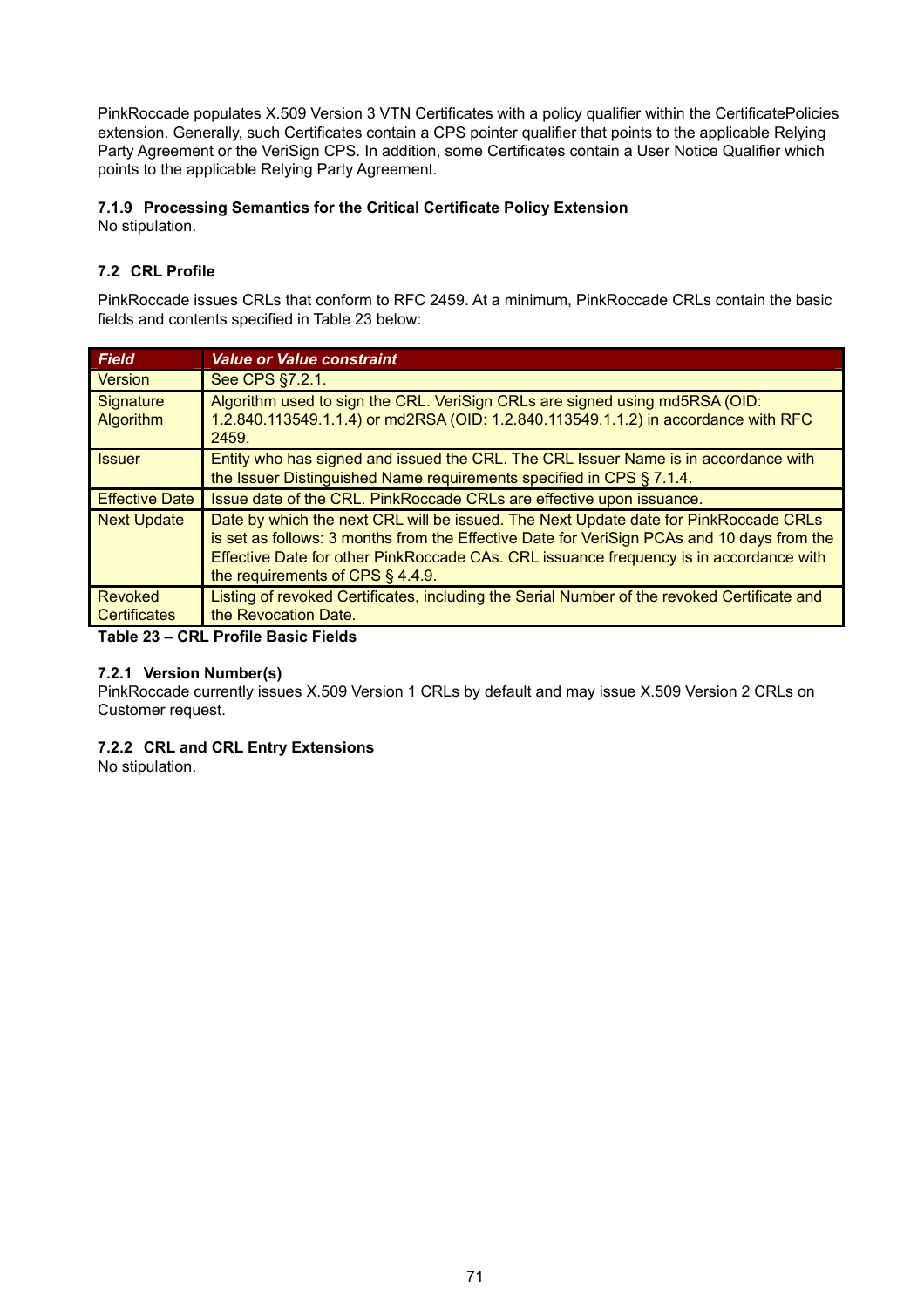# 8. Specification Administration

# **8.1 Specification Change Procedures**

Amendments to this CPS shall be made by the PinkRoccade Policy Management Authority (PMA). Amendments shall either be in the form of a document containing an amended form of the CPS or an update. Amended versions or updates shall be linked to the Practices Updates and Notices section of the PinkRoccade Repository located at: [https://pki.pinkroccade.com/repository/updates.](https://pki.pinkroccade.com/repository/updates) Updates supersede any designated or conflicting provisions of the referenced version of the CPS.

## **8.1.1 Items that Can Change Without Notification**

PinkRoccade reserves the right to amend the CPS without notification for amendments that are not material, including without limitation corrections of typographical errors, changes to URLs, and changes to contact information. PinkRoccade's decision to designate amendments as material or non-material shall be within PinkRoccade's sole discretion.

## **8.1.2 Items that Can Change with Notification**

PinkRoccade shall make material amendments to the CPS in accordance with this CPS § 8.1.2.

#### 8.1.2.1 List of Items

Material amendments are those changes that PinkRoccade, under CPS § 8.1.1, considers to be material.

#### 8.1.2.2 Notification Mechanism

PinkRoccade's Practices Development group will post proposed amendments to the CPS in the Practices Updates and Notices section of the PinkRoccade Repository, which is located at: [https://pki.pinkroccade.com/repository/updates.](https://pki.pinkroccade.com/repository/updates) PinkRoccade solicits proposed amendments to the CPS from other PinkRoccade Subdomain Participants. If PinkRoccade considers such an amendment desirable and proposes to implement the amendment, PinkRoccade shall provide notice of such amendment in accordance with this section.

Notwithstanding anything in the CPS to the contrary, if PinkRoccade believes that material amendments to the CPS are necessary immediately to stop or prevent a breach of the security of the VTN, PinkRoccade's Subdomain, or any portion of the VTN, PinkRoccade shall be entitled to make such amendments by publication in the PinkRoccade Repository. Such amendments will be effective immediately upon publication.

#### 8.1.2.3 Comment Period

Except as noted under CPS § 8.1.2.2, the comment period for any material amendments to the CPS shall be fifteen (15) days, starting on the date on which the amendments are posted on the PinkRoccade Repository. Any PinkRoccade Subdomain Participant shall be entitled to file comments with PinkRoccade's Practices Development group up until the end of the comment period.

#### 8.1.2.4 Mechanism to Handle Comments

PinkRoccade's Practices Development group will consider any comments on the proposed amendments. PinkRoccade will either (a) allow the proposed amendments to become effective without amendment, (b) amend the proposed amendments and republish them as a new amendment under CPS § 8.1.2.2, or (c) withdraw the proposed amendments. PinkRoccade is entitled to withdraw proposed amendments by providing notice in the Practices Updates and Notices section of the PinkRoccade Repository. Unless proposed amendments are amended or withdrawn, they shall become effective upon the expiration of the comment period under CPS § 8.1.2.3.

#### **8.1.3 Changes Requiring Changes in the Certificate Policy OID or CPS Pointer**

If the PinkRoccade PMA determines that a change is necessary in the object identifier corresponding to a Certificate policy, a new object identifiers for the new Certificate policy, or an amendment to an existing Certificate Policy, will be created. See also CP § 8.1.3.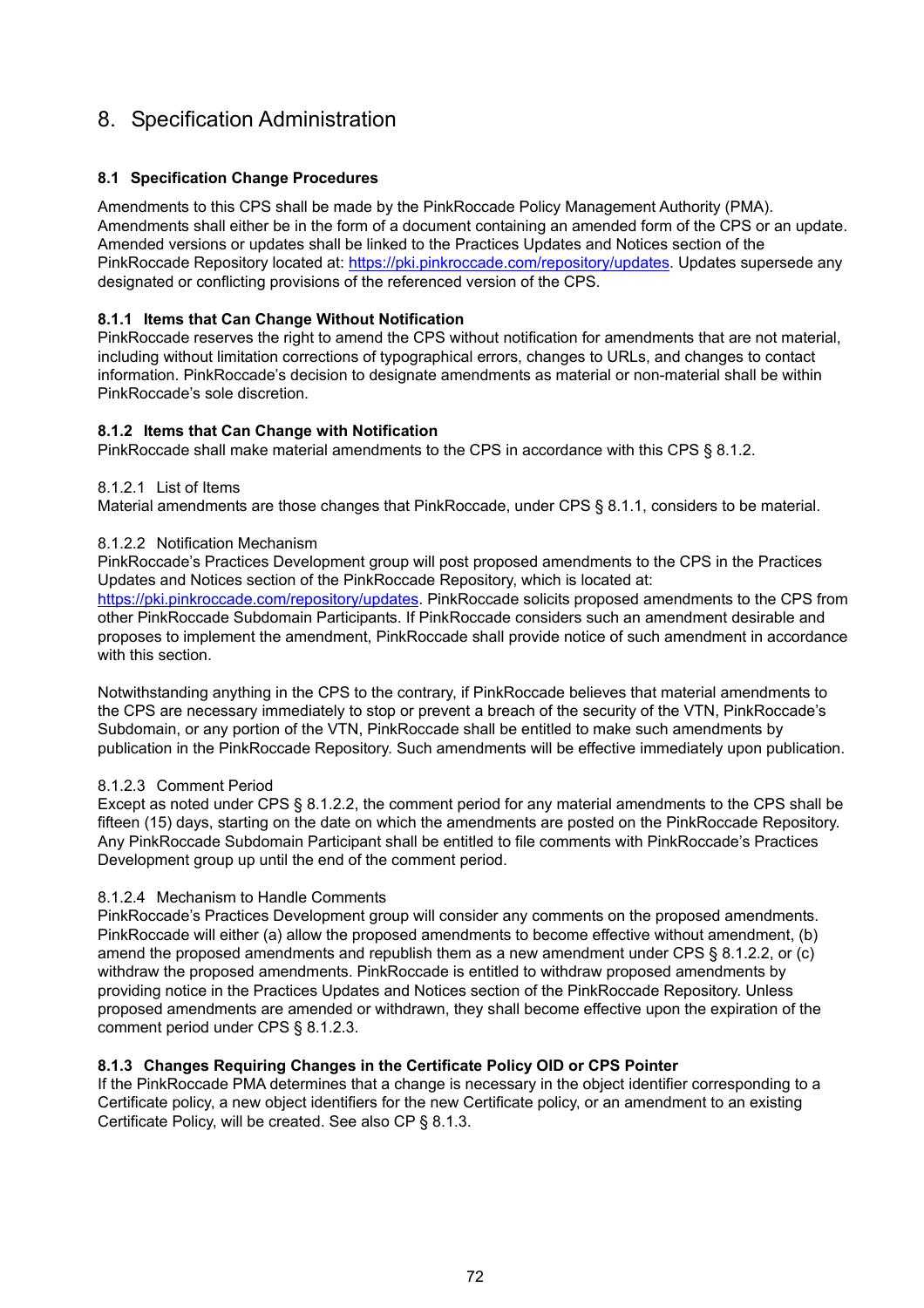### **8.2 Publication and Notification Policies**

#### **8.2.1 Items Not Published in the CPS**

Security documents considered confidential by PinkRoccade and VeriSign not disclosed to the public. Confidential security documents include the documents identified in CPS § 1.1(a) Table 1 as documents that are not available to the public.

### **8.2.2 Distribution of the CPS**

This CPS is published in electronic form within the PinkRoccade Repository at [https://pki.pinkroccade.com/repository.](https://pki.pinkroccade.com/repository) The CPS is available in the PinkRoccade Repository in Adobe Acrobat pdf format The CPS is available in paper form from PinkRoccade's PMA upon request. .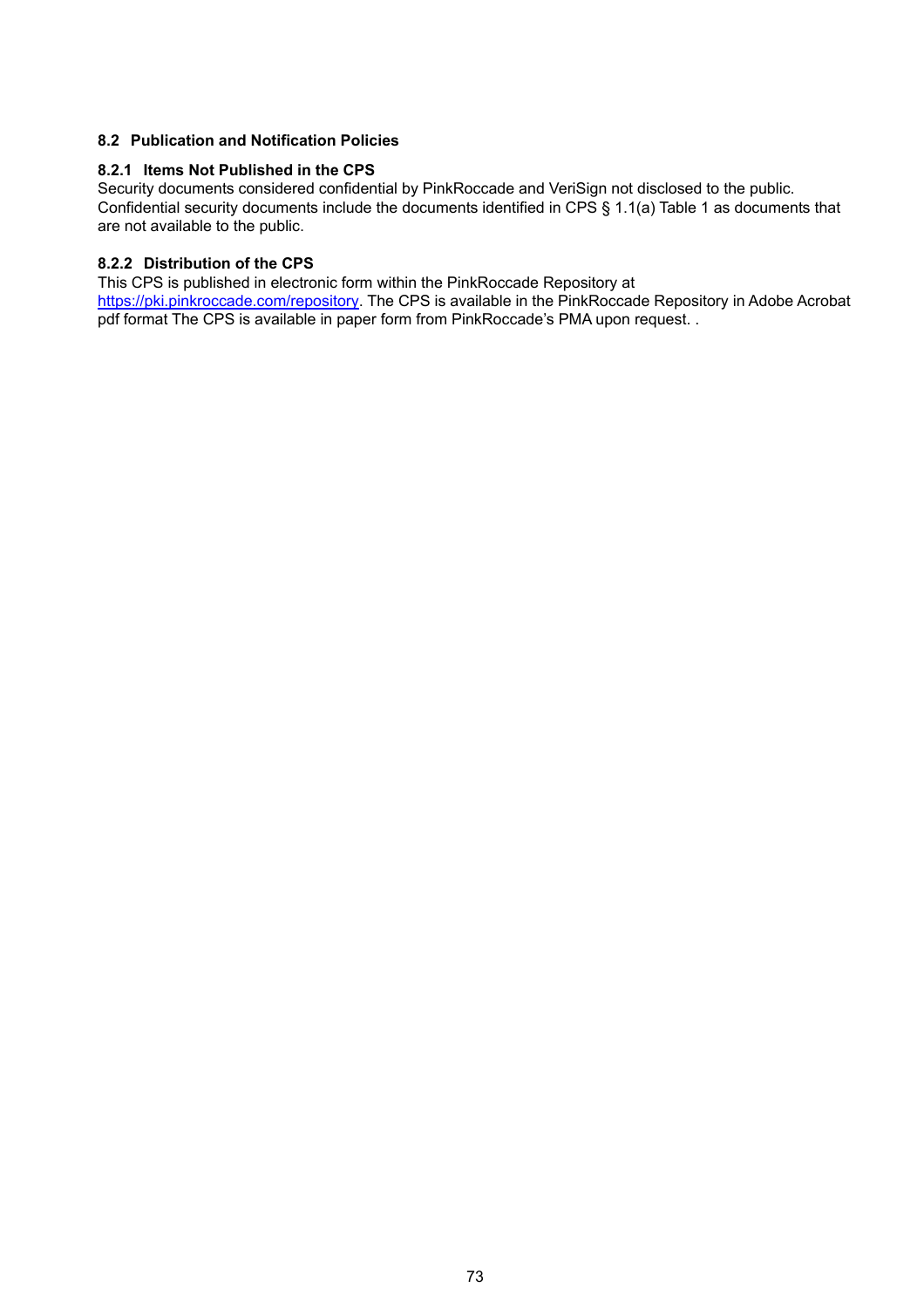# 9. Acronyms and Definitions

# **9.1 Table of Acronyms**

| <b>Acronym</b> | <b>Term</b>                                                                                |
|----------------|--------------------------------------------------------------------------------------------|
| <b>ANSI</b>    | The American National Standards Institute.                                                 |
| <b>ASB</b>     | <b>Authentication Service Bureau.</b>                                                      |
| B2B            | Business-to-business.                                                                      |
| <b>BXA</b>     | The United States Bureau of Export Administration of the United States Department of       |
|                | Commerce.                                                                                  |
| <b>CA</b>      | <b>Certification Authority.</b>                                                            |
| CP             | <b>Certificate Policy.</b>                                                                 |
| <b>CPS</b>     | <b>Certification Practice Statement.</b>                                                   |
| <b>CRL</b>     | <b>Certificate Revocation List.</b>                                                        |
| <b>EAL</b>     | Evaluation assurance level (pursuant to the Common Criteria).                              |
| <b>EDI</b>     | Electronic Data Interchange.                                                               |
| <b>FIPS</b>    | United State Federal Information Processing Standards.                                     |
| <b>ICC</b>     | International Chamber of Commerce.                                                         |
| <b>KRB</b>     | <b>Key Recovery Block.</b>                                                                 |
| <b>LSVA</b>    | Logical security vulnerability assessment.                                                 |
| <b>OCSP</b>    | Online Certificate Status Protocol.                                                        |
| <b>OFX</b>     | Open Financial Exchange.                                                                   |
| PCA            | <b>Primary Certification Authority.</b>                                                    |
| <b>PIN</b>     | Personal identification number.                                                            |
| <b>PKCS</b>    | Public-Key Cryptography Standard.                                                          |
| <b>PKI</b>     | Public Key Infrastructure.                                                                 |
| <b>PMA</b>     | <b>Policy Management Authority.</b>                                                        |
| <b>RA</b>      | <b>Registration Authority.</b>                                                             |
| <b>RFC</b>     | Request for comment.                                                                       |
| <b>SAS</b>     | Statement on Auditing Standards (promulgated by the American Institute of Certified Public |
|                | Accountants).                                                                              |
| <b>S/MIME</b>  | Secure multipurpose Internet mail extensions.                                              |
| <b>SSL</b>     | Secure Sockets Layer.                                                                      |
| <b>VTN</b>     | VeriSign Trust Network.                                                                    |

## **9.2 Definitions**

| <b>Term</b>                      | <b>Definition</b>                                                                                            |
|----------------------------------|--------------------------------------------------------------------------------------------------------------|
|                                  | Administrative Certification A type of PinkRoccade CA that issues Certificates to PinkRoccade RAs,           |
| <b>Authority (Administrative</b> | Managed PKI Customer personnel (Managed PKI Administrators), Affiliate                                       |
| CA)                              | Administrators, and Automated Administration servers.                                                        |
| <b>Administrator</b>             | A Trusted Person within the organization of a Processing Center, Service                                     |
|                                  | Center, Managed PKI Customer, or Gateway Customer that performs validation<br>land other CA or RA functions. |
| <b>Administrator Certificate</b> | A Certificate issued to an Administrator that may only be used to perform CA or<br>IRA functions.            |
| <b>Affiliate</b>                 | A leading trusted third party, for example in the technology,                                                |
|                                  | telecommunications, or financial services industry, that has entered into an                                 |
|                                  | agreement with VeriSign to be a VTN distribution and services channel within a<br>specific territory.        |
| <b>Affiliate Audit Program</b>   | A VeriSign document containing requirements for the Compliance Audits of                                     |
| <b>Guide</b>                     | Affiliates, including Certificate Management Control Objectives against which                                |
|                                  | <b>Affiliates will be audited.</b>                                                                           |
| <b>Affiliated Individual</b>     | A natural person that is related to a given entity (i) as an officer, director,                              |
|                                  | employee, partner, contractor, intern, or other person within the entity, (ii) as a                          |
|                                  | member of a VeriSign registered community of interest, or (iii) as a person                                  |
|                                  | maintaining a relationship with the entity where the entity has business or other                            |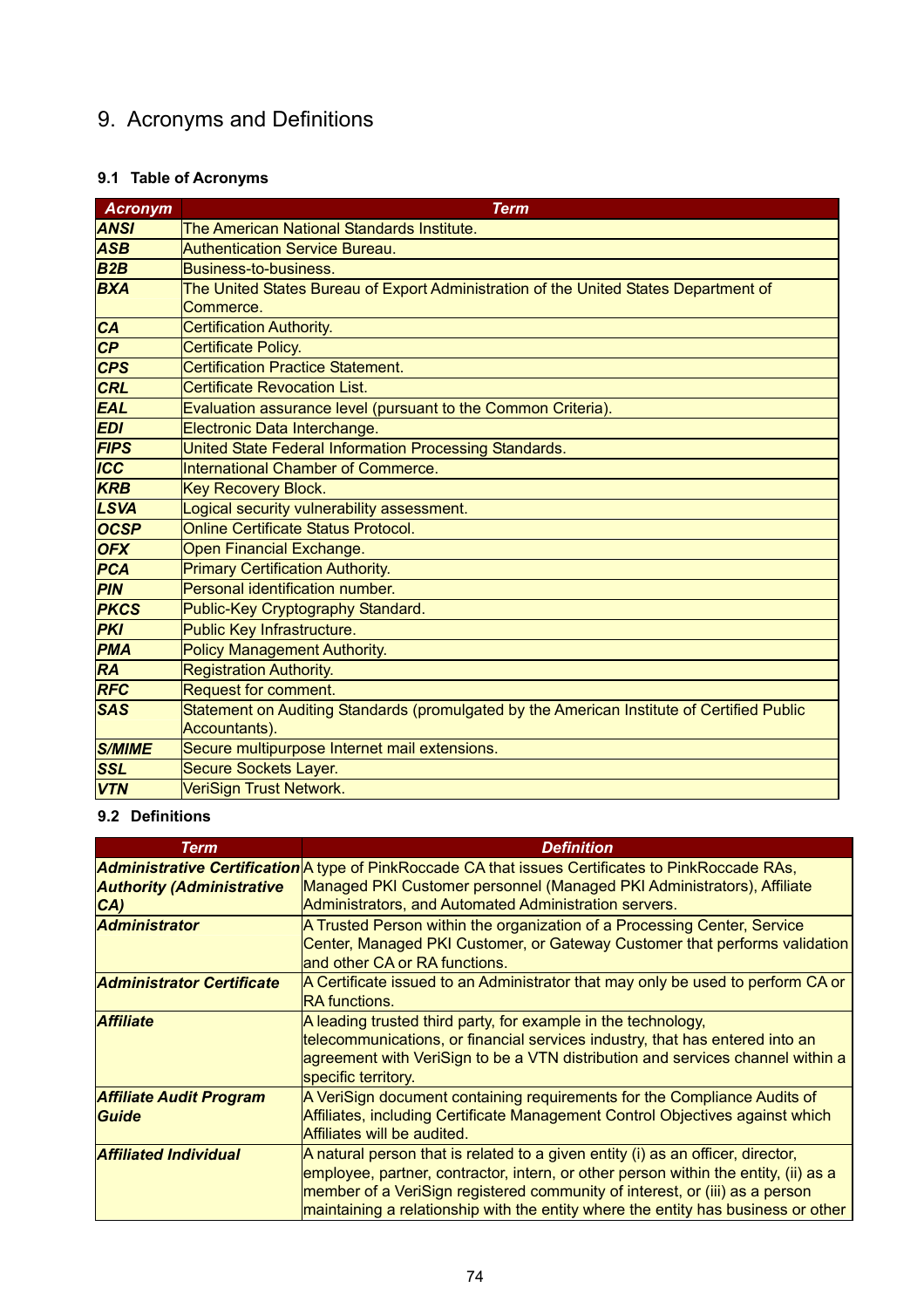| <b>Term</b>                                                | <b>Definition</b>                                                                                                                                      |
|------------------------------------------------------------|--------------------------------------------------------------------------------------------------------------------------------------------------------|
|                                                            | records providing appropriate assurances of the identity of such person.                                                                               |
| <b>ASB Customer</b>                                        | An entity that contracts with VeriSign or an Affiliate to obtain Authentication                                                                        |
|                                                            | Service Bureau services. An ASB Customer is a CA, and is named as such                                                                                 |
|                                                            | within the Certificates issued by its CA, but it outsources all CA functions to an                                                                     |
|                                                            | <b>ASB Provider.</b>                                                                                                                                   |
| <b>ASB Provider</b>                                        | An entity (either VeriSign or an Affiliate) that offers Authentication Service                                                                         |
|                                                            | Bureau services to ASB Customers. An ASB Provider acts as an outsourcing                                                                               |
|                                                            | provider of back-end functions for an ASB Customer and as an RA for the ASB                                                                            |
|                                                            | Customer.                                                                                                                                              |
| <b>Authentication Service</b>                              | A service within the VTN by which VeriSign or an Affiliate performs most front-                                                                        |
| <b>Bureau</b>                                              | end RA and all back-end CA functions on behalf of an organization.                                                                                     |
| <b>Automated Administration</b>                            | A procedure whereby Certificate Applications are approved automatically if                                                                             |
|                                                            | enrollment information matches information contained in a database.                                                                                    |
| <b>Automated Administration</b>                            | Software provided by VeriSign that performs Automated Administration.                                                                                  |
| <b>Software Module</b>                                     |                                                                                                                                                        |
| <b>Certificate</b>                                         | A message that, at least, states a name or identifies the CA, identifies the                                                                           |
|                                                            | Subscriber, contains the Subscriber's public key, identifies the Certificate's                                                                         |
|                                                            | Operational Period, contains a Certificate serial number, and is digitally signed                                                                      |
|                                                            | by the CA.                                                                                                                                             |
| <b>Certificate Applicant</b>                               | An individual or organization that requests the issuance of a Certificate by a                                                                         |
|                                                            | CA.                                                                                                                                                    |
| <b>Certificate Application</b>                             | A request from a Certificate Applicant (or authorized agent of the Certificate                                                                         |
| <b>Certificate Chain</b>                                   | Applicant) to a CA for the issuance of a Certificate.                                                                                                  |
|                                                            | An ordered list of Certificates containing an end-user Subscriber Certificate and<br>CA Certificates, which terminates in a root Certificate.          |
|                                                            | Criteria that an entity must meet in order to satisfy a Compliance Audit.                                                                              |
| <b>Certificate Management</b><br><b>Control Objectives</b> |                                                                                                                                                        |
| <b>Certificate Policies (CP)</b>                           | The document entitled "VeriSign Trust Network Certificate Policies" and is the                                                                         |
|                                                            | principal statement of policy governing the VTN.                                                                                                       |
| <b>Certificate Revocation List</b>                         | A periodically (or exigently) issued list, digitally signed by a CA, of identified                                                                     |
| (CRL)                                                      | Certificates that have been revoked prior to their expiration dates. The list                                                                          |
|                                                            | generally indicates the CRL issuer's name, the date of issue, the date of the                                                                          |
|                                                            | next scheduled CRL issue, the revoked Certificates' serial numbers, and the                                                                            |
|                                                            | specific times and reasons for revocation.                                                                                                             |
|                                                            | Certificate Signing Request A message conveying a request to have a Certificate issued.                                                                |
|                                                            | Certification Authority (CA) An entity authorized to issue, manage, revoke, and renew Certificates in the                                              |
|                                                            | VTN.                                                                                                                                                   |
| <b>Certification Practice</b>                              | A statement of the practices that VeriSign or an Affiliate employs in approving or                                                                     |
| <b>Statement (CPS)</b>                                     | rejecting Certificate Applications and issuing, managing, and revoking                                                                                 |
|                                                            | Certificates, and requires its Managed PKI Customers and Gateway Customers                                                                             |
|                                                            | to employ. In the context of this CPS, "CPS" refers to this document.                                                                                  |
| <b>Challenge Phrase</b>                                    | A secret phrase chosen by a Certificate Applicant during enrollment for a                                                                              |
|                                                            | Certificate. When issued a Certificate, the Certificate Applicant becomes a                                                                            |
|                                                            | Subscriber and a CA or RA can use the Challenge Phrase to authenticate the<br>Subscriber when the Subscriber seeks to revoke or renew the Subscriber's |
|                                                            | Certificate.                                                                                                                                           |
| <b>Class</b>                                               | A specified level of assurances as defined within the CP. See CP $\S$ 1.1.1. The                                                                       |
|                                                            | distinctions are summarized in CPS § 1.1.1.                                                                                                            |
| <b>Class 2 Individual ASB</b>                              | A Class 2 individual Certificate issued by an ASB Provider on behalf of an ASB                                                                         |
| <b>Certificate</b>                                         | <b>Customer CA.</b>                                                                                                                                    |
|                                                            | Class 3 Organizational ASB A Class 3 organizational Certificate issued by an ASB Provider on behalf of an                                              |
| <b>Certificate</b>                                         | <b>ASB Customer CA.</b>                                                                                                                                |
| <b>Managed PKI Customer</b>                                | An organization that has obtained Managed PKI services from PinkRoccade,                                                                               |
|                                                            | whereby the organization becomes a CA within the VTN to issue client                                                                                   |
|                                                            | Certificates. Managed PKI Customers outsource back-end functions of                                                                                    |
|                                                            | issuance, management, and revocation to PinkRoccade, but retain for                                                                                    |
|                                                            | themselves the RA functions of approving or rejecting Certificate Applications                                                                         |
|                                                            | and initiating revocations and renewals of Certificates.                                                                                               |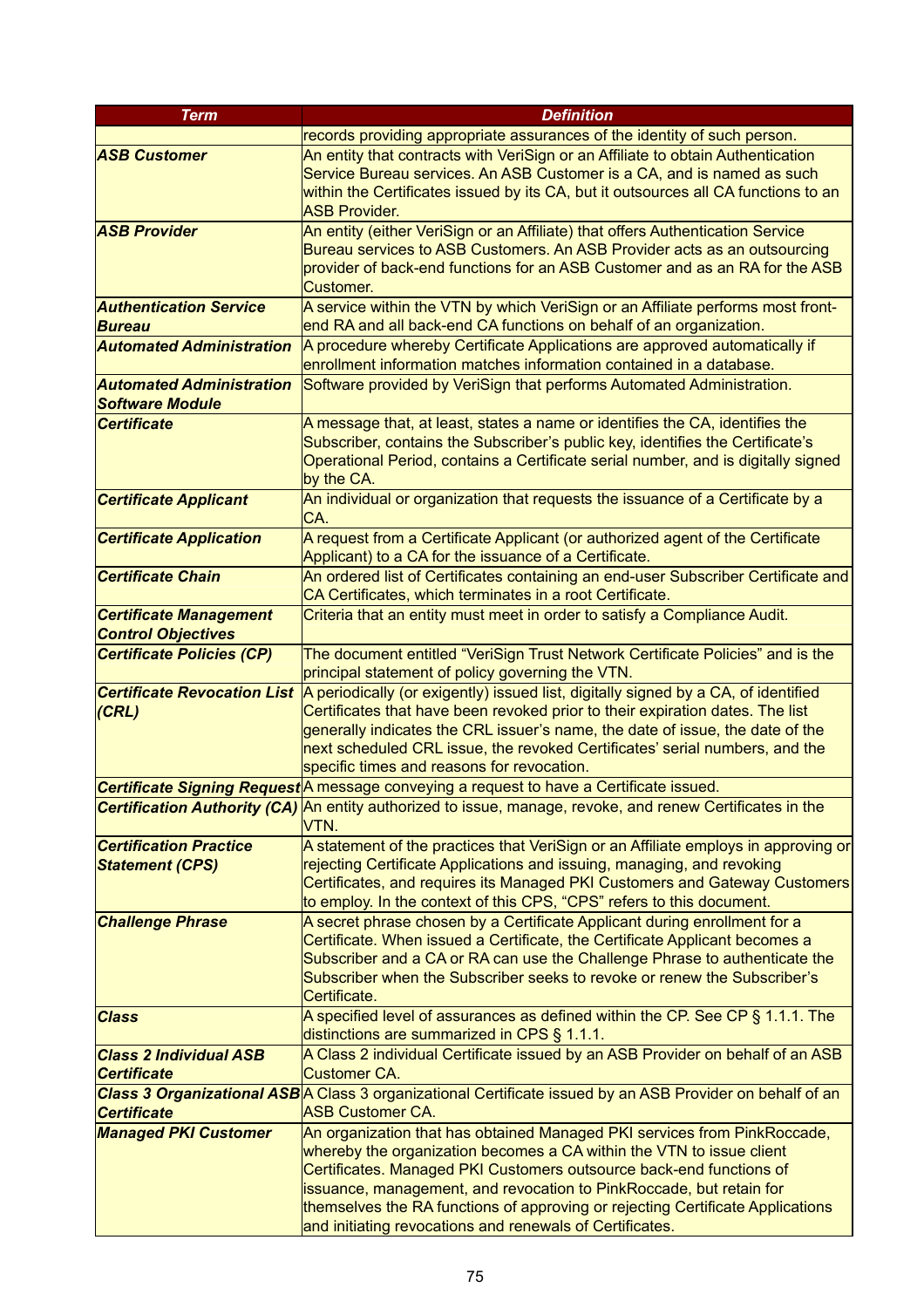| <b>Term</b>                         | <b>Definition</b>                                                                                                                              |
|-------------------------------------|------------------------------------------------------------------------------------------------------------------------------------------------|
| <b>Managed PKI Lite</b>             | An organization that has obtained Managed PKI Lite services from VeriSign or                                                                   |
| <b>Customer</b>                     | an Affiliate, whereby the organization becomes a Registration Authority within                                                                 |
|                                     | the VTN to assist a VeriSign or Affiliate CA to issue client Certificates. This CA                                                             |
|                                     | delegates to Managed PKI Lite Customers the RA functions of approving or                                                                       |
|                                     | rejecting Certificate Applications and initiating revocations and renewals of                                                                  |
|                                     | Certificates.                                                                                                                                  |
| <b>Compliance Audit</b>             | A periodic audit that a Processing Center, Service Center, or Managed PKI                                                                      |
|                                     | Customer undergoes to determine its conformance with VTN Standards that                                                                        |
|                                     | apply to it.                                                                                                                                   |
| <b>Compromise</b>                   | A violation (or suspected violation) of a security policy, in which an unauthorized                                                            |
|                                     | disclosure of, or loss of control over, sensitive information may have occurred.                                                               |
|                                     | With respect to private keys, a Compromise is a loss, theft, disclosure,                                                                       |
|                                     | modification, unauthorized use, or other compromise of the security of such                                                                    |
|                                     | private key.                                                                                                                                   |
| <b>Confidential/Private</b>         | Information required to be kept confidential and private pursuant to CPS                                                                       |
| <b>Information</b>                  | $§$ 2.8.1.                                                                                                                                     |
| <b>Customer</b>                     | An organization that is either an Managed PKI Customer, or ASB Customer.                                                                       |
| <b>Digital Receipt</b>              | A data object created in connection with the VeriSign Digital Notarization                                                                     |
|                                     | Service offered by PinkRoccade and digitally signed by the Time-Stamping                                                                       |
|                                     | Authority that includes the hash of a document or set of data and a time-stamp<br>showing that the document or data existed at a certain time. |
| <b>Electronic Data</b>              | The computer-to-computer exchange of business transactions, such as                                                                            |
| <b>Interchange (EDI)</b>            | purchase orders, invoices, and payment advices in accordance with applicable                                                                   |
|                                     | standards.                                                                                                                                     |
| <b>Electronic Data</b>              | A Class 3 organizational Certificate that allows for digital signatures on                                                                     |
|                                     | Interchange Certificate (EDIElectronic Data Interchange messages and for the encryption of EDI                                                 |
| Certificate)                        | messages.                                                                                                                                      |
|                                     | <b>Enterprise, as in Enterprise</b> A line of business that an Affiliate enters to provide Managed PKI services to                             |
| <b>Service Center</b>               | <b>Managed PKI Customers.</b>                                                                                                                  |
|                                     | <b>Enterprise Roaming Server</b> A server residing at the site of a Managed PKI Customer used in conjunction                                   |
|                                     | with the VeriSign Roaming Service to hold Roaming Subscribers' encrypted                                                                       |
|                                     | private keys and portions of symmetric keys used to encrypt and decrypt                                                                        |
|                                     | Roaming Subscribers' private keys.                                                                                                             |
| <b>Enterprise Security Guide</b>    | A document setting forth security requirements and practices for Managed PKI                                                                   |
|                                     | <b>Customers and Gateway Customers.</b>                                                                                                        |
|                                     | <b>Exigent Audit/Investigation</b> An audit or investigation by VeriSign where VeriSign has reason to believe that                             |
|                                     | an entity's failure to meet VTN Standards, an incident or Compromise relating                                                                  |
|                                     | to the entity, or an actual or potential threat to the security of the VTN posed by                                                            |
|                                     | the entity has occurred.<br>A Class 3 organizational Certificate used to support SSL sessions between web                                      |
| <b>Global Server ID</b>             | browsers and web servers that are encrypted using strong cryptographic                                                                         |
|                                     | protection consistent with applicable export laws.                                                                                             |
| <b>Managed PKI for SSL</b>          | A type of Managed PKI service that permits an organization to become an RA                                                                     |
| (Premium Edition)                   | within the VTN to assist a VeriSign or Affiliate CA to issue Global Server IDs                                                                 |
|                                     | within designated domains. This CA delegates to Managed PKI for SSL                                                                            |
|                                     | (Premium Edition) Customers the RA functions of approving or rejecting                                                                         |
|                                     | Certificate Applications and initiating revocations and renewals of Global Server                                                              |
|                                     | IDs.                                                                                                                                           |
| <b>Managed PKI for SSL</b>          | An organization that has obtained Managed PKI for SSL (Premium Edition)                                                                        |
| (Premium Edition)                   | services from VeriSign or an Affiliate.                                                                                                        |
| <b>Customer</b>                     |                                                                                                                                                |
| <b>Go Secure!</b>                   | A suite of plug-and-play services building on Managed PKI services and                                                                         |
|                                     | designed to accelerate e-commerce applications.                                                                                                |
| <b>Infrastructure Certification</b> | A type of PinkRoccade CA that issues Certificates to components of the                                                                         |
| <b>Authority (Infrastructure</b>    | PinkRoccade infrastructure supporting certain PinkRoccade services.                                                                            |
| CA)                                 | Infrastructure CAs do not issue CA, RA, or end-user Subscriber Certificates.                                                                   |
| <b>Intellectual Property Rights</b> | Rights under one or more of the following: any copyright, patent, trade secret,                                                                |
|                                     | trademark, and any other intellectual property rights.                                                                                         |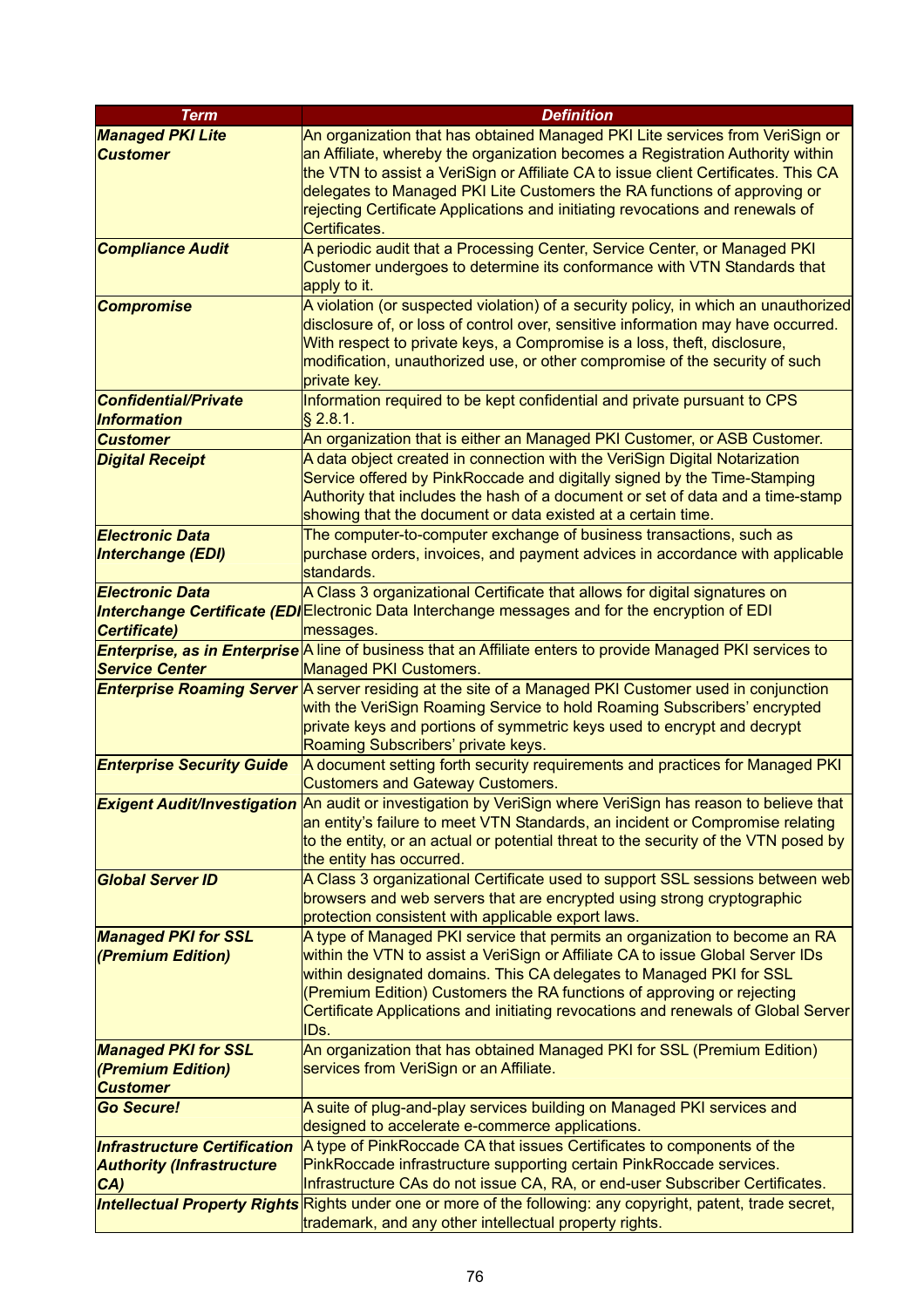| <b>Term</b>                       | <b>Definition</b>                                                                                           |
|-----------------------------------|-------------------------------------------------------------------------------------------------------------|
| <b>Intermediate Certification</b> | A Certification Authority whose Certificate is located within a Certificate Chain                           |
|                                   | Authority (Intermediate CA) between the Certificate of the root CA and the Certificate of the Certification |
|                                   | Authority that issued the end-user Subscriber's Certificate.                                                |
| <b>Key Ceremony Reference</b>     | A document describing Key Generation Ceremony requirements and practices.                                   |
| Guide                             |                                                                                                             |
| <b>Key Generation Ceremony</b>    | A procedure whereby a CA's or RA's key pair is generated, its private key is                                |
|                                   | transferred into a cryptographic module, its private key is backed up, and/or its                           |
|                                   | public key is certified.                                                                                    |
|                                   | Key Manager Administrator An Administrator that performs key generation and recovery functions for a        |
|                                   | Managed PKI Customer using Managed PKI Key Manager.                                                         |
| <b>Key Recovery Block (KRB)</b>   | A data structure containing a Subscriber's private key that is encrypted using                              |
|                                   | an encryption key. KRBs are generated using Managed PKI Key Manager                                         |
|                                   | software.                                                                                                   |
| <b>Key Recovery Service</b>       | A VeriSign service provided by PinkRoccadethat provides encryption keys                                     |
|                                   | needed to recover a Key Recovery Block as part of a Managed PKI Customer's                                  |
|                                   | use of Managed PKI Key Manager to recover a Subscriber's private key.                                       |
| <b>Manual Authentication</b>      | A procedure whereby Certificate Applications are reviewed and approved                                      |
|                                   | manually one-by-one by an Administrator using a web-based interface.                                        |
| <b>PinkRoccade PKI Warranty</b>   | An extended warranty program, which is described in CP § 1.1.2.2.3 and CPS                                  |
| <b>Program Protection Plan</b>    | $\S$ 1.1.2.2.3.                                                                                             |
| <b>Non-repudiation</b>            | An attribute of a communication that provides protection against a party to a                               |
|                                   | communication falsely denying its origin, denying that it was submitted, or                                 |
|                                   | denying its delivery. Denial of origin includes the denial that a communication                             |
|                                   | originated from the same source as a sequence of one or more prior                                          |
|                                   | messages, even if the identity associated with the sender is unknown. Note:                                 |
|                                   | only an adjudication by a court, arbitration panel, or other tribunal can ultimately                        |
|                                   | prevent repudiation. For example, a digital signature verified with reference to a                          |
|                                   | VTN Certificate may provide proof in support of a determination of Non-                                     |
|                                   | repudiation by a tribunal, but does not by itself constitute Non-repudiation.                               |
| <b>Online Certificate Status</b>  | A protocol for providing Relying Parties with real-time Certificate status                                  |
| <b>Protocol (OCSP)</b>            | information.                                                                                                |
| <b>Managed PKI</b>                | VeriSign's fully integrated Managed PKI service offered by PinkRoccade that                                 |
|                                   | allows enterprise Customers of PinkRoccade to distribute Certificates to                                    |
|                                   | individuals, such as employees, partners, suppliers, and customers, as well as                              |
|                                   | devices, such as servers, routers, and firewalls. Managed PKI permits                                       |
|                                   | enterprises to secure messaging, intranet, extranet, virtual private network, and                           |
|                                   | e-commerce applications.                                                                                    |
|                                   | Managed PKI Administrator An Administrator that performs validation or other RA functions for an Managed    |
|                                   | <b>PKI Customer.</b>                                                                                        |
| <b>Managed PKI</b>                | A PinkRoccade document setting forth the operational requirements and                                       |
| <b>Administrator's Handbook</b>   | practices for Managed PKI Customers.                                                                        |
| <b>Managed PKI Agreement</b>      | An agreement under which an organization becomes an Managed PKI                                             |
|                                   | Customer and agrees to be bound by this CPS.                                                                |
| <b>Managed PKI Certificate</b>    | A Certificate whose Certificate Application was approved by an Managed PKI                                  |
|                                   | <b>Customer.</b>                                                                                            |
| <b>Managed PKI Control</b>        | A web-based interface that permits Managed PKI Administrators to perform                                    |
| <b>Center</b>                     | Manual Authentication of Certificate Applications.                                                          |
| <b>Managed PKI Customer</b>       | An organization that is one or more of the following: a Managed PKI Customer,                               |
|                                   | a Managed PKI Lite Customer, a Managed PKI for SSL Customer, or a                                           |
|                                   | Managed PKI for SSL (Premium Edition) Customer.                                                             |
| <b>Managed PKI Key Manager</b>    | A key recovery solution for those Managed PKI Customers choosing to                                         |
|                                   | implement key recovery under a special Managed PKI Agreement.                                               |
| <b>Managed PKI Key</b>            | A document setting forth the operational requirements and practices for                                     |
| <b>Management Service</b>         | Managed PKI Customers using Managed PKI Key Manager.                                                        |
| <b>Administrator's Guide</b>      |                                                                                                             |
| <b>Managed PKI Lite</b>           | A type of Managed PKI service that permits an organization to become a                                      |
|                                   | Registration Authority within the VTN to assist a PinkRoccadeCA to issue client                             |
|                                   | Certificates.                                                                                               |
|                                   |                                                                                                             |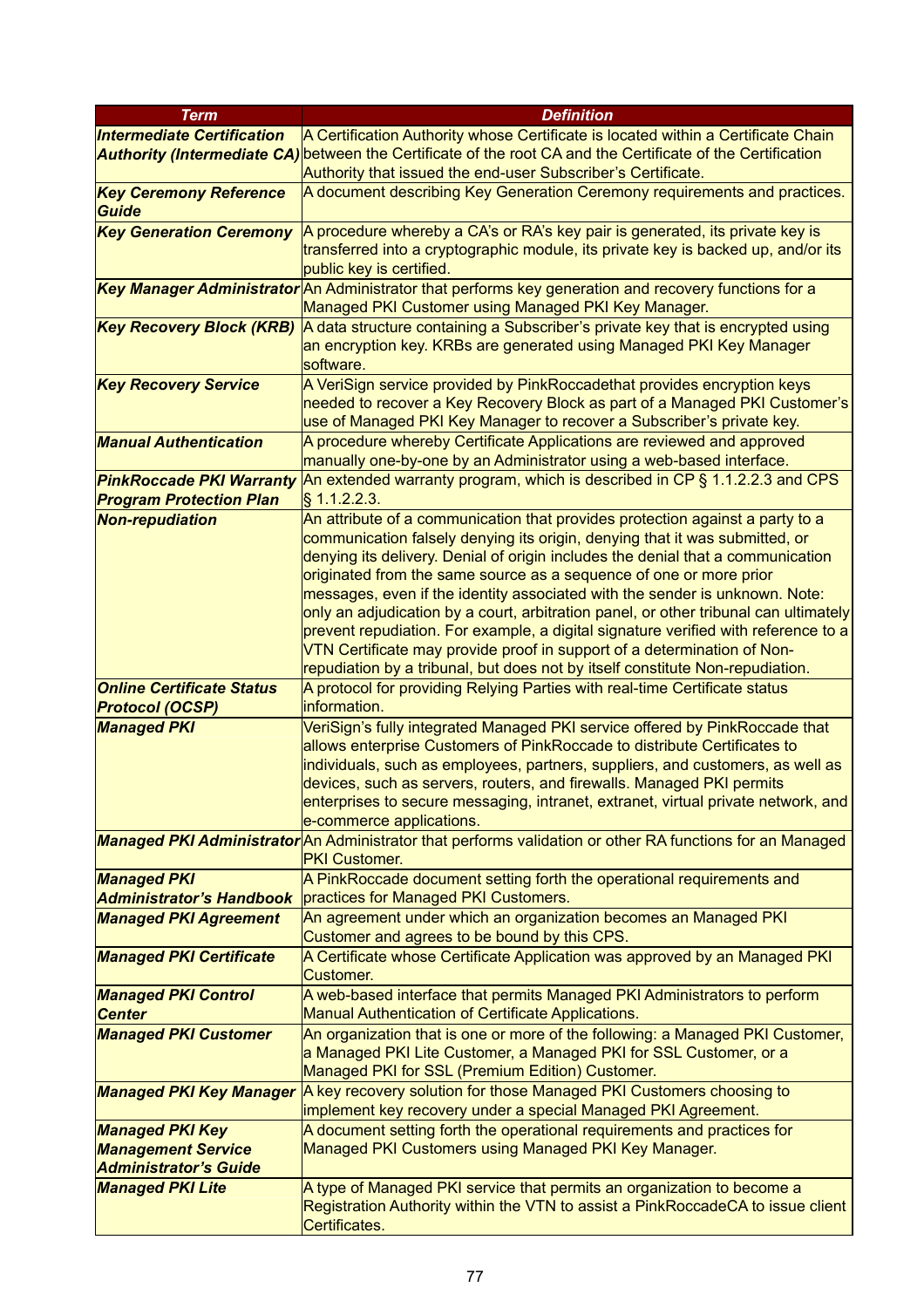| <b>Term</b>                                              | <b>Definition</b>                                                                                                                                                  |
|----------------------------------------------------------|--------------------------------------------------------------------------------------------------------------------------------------------------------------------|
| <b>Operational Period</b>                                | The period starting with the date and time a Certificate is issued (or on a later                                                                                  |
|                                                          | date and time certain if stated in the Certificate) and ending with the date and                                                                                   |
|                                                          | time on which the Certificate expires or is earlier revoked.                                                                                                       |
| <b>PKCS#10</b>                                           | Public-Key Cryptography Standard #10, developed by RSA Security Inc., which                                                                                        |
|                                                          | defines a structure for a Certificate Signing Request.                                                                                                             |
| <b>PKCS#12</b>                                           | Public-Key Cryptography Standard #12, developed by RSA Security Inc., which                                                                                        |
|                                                          | defines a secure means for the transfer of private keys.                                                                                                           |
| <b>Policy Management</b>                                 | The organization within VeriSign responsible for promulgating this policy                                                                                          |
| <b>Authority (PMA)</b>                                   | throughout the VTN.                                                                                                                                                |
| <b>Primary Certification</b>                             | A CA that acts as a root CA for a specific Class of Certificates, and issues                                                                                       |
| <b>Authority (PCA)</b>                                   | Certificates to CAs subordinate to it.                                                                                                                             |
| <b>Processing Center</b>                                 | An organization (VeriSign or certain Affiliates) that creates a secure facility                                                                                    |
|                                                          | housing, among other things, the cryptographic modules used for the issuance                                                                                       |
|                                                          | of Certificates. In the Consumer and Web Site lines of business, Processing                                                                                        |
|                                                          | Centers act as CAs within the VTN and perform all Certificate lifecycle services                                                                                   |
|                                                          | of issuing, managing, revoking, and renewing Certificates. In the Enterprise line                                                                                  |
|                                                          | of business, Processing Centers provide lifecycle services on behalf of their                                                                                      |
|                                                          | Managed PKI Customers or the Managed PKI Customers subordinate to them.                                                                                            |
| <b>Public Key Infrastructure</b>                         | The architecture, organization, techniques, practices, and procedures that                                                                                         |
| (PKI)                                                    | collectively support the implementation and operation of a Certificate-based                                                                                       |
|                                                          | public key cryptographic system. The VTN PKI consists of systems that                                                                                              |
|                                                          | collaborate to provide and implement the VTN.                                                                                                                      |
| <b>Qualified Certificate</b>                             | A certificate which meets the requirements laid down in Annex I of the Directive                                                                                   |
|                                                          | and is provided by a certification authority who fulfils the requirements laid                                                                                     |
|                                                          | down in Annex II of the Directive.                                                                                                                                 |
|                                                          | Registration Authority (RA) An entity approved by a CA to assist Certificate Applicants in applying for                                                            |
|                                                          | Certificates, and to approve or reject Certificate Applications, revoke                                                                                            |
|                                                          | Certificates, or renew Certificates.                                                                                                                               |
|                                                          | An individual or organization that acts in reliance on a certificate and/or a digital                                                                              |
| <b>Relying Party</b>                                     | signature.                                                                                                                                                         |
|                                                          |                                                                                                                                                                    |
| <b>Relying Party Agreement</b>                           | An agreement used by a CA setting forth the terms and conditions under which                                                                                       |
|                                                          | an individual or organization acts as a Relying Party.                                                                                                             |
| <b>Retail Certificate</b>                                | A Certificate issued by PinkRoccade, acting as CA, to individuals or                                                                                               |
|                                                          | organizations applying one by one to PinkRoccade on its web site.                                                                                                  |
| <b>Roaming Subscriber</b>                                | A Subscriber using the VeriSign Roaming Service whose private key is                                                                                               |
|                                                          | encrypted and decrypted with a symmetric key that is split between the<br>VeriSign Roaming Server and an Enterprise Roaming Server.                                |
| <b>RSA</b>                                               | A public key cryptographic system invented by Rivest, Shamir, and Adelman.                                                                                         |
| <b>RSA Secure Server</b>                                 | The Certification Authority that issues Secure Server IDs.                                                                                                         |
|                                                          |                                                                                                                                                                    |
| <b>Certification Authority</b><br>(RSA Secure Server CA) |                                                                                                                                                                    |
| <b>RSA Secure Server</b>                                 | The PKI hierarchy comprised of the RSA Secure Server Certification Authority.                                                                                      |
| <b>Hierarchy</b>                                         |                                                                                                                                                                    |
| <b>Secret Share</b>                                      |                                                                                                                                                                    |
|                                                          | A portion of a CA private key or a portion of the activation data needed to<br>operate a CA private key under a Secret Sharing arrangement.                        |
|                                                          | The practice of splitting a CA private key or the activation data to operate a CA                                                                                  |
| <b>Secret Sharing</b>                                    | private key in order to enforce multi-person control over CA private key                                                                                           |
|                                                          | operations under CPS § 6.2.2.                                                                                                                                      |
| <b>Secure Server ID</b>                                  |                                                                                                                                                                    |
|                                                          | A Class 3 organizational Certificate used to support SSL sessions between web<br>browsers and web servers.                                                         |
|                                                          | The industry-standard method for protecting Web communications developed                                                                                           |
| <b>Secure Sockets Layer</b>                              |                                                                                                                                                                    |
| (SSL)                                                    | by Netscape Communications Corporation. The SSL security protocol provides                                                                                         |
|                                                          | data encryption, server authentication, message integrity, and optional client<br>authentication for a Transmission Control Protocol/Internet Protocol connection. |
|                                                          |                                                                                                                                                                    |
| <b>Security and Audit</b>                                | A VeriSign document that sets forth the security and audit requirements and                                                                                        |
| <b>Requirements Guide</b>                                | practices for Processing Centers and Service Centers.                                                                                                              |
| <b>Security and Practices</b>                            | A review of an Affiliate performed by VeriSign before an Affiliate is permitted to                                                                                 |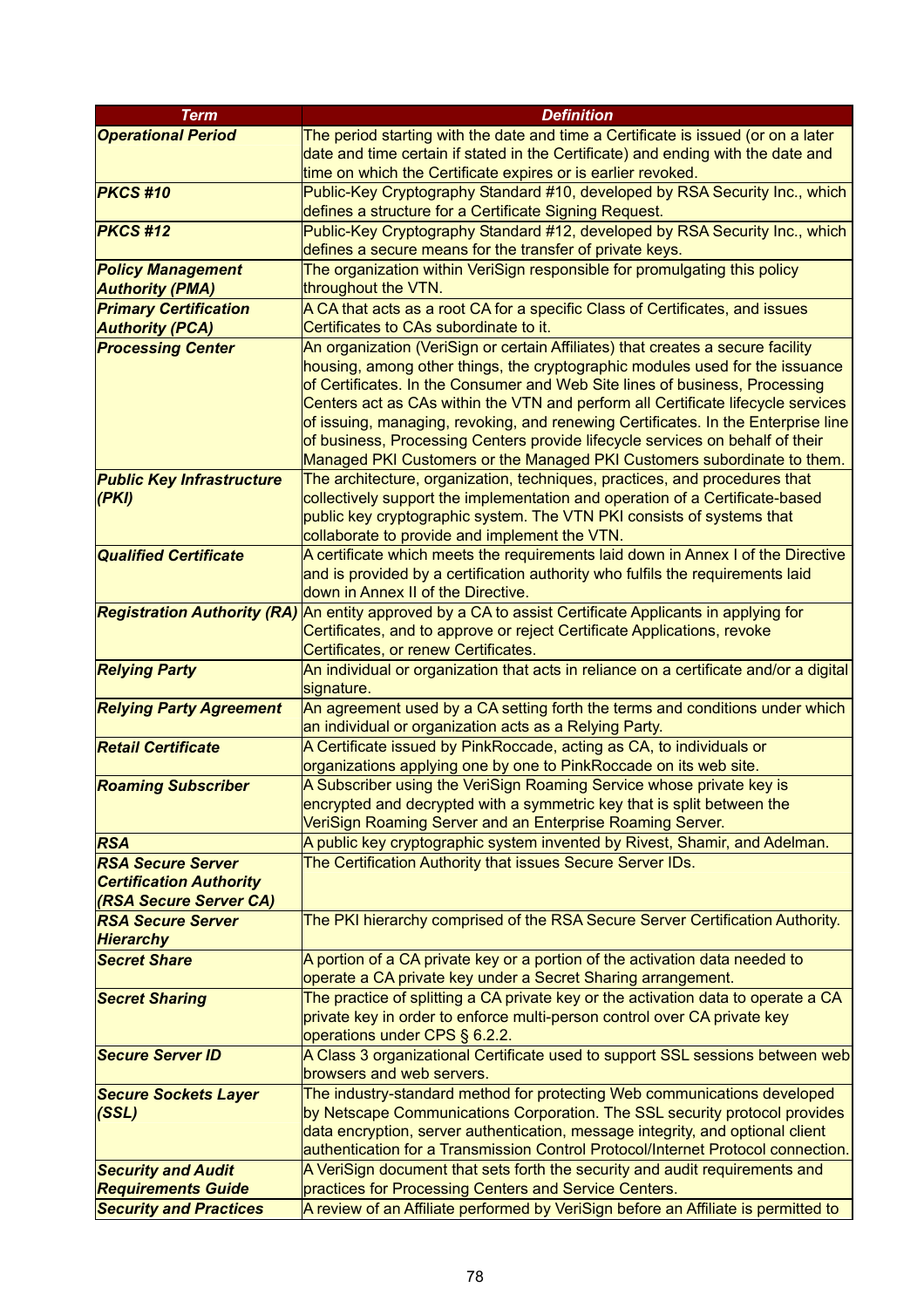| <b>Term</b>                      | <b>Definition</b>                                                                  |
|----------------------------------|------------------------------------------------------------------------------------|
| <b>Review</b>                    | become operational.                                                                |
| <b>Server Gated Cryptography</b> | A technology that permits web servers that have been issued a Global Server        |
|                                  | ID to create an SSL session with a browser that is encrypted using strong          |
|                                  | cryptographic protection.                                                          |
| <b>Server Managed PKI</b>        | A type of Managed PKI service that permits an organization to become an RA         |
|                                  | within the VTN to assist a VeriSign or Affiliate CA to issue Secure Server IDs     |
|                                  | within designated domains. This CA delegates to Managed PKI Customers the          |
|                                  | RA functions of approving or rejecting Certificate Applications and initiating     |
|                                  | revocations and renewals of Secure Server IDs.                                     |
| <b>Managed PKI for SSL</b>       | An organization that has obtained Server Managed PKI services from VeriSign        |
|                                  |                                                                                    |
| <b>Customer</b>                  | or an Affiliate.                                                                   |
| <b>Secure-Signature-Creation</b> | A signature-creation device which meets the requirements laid down in Annex        |
| <b>Device</b>                    | III of the Directive.                                                              |
| <b>Server Service Center</b>     | A Service Center that is an Affiliate providing Secure Server IDs and Global       |
|                                  | Server IDs either in the Web Site or Enterprise line of business.                  |
| <b>Service Center</b>            | An Affiliate that does not house Certificate signing units for the issuance of     |
|                                  | Certificates for the purpose of issuing Certificates of a specific Class or type,  |
|                                  | but rather relies on a Processing Center to perform issuance, management,          |
|                                  | revocation, and renewal of such Certificates.                                      |
| <b>Subdomain</b>                 | The portion of the VTN under control of an entity and all entities subordinate to  |
|                                  | it within the VTN hierarchy.                                                       |
| <b>Subject</b>                   | The holder of a private key corresponding to a public key. The term "Subject"      |
|                                  | can, in the case of an organizational Certificate, refer to the equipment or       |
|                                  | device that holds a private key. A Subject is assigned an unambiguous name,        |
|                                  | which is bound to the public key contained in the Subject's Certificate.           |
| <b>Subscriber</b>                | In the case of an individual Certificate, a person who is the Subject of, and has  |
|                                  |                                                                                    |
|                                  | been issued, a Certificate. In the case of an organizational Certificate, an       |
|                                  | organization that owns the equipment or device that is the Subject of, and that    |
|                                  | has been issued, a Certificate. A Subscriber is capable of using, and is           |
|                                  | authorized to use, the private key that corresponds to the public key listed in    |
|                                  | the Certificate.                                                                   |
| <b>Subscriber Agreement</b>      | An agreement used by a CA or RA setting forth the terms and conditions under       |
|                                  | which an individual or organization acts as a Subscriber.                          |
| <b>Superior Entity</b>           | An entity above a certain entity within a VTN hierarchy (the Class 2, or 3         |
|                                  | hierarchy).                                                                        |
| <b>Supplemental Risk</b>         | A review of an entity by VeriSign following incomplete or exceptional findings in  |
| <b>Management Review</b>         | a Compliance Audit of the entity or as part of the overall risk management         |
|                                  | process in the ordinary course of business.                                        |
| <b>Reseller</b>                  | An entity marketing services on behalf of VeriSign or an Affiliate to specific     |
|                                  | markets.                                                                           |
| <b>Time-Stamping Authority</b>   | The VeriSign entity that signs Digital Receipts as part of the VeriSign Digital    |
|                                  | <b>Notarization Service.</b>                                                       |
| <b>Time-Stamping Authority</b>   | The VeriSign CA that issued a special Class 3 organizational Certificate to the    |
| <b>CA</b>                        | Time-Stamping Authority used to verify the digital signatures on Digital           |
|                                  | Receipts.                                                                          |
| <b>Trusted Person</b>            | An employee, contractor, or consultant of an entity within the VTN responsible     |
|                                  | for managing infrastructural trustworthiness of the entity, its products, its      |
|                                  | services, its facilities, and/or its practices as further defined in CPS § 5.2.1.  |
| <b>Trusted Position</b>          | The positions within a VTN entity that must be held by a Trusted Person.           |
| <b>Trustworthy System</b>        | Computer hardware, software, and procedures that are reasonably secure from        |
|                                  | intrusion and misuse; provide a reasonable level of availability, reliability, and |
|                                  | correct operation; are reasonably suited to performing their intended functions;   |
|                                  | and enforce the applicable security policy. A trustworthy system is not            |
|                                  | necessarily a "trusted system" as recognized in classified government              |
|                                  | nomenclature.                                                                      |
|                                  |                                                                                    |
| <b>VeriSign Digital</b>          | A service offered to Managed PKI Customers that provides a digitally signed        |
| <b>Notarization Service</b>      | assertion (a Digital Receipt) that a particular document or set of data existed at |
| offered by PinkRoccade           | a particular point in time.                                                        |